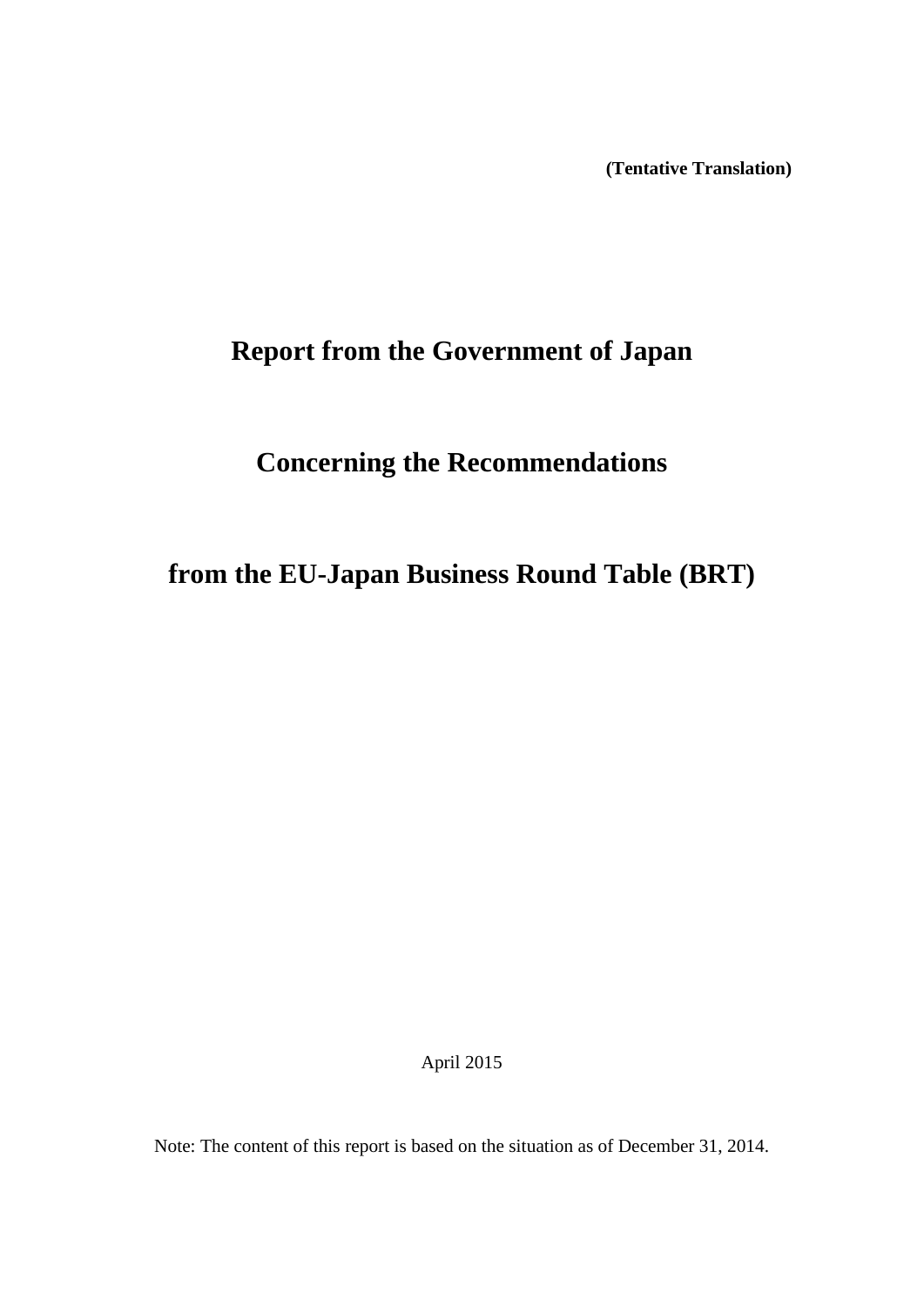# **Contents**

| <b>Working Party A: Trade Relations, Investment and Regulatory Cooperation</b> |
|--------------------------------------------------------------------------------|
| 1. Strengthening the EU-Japan Economic Relationship (WP-A / # 01** / EJ to     |
|                                                                                |
| 2. Call for effective and quick implementation of WTO 'Bali Package' and work  |
|                                                                                |
| 3. Applying international standards and enhanced cooperation in the            |
|                                                                                |
|                                                                                |
| (2) International standards and harmonization of standards and certification   |
|                                                                                |
|                                                                                |
|                                                                                |
|                                                                                |
| (6) Fight against counterfeited, pirated and contraband goods  16              |
|                                                                                |
|                                                                                |
| 6. Harmonisation & mutual recognition of standards and product certifications; |
| acceptance of international standards where applicable (WP-A / # 06** / E to   |
|                                                                                |
|                                                                                |
|                                                                                |
|                                                                                |
|                                                                                |
|                                                                                |
|                                                                                |
|                                                                                |
|                                                                                |
|                                                                                |
| 7. Ensuring free and open competition in services (WP-A/#08/E to J) 50         |
|                                                                                |
| 9. Promoting foreign direct investment (WP-A / # 10* / E to J) 56              |
|                                                                                |
| Working Party B: Life Sciences and Biotechnologies, Healthcare and             |
|                                                                                |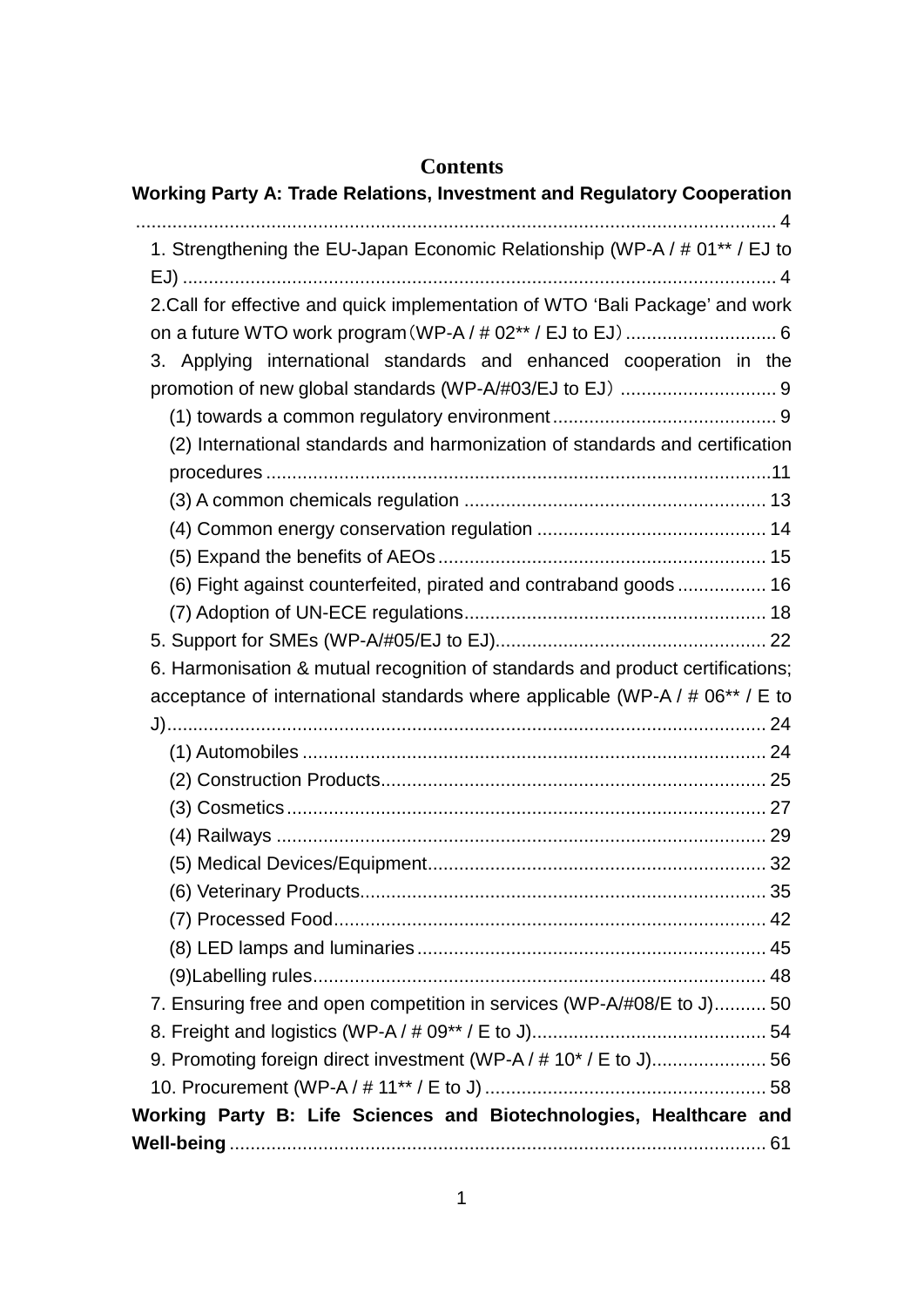[1. Regulatory harmonization and MRA for pharmaceuticals \(WP-B / # 01\\* / EJ](#page-61-1)  to EJ) [............................................................................................................](#page-61-1) 61 [2. Mutual recognition of quality management audit results for medical devices](#page-64-0)  [between EU and Japan \(WP-B / # 02\\* / EJ to EJ\)](#page-64-0) ........................................ 64 [3. Mutual recognition of medical devices product licenses \(WP-B / # 03\\* / EJ to](#page-66-0)  EJ) [................................................................................................................](#page-66-0) 66 [4. Mutual recognition of clinical trial results for medical devices \(WP-B / # 04\\* /](#page-68-0)  EJ to EJ) [.......................................................................................................](#page-68-0) 68 [5. Full-fledged implementation of the new drug pricing system and](#page-70-0)  [abolishment of market expansion re-pricing \(WP-B / # 08\\*\\* / EJ to J\)..........](#page-70-0) 70 [6. Appropriate assessment of innovative values of medical devices in prices](#page-73-0)  (WP-B / # 09\*\* / EJ to J) [...............................................................................](#page-73-0) 73 [7. Acceleration and dissemination of scientific knowledge on GMOs by both](#page-75-0)  [the governments and the private sector \(WP-B / # 10\\* / EJ to EJ\)](#page-75-0) ............... 75 8. [Support research in Plant Protection & specifically Biotechnology \(WP-B / #](#page-76-0)  11\* / EJ to J) [.................................................................................................](#page-76-0) 76 [9. Regulatory harmonization for animal health products \(WP-B / # 12\\* / E to J\)](#page-78-0) [......................................................................................................................](#page-78-0) 78 [10. Mutual recognition of GMP and marketing authorization for animal health](#page-81-0)  products (WP-B / # 13\* / E to EJ) [.................................................................](#page-81-0) 81 [11. Responsible use of antibiotics in animal health \(WP-B / # 14\\* / E to EJ\)](#page-83-0) 83 [12. Application of GMP on medicinal gases \(manufacture of medicinal gases\)](#page-85-0)  [in Japan \(WP-B / # 15\\* / E to J\)....................................................................](#page-85-0) 85 [13. Requirement of Japanese version of the clinical trial protocol and](#page-87-0)  [investigators brochure \(WP-B / # 16\\* / E to J\)](#page-87-0) .............................................. 87 [14. Shorten or eliminate national tests for vaccines \(WP-B / # 17\\* / E to J\)](#page-89-0) . 89 [15. Shortening review times for animal health products \(WP-B / # 18\\* / E to J\)](#page-91-0) [......................................................................................................................](#page-91-0) 91 **[Working Party C: Innovation, Information & Communication Technologies](#page-93-0)** [.........................................................................................................................](#page-93-0) 93 [1. Cooperation for maintenance of an open, transparent internet \(WP-C / # 01\\*](#page-93-1)  / EJ to EJ) [.....................................................................................................](#page-93-1) 93 [2. Cooperation for trade liberalization on ICT services \(WP-C / # 02\\*\\* / EJ to](#page-95-0)  EJ) [................................................................................................................](#page-95-0) 95 [3. Continued efforts for swift conclusion ITA \(WP-C / # 03\\*\\* / EJ to EJ\)](#page-97-0) ....... 97 [4. Building a trusted, safe and robust online environment \(WP-C / # 04\\*\\* / EJ](#page-99-0)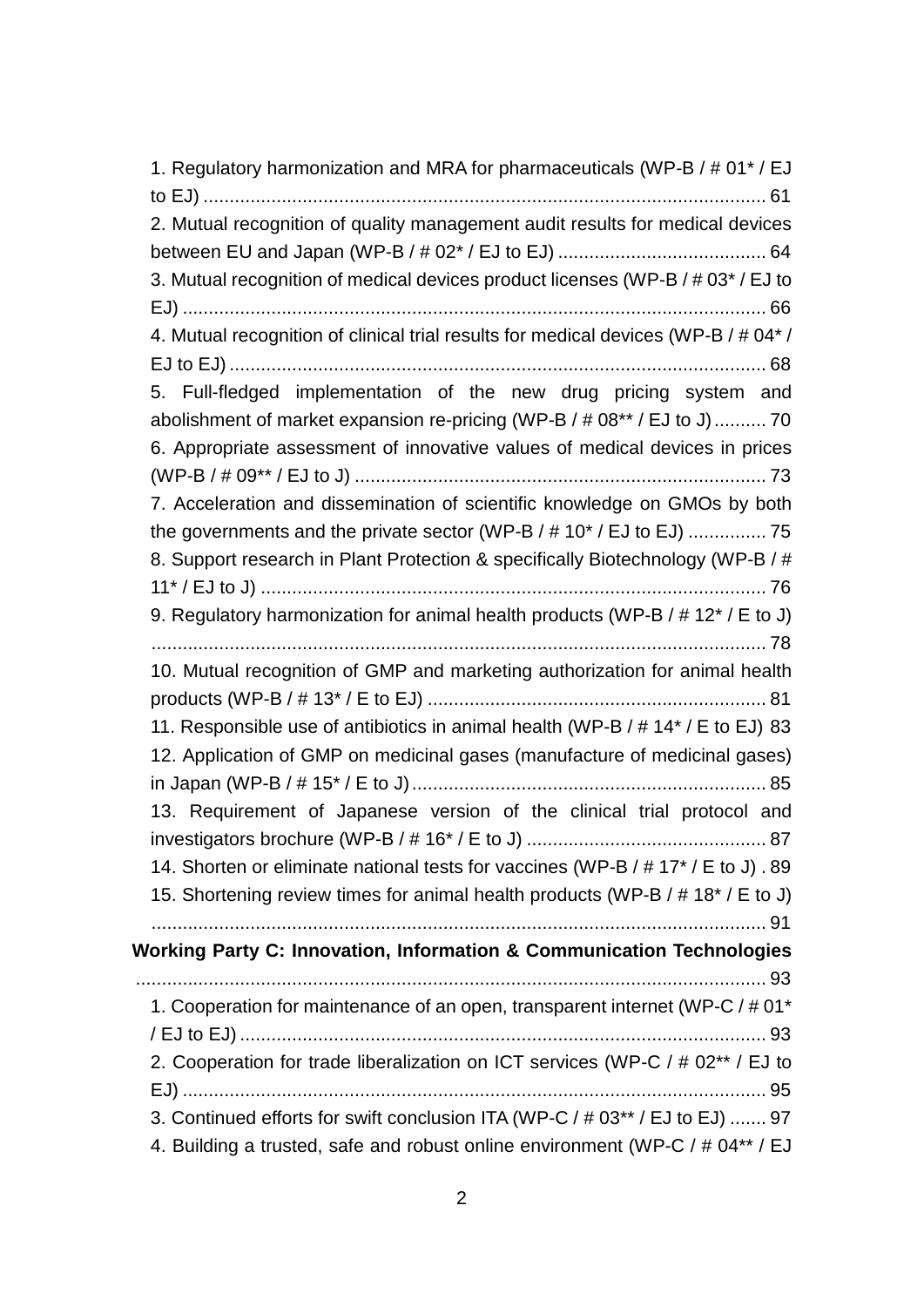| 5. Balancing privacy protection and innovation (WP-C / # 05 ** / EJ to EJ) 102  |
|---------------------------------------------------------------------------------|
| 6. Work towards international standardisation at joint R&D programmes           |
|                                                                                 |
| 7. Sharing vision and roadmaps for a better coordination of R&D                 |
|                                                                                 |
|                                                                                 |
| 9. Government-Led Industrial Cooperation in Aeronautics (WP-C/#10**/EJ to       |
|                                                                                 |
| 10. Approval of Satellite Launch Service Providers (WP-C / # 18 * / E to J) 113 |
| Working Party D: Financial Services, Accounting and Tax Issues  114             |
| 1. Recommendation regarding Financial Reform and Regulation (WP-D / #           |
|                                                                                 |
| 2. Recommendation on BEPS Action Plan (WP-D / # 02** / EJ to EJ) 116            |
| 3. Recommendation on Tax Issues (WP-D / # 03* / EJ to EJ) 118                   |
| 4. Recommendation on Japanese Fiscal Soundness (WP-D / # 05** / EJ to J)        |
|                                                                                 |
| 5. Recommendation on Japanese Tax system (WP-D / # 06* / EJ to J)  123          |
|                                                                                 |
| Working Party E: Energy, Environment, and Sustainable Development. 125          |
| 1. Changes and harmonization in energy and environment (WP-E/#01*/EJ to         |
|                                                                                 |
|                                                                                 |
| 3. Energy policy timeline and energy mix policies (WP-E/#03*/EJ to EJ)  130     |
|                                                                                 |
|                                                                                 |
|                                                                                 |
|                                                                                 |
| 8. Energy conservation and energy efficiency (WP-E/#08/EJ to EJ)  140           |
| 9. Energy researches and international cooperation (WP-E/#09*/EJ to EJ)         |
|                                                                                 |
| 10. Importance of measures against global warming (WP-E/#010/EJ to EJ)          |
|                                                                                 |
| Measures to be taken by Japan and EU to reduce greenhouse gas<br>11.            |
| International contributions (WP-E/#12*/EJ to EJ)  148<br>12.                    |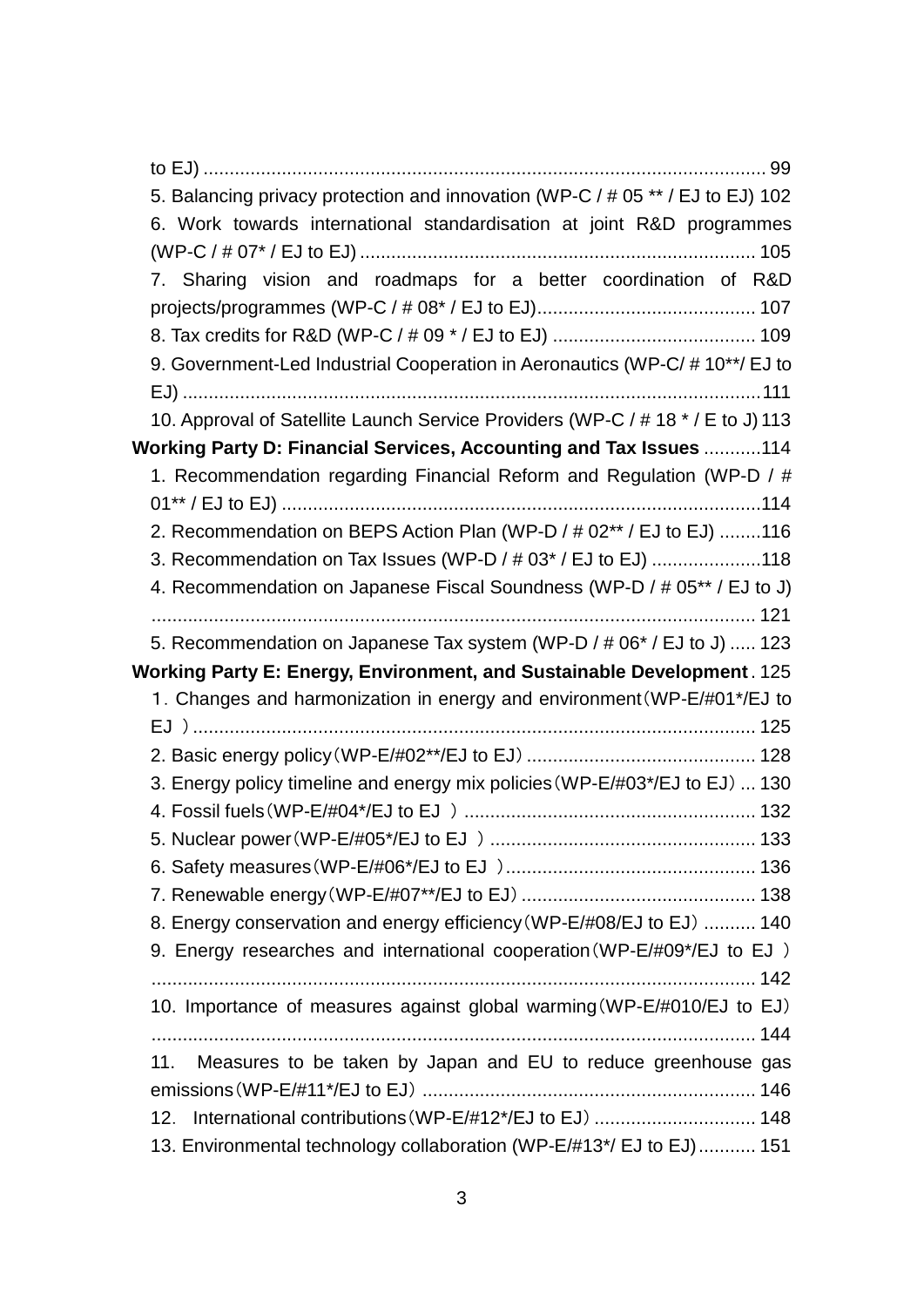# <span id="page-4-0"></span>**Working Party A: Trade Relations, Investment and Regulatory Cooperation**

<span id="page-4-1"></span>1. Strengthening the EU-Japan Economic Relationship (WP-A / # 01\*\* / EJ to EJ)

# **BRT Recommendation**

The BRT appreciates the effort made by the EU and Japanese authorities in the FTA/EPA negotiations. With a strong conviction that the EU-Japan FTA/EPA will boost trade and investment, promote job creation, and spur growth in both economies, the BRT renews its call for the EU and Japanese authorities to step up the their efforts to tackle and resolve the substance of the outstanding issues so that a comprehensive, ambitious, high-level and mutually beneficial FTA/EPA can be concluded as soon as possible. The BRT reaffirms its commitment to make every effort to support the early realization of an EU-Japan FTA/EPA. BRT Members are ready to make their industry expertise available to achieve this objective.

As two of the world's largest and most advanced economies, the EU and Japan should work together and play a leadership role in promoting global regulatory cooperation and standards harmonization which other so-called 'mega' agreements, such as TPP and TTIP, also try to achieve. The aim should be to develop an open, seamless business environment that will help create new growth opportunities not just for the EU and Japanese economies but also for the rest of the world.

# < Background >

As major advanced economies and major global traders and investors, the EU and Japan can do more to unlock the enormous growth potential which their bilateral economic relations can offer. They are now working on enhancing bilateral trade, investment and cooperation and building a closer relationship. As both strive to overcome global financial instability and economic uncertainties, it is crucial that they join forces in tackling common challenges in order to attain a long-term, sound and stronger growth. The EU-Japan relationship should not be left behind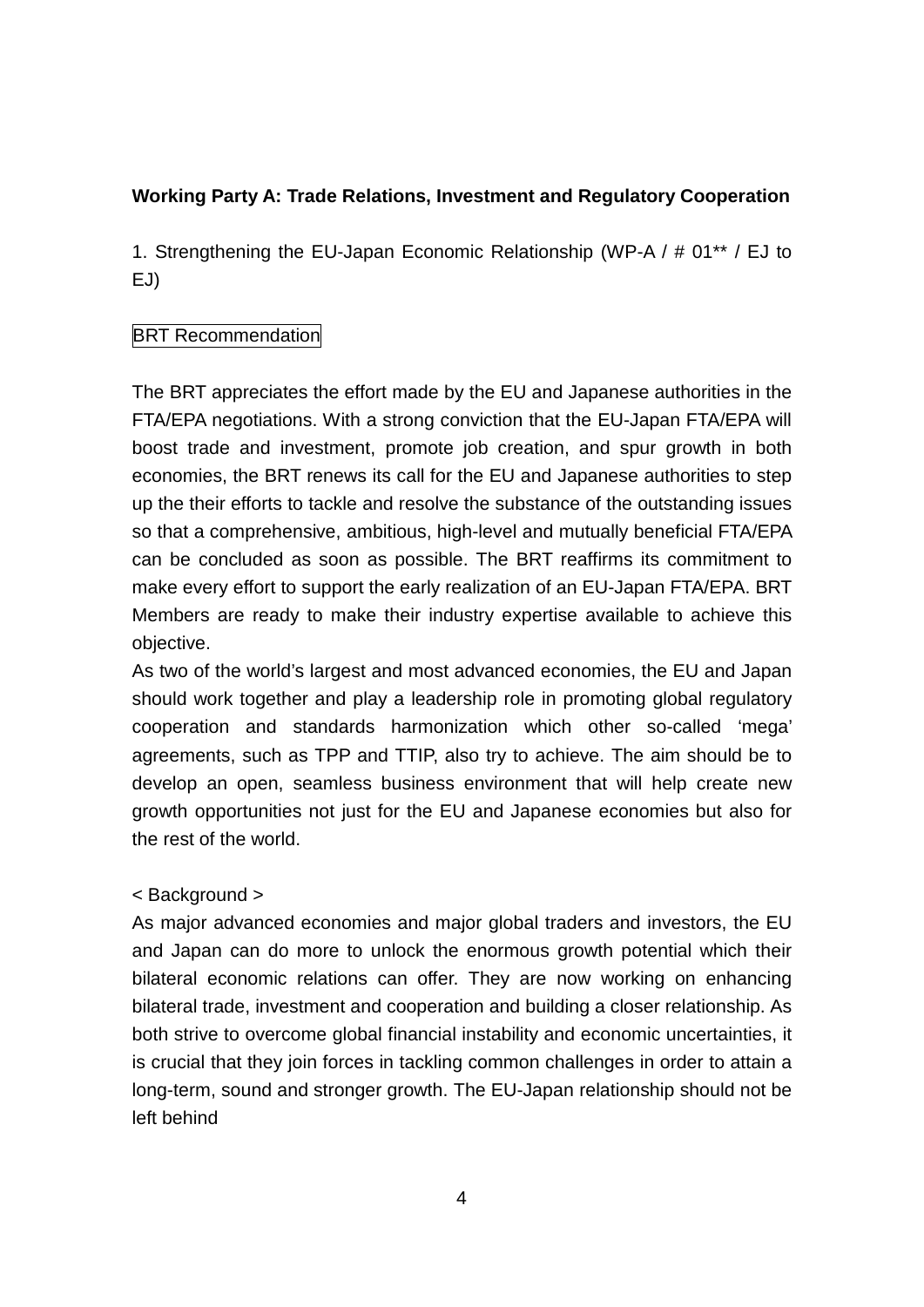### Action taken so far

During Prime Minister Shinzo Abe's visit to Europe from April to June, PM Abe expressed on various occasions that the Government of Japan aims to reach agreement in principle during 2015 on the Japan-EU EPA, and the leaders of Member States of the EU and the leaders of the EU concurred on the importance of the early conclusion of a comprehensive and high-level EPA, and the "Review" process on the EU side was completed in June. Also at the Japan-EU Summit on the occasion of the G20 Brisbane Summit in October, PM Abe and President of the European Commission Jean-Claude Juncker concurred on the acceleration of the negotiations, aiming to reach agreement in principle on the Japan-EU EPA. Furthermore, at the meeting between Minister for Foreign Affairs, Kishida and European Commissioner for Trade, Malmström, they confirmed that the goal of reaching agreement in principle during 2015 is an ambitious but achievable goal, and that both sides will further accelerate the negotiations toward achieving a comprehensive and high-level EPA.

In addition, in the Joint Statement issued at the 22nd Japan-EU Summit Meetings on 7 May 2014, both leaders welcomed the recommendations adopted by the BRT in April that a comprehensive, ambitious, high-level and mutually beneficial FTA/EPA should be concluded as soon as possible.

In these contexts, 5 rounds of negotiations on the Japan-EU EPA took place during 2014. At these meetings, fruitful discussions were conducted in areas such as trade in goods, trade in services, investment, intellectual property rights, non-tariff measures and government procurement.

### Future outlook

The Government of Japan accelerates the negotiations toward the realization of comprehensive and high-level EPA, aiming to reach agreement in principle during 2015.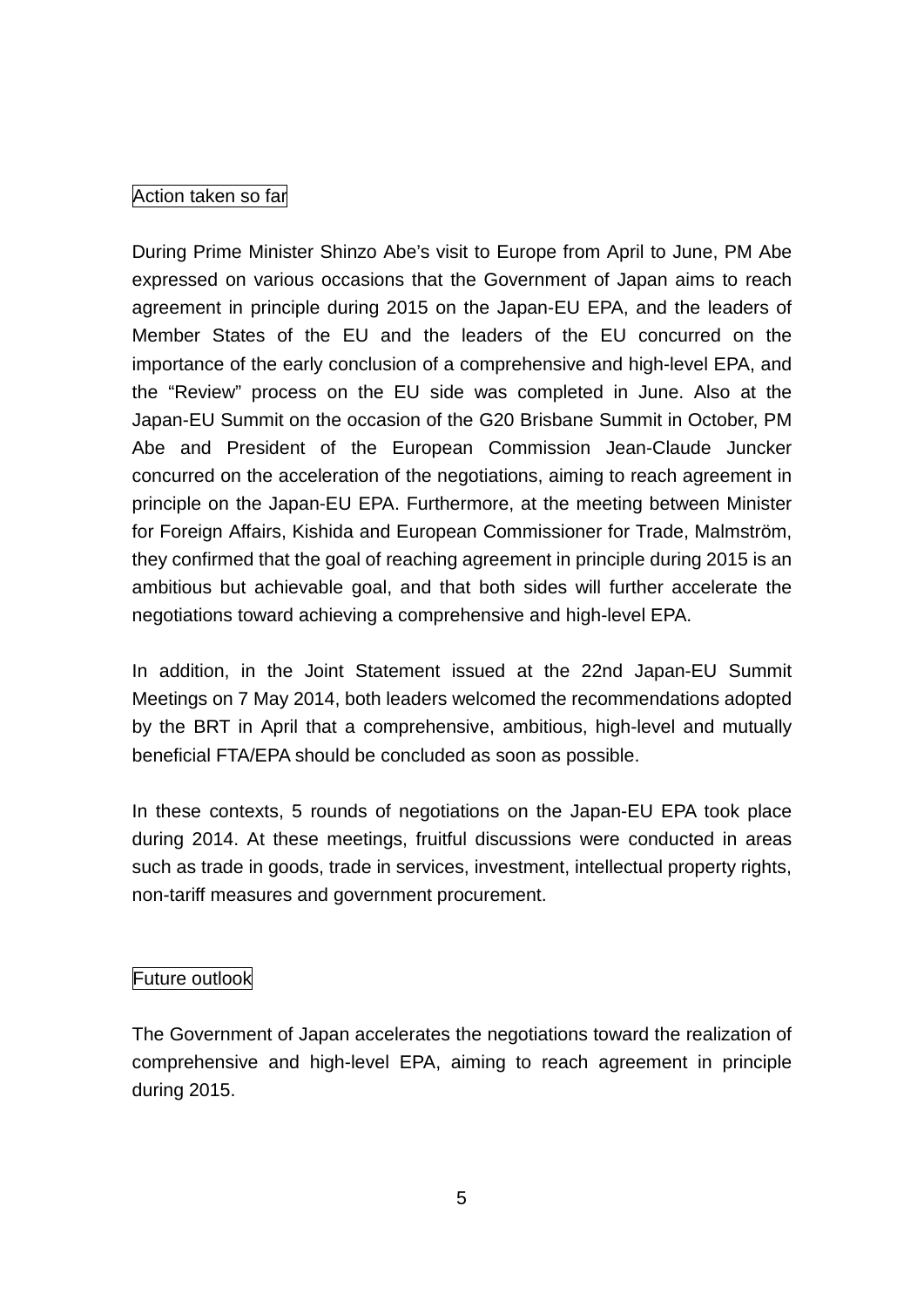<span id="page-6-0"></span>2.Call for effective and quick implementation of WTO 'Bali Package' and work on a future WTO work program  $(WP-A / # 02** / EJ$  to EJ)

# **BRT Recommendation**

Following extensive negotiations, the 9th annual WTO Ministerial Conference (MC9) held in Bali Indonesia in December 2013 was able to agree on a compromise called the "Bali Package", for some of the sectors covered by the Doha Development Agenda (DDA) negotiations.

Such an outcome was made possible through continuous negotiations under a new bottom-up approach, which was applied since 2011, where partially agreeable outcomes were aggregated and integrated rather than seeking a blanket agreement on DDA negotiations. BRT welcomes the advancement in the DDA negotiation.

The agreement on trade facilitation can serve as a boost to global trade by reducing costs of trade by 10-15%. Its objectives are to speed up customs procedures, make trade easier, faster and cheaper, provide clarity, efficiency and transparency, reduce bureaucracy and corruption, and use technological advances. The BRT calls upon WTO members to quickly implement the trade facilitations agreement.

Moreover, at an informal meeting held in Davos, Switzerland, on January 25, 2014, a number of WTO members expressed their views that:

●it is important to steadily and gradually operationalize the agreed items, based on the MC9 outcome;

● for the remaining DDA items, the discussion of a work program to address such items should commence as soon as possible; and

●the WTO must not refrain from discussing potentially contentious issues such as agriculture and market access for non-agricultural goods and services.

The BRT strongly supports the progress in these issues, and requests the authorities of the EU and Japan to further make efforts to vitalize and earn momentum in order to move the DDA negotiations forward.

Additionally, the BRT suggests that the authorities of the EU and Japan should, together with other WTO members, explore further topics that are essential for the smooth functioning of global value chains.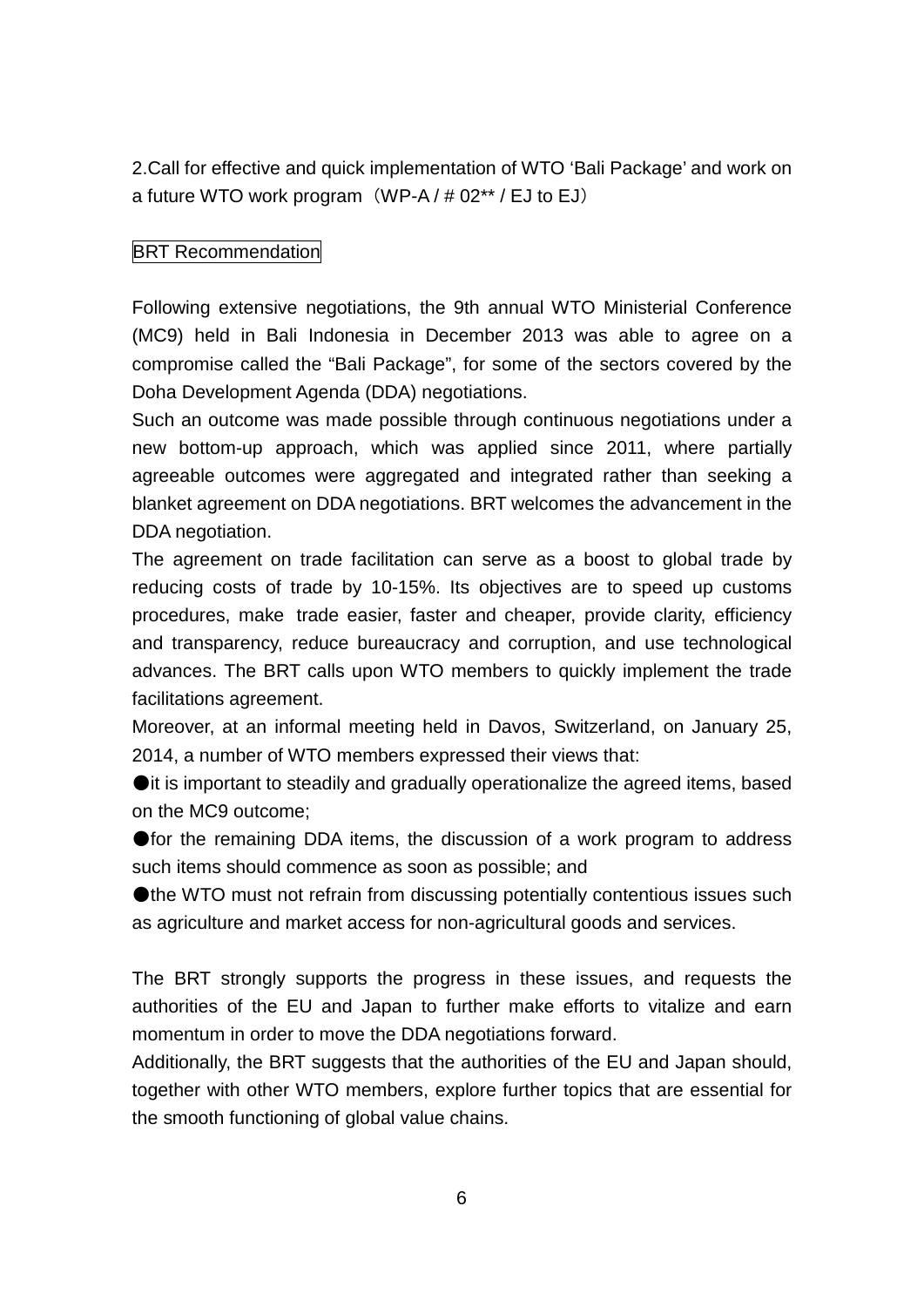### < Recent Progress >

The "Bali Package" agreed upon the 9th WTO Ministerial Conference is composed of three sectors: (1) trade facilitation; (2) a part of agriculture sector; and (3) development. Especially for trade facilitation, transparency improvement and expediting customs processes will assuredly benefit both developed and developing countries, and provide favorable and significant impacts upon trade promotion. In addition, the agreement on trade facilitation is a set of multilateral rules that will cover all member countries for the first time since the establishment of WTO. It should help to energize and revitalize the inert Doha Round negotiations.

Moreover, the informal meeting held in Davos on January 25, 2014, assessed the "Bali Package" and addressed the future work program on the remaining issues of Doha Round negotiations (DDA).

#### < Background >

The BRT is a strong supporter of the multilateral trading system, whose core functions are trade liberalization, rule-making and dispute settlement. However, to liberalize multilateral trade, the initial high-level ambition of the Doha Round, launched in 2001, has not been maintained, resulting in the current deadlock of negotiations which continue due to the lack of political will and the inability to bridge the gap in the market access commitments between OECD and emerging country members.

With the prospects of great uncertainty, the WTO must demonstrate its ability to deliver results for the business community. As the only international organization creating rules and setting standards on trade at the multilateral level, the WTO must remain a leader in this area and take more and stronger action. The existing legal framework provides an excellent basis for such action but needs to be updated in order to respond to a changing global economic landscape.

#### Action taken so far

Following up with the outcome of the 9th WTO Ministerial Conference last December, Japan has actively worked on the implementation of the Bali decisions and procession with the formulation of Post-Bali Work Program. However, due to the objection by a very small number of countries, the Protocol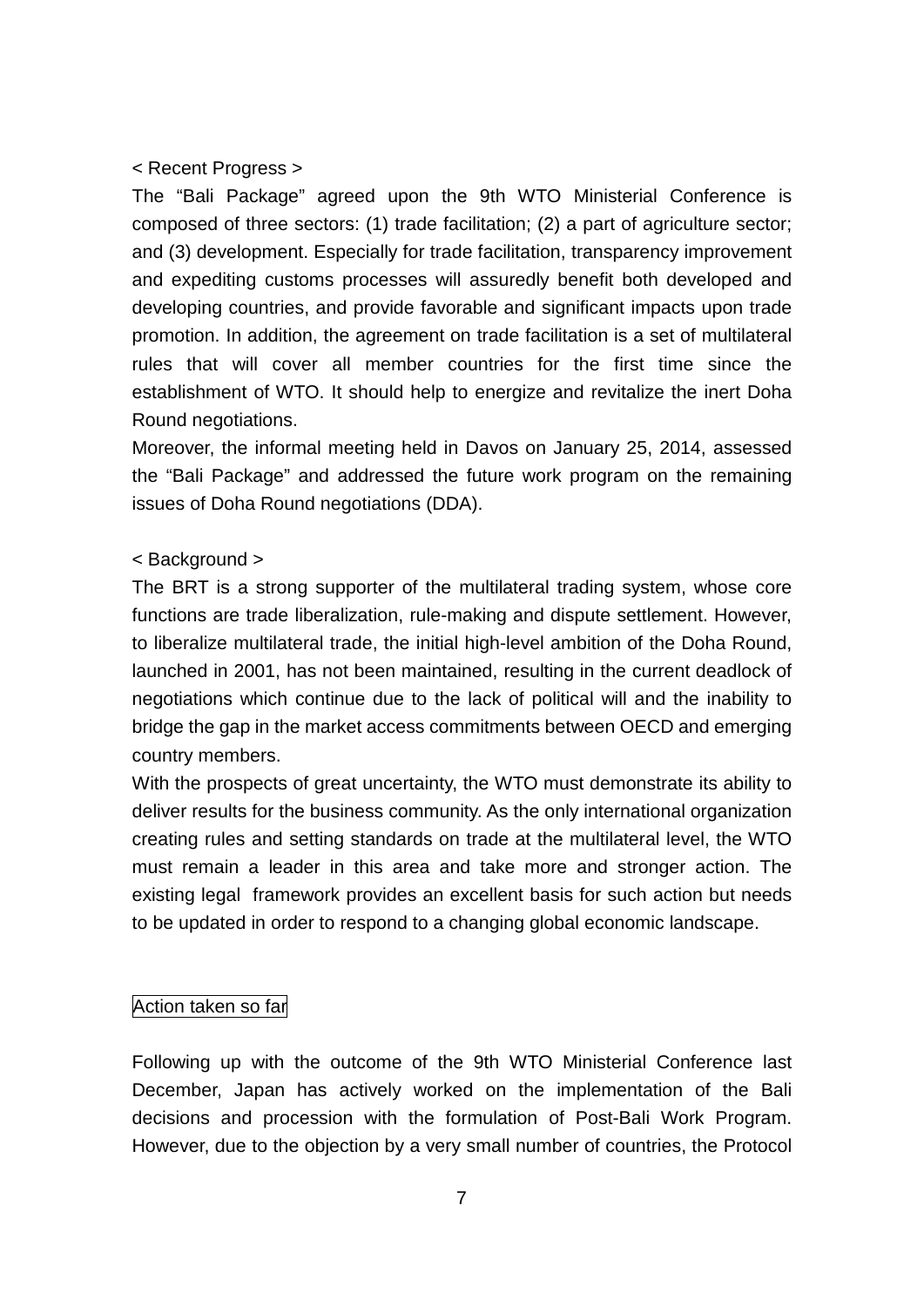of Amendment to insert the Agreement on Trade Facilitation (TFA) into the WTO Agreement could not be adopted by the end of July this year and the implementation of the Bali Package became deadlocked, putting the WTO's negotiating function in a critical situation. In this situation, Japan with WTO members including EU made all possible efforts to put all Bali decisions back on track through various channels such as bilateral and multilateral ways in addition to the discussions in the WTO. As a result, the General Council Decisions, three in total, regarding the adoption of the Protocol, the public stockholding for food security purposes and Post-Bali Work were adopted at the Special Session of the WTO General Council on November 27.

# Future outlook

Based on the General Council Decisions in November, which would put the work of the WTO back on track, Japan will continue to cooperate with WTO members, including the EU, for steady implementation of the Bali decisions. Japan will actively participate in the discussions on the Post-Bali Work Program and toward the conclusion of the negotiations of the Doha Development Agenda (DDA). Japan will continue to focus on fighting against protectionist measures and reaffirm its commitment to maintain and strengthen the multilateral trading system.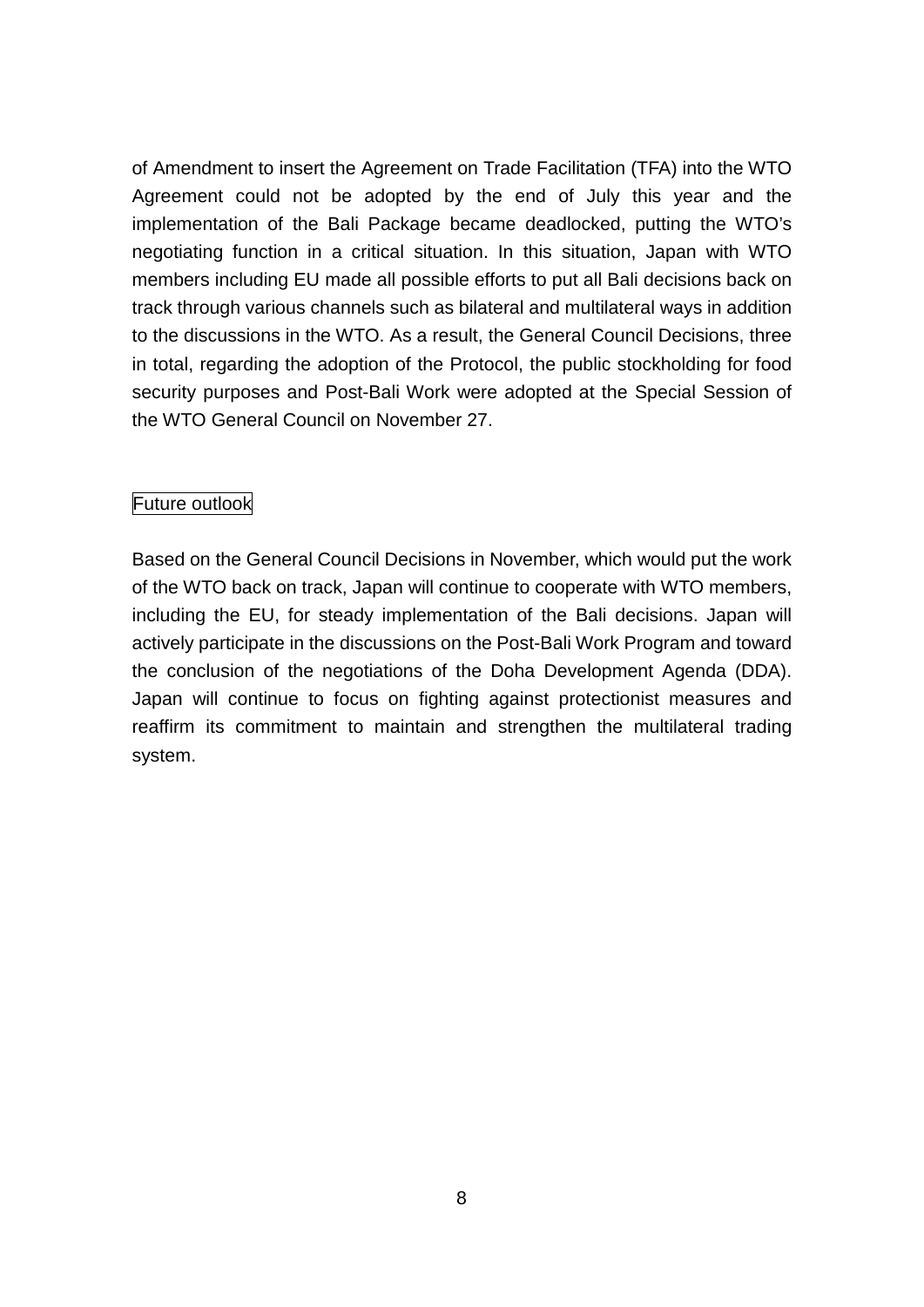<span id="page-9-0"></span>3. Applying international standards and enhanced cooperation in the promotion of new global standards (WP-A/#03/EJ to EJ)

<span id="page-9-1"></span>(1) towards a common regulatory environment

#### **BRT Recommendation**

The BRT recommends that Japanese and European policy-makers should increase their understanding of the existing and upcoming regulations of the other side. They should study the possible impact of new regulatory developments on domestic and foreign business to avoid taking initiatives that unwillingly create barriers to trade and investment. They should exchange annual legislative work programmes at the earliest stage to prevent regulatory divergence and the creation of new trade barriers. In addition, they should agree to an early warning system for draft legislation to facilitate an effective bilateral dialogue. To expand a common regulatory environment into the areas that are already regulated, furthermore, the Japanese and European policy makers should also develop a joint strategy to promote better regulation by learning from each other's experience and adopting a common system of good governance. Throughout the process, the two authorities should have close dialogue with businesses.

Where the FTA/EPA does not already create a harmonized regulatory framework between the EU and Japan, the regulatory authorities in Japan and the EU should review their domestic technical regulations and conformity assessment procedures at regular intervals to determine the scope for further regulatory harmonization. The outcome of these reviews, including scientific and technical evidence used, shall be exchanged between the regulatory authorities and provided to industry upon request.

#### <Background>

The BRT believes that a common regulatory environment will be a key to the economic prosperity of the two economies. Once an FTA/EPA is concluded, it will be important not only to ensure that new regulations do not nullify or impair the market access benefits accruing to either party under the agreement or create new barriers to bilateral trade, but also to expand and strengthen the relations between the two economies so that the benefits of their cooperation will further increase and so that they will eventually be able to expand such a common regulatory environment to other bilateral and multilateral relations.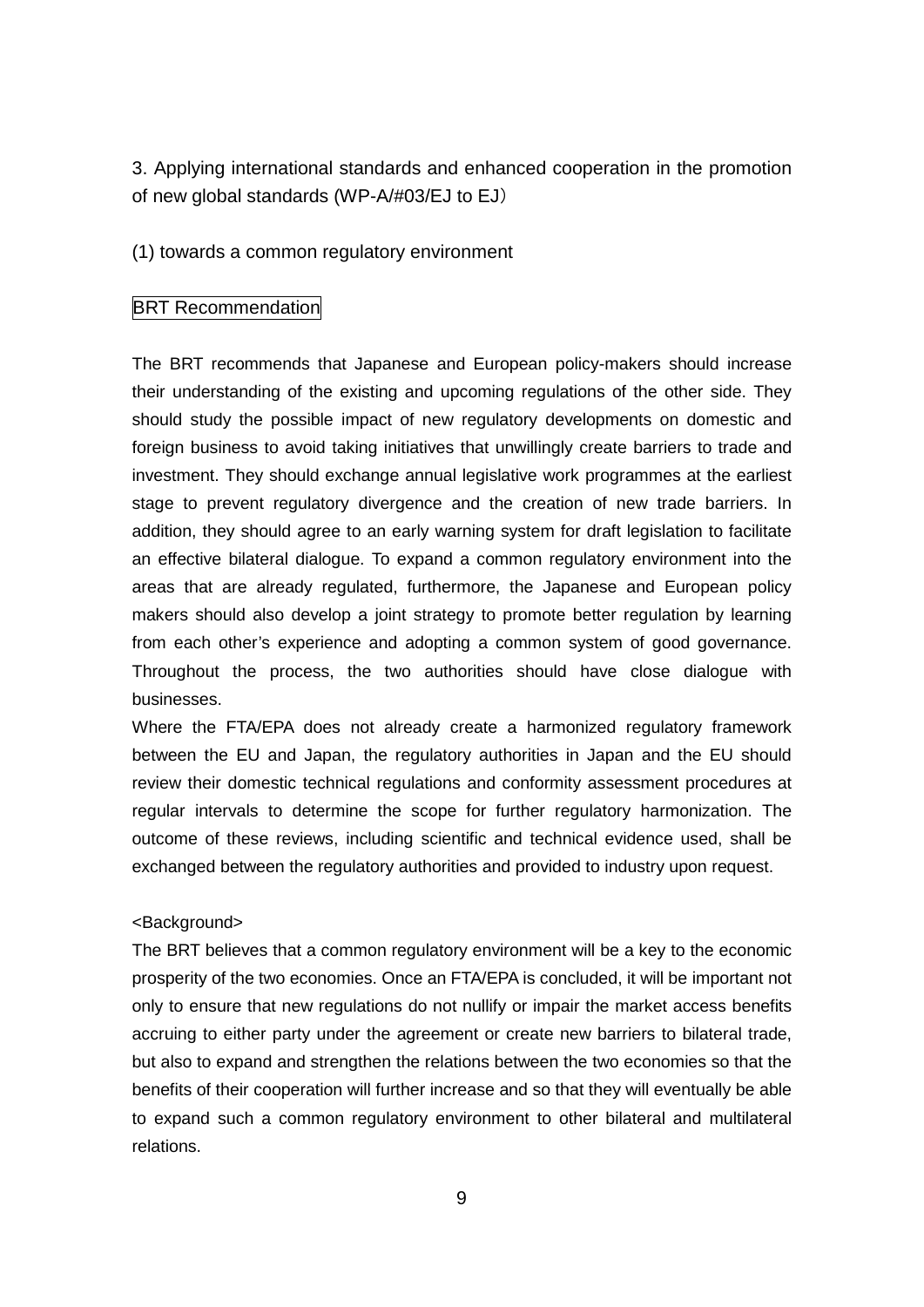# Action taken so far

The Ministry of Economy, Trade and Industry (METI) and the European Commission (EC) DG for Internal Market, Industry, Entrepreneurship and SMEs (DG Growth) have been promoting regulatory cooperation from an early stage in order to avoid future misalignments of regulations between Japan and the EU and facilitate the commercialization of new technologies.

# <Reference>

The METI and the EC DG Growth agreed to begin discussion on regulatory cooperation at the Japan-EU Industrial Policy Dialogue in Tokyo on April, 2014, and then they held discussions on regulatory cooperation in Automobiles, Chemicals, Conflict Minerals, and Robotics areas in 2014.

In addition, the Regulatory Reform Council was established as an organ investigating and discussing on regulatory reforms in January 2013 in order to remove impediments to revitalizing Japanese economy and to realize private-sector-demand-led growth. The council compiled regulatory reform items into reports in June 2013 and June 2014, taking approaches such as "Test for Most Internationally Reasonable Regulation" examining the necessity and rationality of regulations based on international comparison, "Hotline on Regulatory Reform" widely accepting regulatory reform proposals and hearings from organizations and experts including European Business Council in Japan. In order to steadily realize the regulatory reform items, "Implementation Plan for Regulatory Reform" was endorsed by the Cabinet in June 2013 and June 2014.

# Future outlook

The METI and the EC DG Growth will continue to promote discussions on regulatory cooperation.

At the Regulatory Reform Council regulatory reform items are expected to be compiled into report in June 2015.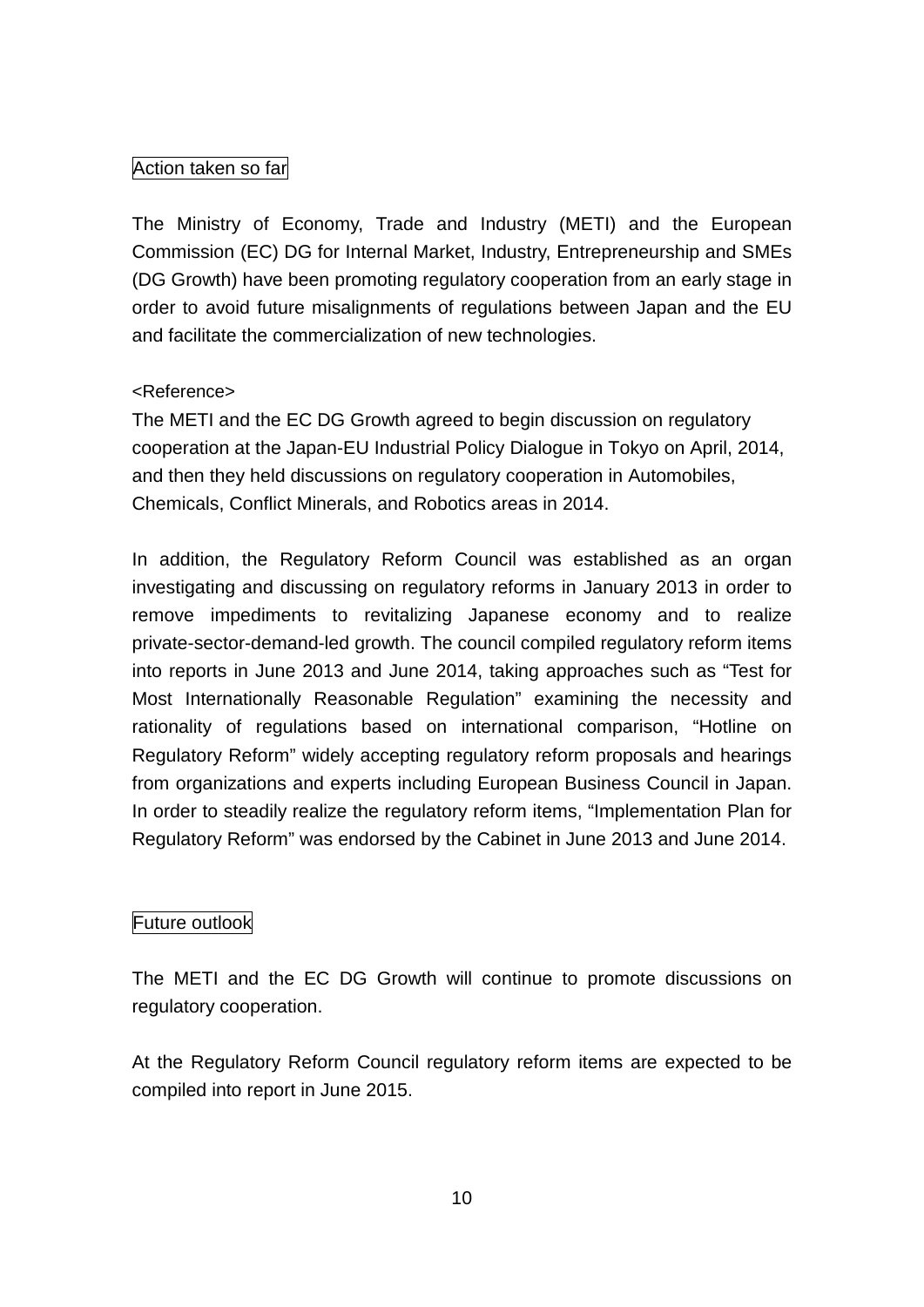<span id="page-11-0"></span>(2) International standards and harmonization of standards and certification procedures

# **BRT Recommendation**

The BRT urges both authorities to adopt international product standards and certification procedures where applicable, and, to promote harmonization of technical requirements and certification procedures, mutual recognition of product approvals and, when possible, and appropriate, in areas where harmonized standards do not exist, mutual approval of the import, sale or use of products that have been approved on the basis of functionally equivalent requirements in sectors such as Construction Materials, Organic Products, Cosmetics, Medical Devices, Veterinary Products, Automobiles and Processed Food.

# Action taken so far

In accordance with the WTO's TBT Agreement, measures have been taken to harmonize Japanese Industrial Standards, also known as JIS, with international standards, and as a result, 97% of JISs are harmonized with corresponding international standards.

In addition, accreditation of certification bodies is open to both domestic and international organizations.

Furthermore, since 2002, the Agreement on Mutual Recognition between Japan and the EU, covering the sectors of telecommunications equipment, electrical products, good laboratory practice (GLP) for chemicals and good manufacturing practice (GMP) for medicinal products, has been in effect.

Please refer to WP-A/#6/ for more detail.

# Future outlook

In accordance with the WTO's TBT Agreement, Japan will make further efforts to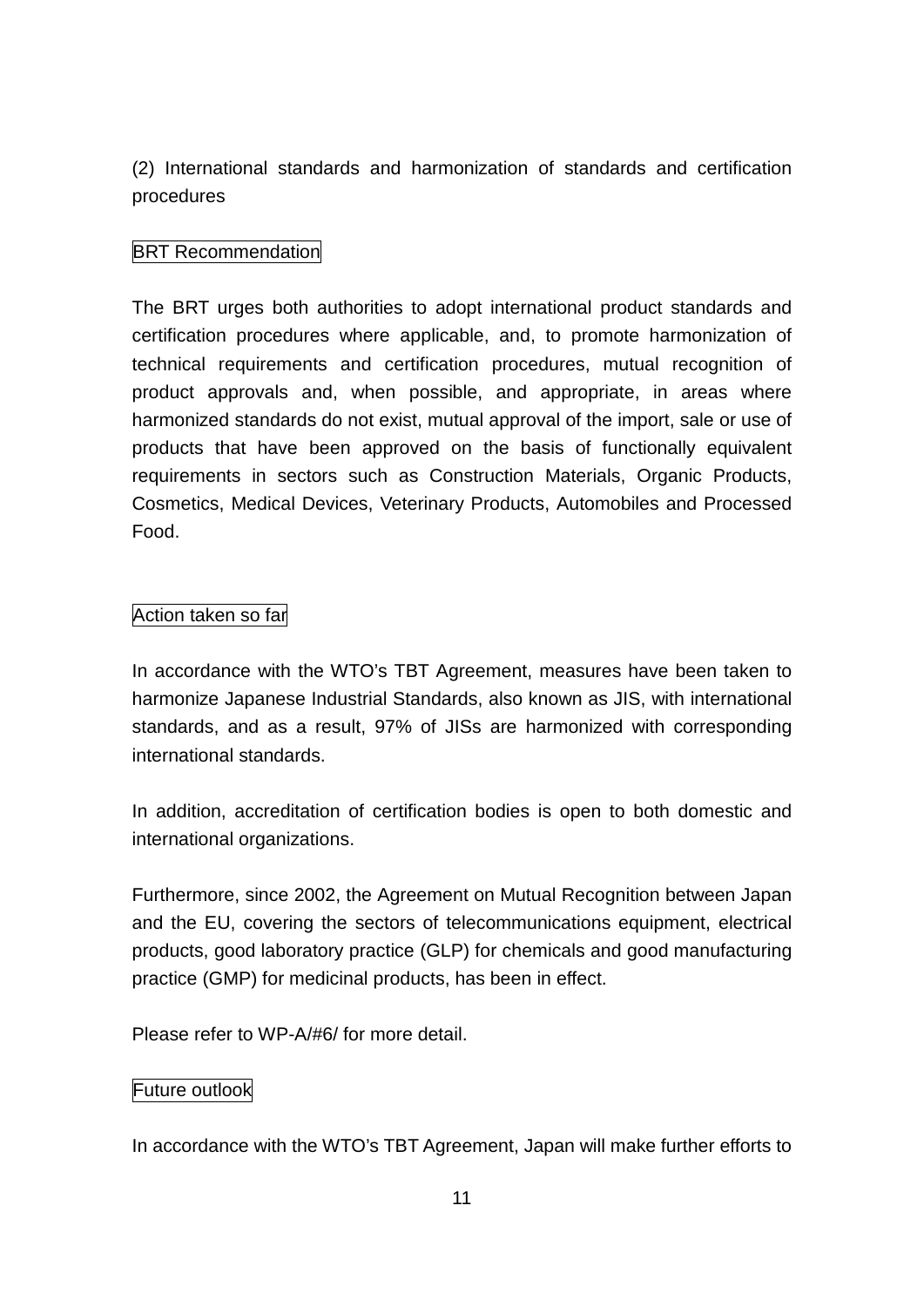harmonize JIS with international standards.

Please refer to WP-A/#6/ for more detail.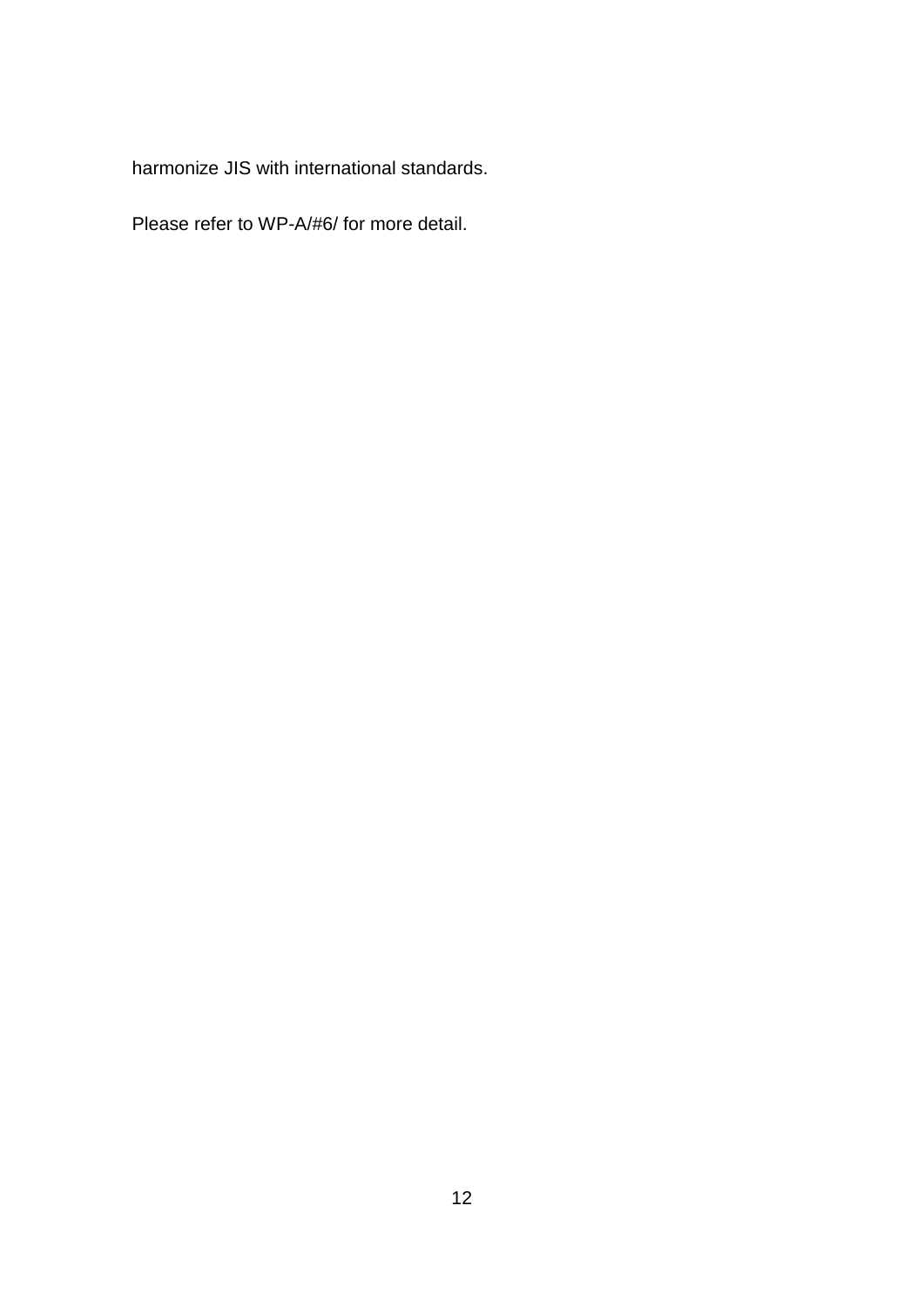# <span id="page-13-0"></span>(3) A common chemicals regulation

# **BRT Recommendation**

Policies on the control of chemicals such as the EU's REACH and RoHS and Japan's Chemical Control Law have a significant impact on global supply chains. The two Authorities should not only implement effective regulations, but also establish a common list of restricted substances and a common approach to the evaluation of risks and sharing of data. Such a common regulatory environment will not only benefit industries through cost mitigation but also benefit users and consumers through lower prices and consistent protection. Furthermore, the two Authorities should develop a policy to support supply chain management in developing countries in cooperation with businesses.

### Action taken so far

In 2014, the regulatory authorities of Japan and the EU shared information on the current situation of each regulation and exchanged views on regulatory cooperation through the Chemicals WG of EU-Japan industrial policy dialogue. Specifically, Japan and the EU exchanged information on the progress of chemicals regulations and discussed transferring information of chemicals in products and risk assessment approach of existing chemicals, in the expert meeting for EU-Japan regulatory cooperation in July and in the 2nd Chemical WG of EU-Japan Industrial policy dialogue in October.

# Future outlook

Japan and the EU are going to hold next Chemical WG of EU-Japan Industrial policy dialogue in 2015 in order to continue information exchange with regard to chemical management. In addition to the cooperation with the EU, Japan will keep dialogue with ASEAN countries on systemic challenges on supply chain in ASEAN region.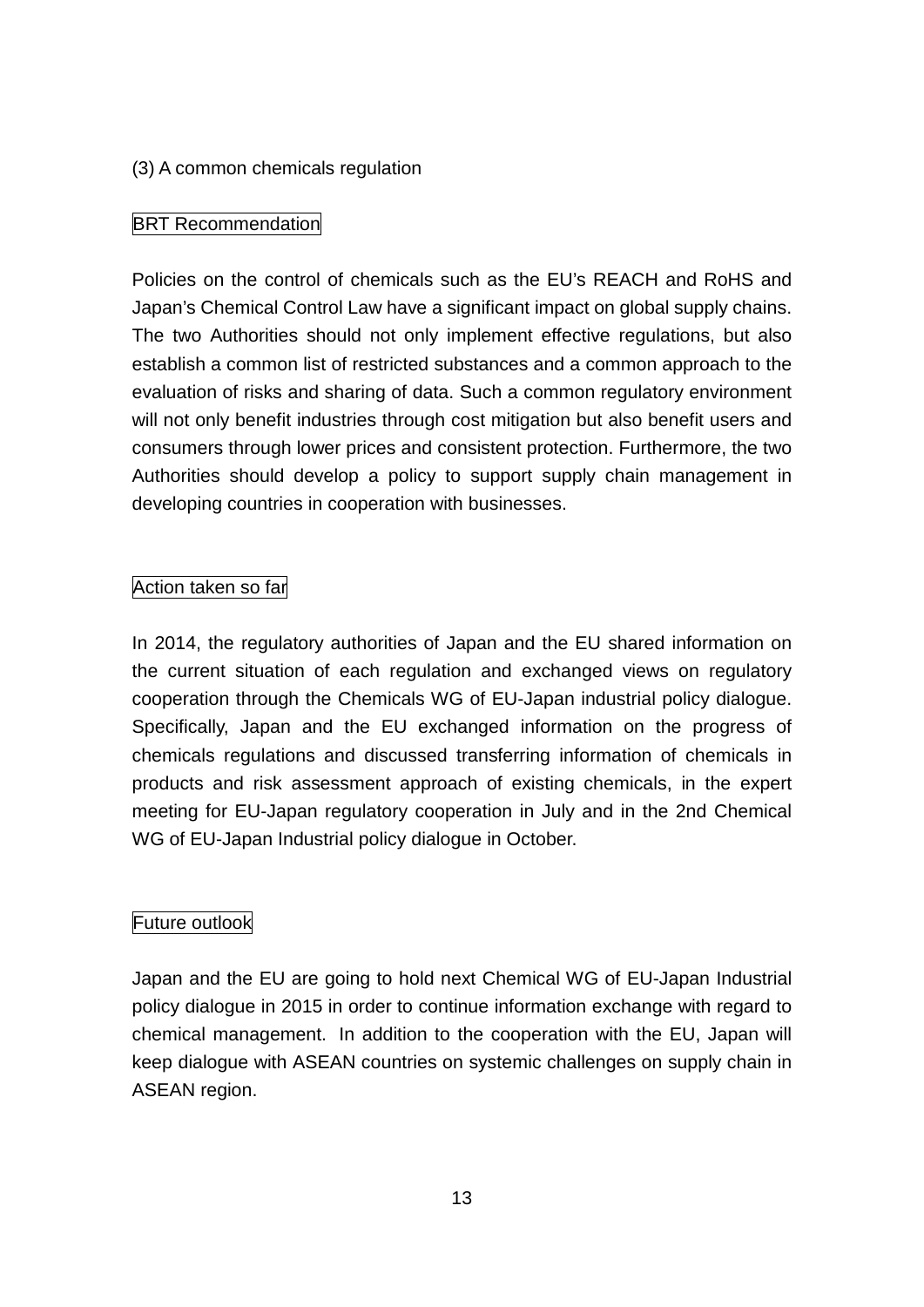# <span id="page-14-0"></span>(4) Common energy conservation regulation

# **BRT Recommendation**

Given the nature of the issue and the importance for business as well as for society in general, Japan and the EU should work together at the multilateral level to promote international harmonisation of energy conservation regulations, relevant labelling rules, and environmental and carbon footprint offset programs.

# Action taken so far

The Energy Conservation Labelling Program introduced by the Japanese government primarily targets at products used in household (presently, 21 items have been targeted).

Additionally, the Japanese government has introduced the Retailers' Labelling Program targeting at retailers, using a Unified Energy Conservation Label that indicates multiple evaluation levels for each targeted items (presently, 6 items have been targeted).

Regarding the visualization of reduction of CO2 emission, the Japanese government carried out the pilot project of Carbon Footprint of Products (CFP) from May 2009 to March 2012. Since April 2012, a private sector has taken over the above-mentioned CFP scheme, and has operated it as the CFP Communication Program.

Also, the Japanese government confirmed the CFP Communication Program was compliant with ISO/TS 14067 as of May 2013.

# Future outlook

The GOJ will be committed to expand the targeted items of the Energy Conservation Labelling Program and the Unified Energy Conservation Label, and to review the multiple evaluation standards. And also, the government plans to distribute PR material regarding the above programs so that they are more widely recognized.

As previously mentioned, the CFP scheme has already been taken over by the private sector.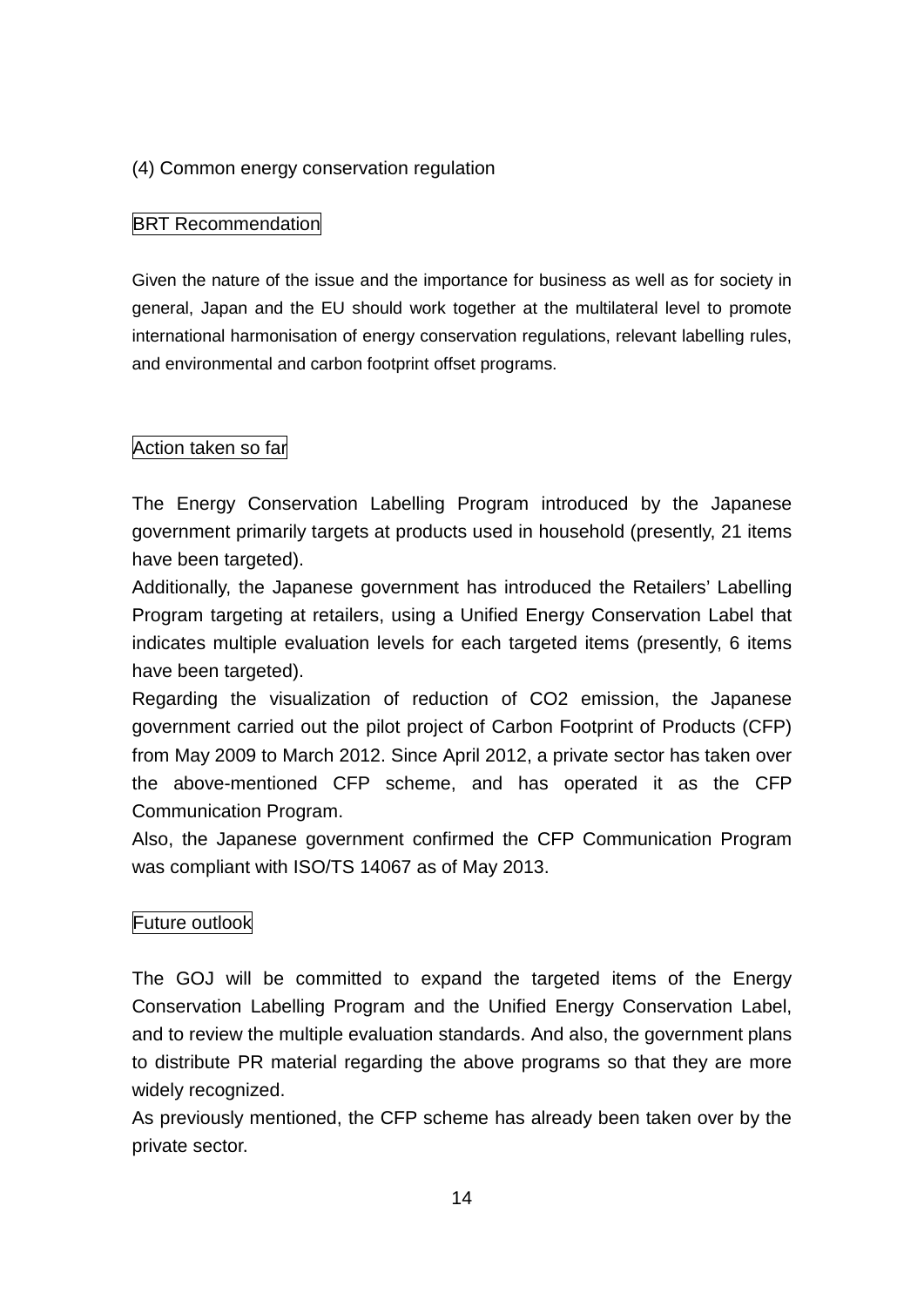# <span id="page-15-0"></span>(5) Expand the benefits of AEOs

### BRT Recommendation

Following the agreement on the mutual recognition of the AEOs in June 2010 between the EU and Japan, the Authorities of the EU and Japan should aim at introducing further regulatory cooperation in order to give more concrete benefits to AEOs. The BRT would in this regard like to put emphasis on simplifications of import procedures where companies are given greater freedom while also taking greater responsibility for their imports without an excessive administrative burden. Authorities should also establish closer contacts to learn from each other in order to improve and further facilitate trade between the EU and Japan. The BRT is aware that the two authorities are engaged in regular discussion, but no concrete benefits have emerged for operators.

### Action taken so far

The mutual recognition of the AEOs between Japan and the EU has been steadily implemented since May 2011. Based on the mutual recognition, AEOs in Japan and the EU have received benefits in Customs procedures of the other side. With a view to enhancing regulatory cooperation on AEOs between Japan and the EU, their Customs Authorities held the Japan-EU Joint Customs Cooperation Committee in January 2014 and discussed the possibility for expansion of benefits by the mutual recognition of the AEOs.

# Future outlook

With respect to the mutual recognition of the AEOs between Japan and the EU, in addition to the continuous review of its implementation, the Customs Authorities of Japan and the EU will continue to discuss the additional benefits to be granted to the AEOs.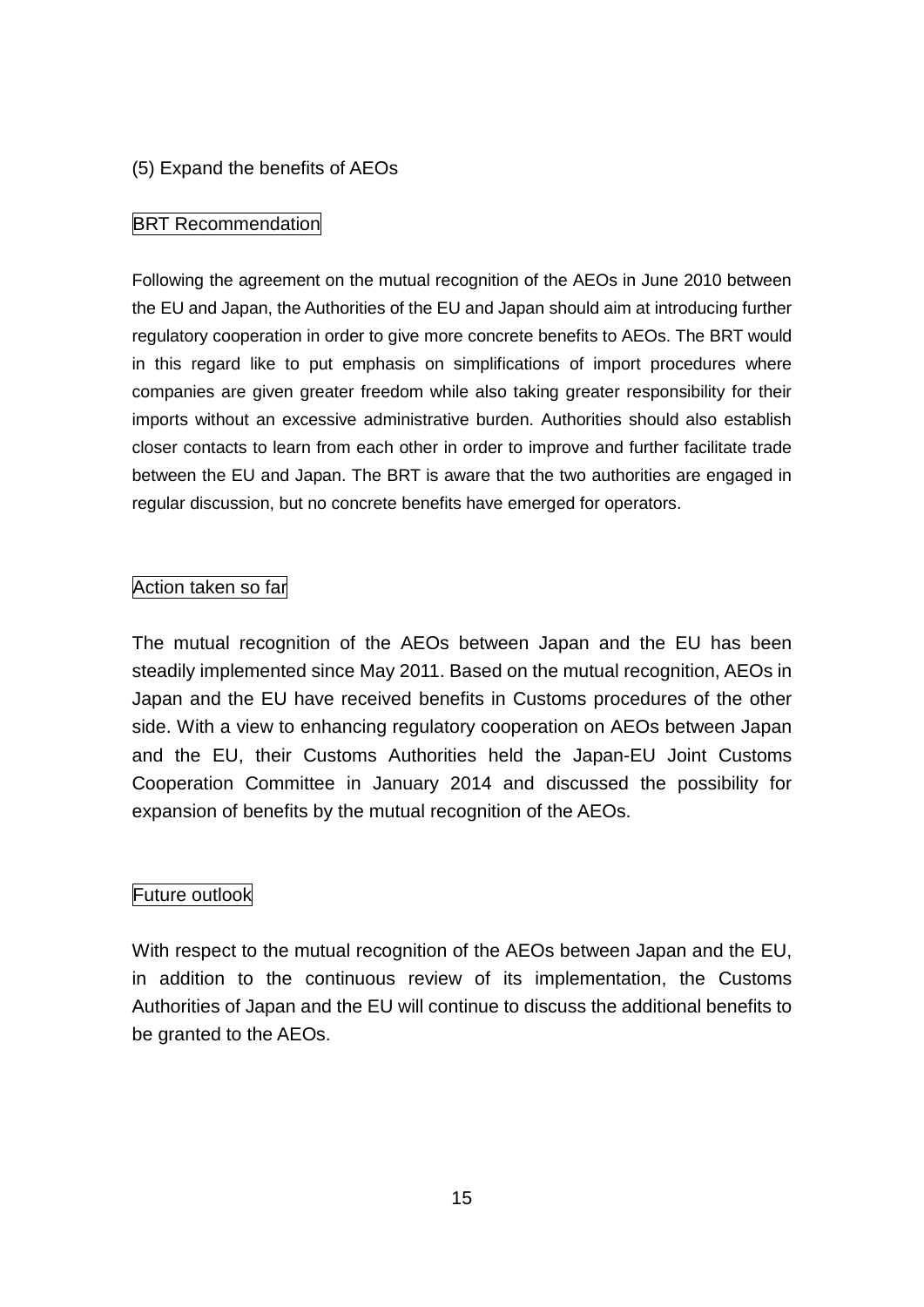<span id="page-16-0"></span>(6) Fight against counterfeited, pirated and contraband goods

### BRT Recommendation

The BRT would like to see the EU and Japan to step up efforts to fight against counterfeited, pirated and contraband goods, both inside and outside the EU and Japan. For example, they should better cooperate with each other and with the third country authorities to secure the closure of sites trading in fake goods.

The BRT requests that the authorities of Japan should make all trade with fake goods illegal by closing the loophole by which individuals are allowed to bring in or import counterfeits for person consumption.

The BRT reiterates its support of Regulation (EU) 608/2013 of the EP and Council of 12 June 2013 on Customs enforcement of Intellectual Property rights which reflects to some extent the BRT's key recommendations such as simplifying the procedure. However, the BRT requests the authorities of the EU that they should seek ways to mitigate the financial burden of the importers of the authentic goods.

The BRT would like to see an enhanced role of the Observatory on Counterfeiting and Piracy in line with the Regulation adopted by the European Parliament and Council on 19 April 2012.

The BRT suggests that with an increased cooperation by the manufacturers and importers of the authentic goods, including the provision of more information on their products, the on-site training of officials and the training of officials on the more effective use of the WCO's IPM (Interface Public Members), the customs authorities should make inspection more efficient and raise the rate of its coverage.

### Action taken so far

Japan held various training programs, etc. to develop human resources of local authorities such as customs agents and the police of the countries where the problem of IPR infringement occurs.

As countermeasures against the websites where counterfeit and pirated goods are traded, Japan provides information regarding such websites to authorities of foreign countries such as China and requests them to close the websites. In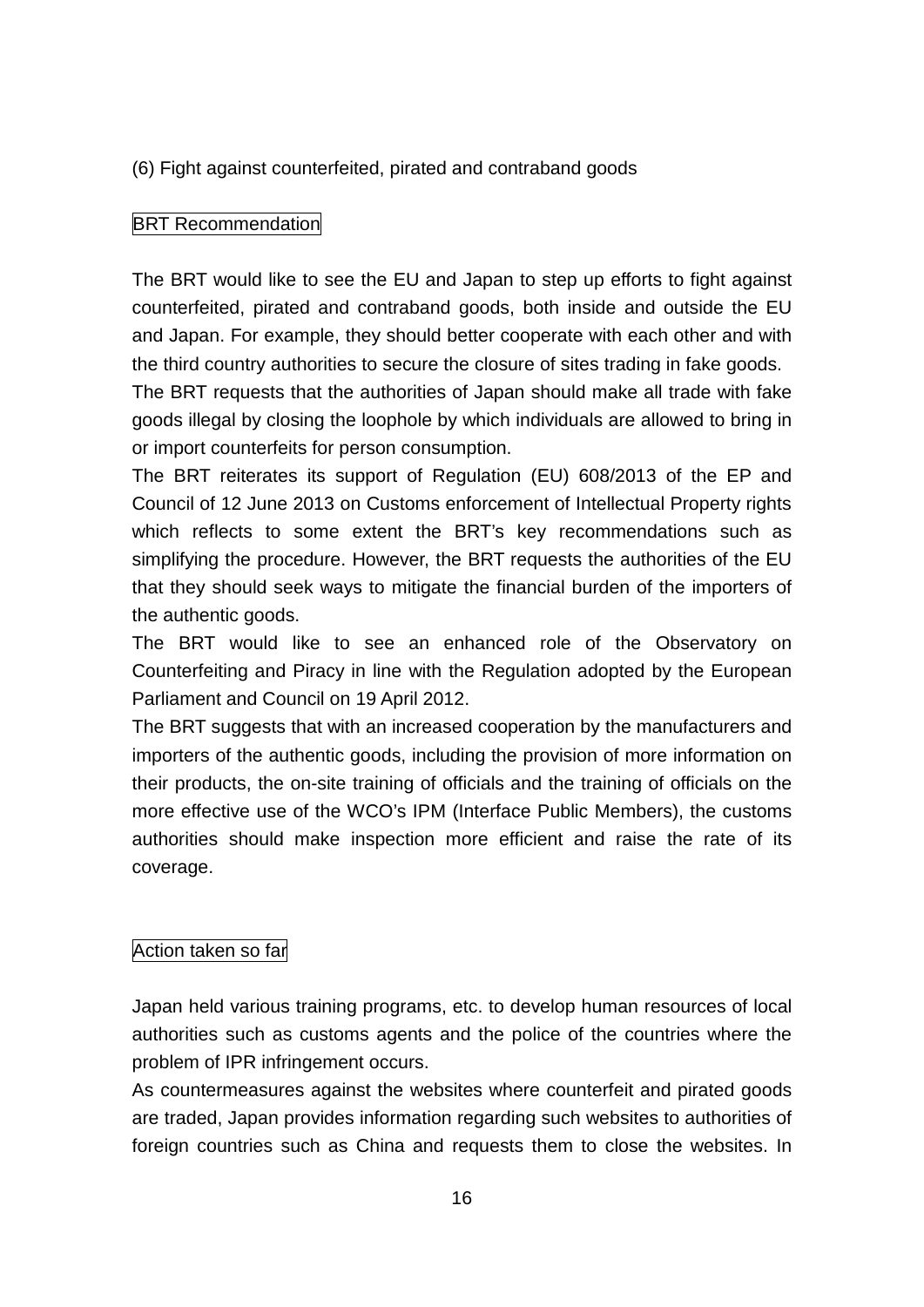addition, Japan implements measures for prevention of consumer damage by collaborating with antivirus software vendors, etc.

Japan also advances countermeasures against IP infringements on the internet through activities such as support for establishing a scheme leading users to genuine contents, and deletion of pirated copies from video distribution websites.

In order to prevent import and domestic distribution of goods that violate IPRs, nationwide customs agencies and the police strengthen control by such activities as intensive crackdowns. Moreover, Japan Patent Office runs anti-counterfeit annual campaign to raise public awareness of IPR issues.

# Future outlook

The GOJ will continuously have discussions and share information with related foreign authorities and agencies on the situation of damage due to counterfeit and pirated goods on the internet, etc., and will request them strict crackdown against IPR infringement on the internet.

Furthermore, to combat counterfeit and pirated goods on the internet, Japan will enhance (which already started) cooperation with actors involved in internet trading, such as banks, credit card companies and anti-virus software vendors, and will actively take all necessary and appropriate measures by promoting collaboration among related ministries.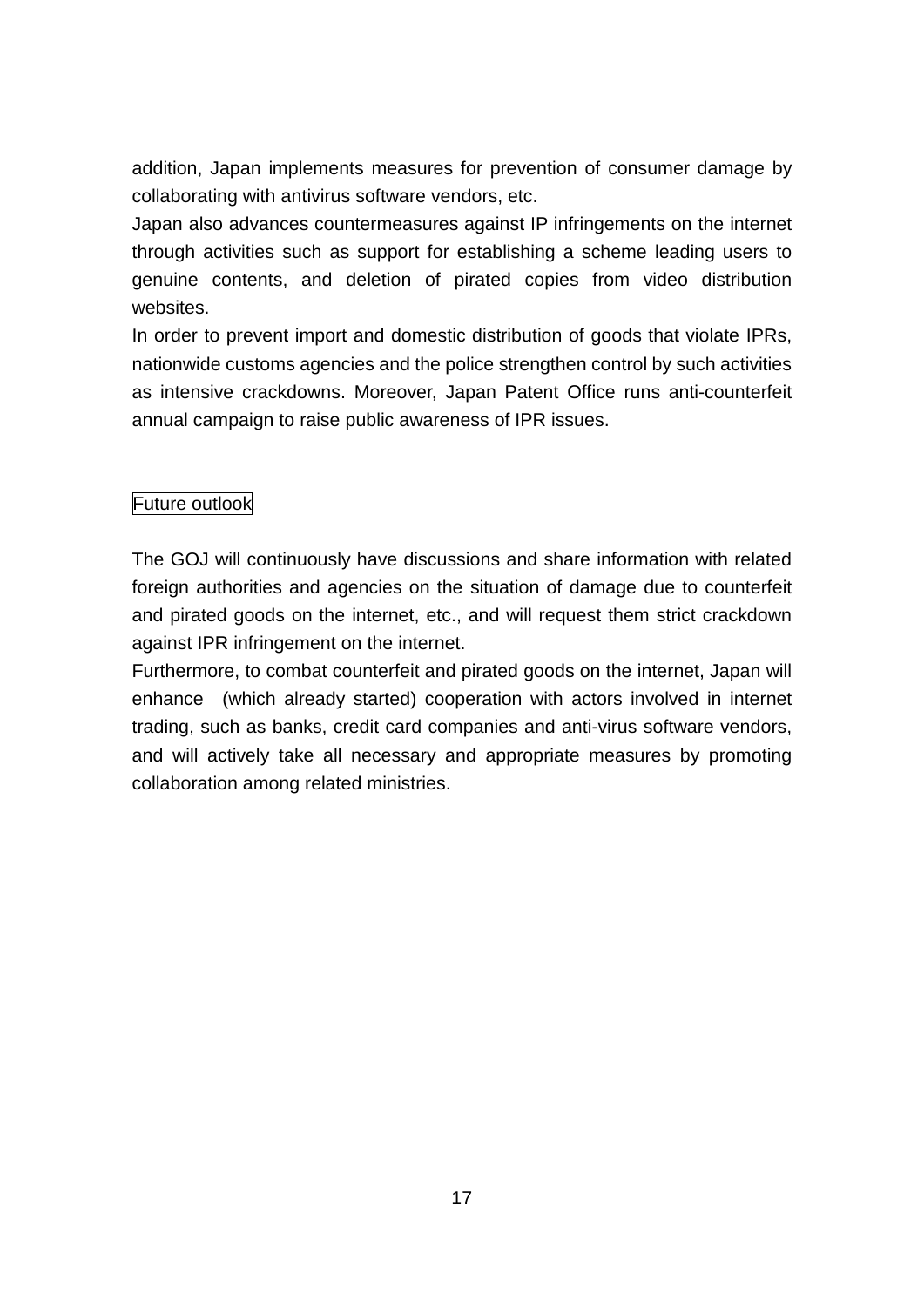### <span id="page-18-0"></span>(7) Adoption of UN-ECE regulations

#### **BRT Recommendation**

In the automobile sector, the Japanese and EU Authorities should accelerate their adoption of UN-ECE Regulations to lower the cost of regulatory compliance for both European and Japanese automobile exporters by extending the benefits of mutual recognition. Also the Japanese and EU Authorities should work together to establish internationally harmonised technical requirements and testing procedures that will encourage the smooth market adoption of new environmentally friendly power-train technologies – clean diesel, electric vehicles, hybrid vehicles and fuel-cell vehicles.

#### < Background >

In 1998, Japan became the first country in Asia to accede to the UN-ECE 1958 Agreement on the Mutual Recognition of Type Approval for Vehicles etc, which provides that vehicle components which have received type approval according to UN-ECE Regulations in one contracting country are exempt from testing in any other signatory country where those regulations have been adopted. Japan has now adopted UN-ECE Regulations in 35 of the 47 areas included in Japanese type approval.

#### Action taken so far

The GOJ has been adopting UN/ECE Regulations after the assessment of their validities and the necessary revisions of those regulations, as a part of efforts toward the realization of an International Whole Vehicle Type Approval (IWVTA), which are currently ongoing at the UN/ECE/WP29, while taking into consideration safety and environmental protection in Japan. The GOJ has been actively contributing in cooperation with the European Commission to promoting IWVTA through such efforts as acting as co-vice-chair of an expert meeting on IWVTA in WP29.

#### Future outlook

The GOJ will continue to adopt un-adopted regulations among the UN/ECE Regulations for passenger cars, after the assessment of their validities and the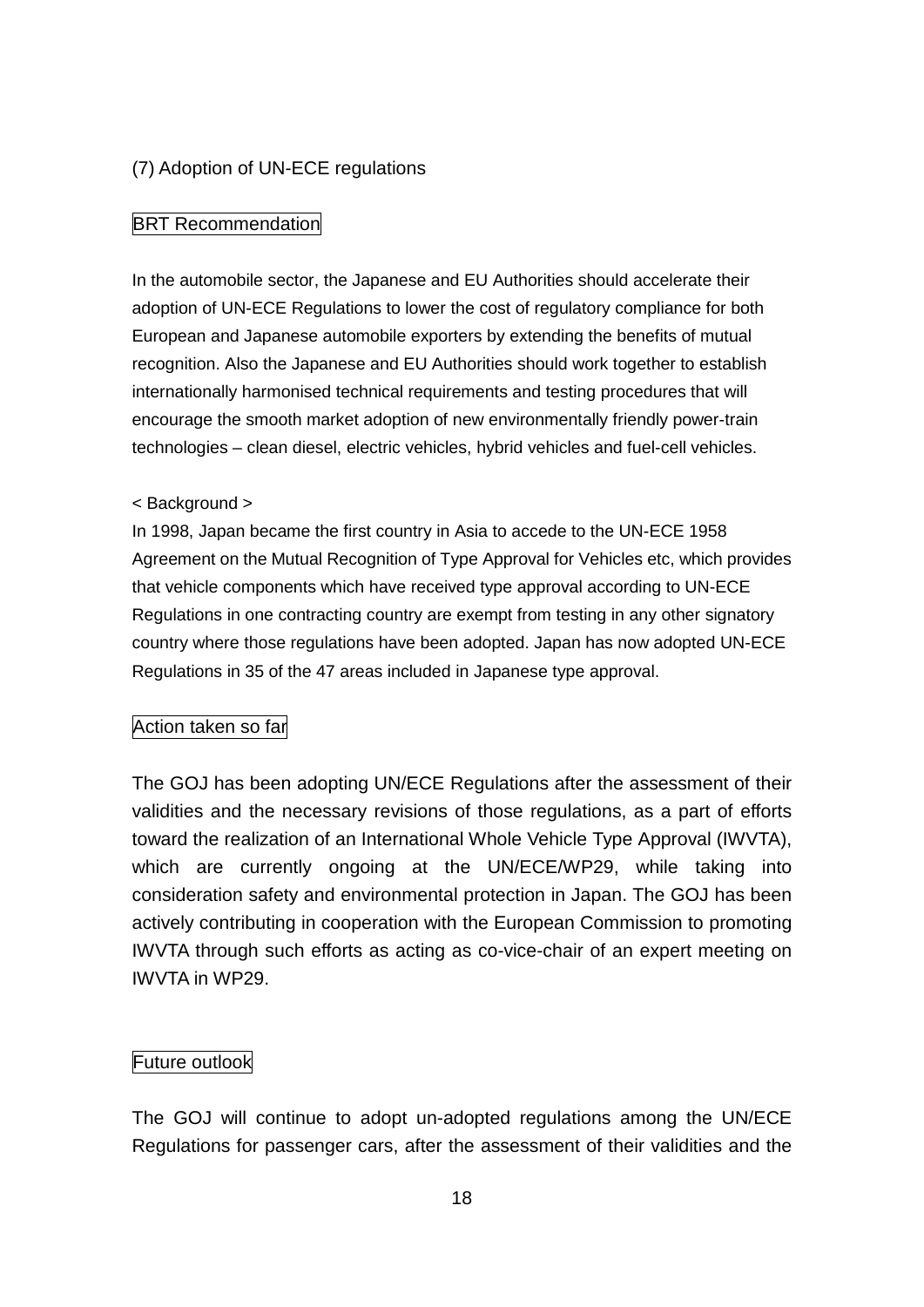necessary revisions of those regulations at the UN/ECE/WP29, as a part of efforts toward the realization of IWVTA, while taking into consideration safety and environmental protection in Japan.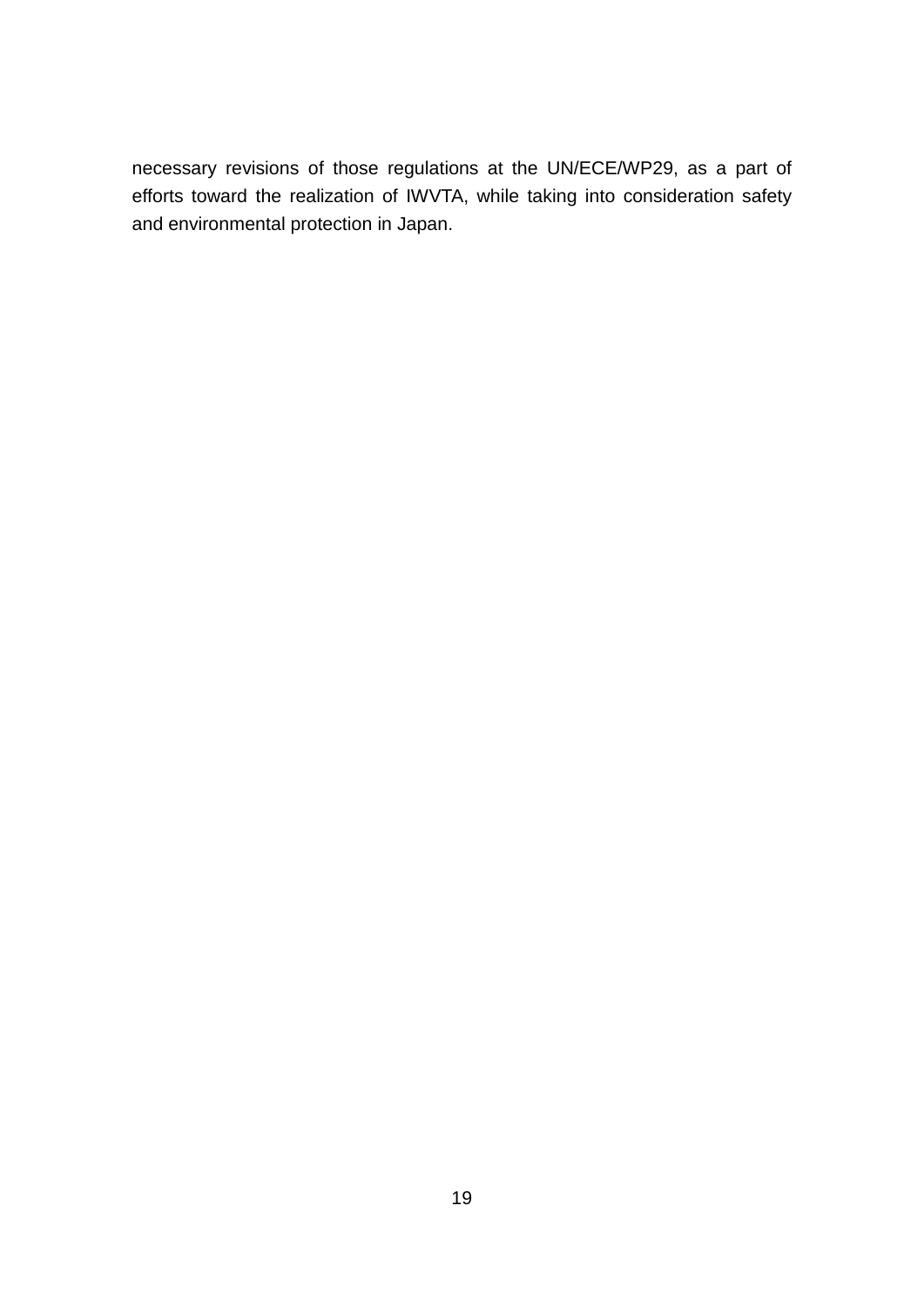4. Supporting timely development of business (WP-A / # 04\* / EJ to EJ): Social security contributions (avoiding double contributions):

#### **BRT Recommendation**

The BRT welcomes the conclusion of social security agreements between Japan and 10 EU Member States. The BRT requests that, Japan and the Member States of the EU should make further efforts to expand the network of Social Security Agreements. In addition, they should introduce an interim measure, by which a host country should either exempt contributions to pension funds unilaterally or refund the contributions in full, not only partially, when expatriates return to their home country.

#### < Recent progress >

There has been a limited progress in the past year

#### < Background >

As individual EU Member States and Japan conclude a bilateral social security agreement, it will lessen the burden both on companies as well as their employees. So far, social security agreements between Japan, and Germany, the United Kingdom, Belgium, France, the Netherlands, Czech Republic, Spain, Ireland and Hungary have entered into force. The agreement between Japan and Italy has been signed. Furthermore, negotiations are underway between Japan, and Luxembourg and Sweden, and are at the preparatory stage between Japan, and the Slovak Republic, Austria and Finland.

#### Action taken so far

(a) The GOJ has been making efforts to conclude social security agreements with EU member states. The GOJ has already concluded social security agreements with Germany, the UK, Belgium, France, the Netherlands, the Czech Republic, Spain and Ireland, and the agreement with Hungary entered into force in January 2014. In addition, the GOJ signed the agreement with Luxembourg in October 2014. Furthermore, the GOJ is forwarding government-level negotiations with Sweden, and exchanges of information and opinions with the authorities of Slovakia, Austria and Finland, with the aim of concluding social security agreements.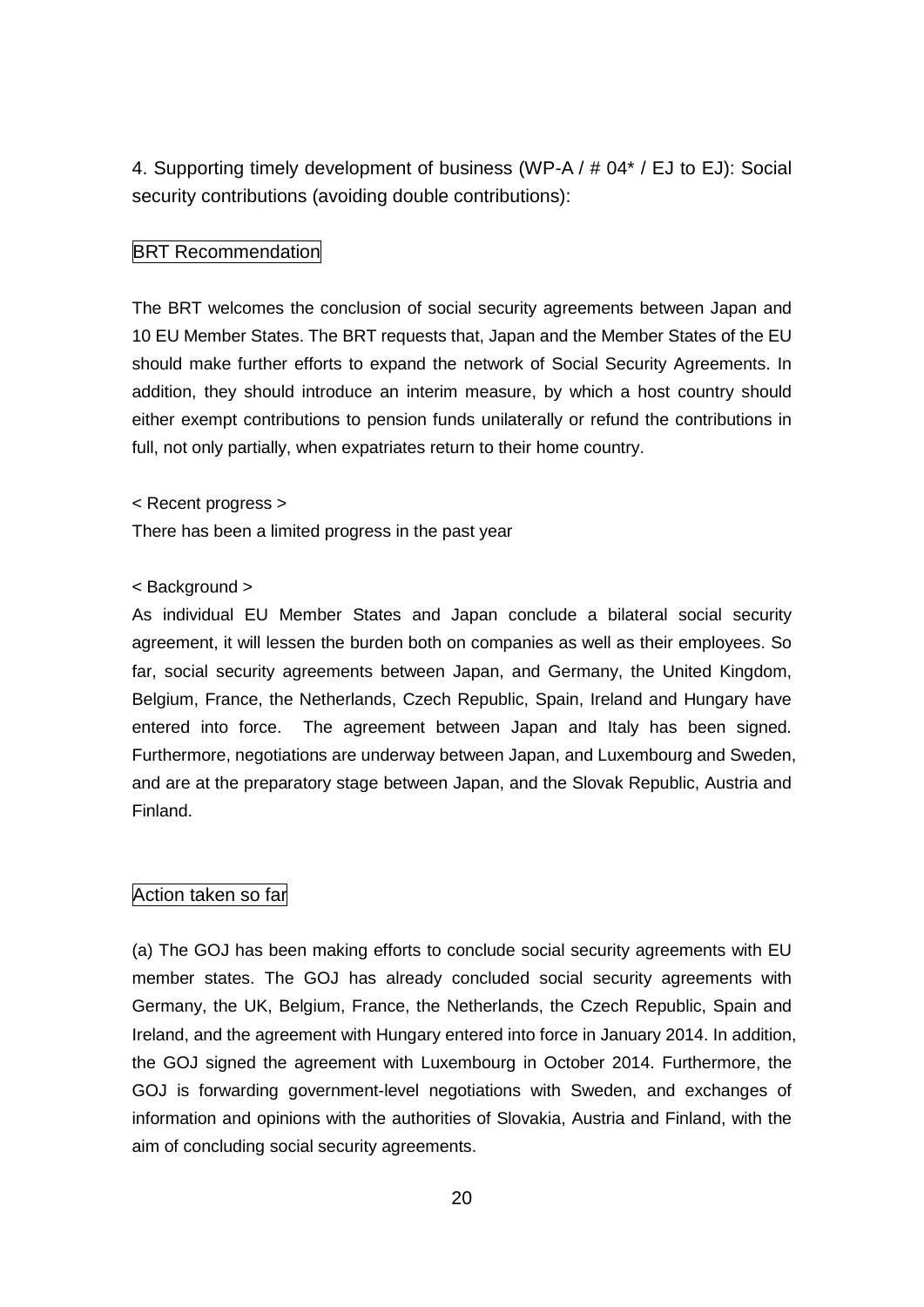(b) With regard to an interim measure, the Japanese pension system provides benefit of the "lump-sum payments upon withdrawal" according to the coverage periods in case that foreign nationals return to their countries after their short stay in Japan.

# Future outlook

The GOJ intends to continuously proceed with negotiations as well as exchanges of information and opinions with a view to concluding social security agreements with European countries.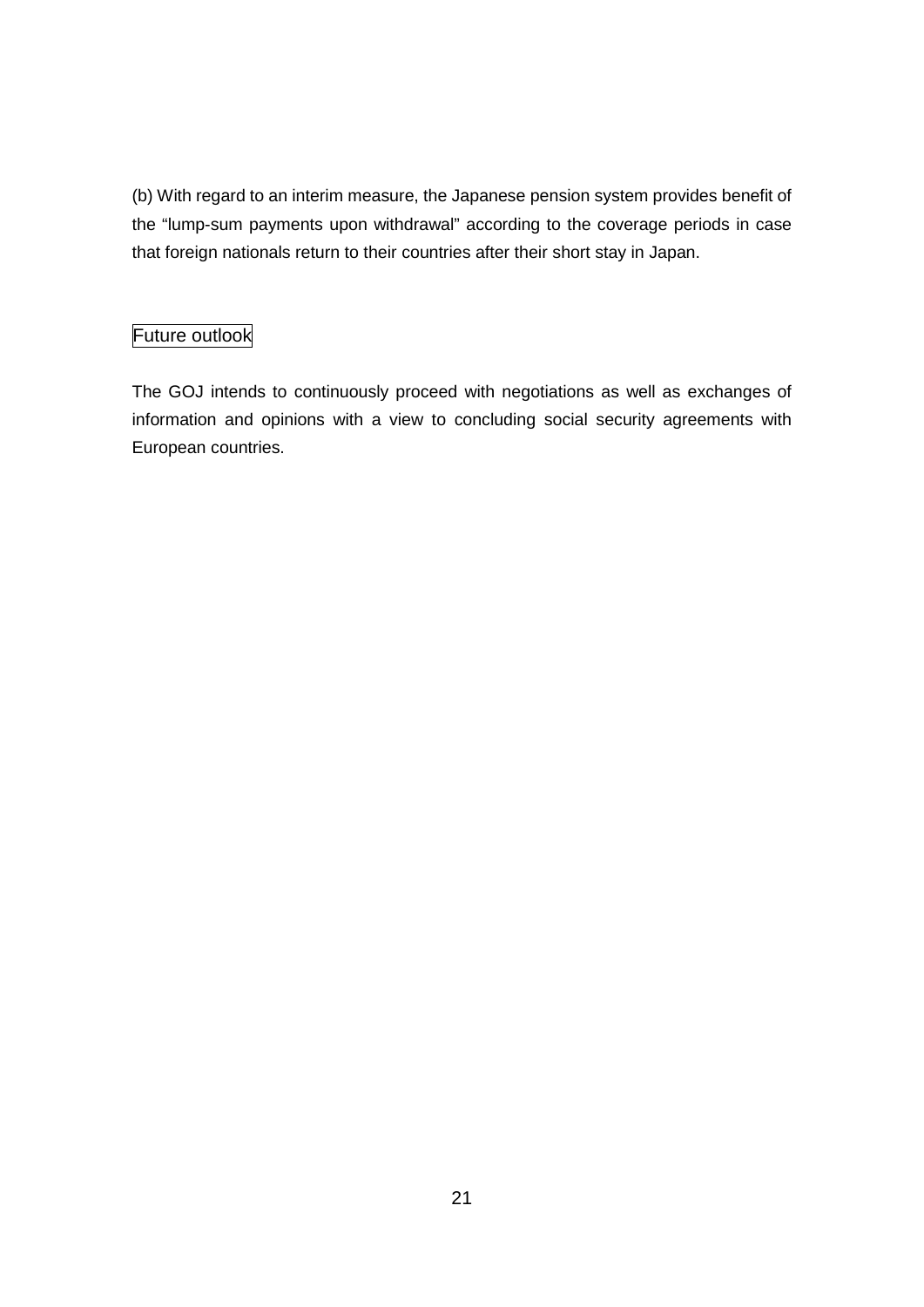#### <span id="page-22-0"></span>5. Support for SMEs (WP-A/#05/EJ to EJ)

#### **BRT Recommendation**

The BRT calls on the EU and Japanese Authorities to develop measures to promote and assist each other's SMEs within their own jurisdictions. Specific consideration should be made to include such cross-support in FTA/EPA negotiations.

This would include:

- 1. Providing each other's SMEs the same general support and privileges as provided to one's own SMEs.
- 2. Establishing permanent local assistance in language, paperwork, hiring local personnel, legal and regulatory matters, as well as advice on financing and banking, etc.
- 3. Providing tax breaks and incentives, tax deduction for total research expenses, income tax breaks for foreign experts, tax exemption for doctoral students, tax relief for R&D, tax deduction for joint and entrusted researches based on industry-academic-government cooperation, as well as tax and other facilities and incentives for investors.
- 4. Helping graduates with international backgrounds find local jobs with the other side's SMEs.
- 5. Creating a joint investment fund for both Japanese and European SMEs.
- 6. Exchanging best practices and tested solutions in industrial policy for SMEs.
- 7. Expanding the SME-related programmes already run by the EU-Japan Centre for Industrial Cooperation.

#### < Recent progress >

The BRT welcomes the willingness of both Authorities to increase cooperation on cross-support for SMEs.

#### < Background >

SMEs are new sources of growth and jobs in both Europe and Japan. Their success in bilateral trade is a major factor in their development and also helps to revitalize both Japanese and EU industries by disseminating new products and technologies. However, market access problems and various impediments noted in other BRT recommendations are even harder to tackle or manage for SMEs. While the Japanese government, the European Commission and most EU Member States have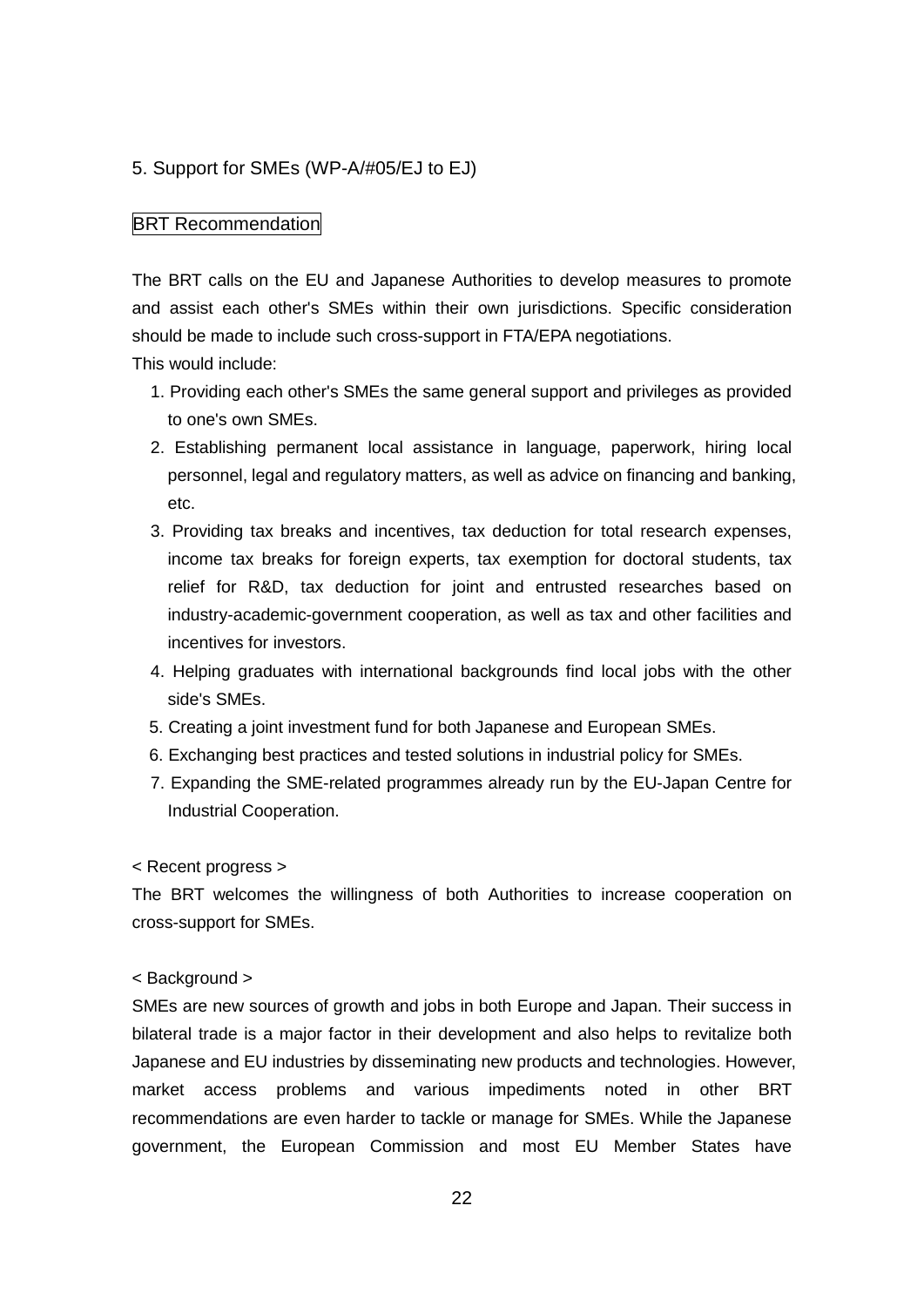internationalization programmes for their own SMEs, existing help programmes for foreign companies are mostly geared towards large foreign direct investments in established industries and are inadequate for SMEs. Aiming to provide local help to all potentially interested foreign SMEs is not realistic, but increasing and sustaining help to SMEs that have established a local base is realistic in the context of a bilateral agreement. The BRT is aware of the major work being done for both Japanese and European SMEs by the European Commission and the Government of Japan through the programmes run by EU-Japan Centre for Industrial Cooperation.

### Action taken so far

With a view to supporting foreign SMEs which are considering investment in Japan as well as Japanese SMEs which seek to expand their business to the EU, the GOJ has been providing various forms of assistance such as improvement in the provision of necessary business information, support for business-matching and consultation with experts through related organizations such as the Japanese Embassies, Consulate-Generals EU-Japan Centre for Industrial Cooperation, the Japan External Trade Organization(JETRO), the Organization for Small & Medium Enterprises and Regional Innovation, JAPAN (SMRJ). In addition, the GOJ has contributed to SME cooperation through sharing Japan's best practices on SME policy in international fora such as OECD.

# Future outlook

The GOJ will continue to support SMEs through related institutions. In addition, the GOJ will continue cooperating in international fora and consider the possibility of bilateral cooperation if specifically requested by a foreign country.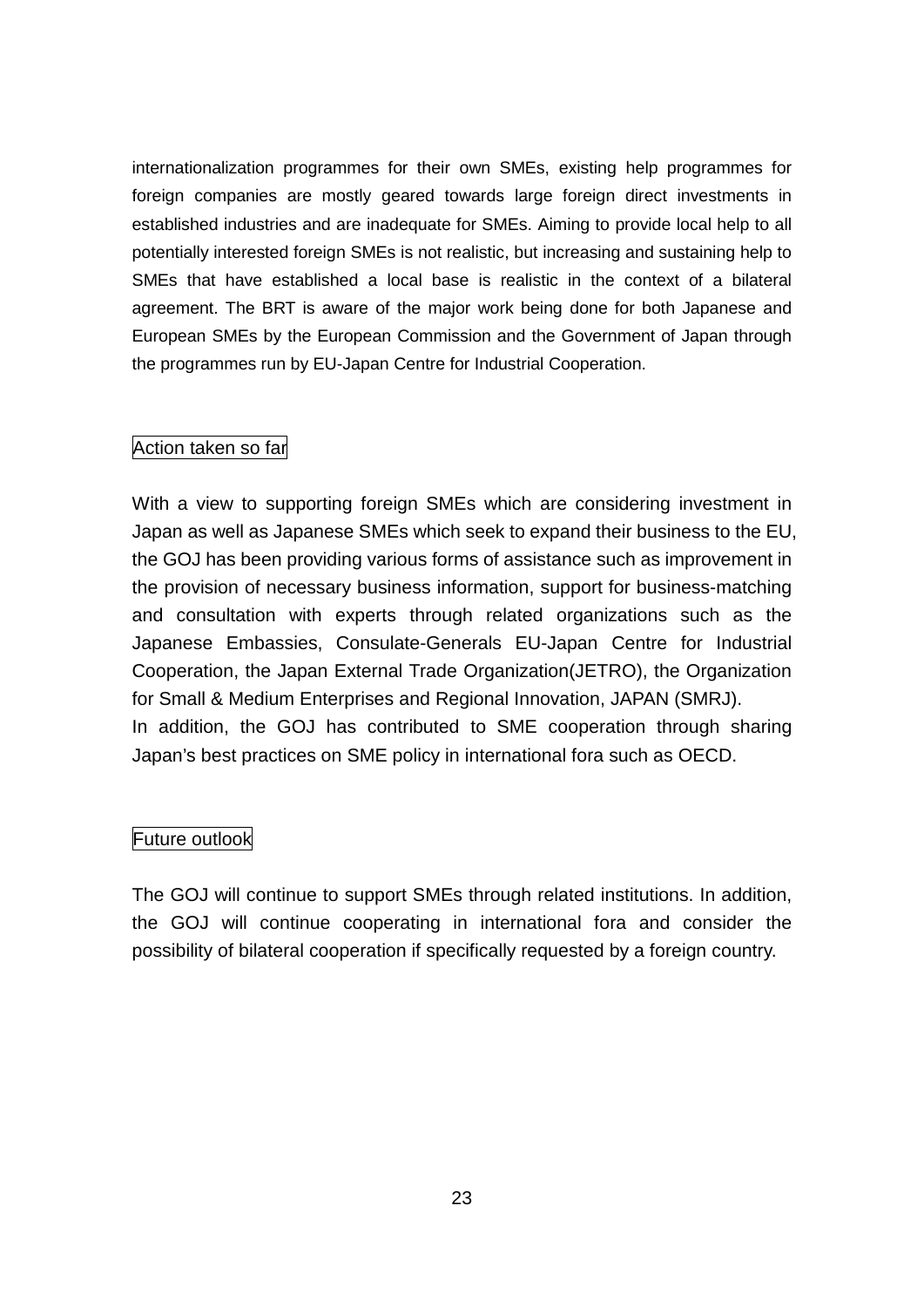<span id="page-24-0"></span>6. Harmonisation & mutual recognition of standards and product certifications; acceptance of international standards where applicable (WP-A / # 06\*\* / E to J)

Reluctance of the Government of Japan to accept imported products approved in accordance with EN and ISO standards or CE marking delays the introduction of innovative new products to the market and increases import costs. While accepting the need to safeguard consumer health and safety, the BRT urges Japan to promote the harmonization of standards and certification procedures, the mutual recognition of product certification and, in areas where harmonized standards do not exist, the mutual approval of the import, sale or use of products that have been approved on the basis of functionally equivalent requirements, so that products certified for one market are automatically accepted in the other market. The BRT recommends the Japanese Government to place particular emphasis on:

# <span id="page-24-1"></span>(1) Automobiles

### BRT Recommendation

The Government of Japan should adopt the relevant UN Regulations in all areas where Japan requires certification for passenger cars but does not currently accept a UN approval as demonstrating compliance with Japan's national requirements, so that a vehicle certificated in the EU can be sold in Japan without modification or further testing.

< Recent progress > This is a new recommendation

### Action taken so far

Please refer to the response to WP-A / # 03 / EJ to EJ, 7. above.

### Future outlook

Please refer to the response to WP-A / # 03 / EJ to EJ, 7. above.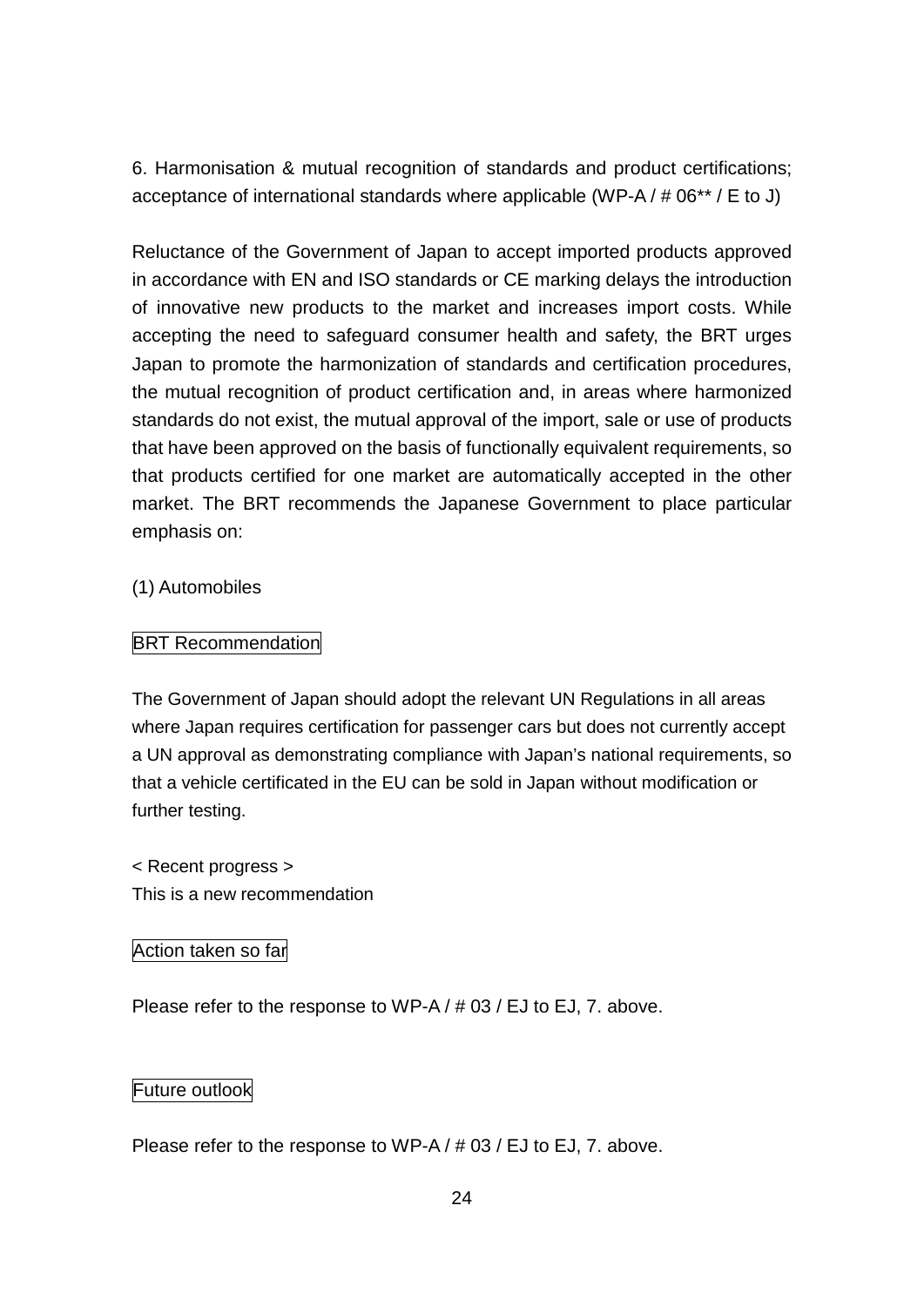# <span id="page-25-0"></span>(2) Construction Products

# **BRT Recommendation**

The Government of Japan should work together with the EU Authorities towards mutual recognition of all JAS/JIS and EN standards for all building materials. This is unfortunately still rather common in the flooring sector as well as for roofing sheets. Mere reference to ISO standards within JAS/JIS, has not proved to be adequately helpful in facilitating the process.

The Government of Japan should, furthermore, better support local and regional authorities to ensure that transparent and consequent interpretations are made in regards to technical regulations and guidelines.

# < Recent progress >

There has been some progress, however much work still remains. We furthermore note that the Japanese government did not respond to the issue of discrepancy between ISO and JIS/JAS in its progress report of April 2013.

# < Background >

The Japanese construction sector has long been a very "domestic" market. Even in the aftermath of the 2011 Tohoku earthquake and tsunami, there is little evidence that this situation is changing.

# Action taken so far

Japan has been developing JAS/JIS complying with WTO/TBT Agreement.

Under JAS/JIS marking systems, a foreign institute can be registered as a Registered Overseas Certifying Body (JAS) or a Foreign Accredited Certification Body (JIS) following a review of the required documentation and an on-site inspection.

Moreover, registration is based on ISO/IEC 17065, an internationally recognized accreditation standard. In other words, the GOJ does not believe that it is imposing particularly difficult requirements for registration.

Some certifying bodies of the EU are registered as the Registered Overseas Certifying Body (JAS).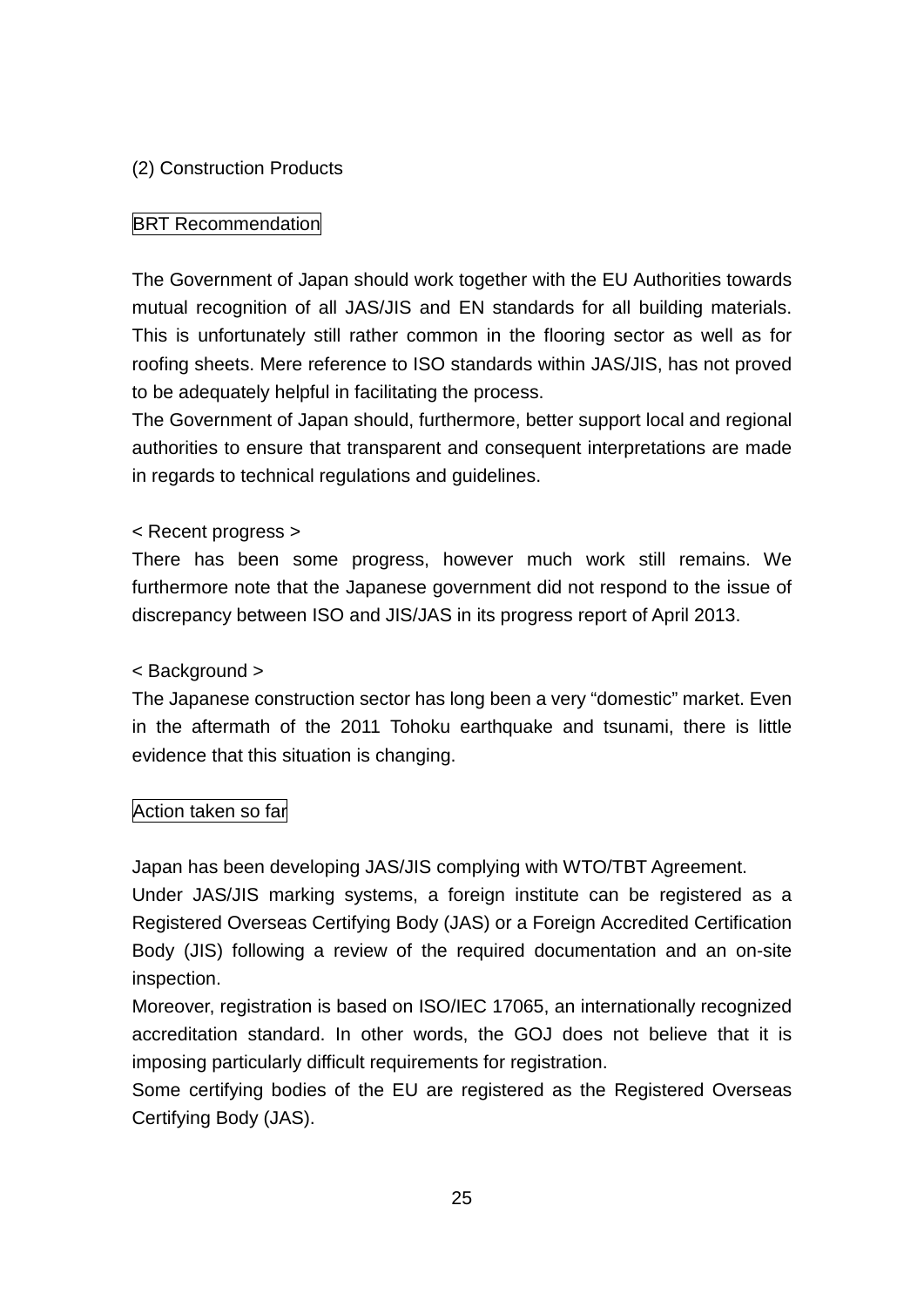# Future outlook

The GOJ continues to ensure the appropriate management of the accreditation system, while explaining its system to relevant institutes whenever the need arises.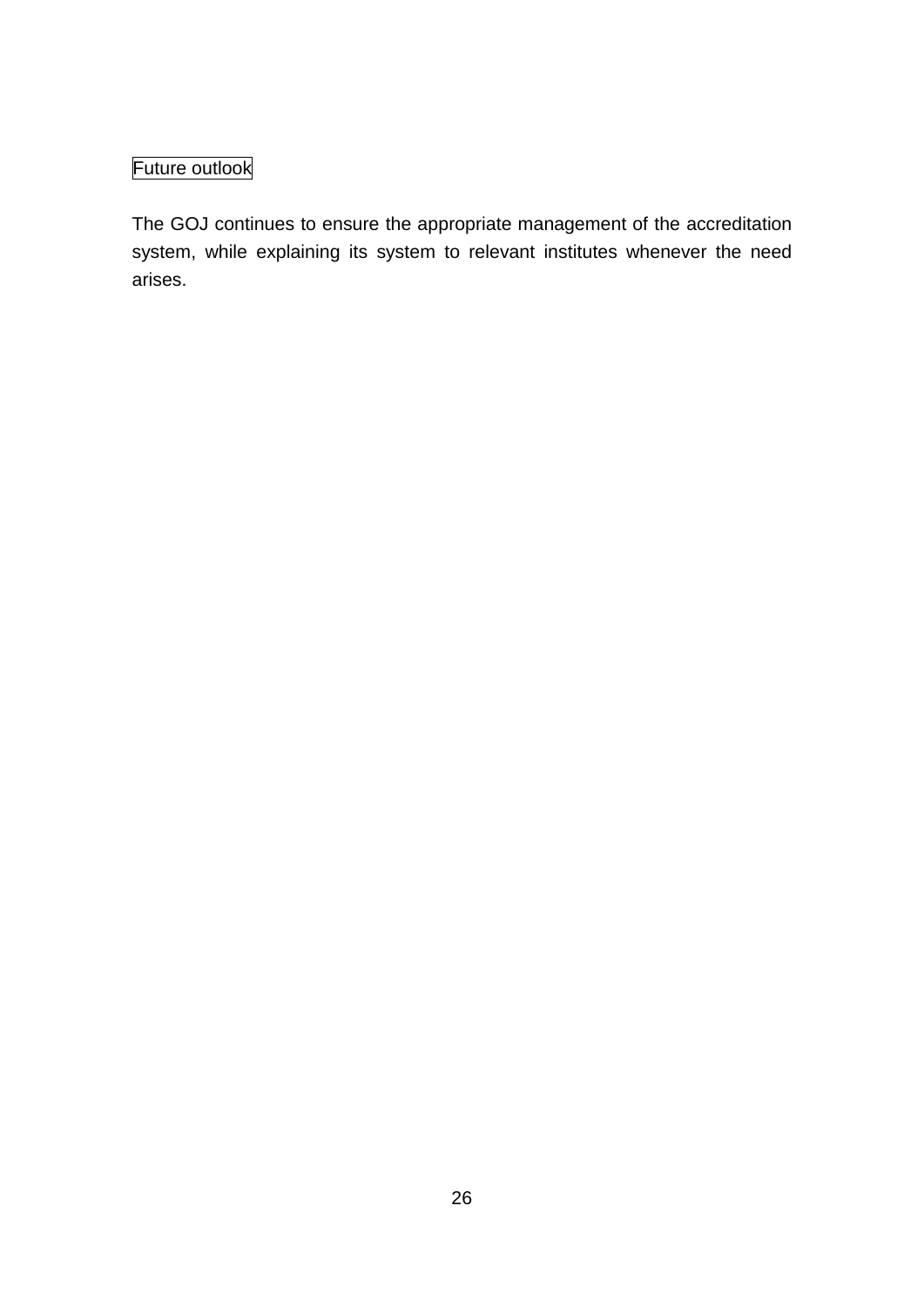# <span id="page-27-0"></span>(3) Cosmetics

# BRT Recommendation

The BRT calls for common regulations on the certification of medicated cosmetics, so-called quasi drugs (disclosure of approved ingredients, standard application times); common regulations on efficacy claims and advertisements; a common positive list of allowable ingredients in cosmetics; and establishment of joint standards for alternatives to animal testing.

< Recent progress >

There has been limited progress.

### < Background >

European cosmetics firms find it continuously difficult to expand their business in Japan due to the difference in standards for ingredients and permitted efficacy claims between Japan and the EU and the Japan-specific product certification procedures for so-called quasi drugs.

# Action taken so far

The GOJ has developed and published the positive list on active ingredients and excipients/additives used in so-called "medicated cosmetics," which are classified as quasi-drugs under the Pharmaceutical Affairs Law in Japan. On the July 30th, 2014, the Ministry of Health, Labor and Welfare (MHLW) published the collection of standards on the additives used in quasi-drugs, which include medicated cosmetics, by the Pharmaceuticals and Medical Devices Agency (PMDA).

The MHLW together with the PMDA, regularly has meetings with the industry to exchange views and opinions on rapid review process of quasi-drugs. As a part of the approach to the rapid review process of quasi-drugs, the MHLW published the points in review process and the important matters on written-application-for-approval creation about medicated cosmetics (Shampoos and Rinses) on May 2nd, 2014. Moreover, the MHLW published Q&A about marketing application for approval of quasi-drugs and cosmetics standard on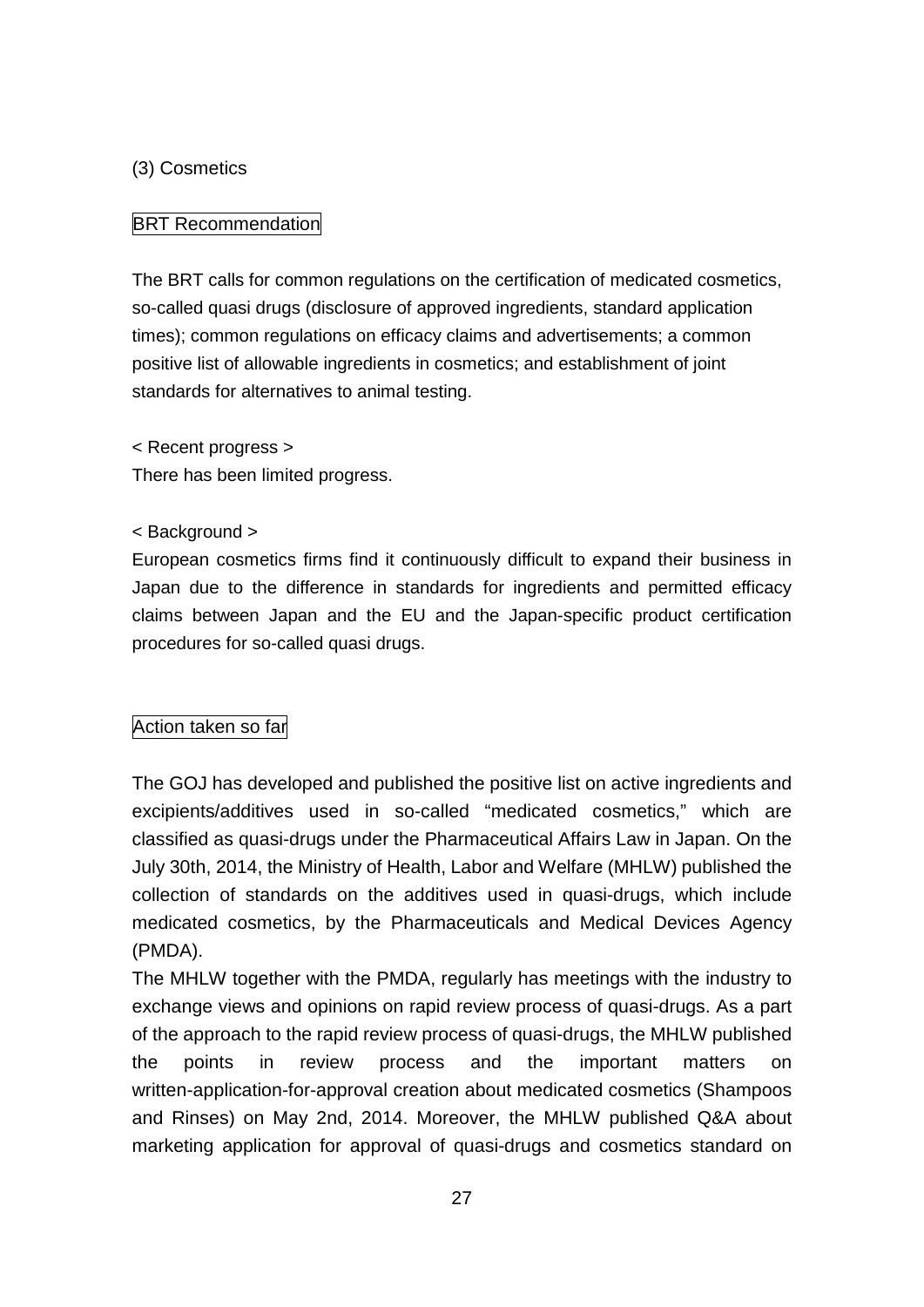# June 13th, 2014.

Regarding the alternative testing methods, the GOJ has already accepted not only OECD alternative methods for animal tests but also alternative animal tests validated by JaCVAM (Japanese Center for the Validation of Alternative Methods), in cooperation with validation centers of the EU, the United States, Canada, and Korea under the framework of ICATM (International Cooperation on Alternative Test Methods).

# Future outlook

The MHLW will continue to exchange views with the industry for the purpose of ensuring transparency in the approval process and rapid review on "medicated cosmetics."

And also, when other alternative methods for animal tests that the OECD has not adopted are requested with appropriate data, the MHLW will consider them through activities on their validation by JaCVAM.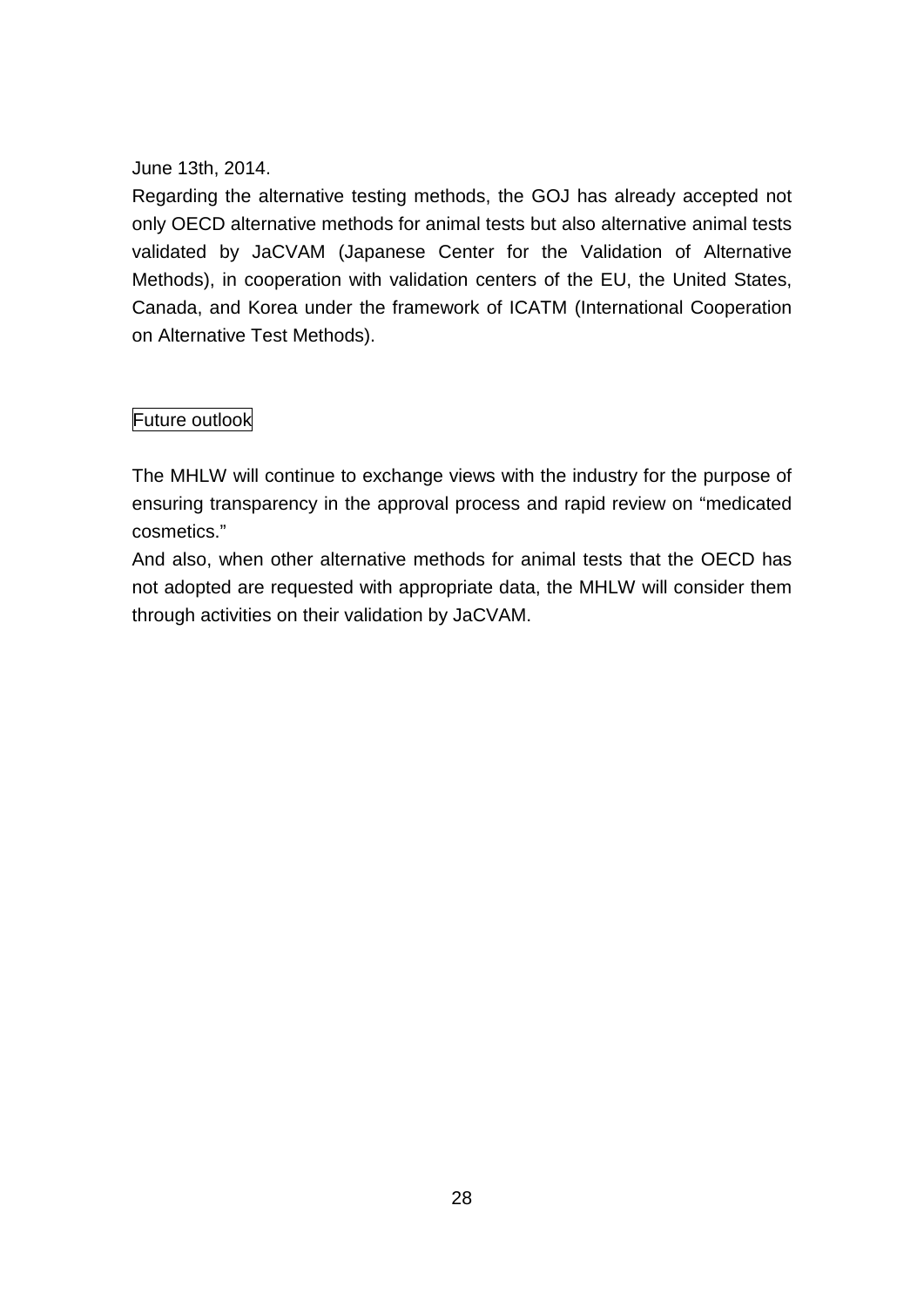#### <span id="page-29-0"></span>(4) Railways

#### **BRT Recommendation**

Though standards are not so different and data generated at European research facilities are relevant for Japan, duplicate testing in Japan is required for the Japanese market. This has repeatedly been communicated by one JR company. Duplicate testing raises the costs of imports, making them less competitive than domestic products. The Government of Japan and the EU authorities should work toward establishing a mechanism through which test data and certification of railway equipment provided by European organizations is accepted in Japan, and vice versa.

The BRT furthermore recommends Japan to establish a system whereby standards and requirements are available openly so that European companies will have a better understanding of what is needed in order to offer goods and services that meet or exceed the safety measures in the Japanese market. These requirements and standards should preferably be used by all operators in Japan, which currently is not the case as each individual operator can choose its own standards and requirements. As a first step, test results and approvals by one operator should be accepted by other operators.

The BRT, however, recognizes the latest development and positively views the first call for tender by a Japanese operator The BRT recommends Japan to make better use of the tendering system as this leads to more competition and better transparency, while not negatively affecting safety.

#### < Recent progress >

There has been some progress. The Government of Japan did not address this issue in the progress report from April 2013.

#### < Background >

Japanese safety standards and regulations are not publically available. There is, therefore, no possibility for foreign manufacturers to know exactly what requirements must be fulfilled. Furthermore each operator can in principle have their own testing requirements as there is no legislation on exactly what safety requirements need to be fulfilled.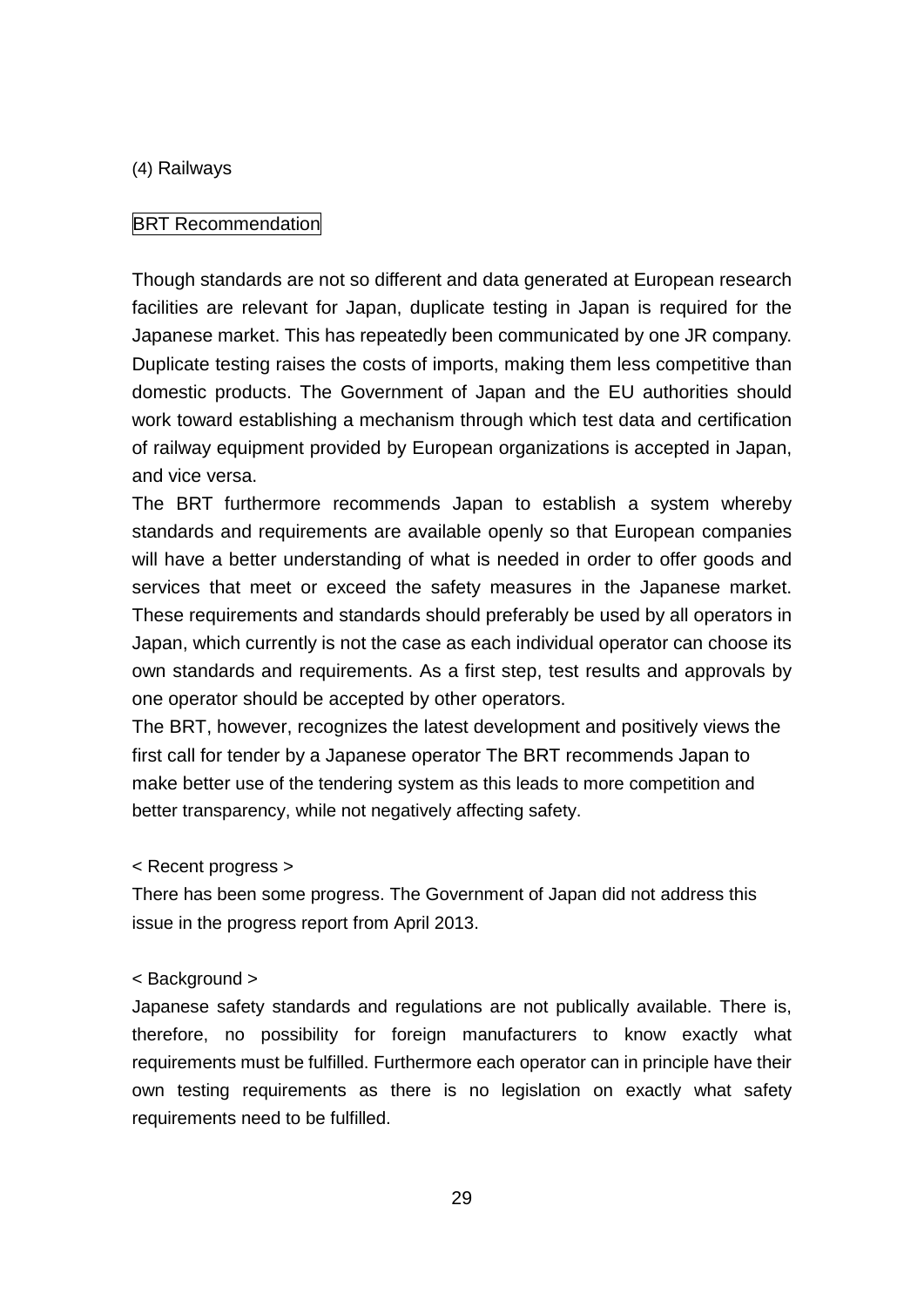### Action taken so far

- 1) Railway safety standards have been developed in each country, reflecting its own specific situations relating to transportation and rail accidents as well as other considerations. Accordingly, measures to be taken to ensure conformity with safety standards are different between Japan and the EU. In Japan, each railways operator has its own responsibility to verify the safety of its railways products by conducting demonstrations and testing, and thus, unlike the EU, Japan has not established any particular regulations with respect to compliance for product safety based on third-party certification systems.
- 2) The GOJ establishes a legally-binding ministerial ordinance on "Technical Regulatory Standards", which stipulates essential compliance requirements for railways operators in ensuring the safety of railways transportation. The GOJ also sets out a non-binding guideline on "Approved Model Specifications", which stipulates definitive, interpretative standards with indication of precise figures, in a manner consistent with the above "Technical Regulatory Standards". These standards are published in English at the following websites.

(Technical Regulatory Standards

http://www.mlit.go.jp/english/2006/h\_railway\_bureau/Laws\_concerning/03.p df)

(Approved Model Specification

http://www.mlit.go.jp/english/2006/h\_railway\_bureau/Laws\_concerning/14.p df)

- 3) Japan, with the central role played by the Japanese Railway International Standards Center (J-RISC), proactively engages in its standardization activities, as exemplified in information exchange sessions held on a regular basis with the EU, including JISC-CEN/CENELEC meetings. Japan also promotes harmonization between JIS and ISO/IEC etc. standards, with respect to such relating to testing methods, based on its active cooperation extended to development of international standards.
- 4) Japanese railways operators seek safe and reliable products and that, in fact, they are ready to continue to proactively procure such qualified and conforming products including from the EU.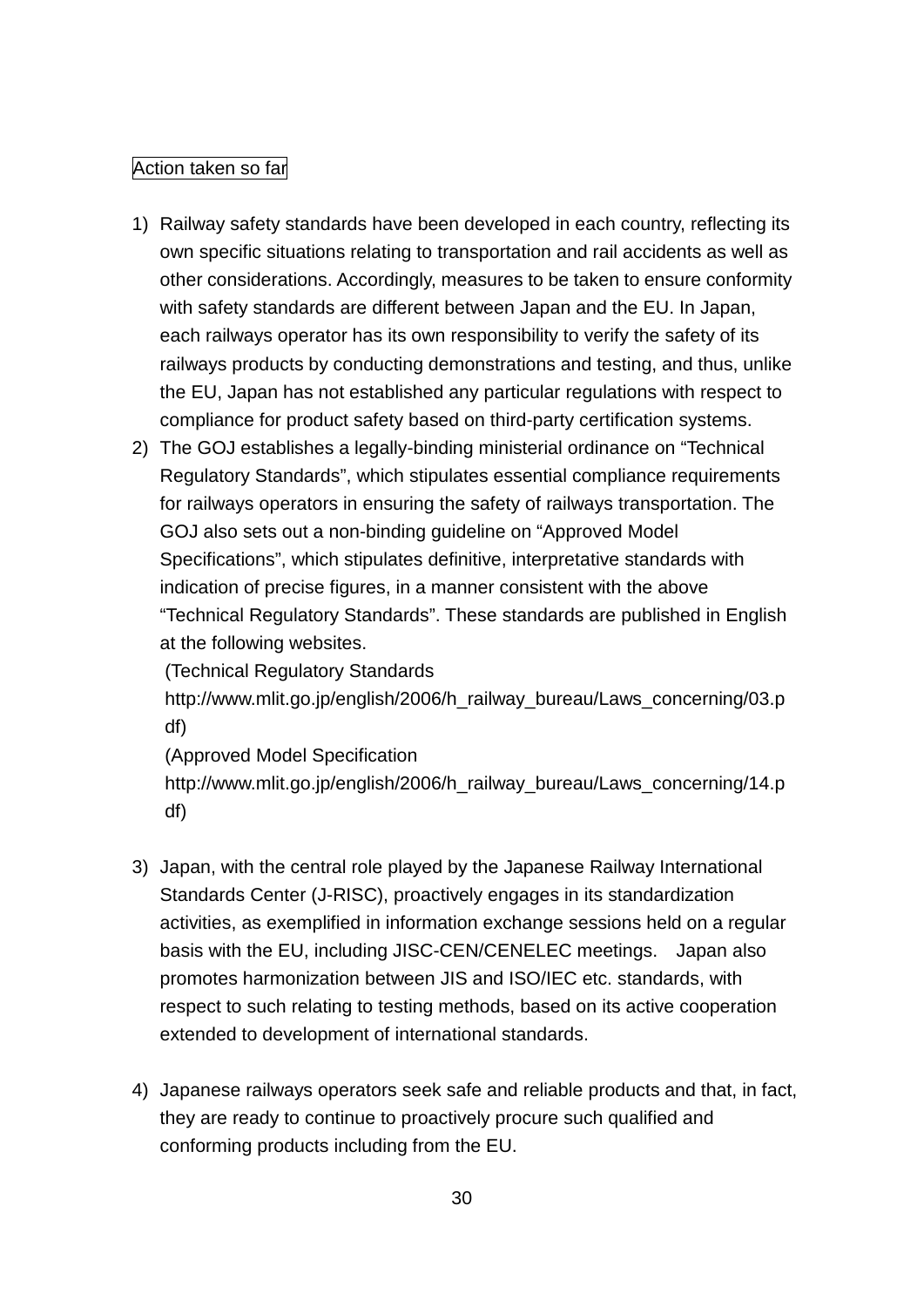5) The GOJ recently composed the comparing list between TSI in the EU and Technical Regulatory Standards in Japan, and instructed related railway operators to apply testing/demonstrating obligations on a non-discriminatory basis and so on. The GOJ understands that such railway operators take concrete measures. The GOJ expects the EU suppliers to take concrete approach to Japanese operators.

### Future outlook

Japan and the EU are currently conducting discussions on further opening of mutual market access opportunities with regards to the railways sector, and it is the GOJ's expectation that Japan and the EU will continue to hold constructive discussions.

Furthermore, the GOJ intends to promote cooperation in the field of standardization activities as well as to foster dialogues between Japanese and EU railways-related experts and industries with a view to deepening their mutual understandings.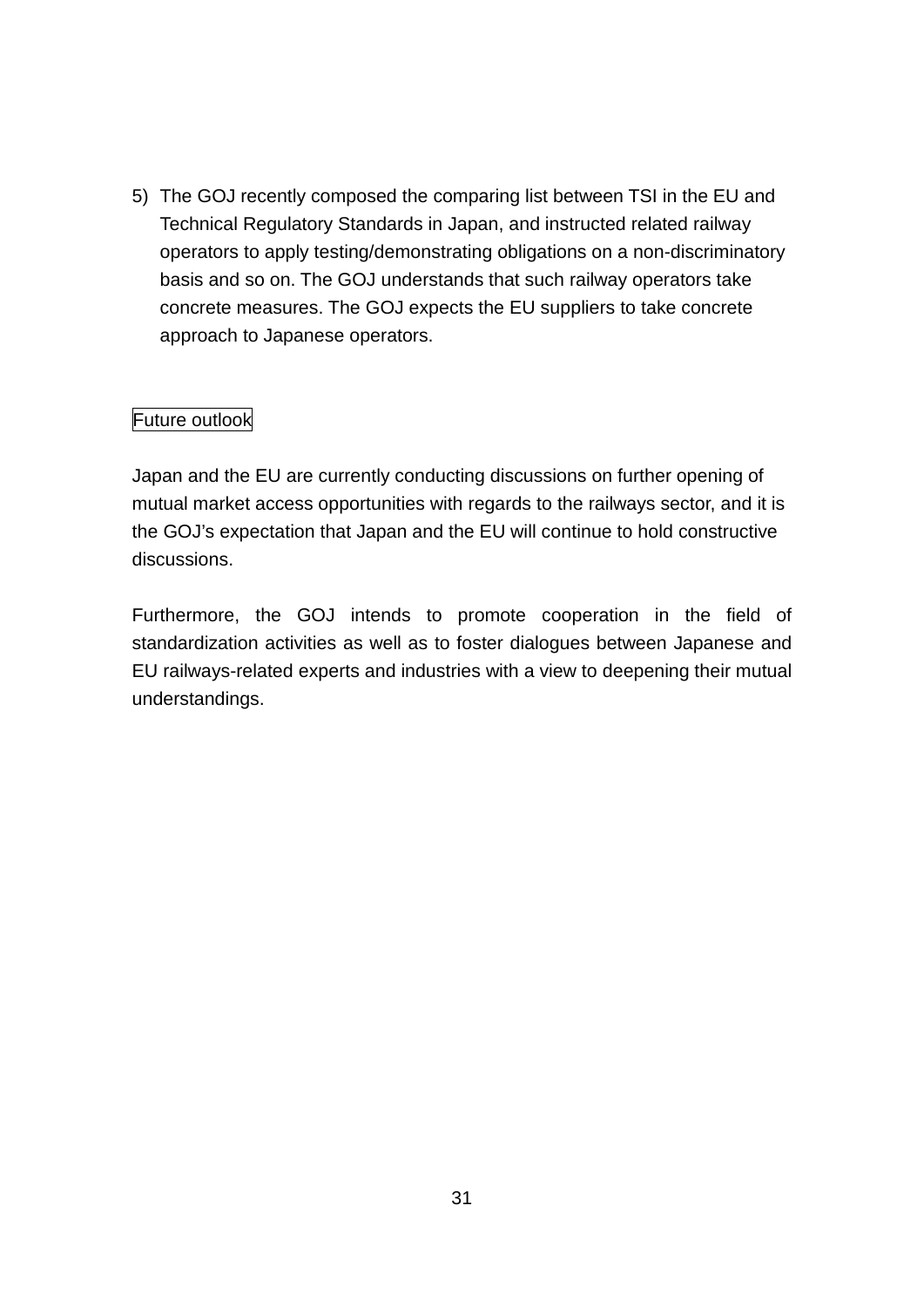#### <span id="page-32-0"></span>(5) Medical Devices/Equipment

#### **BRT Recommendation**

The Government of Japan is urged to create a more efficient product approval process, in particular by:

a) Shortening the medical equipment certification process: accepting clinical trial data generated overseas and harmonising GCP and QMS requirements with international standards. The BRT recommends that in the meantime, both Authorities should officially recognise that either ISO 14155:2003 (and as subsequently amended) or Japan GCP is, in principle, generally acceptable to either party for all medical device clinical investigations. Both Authorities should also officially recognise that, in principle, a QMS audit conducted by responsible authorities in Japan (PMDA or third party testing organisation) or by Notified Bodies in the EU is generally sufficient as evidence of compliance with quality management system requirements when applying for market authorisation on either market.

b) Eliminating differences between Japanese GCP and the GCP established by the International Conference on Harmonisation.

< Recent progress >

Progress has been made with the passing of the new Pharmaceutical Affairs Law in the area of QMS, and we expect to see further alignment with ISO13485. There is, however, still a need for improvement regarding GCP.

< Background >

The EU's export of medical devices to Japan is limited by the costly and cumbersome approval process. Development costs for EU medical device producers are increased by requests for additional clinical trials from the Japanese authorities. Excessive Japanese standards and regulatory requirements result not only in a significant device lag, but also together with the insufficient reimbursement system, a device gap. The BRT calls on the government of Japan to intensify the work to simplify and harmonise the regulatory processes in the field of medical devices with that of the EU. Japan needs to reduce the time and costs associated with introducing innovative new treatments in the human healthcare market in Japan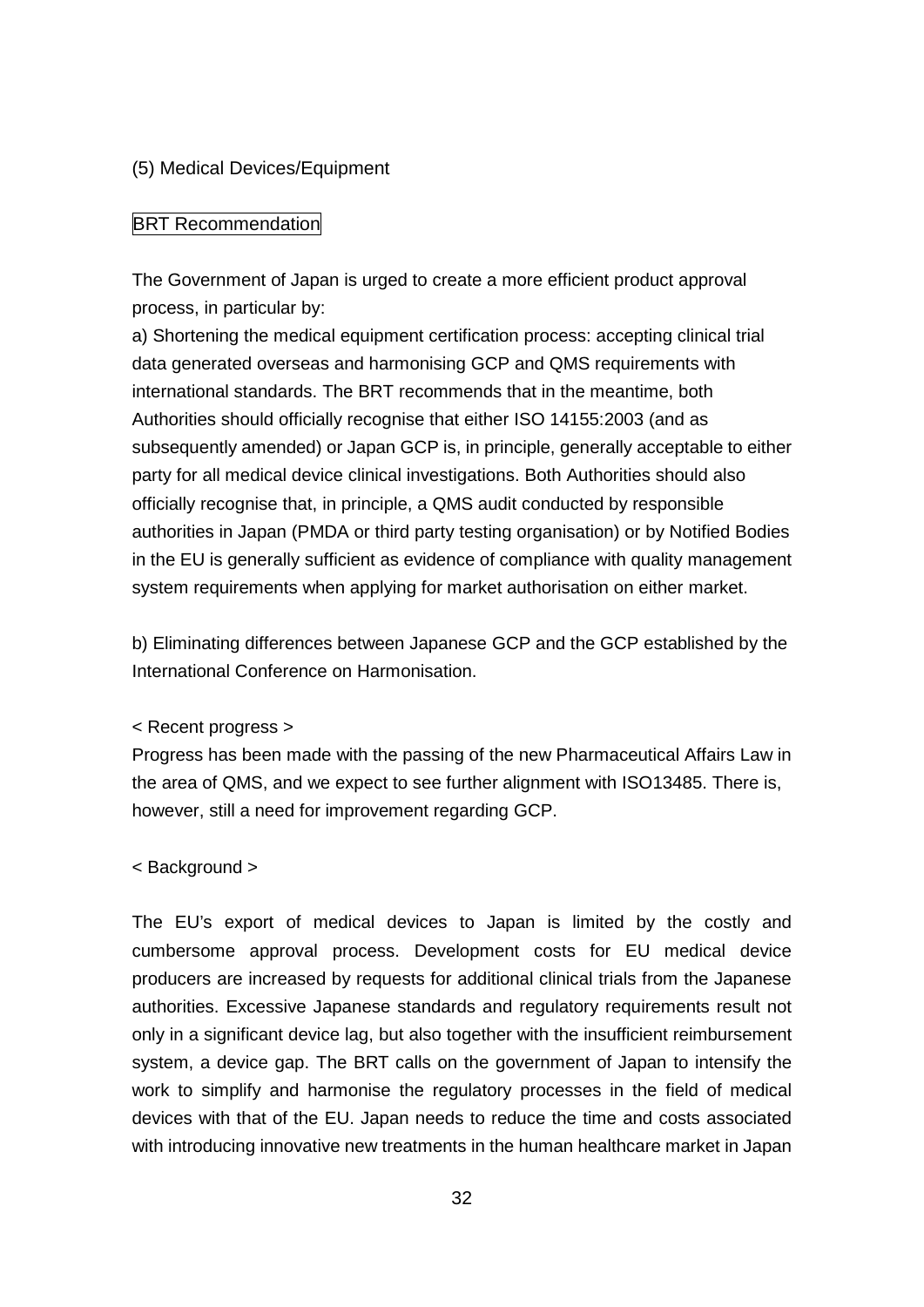and to bring Japanese rules in line with global standards.

# Action taken so far

Discussions have been held since 1992 on harmonizing regulations in the medical device sector by the Global Harmonization Task Force (GHTF), which is composed of the regulatory authorities of Japan, the EU, the United States, Australia, and Canada as well as the industrial sector. In the revised Pharmaceutical Affairs Law that came into force in 2005, internationally harmonized regulations were introduced in terms of essential principles and classification of devices. In addition, with regard to the establishment of Approval Standards, Certification Standards and standards for Quality Management Systems, the Government of Japan (GOJ) basically accepts the international standards of the ISO and the IEC.

Foreign clinical trial data has been accepted as a part of application dossier when: i) standards for conducting medical device clinical trials are set by the regulations of the country or region where the trial was performed, ii) the standards are equivalent or surpass the Japanese medical device GCP, and iii) the clinical trial was conducted in accordance with the standards or considered to have equivalent level of quality. For your reference, the guidance for the Japanese medical device GCP clearly states that ISO 14155:2011 is equivalent to the Japanese GCP.

The GOJ is making efforts to clarify GCP operations through various notices and Q&A. Based on the Five-Year Strategy for the Creation of Innovative Pharmaceuticals and Medical Devices, the GOJ also worked on improvements of GCP operation. In April 2009, the ministerial ordinances relating to clinical review board, notification of clinical trials, delivery of investigational devices and others were revised in order to be consistent with the ICH-GCP. The GOJ therefore thinks that Japanese GCP is harmonized with ICH-GCP in principle.

### Future outlook

Regarding acceleration of medical device review, the GOJ is making efforts in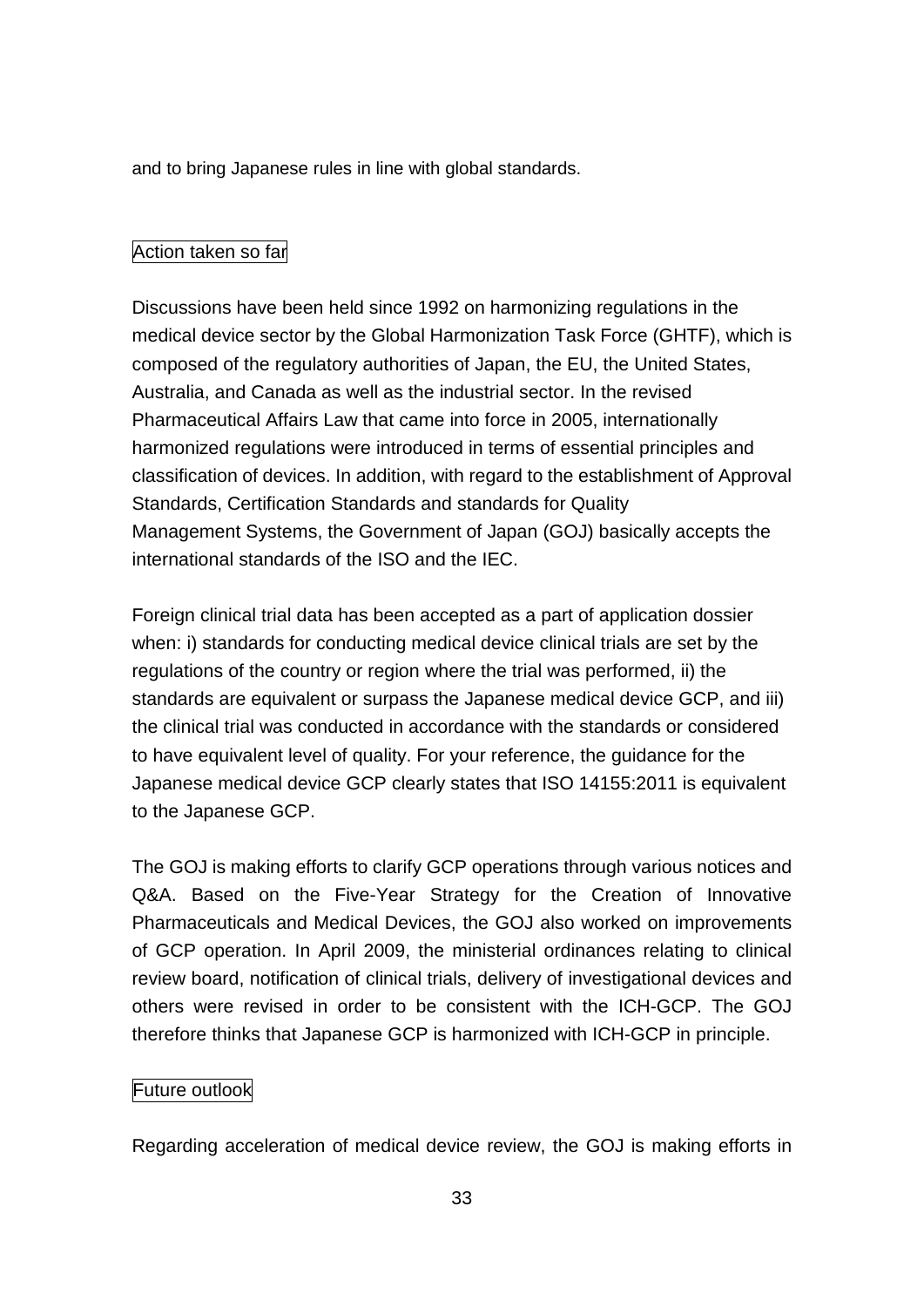cooperation with concerned industrial sector from April 2014, according to the "Collaboration Plan to Accelerate Review of Medical Device."

The GOJ encourages active use of consultation service on individual medical device applications in advance provided by the Pharmaceuticals and Medical Devices Agency (PMDA) for use of foreign clinical trial data for application of the device.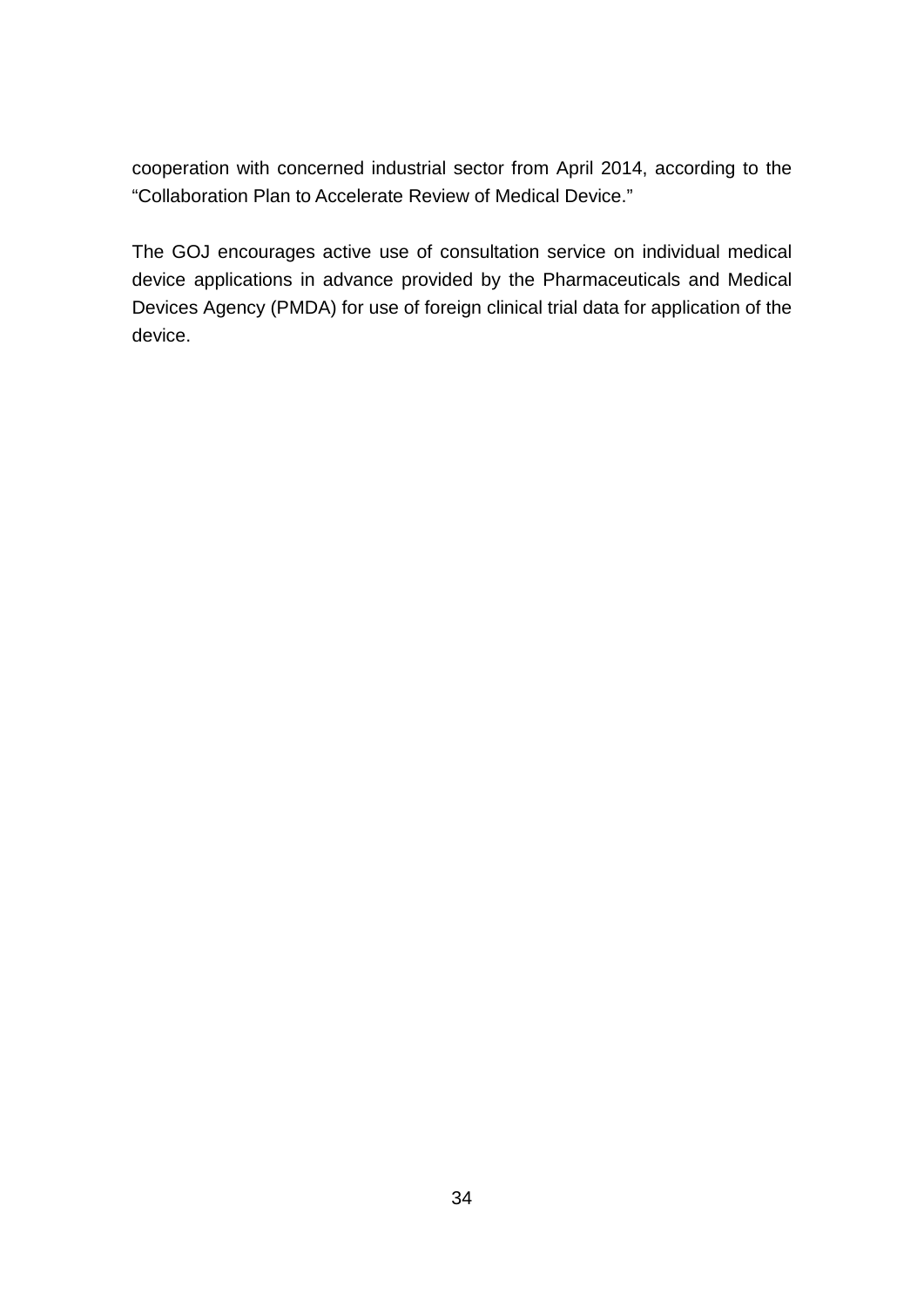### <span id="page-35-0"></span>(6) Veterinary Products

# **BRT Recommendation**

Animal health products already approved in the EU have to undergo further rigorous controls and unnecessary tests before being approved in Japan, which increases costs and causes delays. Accordingly, the BRT:

- a) Urges the Government of Japan to take all measures available to speed up product approvals and fully harmonise domestic regulations with international practices.
- b) Requests Japan to work towards mutual recognition of European and Japanese marketing authorisations for veterinary products. This should start with mutual recognition of GMP certification for veterinary medicines. Harmonisation of regulations on animal vaccines, and ensuring product conformance under a unified GMP regime, should also be addressed.
- c) Asks Japan to better facilitate the use of English in applications without the need for a summary in Japanese.

### < Recent progress >

Limited progress has been made. On December 3, 2012 the MAFF presented to the Japan Veterinary Products Association a list of 10 action items for change. These items are welcomed by the industry however still fall far short of the definitions of harmonisation described above. Changes in four of the above mentioned ten action items have been implemented, however timelines are not yet available for implementation of the remaining six.

### < Background >

While Japan participates in the VICH, the implementation of international and harmonised standards is often slow and Japan-unique elements are added. MAFF has to a certain extent facilitated the use of English, but have at the same time added a requirement to add a summary in Japanese, as mentioned above.

### Action taken so far

The MAFF has been working positively to accelerate approvals of veterinary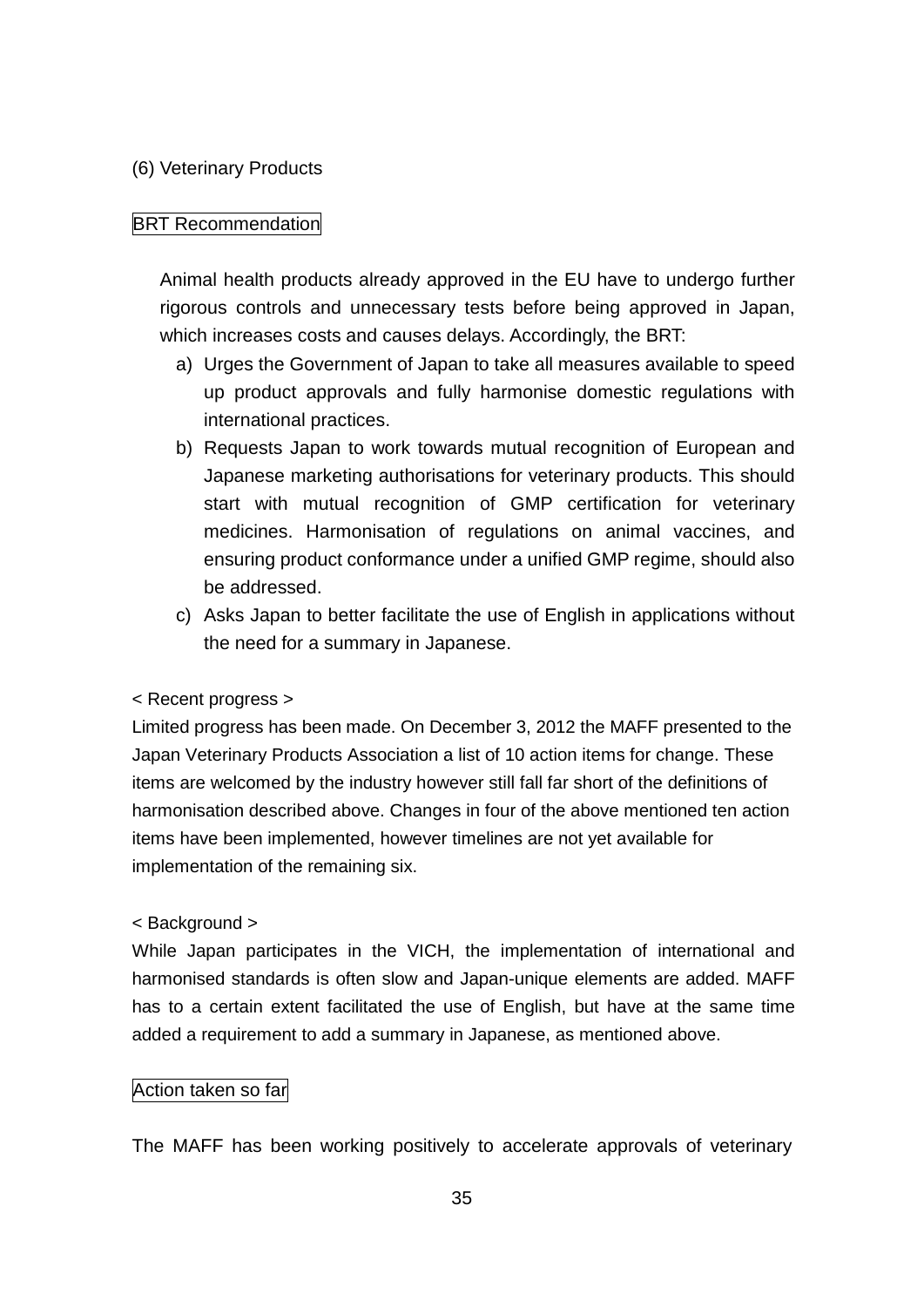medicinal products (VMPs) through frequent exchanges of views with Japan Veterinary Products Association (JVPA) and Marketing Authorization Holders of VMPs. (Please see Attachment #1. MAFF has held relevant meetings 9 times in 2013 and 2014.)

The GOJ is strongly concerned with the BRT Recommendation that touched upon the 10 action items for change presented to the JVPA by MAFF in December 2012, stating that "timelines are not yet available for implementation of the remaining six," since this statement is not correct. In fact, the MAFF has already implemented 7 items. Of the remaining 3 items, MAFF will implement 1 item by the end of March 2015, and is actively working on the remainder. (Please see Attachment #2,showing timelines for 20 action items related to expedition of approval of VMPs including above mentioned 10 items.)

Moreover, the MAFF prepared the documents related to the progress of the action plan in English to provide for branches of foreign manufacturers in Japan and encourage them to communicate with their head offices.

The MAFF is very concerned about the fact that EU business does not utilize such information which the MAFF has been proactively providing.

The MAFF has been actively participating in the International Cooperation on Harmonization of Technical Requirements for Registration of Veterinary Medicinal Products (VICH) and making a considerable contribution to its activities. The MAFF has already implemented all relevant VICH guidelines in Japan, and accelerated approval procedures of VMPs developed in foreign countries.

For instance, in October 2013, the MAFF decided to accept an application with clinical trial data conducted only in foreign countries in accordance with VICH guidelines (Good Clinical Practice (GCP) of countries participating VICH (ie, the EU, the US and Australia)) with the exception of biologicals and antimicrobials containing active ingredients such as fluoroquinolones and  $3^{\text{rd}}$  and  $4^{\text{th}}$  generation cephalosporins which are considered to be very important in terms of human healthcare. As far as the MAFF understands, among VICH countries (i.e. Japan, the US, the EU and Australia), only Japan accepts such application , which is expected to considerably contribute to the acceleration of approvals of VMPs.

As stated above, Japan has been actively working for harmonization through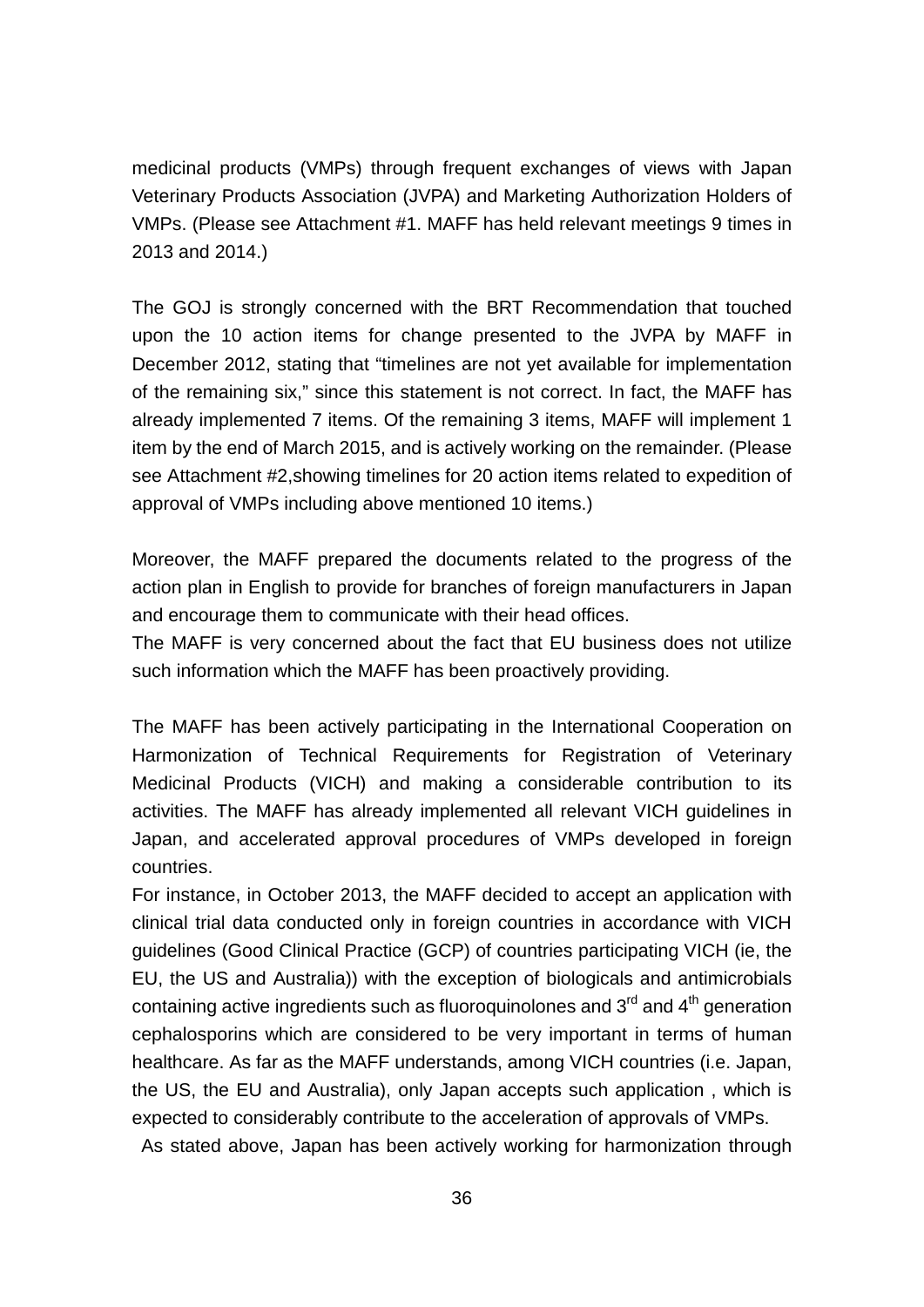VICH, and there seems to be a misunderstanding in the "Background" of the Recommendation.

The GOJ is confident that the MAFF has been working to accelerate approval procedures and making significant progress. Furthermore, the MAFF will continue working on this issue and is ready to consider reasonable and concrete proposals based on thorough research on actual situation in Japan.

Japan has been accepting technical data in English which are the significant part of application documents of VMPs. However, summary technical documents (STDs) in Japanese are essential to accelerate approval procedures of VMPs. Since there is no recommendation of language for application in VICH, it is fairly reasonable for each country to require documents in their local languages. Besides, in order to prepare STDs efficiently, the MAFF published guidance for the preparation of STDs to applicants.

VMPs approved and distributed in Japan must comply with the Japanese GMP to ensure that those products are consistently produced and controlled under the quality standards appropriate to their intended use. However, the requirements of Japanese GMP are not more stringent than those of the EU, and the GOJ is confident that the absence of mutual recognition scheme on GMP does not create an obstacle in acquiring Japanese approval for VMPs which are already approved in the EU.

Therefore, the BRT's comment "This should start with mutual recognition of GMP certification for veterinary medicines." is not appropriate.

# Future outlook

Regarding VICH activity, approximately 20 guidelines are now under development. Japan will implement VICH guidelines in accordance with VICH rules on harmonization. Japan is actively tackling the remaining 3 items of the 10 action items for change presented by the MAFF in December 2012.

Japan recognizes that mutual recognition for human medicine and VMPs has never been implemented among major countries including the EU. Although it is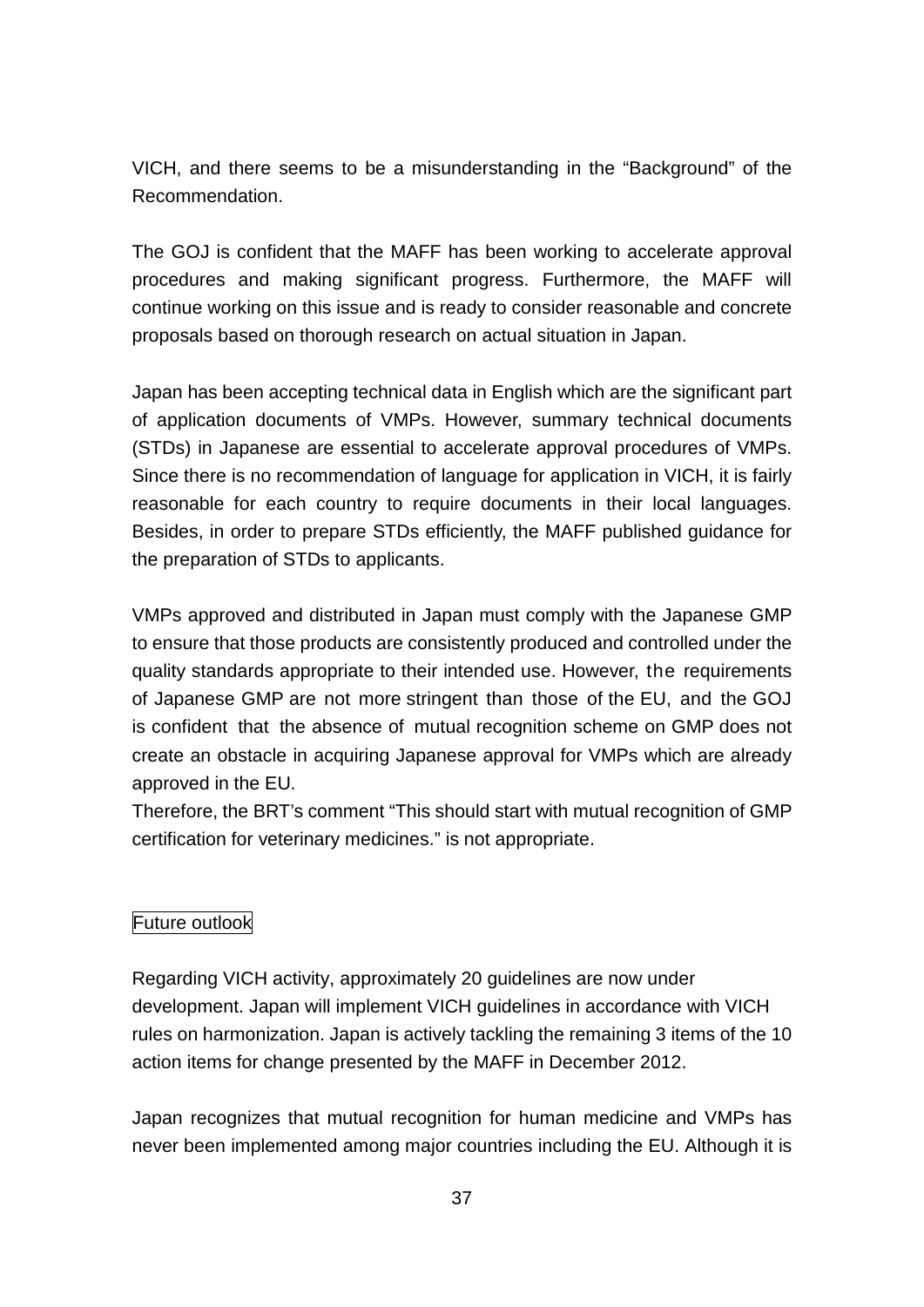possible to share technical data on VMPs, it is not practical to standardize evaluations of technical data, due to the differences in the biological characteristics of pathogenic microorganisms, antimicrobial susceptibilities, and situation in livestock production. Japan requests EU businesses to make a concrete proposal on this issue if the EU has reasonable and feasible methods to standardize evaluations of technical dossiers.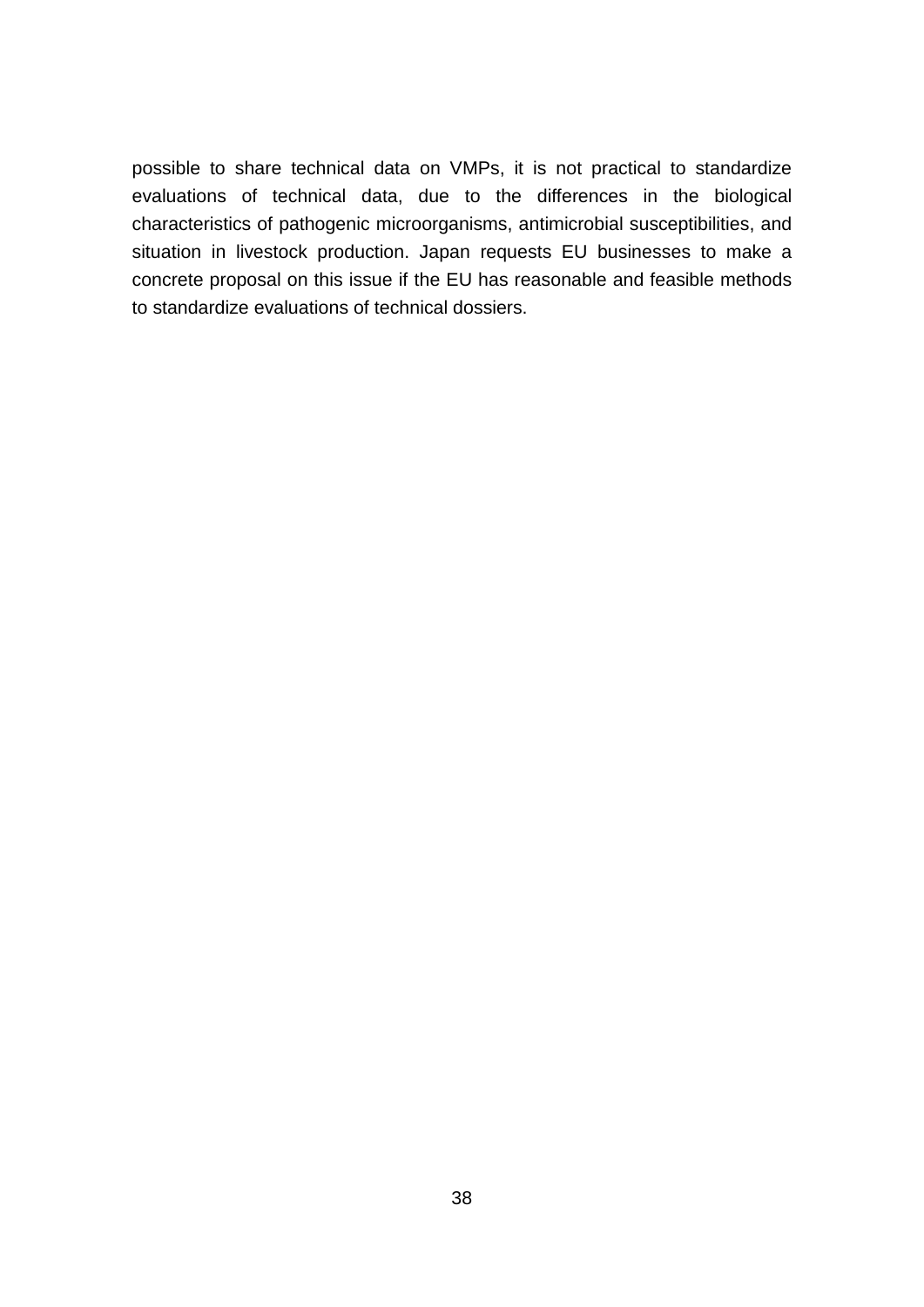Attachment #1 As of Nov 31, 2014

Explanation and Opinion Exchange on the MAFF's Actions

for the Acceleration of the Approval Review Processes

#### 2013

July 17: Opinion Exchange with JVPA Members

July 21: Opinion Exchange with JVPA Members and Medical Device Makers

October 3: Opinion Exchange with JVPA Members

December 24: The JVPA's 24<sup>th</sup> Regular Council Meeting on Veterinary Medicine Regulatory Issues

#### 2014

- February 27: Opinion Exchange with Technical Issue Committee of JVPA and the JVPA Members of Foreign AH Makers
- March 13: The 3<sup>rd</sup> Board Member Meeting of JVPA in the Fiscal Year of 2013
- May 12: The 1<sup>st</sup> Board Member Meeting of JVPA in the Fiscal Year of 2014
- May 30: Opinion Exchange with the JVPA Members of Foreign AH **Makers**
- November 21: The JVPA's 25<sup>th</sup> Regular Council Meeting on Veterinary Medicine Regulatory Issues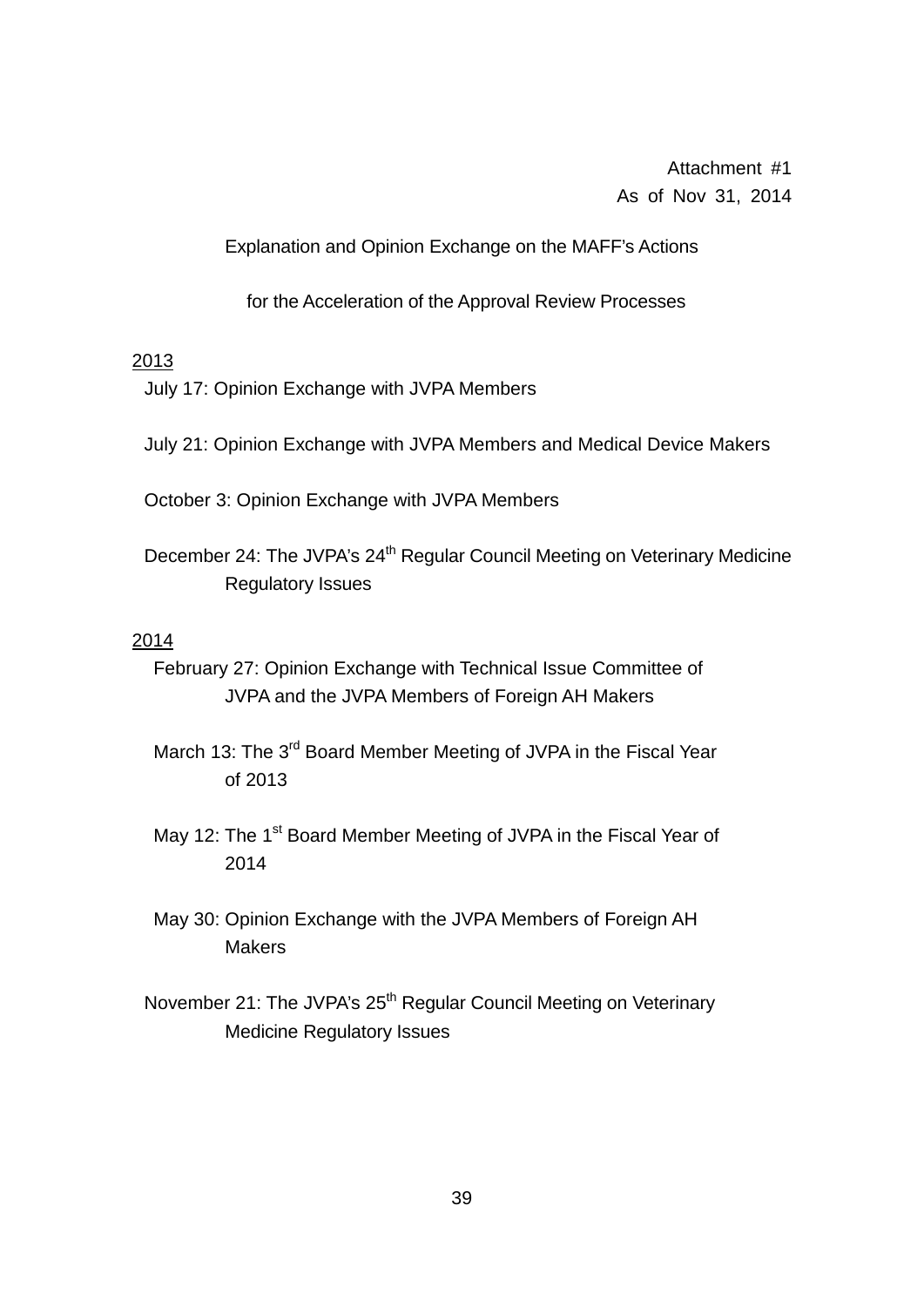# Major MAFF's actions for the acceleration of the Approval Review Processes, and their timelines for practice

## 1. Completed Actions

- i. Change of requirement of data on clinical trials for newly developed veterinary medicinal products except for vaccines etc. (Data on clinical trials conducted in Japan is not required, if it is collected in accordance with GCP of the EU, the US and Australia.) (List No. 6. October, 2013)
- ii. Improvement of efficiency of review and assessment on live vaccines for non-zoonotic diseases by the Food Safety Commission (FSC) (August, 2013)
- iii. GLP is no longer required for the data on animal experiments to set withdrawal periods for vaccines which contain adjuvants (List No. 8. July, 2013)
- iv. Change of requirement of data sets for application of medical devices for veterinary use (July, 2013)
- v. Review of procedure to change vaccine seeds of products approved in Japan (List No. 2. December, 2013)
- vi. Enhancement of pre-filing consultation and post-filing review by the consistent team review (List No. 1. February, 2013)
- vii. Establishment of guidelines to develop veterinary products containing genetically engineered substances (List No.3. November, 2014)
- viii. Establishment of guidelines to develop veterinary products which are radiation-ionized in the manufacturing process (November, 2014)
- ix. Change of requirement of data sets for application of *in vitro* diagnostics (List No.5. November, 2014)
- x. Establishment of guidelines on capability testing and clinical trials for the development of *in vitro* diagnostics for veterinary use (List No.5. November, 2014)
- xi. Establishment of guidelines on clinical trials for the development of antimicrobials such as fluoroquinolones and  $3<sup>rd</sup>$  and  $4<sup>th</sup>$  generation cephalosporins (November, 2014)
- xii. Establishment of standard of procedure for the preparation of the package insert (November, 2014)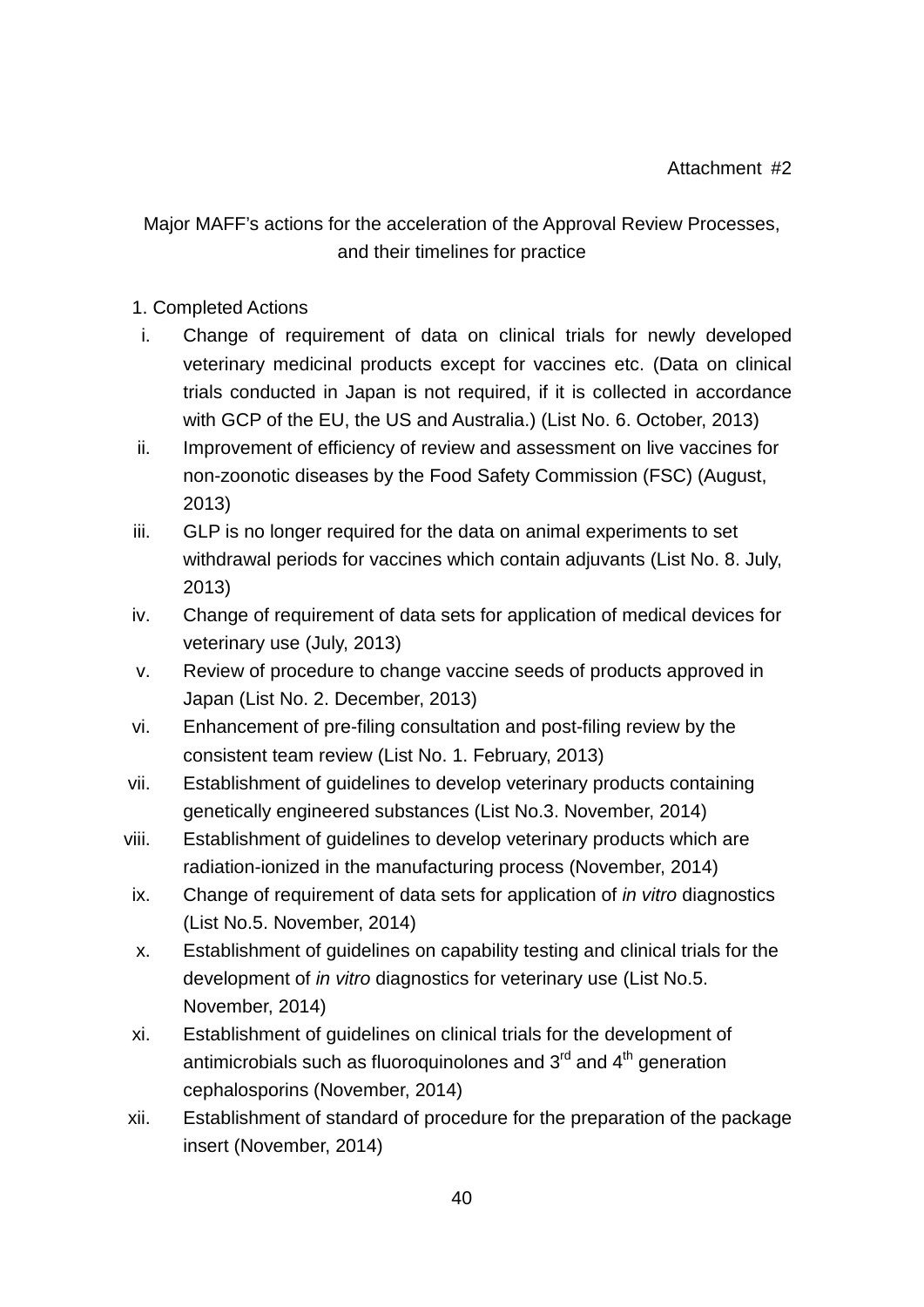- xiii. Promote applications for the human drugs approved in Japan which have experiences of use in cats and/or dogs by diverting to animal drugs (for companion animals) (List No.7. August, 2014)
- 2. Ongoing Actions
- i. Change of approach to set withdrawal periods of vaccines containing adjuvants for food-producing animals (Preparing to implement it in December, 2014)
- ii. Change of management of animals for clinical trials, and introduction of simultaneous review process by MAFF, MHLW and FSC (List No. 9)
- iii. Change of requirements of data needed for application (general pharmacological testing, toxicity testing and ADME testing of drugs for pet animals) (List No. 10)
- iv. Reclassification of medical devices for veterinary use (Preparing to start the public comments in December, 2014)
- v. Reduction of paper documents for the consultation steps by the Council
- vi. Review of the regulatory framework for veterinary drugs for minor animal species (List No. 4)
- vii. Review of requirement of data sets for application of combined vaccine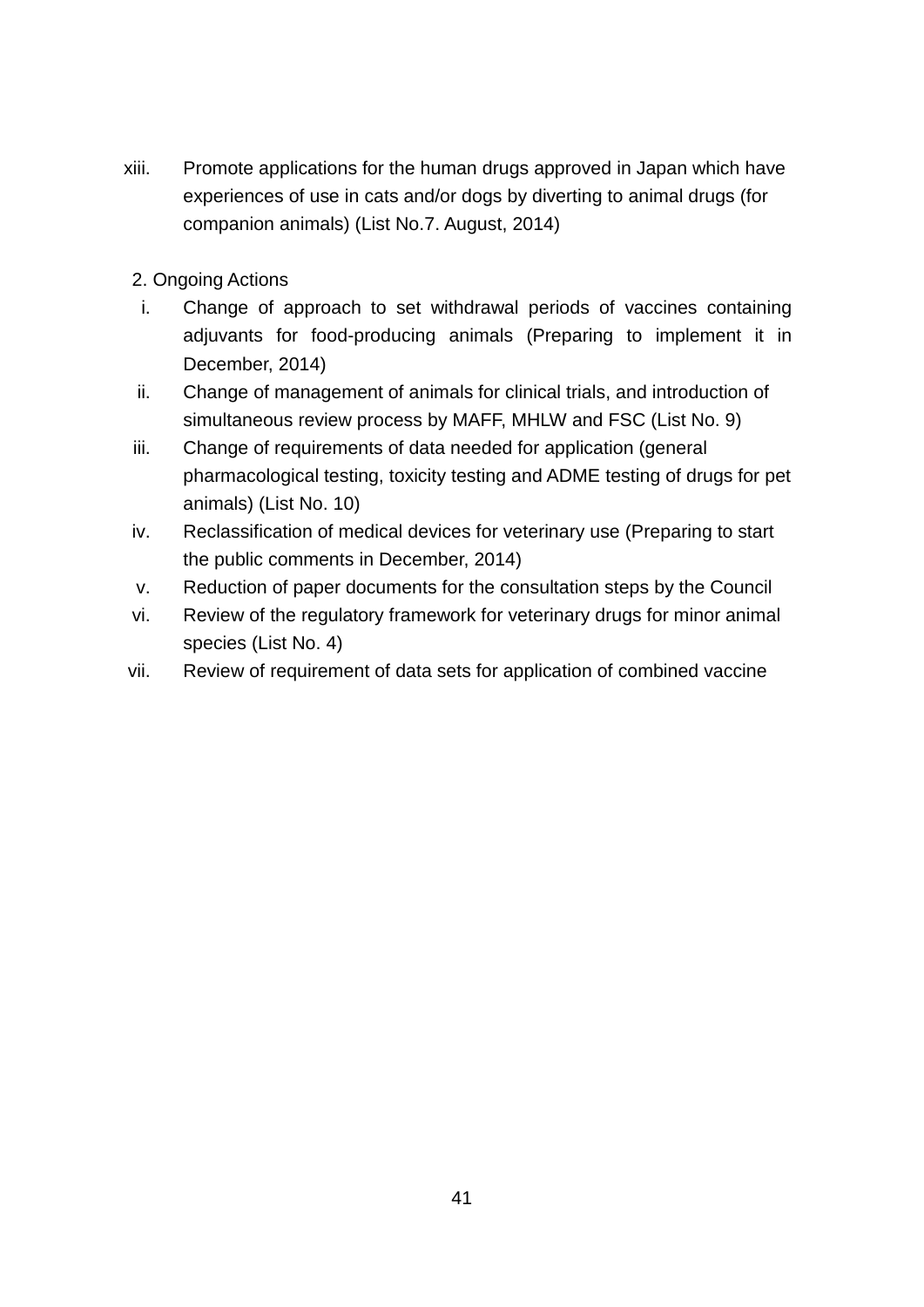# (7) Processed Food

## **BRT Recommendation**

For processed food, the combination of differences between EU and Japanese standards and technical requirements as well as cumbersome border procedures results in high costs for EU exporters. High conformity costs are incurred because Japanese authorities do not accept evaluations made by the EU or international bodies, and the FSC is constantly asking for tests to be carried out in Japan. The market potential for European exporters would be greatly enhanced by:

- a) Substantially increasing the list of permitted additives, in addition to speeding up and fundamentally revising the approval process
- b) Introducing mutual recognition of conformity assessment procedures to eliminate the duplicate costs of evaluations.
- c) Introduce deadlines for all parts of the application process. While there are guidelines on timelines these only cover part of the application process. Accordingly, it is difficult for an applicant to know how long the application will take.

< Recent progress >

There has been no concrete progress, although the issue is under discussion in the EU-Japan FTA/EPA negotiations.

## < Background >

The limited number of permitted food additives in Japan and unaligned standards between the EU and Japan increases costs and prevent EU exporters from utilising scale effects.

## Action taken so far

a, b) The Food Sanitation Law prohibits the use of food additives in Japan except when they are designated under the law by the Minister of Health, Labour and Welfare (MHLW) as substances that are unlikely to pose a risk to people's health. The procedure of designation of food additives, as defined above, is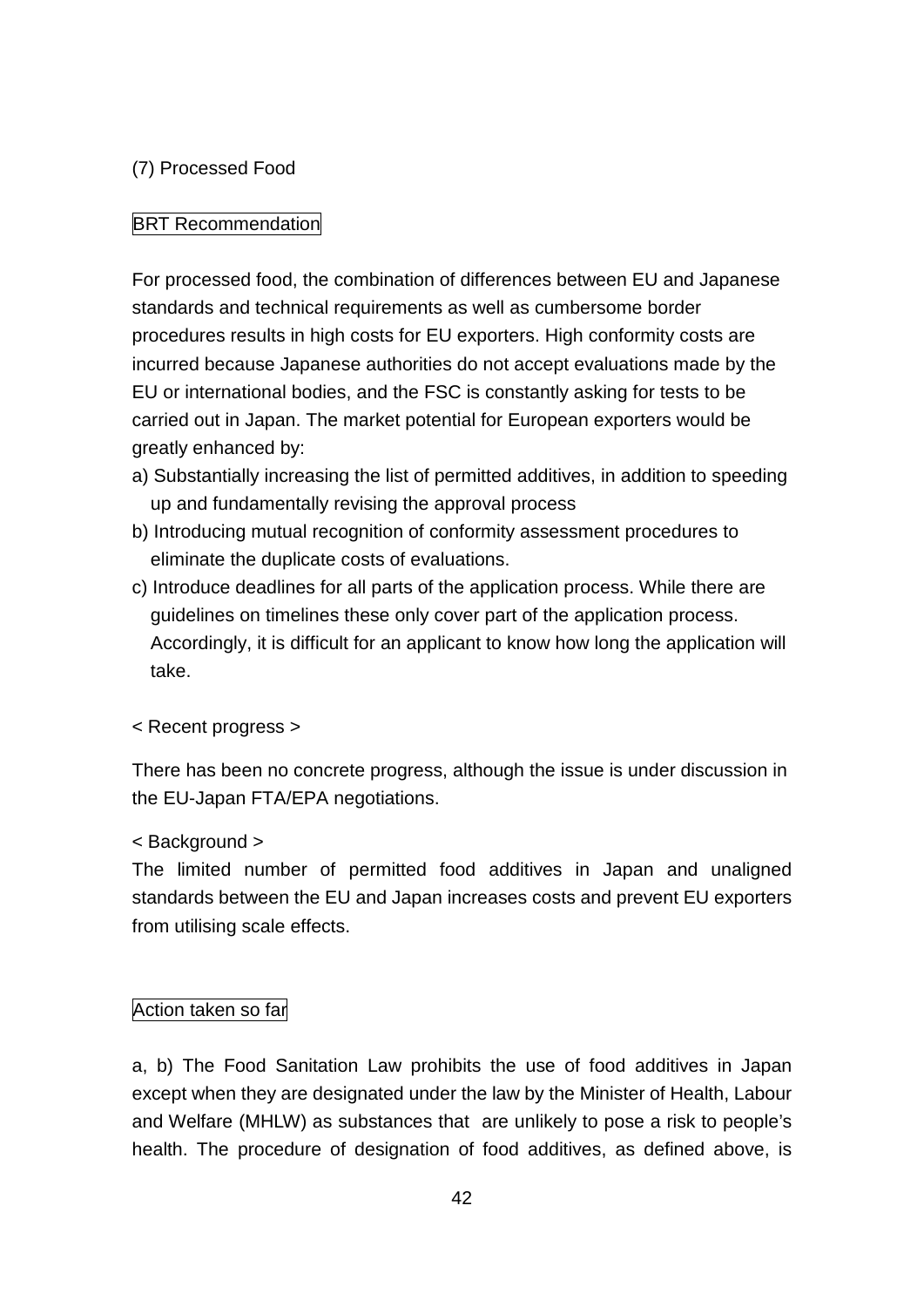initiated based on an application filed by business operators or others. The GOJ understands that the EU adopts a similar system for authorization of food additives.

The MHLW has made utmost efforts to streamline the designation process for food additives, which the EU is concerned with. Specifically, the MHLW has facilitated communication with the Food Safety Commission (FSC), a risk assessment body, efficiently handled clerical work needed by the time the MHLW requests FSC to carry out safety assessments, and cooperated with the FSC so that assessment can be carried out in a more speedily manner. In June 2014, the MHLW established Food Additive Designation Consultation Center in the National Institute of Health Sciences to give advices on the approval procedure for food additives.

Sunflower lecithin, which was one of EU industries' interests, was designated in June 2014.

Since 2002, the GOJ, on its own initiative, has been proceeding with designation of the 45 food additives (excluding flavorings) which are confirmed safe and used internationally, including substances requested by the EU.

In September 2012, the GOJ drafted and published the roadmap for the designation of the 15 non-approved substances among above-mentioned 45 additives based on the Cabinet decision made in July 2012 to designate them within around one year, excluding time required for collecting additional information requested by the FSC.

Subsequently, nine substances have been designated by December 2014. As for one of the remaining six (Canthaxanthin), the assessments by the FSC have been completed and the MHLW is proceeding with formalities for designation. The other five substances are under review by the Experts Committee of the FSC. As for one of the five substances (Triethyl citrate), the FSC has compiled a draft assessment report based on the discussion of the relevant expert committee and is now conducting public consultation on the draft. Four substances of the five are, however, aluminum-containing additives and the GOJ recognizes that the EU also restricts the use of them.

c) The GOJ is considering the possibility of setting a standard time frame for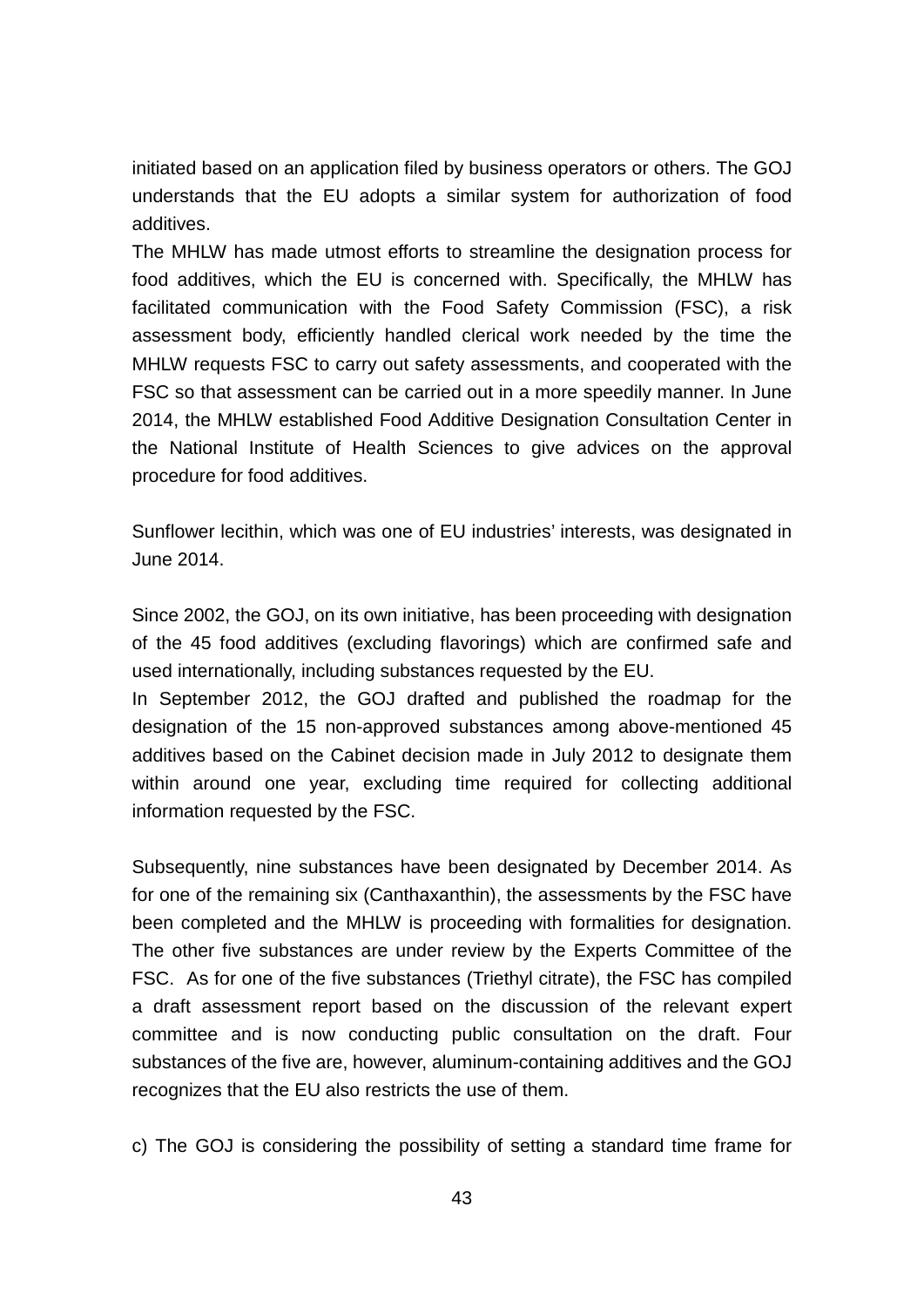approval procedure by the MHLW, upon the establishment of the above mentioned Food Additive Designation Consultation Center.

# Future outlook

The substance for which the MHLW is proceeding with formalities for designation, namely Canthaxanthin is under review by the Pharmaceutical Affairs and Food Sanitation Council, and the MHLW will soon take the necessary procedures. For the remaining five substances, which are under review by the FSC's Experts Committee, the MHLW will initiate formalities for designation as soon as assessment is completed. The MHLW will continue the swift designation process that has been carried out until now.

In 2002 the MHLW listed the 45 substances with the intention to designate them. At that time, these substances were already proven safe by the JECFA and being widely used as food additives in many countries including the EU member states and the United States. The MHLW took the opinions of the EU and the US into consideration in the listing work. The GOJ believes that the designation of the 45 substances will almost cover the food additives whose need is globally recognized.

Japan's action for the 45 substances is a special measure taken to ensure international consistency.

The GOJ will follow the ordinary process for designation of substances beyond these 45, based on applications from businesses, as other major countries, including the EU and the U.S., do.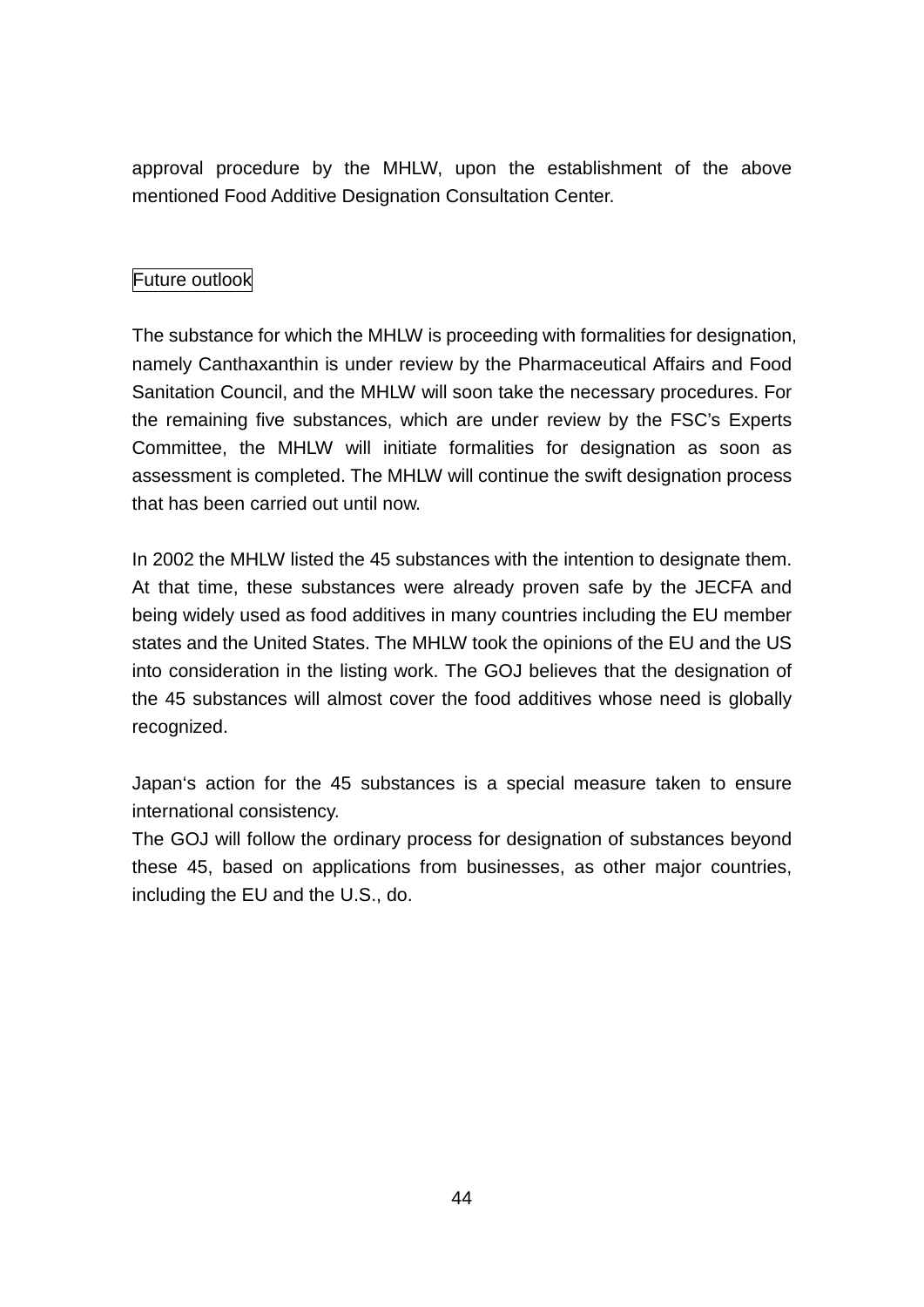## (8) LED lamps and luminaries

## **BRT Recommendation**

Lack of harmonisation of international electrical safety standards, such as IEC, and Japanese standards and technical requirements, such as PSE/JIS/JET results in high costs and effectively prohibits entry to the Japanese market for EU companies.

- The current standard for LED lamps prepared by the Japanese ministry (i.e. METI) and Japanese lighting industrial association (i.e. JELMA) is not compatible with standards used by manufacturers of other countries
- In terms of fluorescent lamps (tube LED), the Japanese lighting industrial association (JELMA) appoints Japanese test facilities as the only laboratories permitted to test
- The Japanese government continues to support their own standard of remote control for LED lamp and luminaries

The BRT requests Japan to harmonise with international standards and technical requirements in order for Japan to avoid being left behind in the global market. The market for LED lamps and luminaries is rapidly expanding and these products are expected to play an important role in saving energy on a global basis.

< Recent progress > No concrete progress has been made.

< Background >

Japan has its own standards and technical requirements, such as PSE and JIS, and delays in setting standards such as J-deviation increases costs and prohibits EU companies and exporters from entering the Japanese market. In addition, lack of harmonisation of standards of remote control prohibits EU companies from entering the Japanese market.

## Action taken so far

The Electrical Appliances and Materials Safety Act has two technical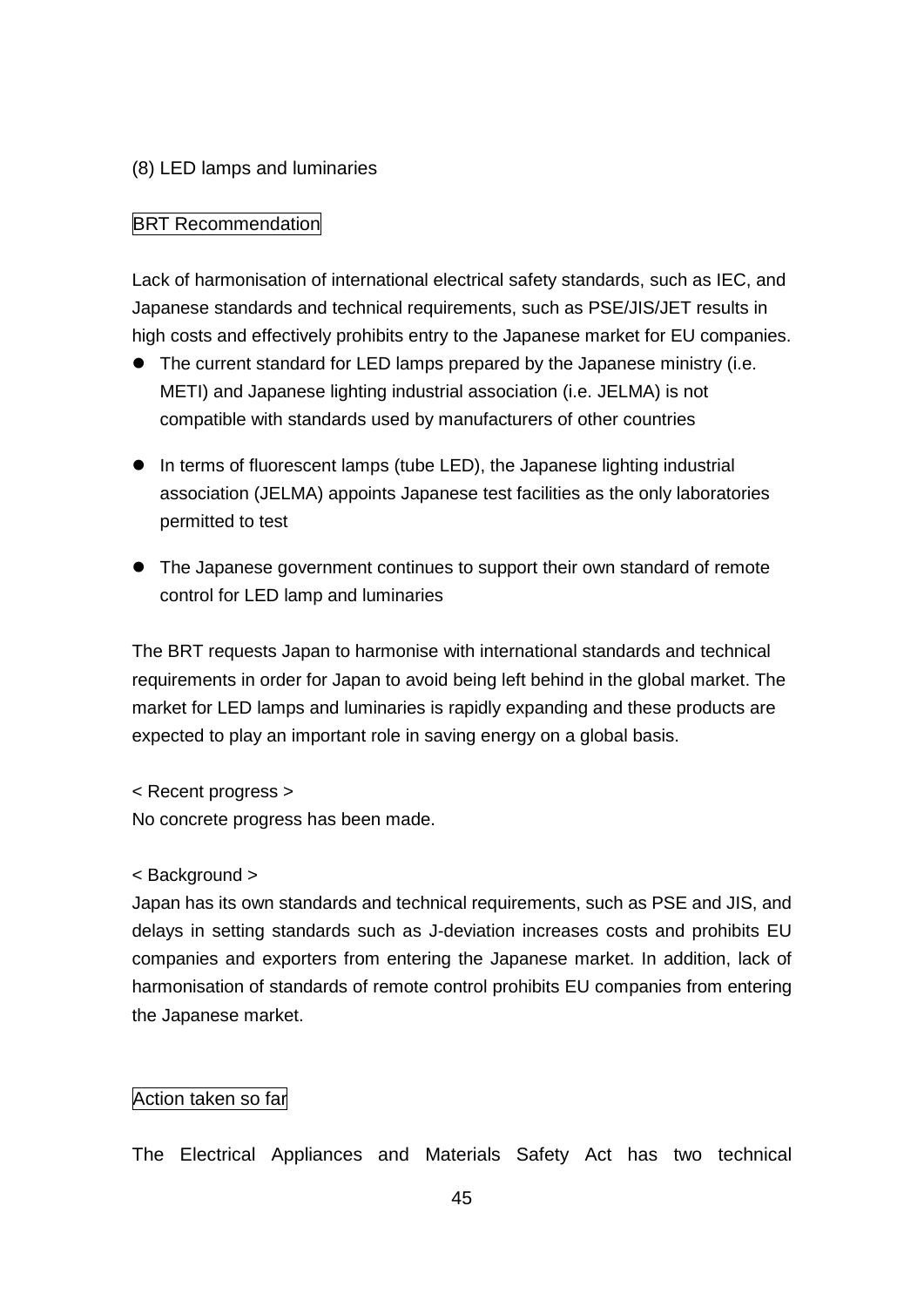requirements; technical requirements original to Japan (Requirements in Appendix Tables 1 to 11) and requirements harmonized with the international standards (Requirements in Appendix Table 12). Manufactures and importers in Japan shall comply with either "Requirements in Appendix Tables 1 to 11" or "Requirements in Appendix Table 12".

In 2011, LED lamps were designated as items subject to the Electrical Appliances and Materials Safety Act and their technical requirements were established. Among the LED lamps which are subject to this regulation, Bulb type LED lamps' technical requirements were established based on JIS C8156:2011 which is consistent with IEC / FDIS 62560:2000, and technical requirements for the incandescent light bulb in "Requirements in Appendix Table 8". As for technical requirements for the LED lighting equipment, because there was no relevant IEC standard, they were created originally based on JIS C8156:2011 and requirements for hanging fluorescent lamp apparatus for household use in "Requirements in Appendix Table 8", because there is no appropriate IEC standard. However, the straight tube type LED lamp is not yet covered by the Electrical Appliances and Materials in the Electrical Appliances and Materials Safety Act.

As for "Requirements in Appendix Table 12" which is consistent with the IEC standard, it can be considered to meet the technical requirements in Japan by corresponding to J61347-2-13 (H26) Lamp controlgear-Part 2-13: Particular requirements for d.c. or a.c. supplied electronic controlgear for LED modules (harmonized with JIS C 8147-2-13:2014, IEC 61347-2-13 (2006)), J60598-1 (H26) Luminares-Part 1: General requirements for safety (hamonized with JIS C 8105-1:2010, Amd.1(2013), IEC 60598-1 (2008)), J60598-2-3 (H26) Luminaires-Part 2-3: Particular requirements for safety-Luminaires for road and street lighting (harmonized with JIS C 8105-2-3:2011, IEC 60598-2-3 (2002), Amd.1(2011)), J60598-2-11 (H26) Luminaires-Part 2-11: Particular requirements-Aquarium luminaires (harmonized with JIS C 8105-2-11:2013, IEC 60598-2-11 (2005)), J60598-2-12 (H23) Luminaires-Part 2-12: Particular requirements-Mains socket-outlet mounted nightlights (harmonized with JIS C 8105-2-12:2009, IEC 60598-2-12(2006)), J60598-2-13 (H23) Luminaires-Part 2-13: Particular requirements-Ground recessed luminaires (harmonized with JIS C 8105-2-13:2009, IEC 60598-2-13(2006)), J60598-2-24 (H26) Luminaires-Part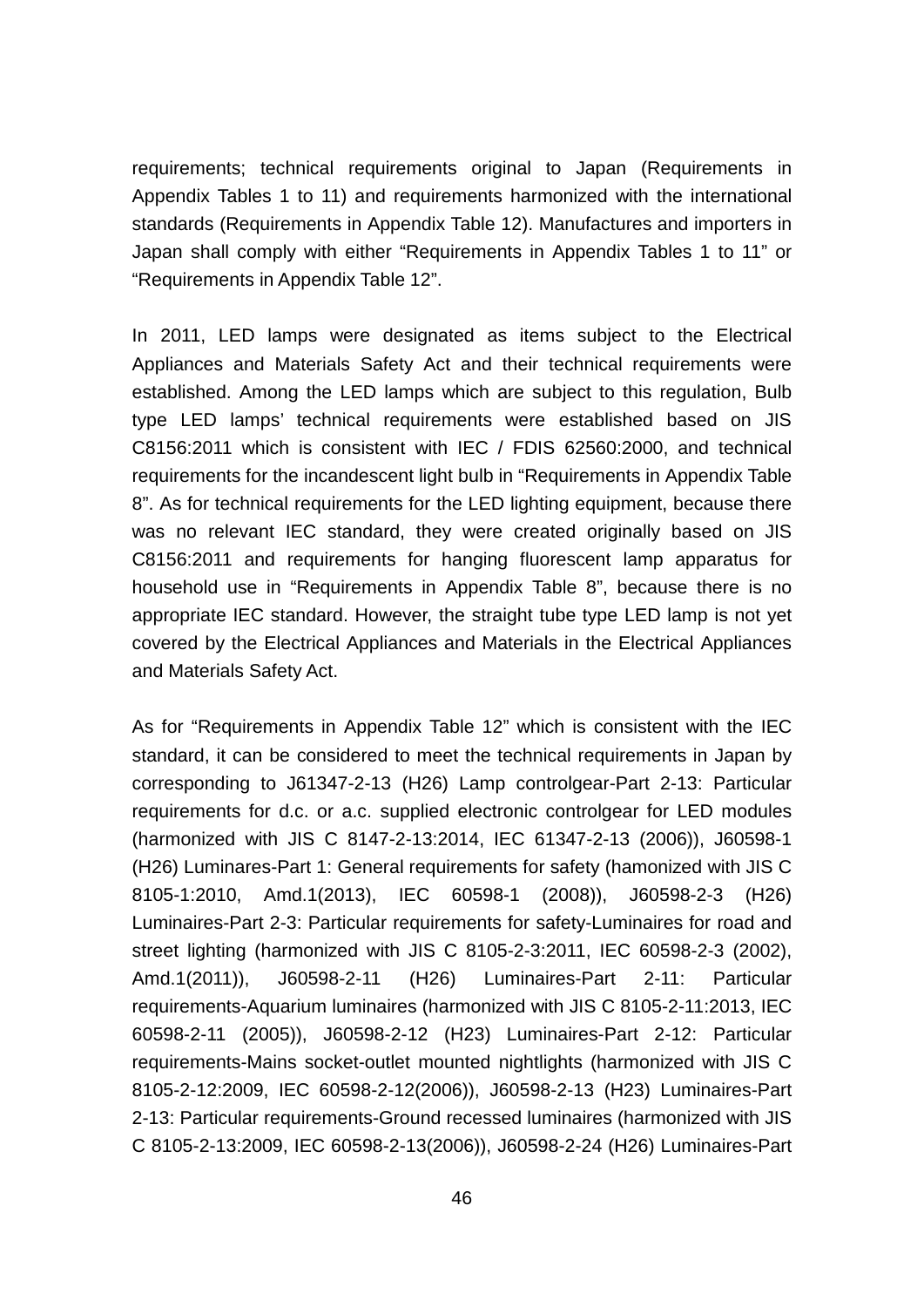2-24: Particular requirements-Luminaires with limited surface temperatures (harmonized with JIS C 8105-2-24:2013, IEC 60598-2-24(2013)).

Although there is no international standard (ISO, IEC) for remote controls used for LED lamps and luminaries, it is covered by "Requirements in Appendix Table 8" of Interpretation of the Ministerial Ordinance Specifying Technical Standards for Electrical Appliances and Materials.

## Future outlook

The GOJ will consider technical requirements the straight tube type LED lamp while taking into consideration of the establishing process of international standards such as "IEC62776 Double-capped LED lamps for general lighting services - Safety specifications."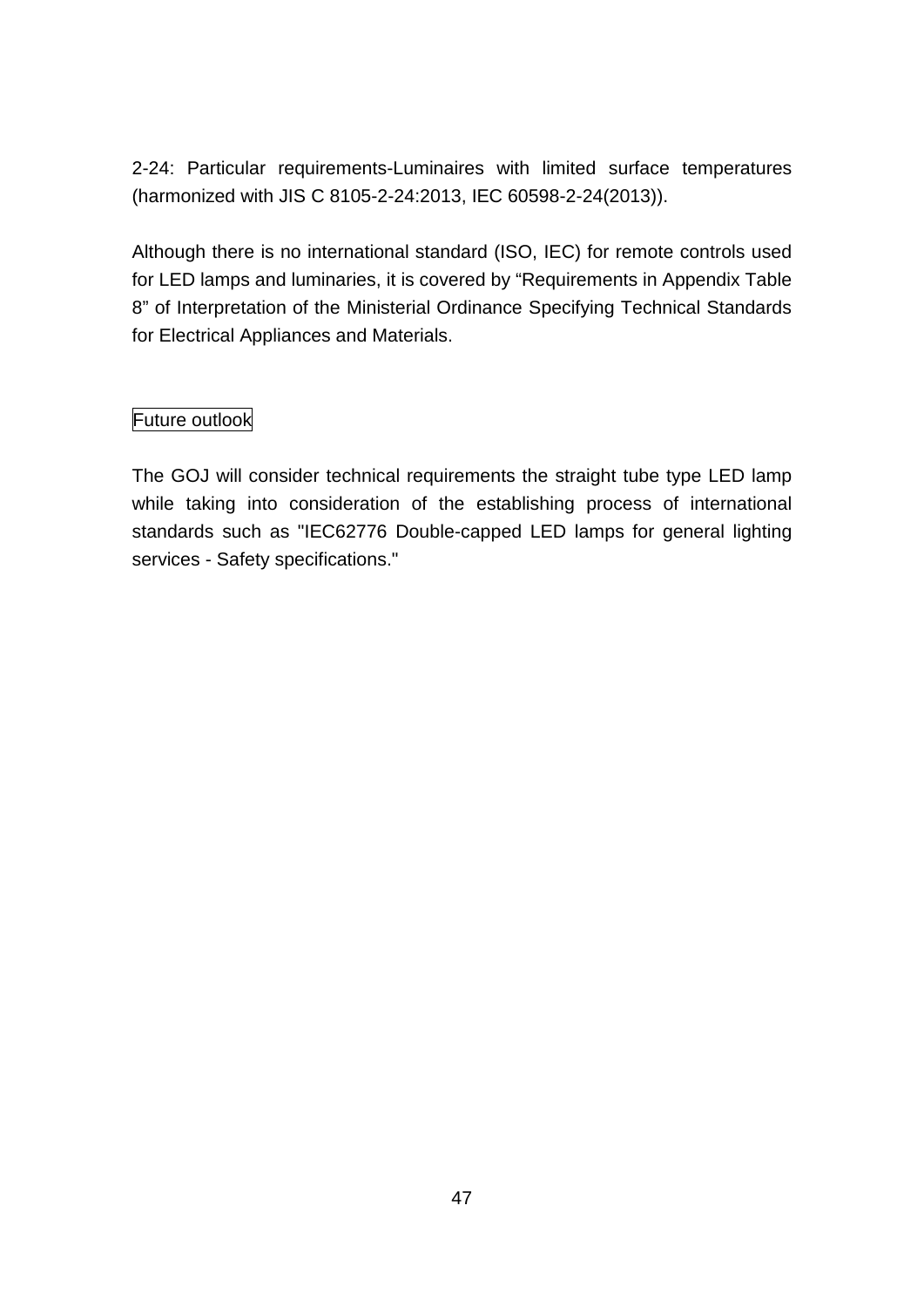### (9)Labelling rules

#### **BRT Recommendation**

The Government of Japan should issue clarifying orders to provide retailers with flexible alternatives for providing Japanese consumers with globally sourced products while taking full responsibility for the quality and safety of the products. A simple example of an inflexible labelling rule that has substantial labelling cost implications for European companies is that the dimensions of furniture must be expressed in millimetres and not centimetres, although use of the latter is common practice in other countries using the metric system. There are also examples where the information required on the labels are too technical for the consumer to understand.

#### < Recent progress >

This issue was brought up in the Regulatory Reform Council where both representatives for European companies as well as domestic companies argued for a revision of the Household Labelling Law. The CAA has so far not presented anything concrete. This issue was not touched upon in the GoJ progress report of April 2013.

#### < Background >

The Household Product Quality Law and accompanying voluntary labelling guidelines, "hyojikitei", prescribe in extreme detail how household products should be labelled when sold in Japan.

#### Action taken so far

The labelling rules prescribed in the Household Goods Quality Labeling Act currently cover a total of 90 goods in the following categories: Textile Goods, Electrical Appliances, Plastic Manufactured Goods, and Miscellaneous Manufactured Goods. The rules stipulate the minimum information which must be included in labels to provide useful information to consumers and the conditions for compliance for each designated goods. In 2010, the GOJ conducted a survey on evaluation of the Household Goods Quality Labeling Act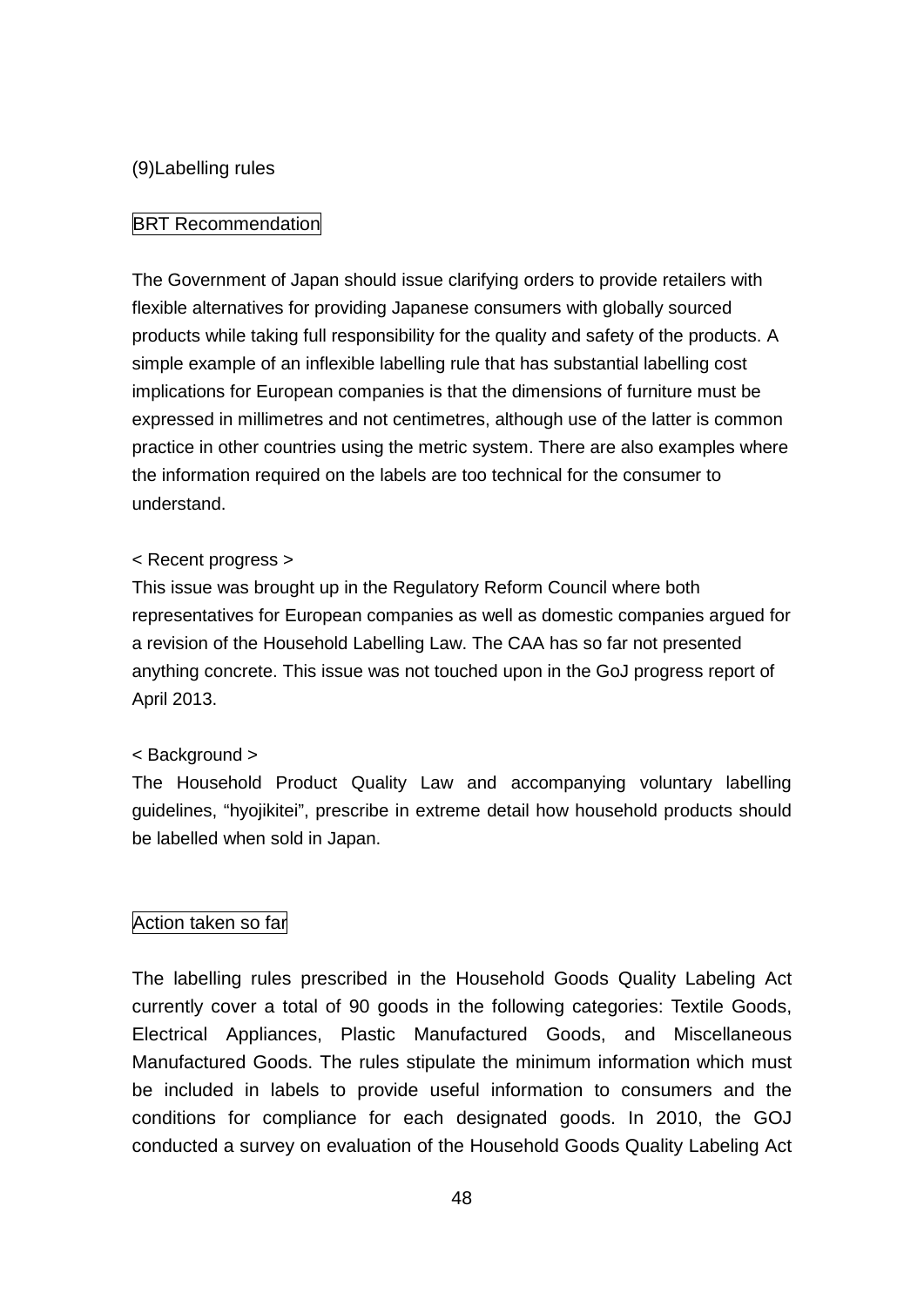and labeling system in other countries to consumer and business operator including Japanese entities operating overseas. In 2012, while taking into consideration the survey's outcome, the GOJ compiled a result of studies on which items should require labels and what information to be included in the labels, so that these could be reviewed as necessary.. Furthermore, in 2014, the Cabinet Decision was made to review the labelling requirements etc. in order to response to social changes, to make labels with minimal information necessary while keeping it comprehensible for consumers and to harmonize with international standards. The GOJ is now reviewing the labelling requirements.

## Future outlook

With the growing importance of consumer protection as well as diversification, complexity and globalization of products, the importance of labels under the Household Goods Quality Labelling Act is also increasing. Therefore, while taking into consideration the study results from 2012 and the Cabinet Decision in 2014, the GOJ will continue to review the content of labelling where appropriate. The GOJ will also continue to promote understanding of the Household Goods Quality Labelling Act among business operators including those operating overseas by utilizing the Internet and other media.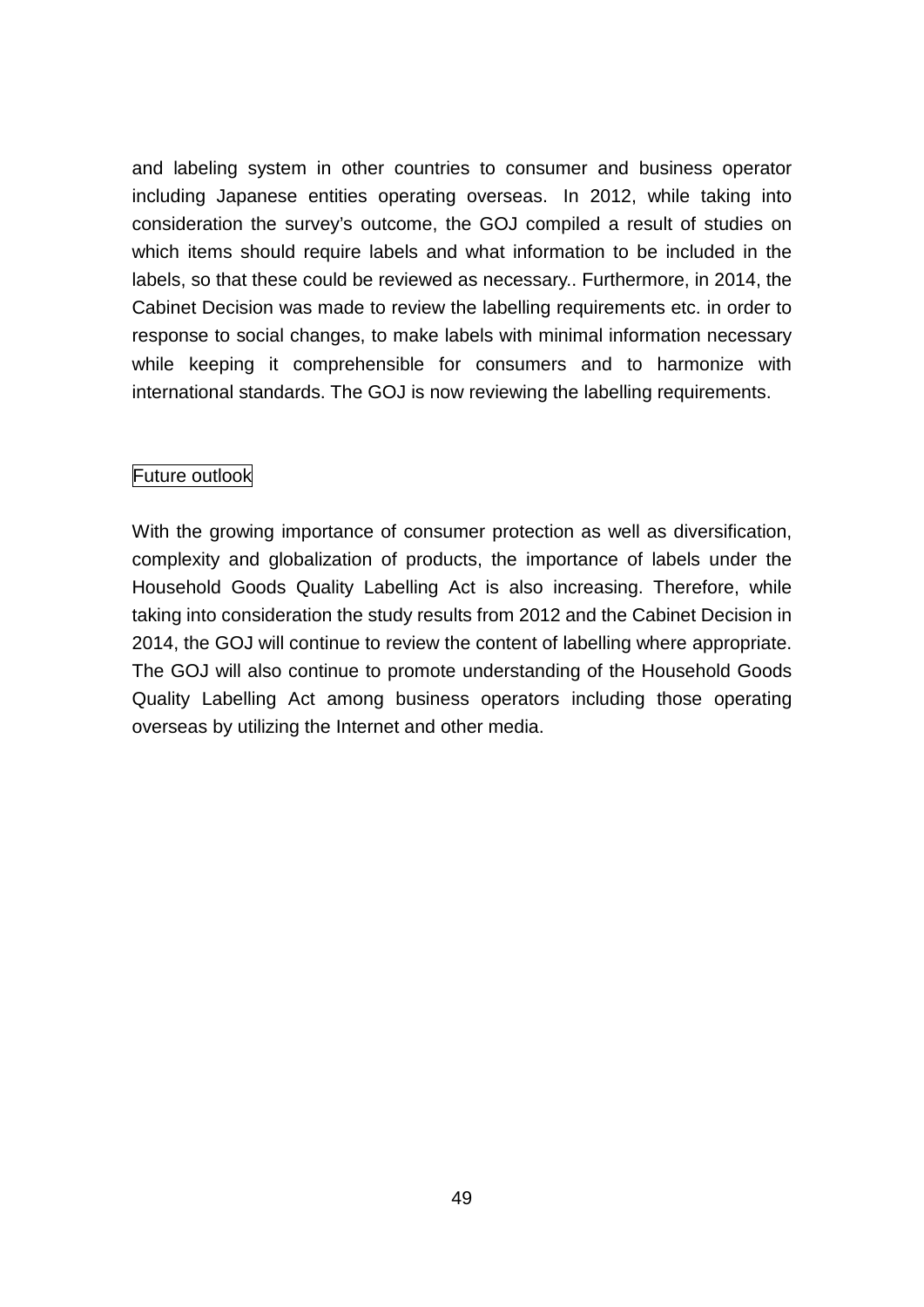## 7. Ensuring free and open competition in services (WP-A/#08/E to J)

### **BRT Recommendation**

The BRT urges the Government of Japan to tackle the lack of free and open competition in Japan's services markets.

On the matter on postal reform, the BRT is disappointed with the decisions taken so far by the Japanese Government. Japan has a duty to abide by its WTO obligations, including the national treatment provision of the GATS. This means establishing equivalent conditions of competition between the Japan Post entities and EU and other private delivery companies, banks, and insurance companies. Specifically:

a. Kampo insurance business should be subject to the same capital, solvency margin, tax and policyholder protection funding requirements as private sector insurers. Limits are needed on expansion of Japan Post's services, including the introduction of new products as well as caps on postal life insurance, until competitive safeguards have been established to prevent cross-subsidies from its existing dominant position. The BRT is particularly concerned by the recent approval of the new or modified products offered by Japan Post Insurance. It is also imperative that Japan Post remains under the jurisdiction of the FSA. The above requests are well within the realm of the GPA. Similarly, the insurance business of cooperative societies (kyosai) should be subject to the same requirements as private sector insurers.

b. Japan Post and private postal delivery operators should be subject to the same customs procedures and formalities. A level playing field for both Japan Post and private postal operators should be ensured in the requirements for dedicated airway bills, obligatory customs, quarantine and security clearance and the funding of these services, as well as in the issuance of parking tickets for delivery vehicle parking infringements.

#### <Recent progress>

There has been no progress. However the State Minister for Financial Services orally stated that Japan Post Insurance should not introduce any new modified products.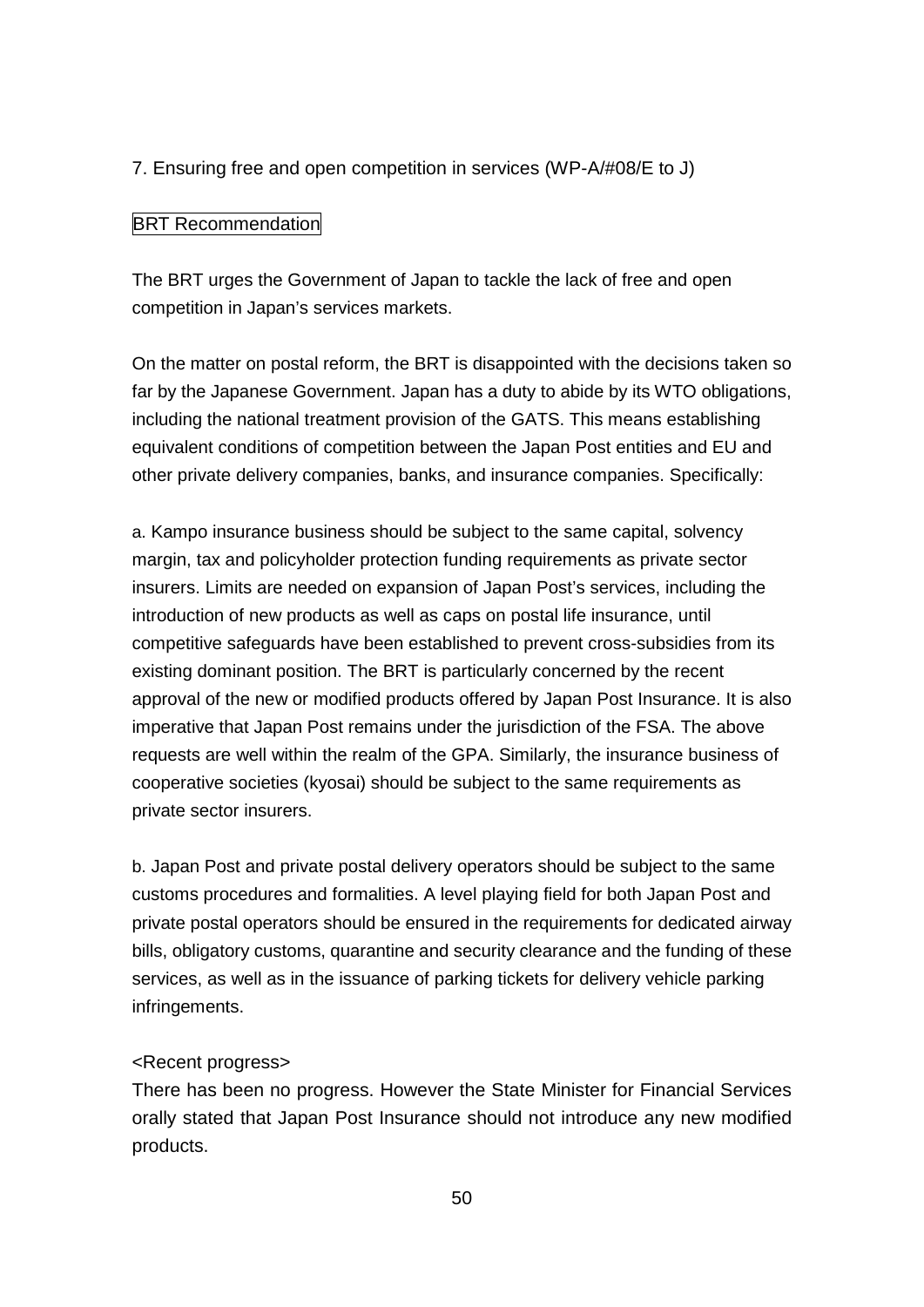### <Background>

Since the Big Bang in the late 1990's, Tokyo has seen its role diminish in the global arena. This is partially due to the very few changes undertaken since that time. The preferential treatment extended to Japan Post and its subsidiaries still exists, and has unfortunately been expanded without private companies having access to the same benefits.

#### Action taken so far

## *(Japan Post Insurance)*

Japan Post Insurance (hereinafter referred to as "JPI"), as a life insurance company under the Insurance Business Act, has been subject to the same laws and regulations as other life insurance companies, which ensures the consistency with international obligations such as WTO agreements.

In addition to the Insurance Business Act, etc., the regulations under the Postal Services Privatization Act apply to JPI as "add-on regulations" in the course of privatization.

The application for new products filed by JPI shall be examined on whether it is secured that the applying service will be provided in a sound and efficient manner, etc., in accordance with the provisions of the Insurance Business Act. Moreover, it shall also be examined on whether there is a possibility that the implementation of the business applied for approval will impede the equivalent conditions of competition between JPI and other life insurance companies, and the appropriate provision of the services to users, in accordance with the provisions of the Postal Services Privatization Act.

The application for renewal of education endowment insurance product filed by JPI on September 3<sup>rd</sup>, 2012, was approved by the Ministry of Internal Affairs and Communications (hereinafter referred to as "MIC") and the Financial Services Agency of Japan (hereinafter referred to as "FSA") with conditions to be fulfilled before the provision of the service based on the Postal Services Privatization Act, on November 30<sup>th</sup> of that year. On January 24<sup>th</sup>, 2014, it was confirmed by the MIC and the FSA that the conditions were fulfilled. At the same time, the application was approved by the FSA based on the Insurance Business Act. JPI launched the renewed education endowment insurance product on April  $2^{nd}$ .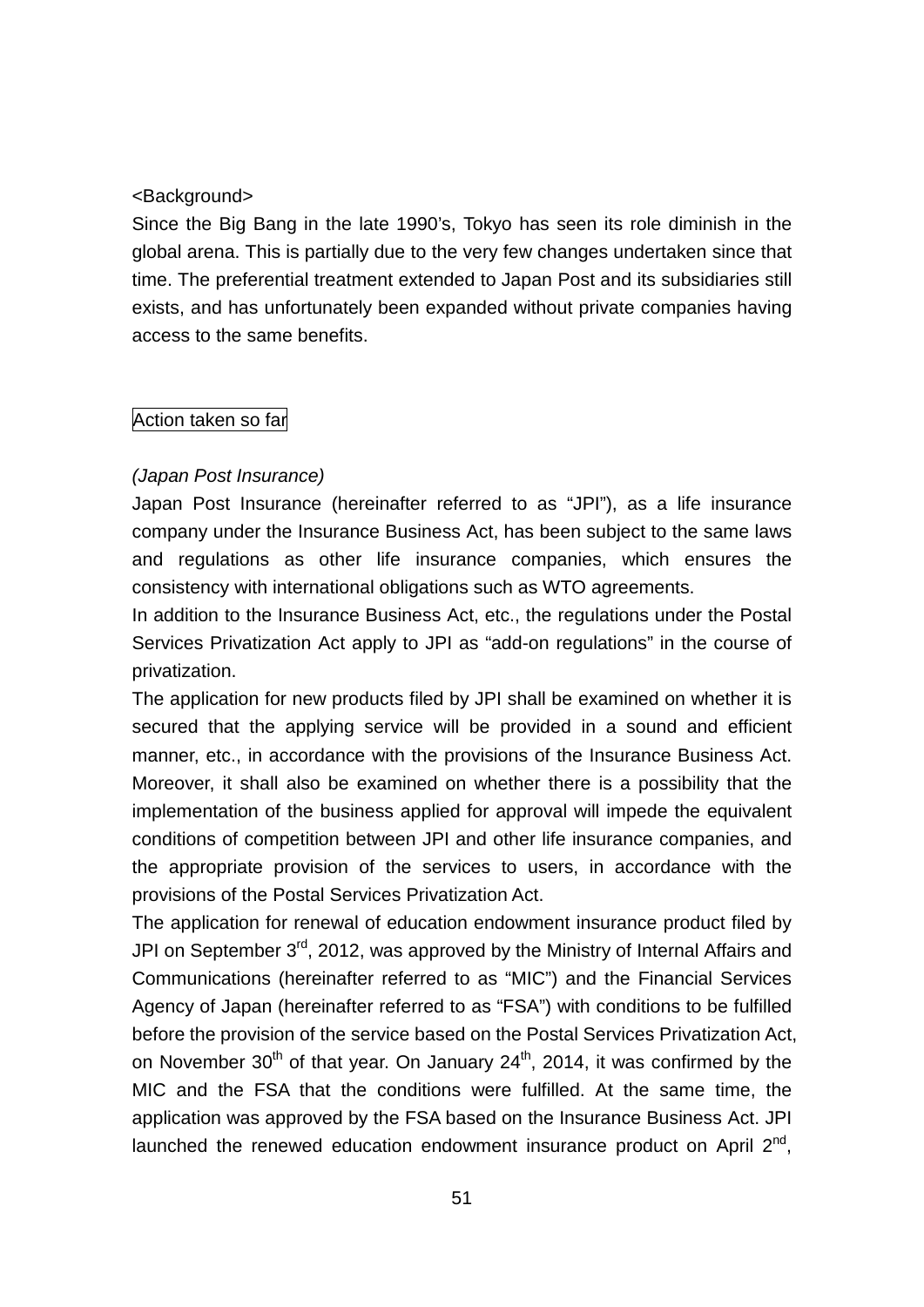2014. In addition, the application for consignment sales of Aflac's cancer insurance products filed by JPI on April  $16<sup>th</sup>$  was approved on June  $27<sup>th</sup>$ , based on the Postal Services Privatization Act and the Insurance Business Act, and JPI has begun to sell the products since July  $22<sup>th</sup>$ .

In the press conference on April  $12<sup>th</sup>$ , 2013, an interviewer asked Minister for Financial Services about an approval of cancer insurance and/or stand-alone medical insurance products of JPI. Minister showed his recognition that equivalent conditions of competition between JPI and other insurance suppliers had to be established and JPI had to have a properly functioning business management system in place, based on the framework of the Postal Services Privatization Act and the Insurance Business Act, which would take at least several years to achieve.

#### *(kyosai)*

The *kyosai* cooperative societies are mutual-aid organizations established by people in the same geographical areas or fields of work. The members invest their own capital and use the insurance services that the organization provides. These services form part of a broad range of mutual-aid services available to the members (joint ventures, loans, welfare services, etc.). Because of their unique nature they need to be regulated separately, and each of them operates within the scope of the laws and under the supervision of the relevant government authorities. It would therefore be too inappropriate to apply the Insurance Business Act, which governs private-sector insurance companies, to *kyosai* cooperative societies.

#### *(Japan Post and private delivery operators)*

BRT's recommendation is not necessarily correct since Japan's services market is extremely open and it is believed that European companies also enjoy benefits under such circumstances.

The international postal service of Japan Post Co., Ltd. is responsible for the exchanging of postal items among the postal operators which are designated by each member country of the Universal Postal Union based on the Universal Postal Convention. On the other hand, the international delivery services of private operators are provided by each operator with its own global-wide network. There is naturally a difference in characteristics between these two services, and therefore, the rules for Japan Post and those for private delivery operators are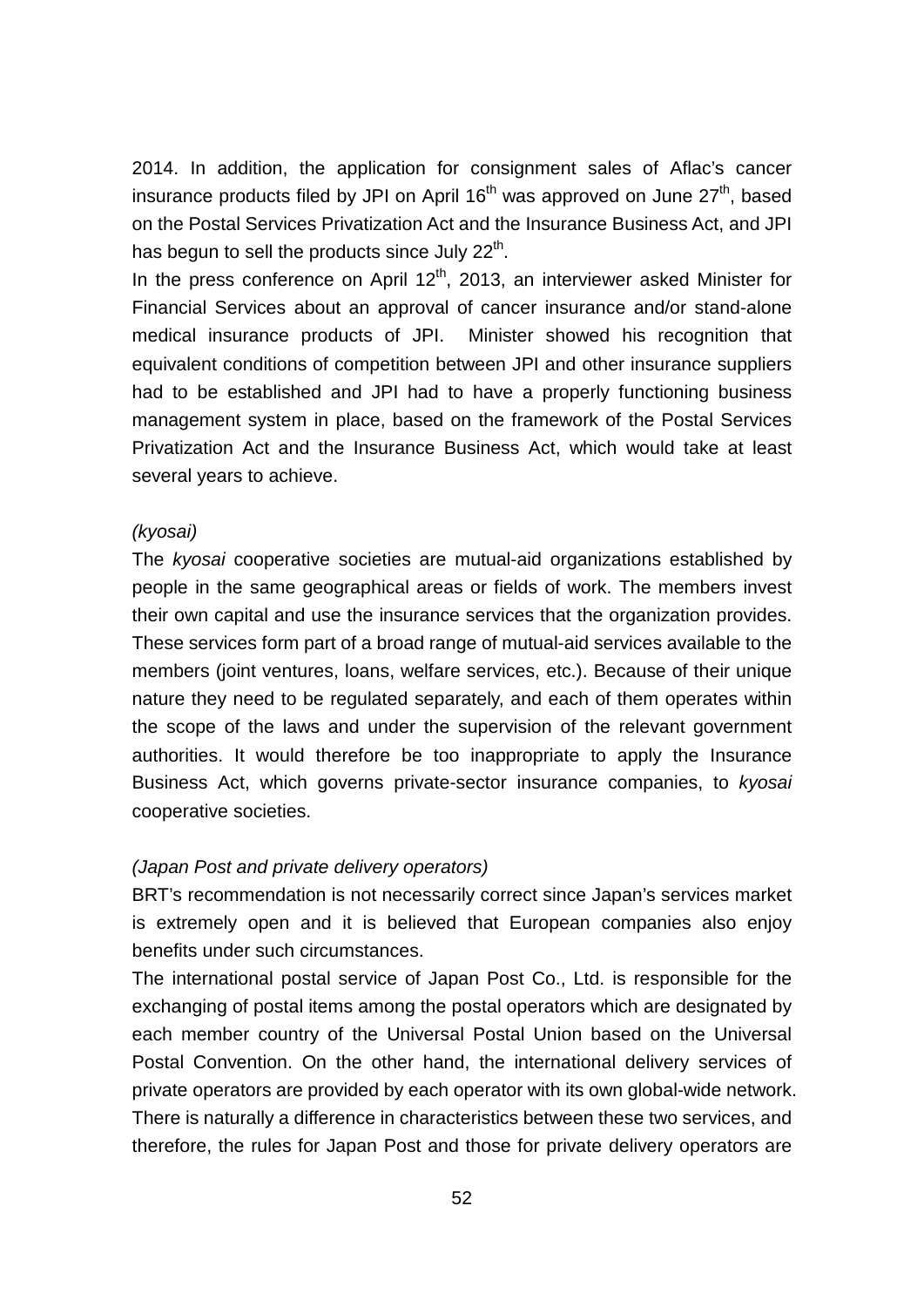not always the same.

As for customs procedures, international postal items whose assessment value exceeds 200,000 yen have been subject to the self-assessment system since February 16, 2009 as a result of the revision of the Customs Act in 2007. Currently, general import items are subject to the self-assessment system, and only international postal items with an assessment value of 200,000 yen or less are subject to the official assessment system (customs officials assess and specify the amount of duty.)

Since a recipient does not necessarily know the content of a postal item beforehand, the self-assessment system is not suitable. The GOJ understand that other countries including the U.S. are also applying the official assessment system to, at least, a part of postal items.

# Future outlook

# *(Japan Post Insurance)*

The GOJ, maintaining the consistency with international obligations such as WTO agreements, will continue to provide appropriate supervision over JPI in the same manner as other life insurance companies, based on the Insurance Business Act, etc. and will regulate JPI appropriately under the frameworks based on the Postal Services Privatization Act, etc.

*(kyosai)* NA.

*(Japan Post and private delivery operators)* NA.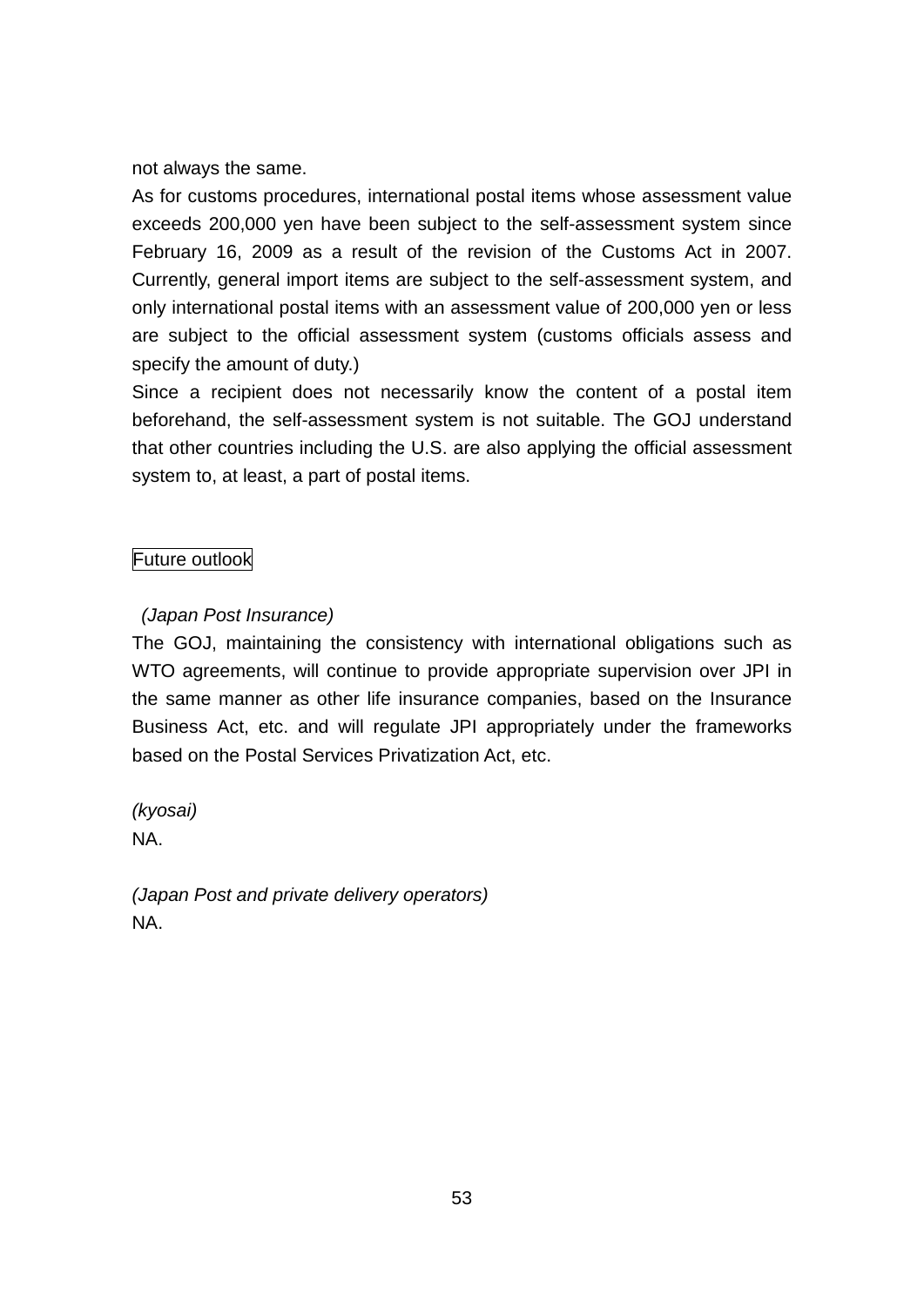#### 8. Freight and logistics (WP-A / # 09\*\* / E to J)

#### **BRT Recommendation**

1. Further to the WP-A / # 03 / EJ to EJ, the BRT recommends Japan to revise its AEO system to introduce real benefits for operators regardless of whether they are forwarders, customs brokers or importers. Furthermore, the administrative load needs to be lessened for companies to be truly attracted to the AEO status.

The AEO concept should focus more on offering simplifications if the operator meets the agreed criteria for traceability and adheres to the agreed process flow. Examples of this could be:

- Deregulated customs clearance beyond the local customs jurisdiction territories

- Reducing the physical examination of shipments

- Being able to use alternative documentation for showing "direct shipment" under free trade arrangements

< Recent progress >

There has been no progress.

#### < Background >

The current system of AEO has unfortunately not led to the simplifications that many operators had hoped for. On the contrary, in many cases the administrative burden has increased.

2.The BRT recommends that Japan introduces a comprehensive system of remote filing and at the same time, strengthens alignment of the various customs areas to avoid discrepancies between the regional customs authorities. This would improve the situation not only for European companies, but also for small- and medium-sized Japanese companies,

A long-term solution could be to consolidate the various jurisdictions. A first step would be to consolidate Tokyo and Yokohama, and Osaka and Kobe.

< Recent progress >

This is a new recommendation.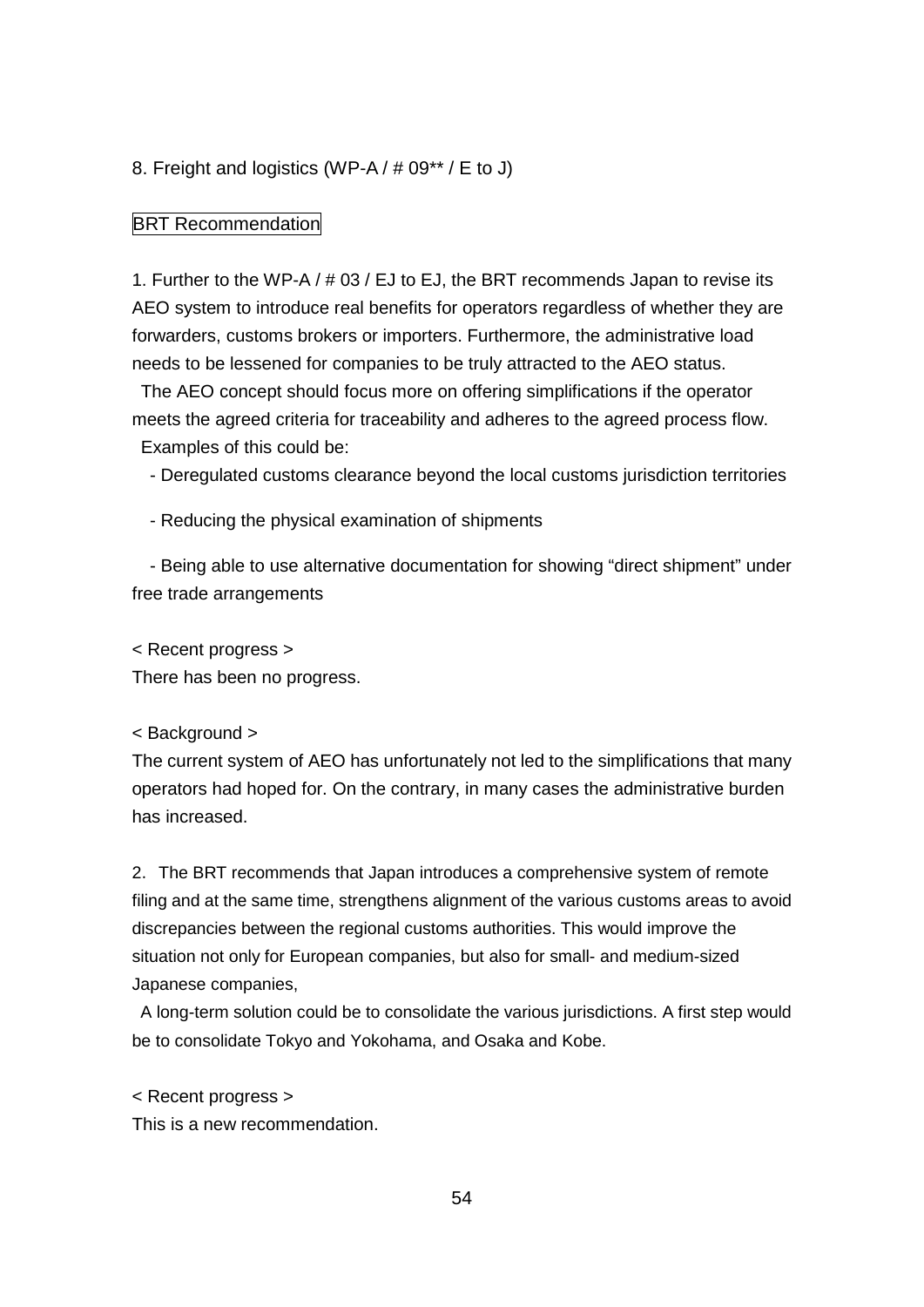## < Background >

Currently Japan has nine separate customs area and no real central customs authority. This leads to discrepancies between the treatments of imported goods depending on the port of entry. This also makes it difficult for European logistics companies, which lack multiple regional offices in Japan to expand their regional coverage as licensing is per region, ie. the license given by Tokyo Customs is not valid in Yokohama.

## Action taken so far

To further simplify Customs procedure for AEOs, the GOJ considers possible measures to improve for particular issues of private sectors by exchanging opinions and information each other. Since 2014 April, the GOJ improved the procedure so that the contents of export permission can also be changed through NACCS after the registration of shipment.

Japan has Centers for uniform interpretation and application of its laws and regulations to ensure no differential treatment among regions.

As for "broadening the choice of customs office for declaration", the GOJ is now considering and discussing to allow AEOs to lodge import/export declarations to a customs office other than a customs office where the goods are located as a special case, and to withdraw restriction on area of service of customs brokers, while maintaining general rule that import/export declarations need to be lodged to a customs office where the goods are located.

## Future outlook

To further simplify Customs procedure for the AEOs, the GOJ will consider possible measures to improve for particular issues of private sectors by exchanging opinions and information each other.

The GOJ continues to ensure uniform interpretation and application of its laws and regulations through Centers. In addition, the GOJ intends to take necessary steps for implementation of "broadening the choice of customs office for declaration" by FY 2017.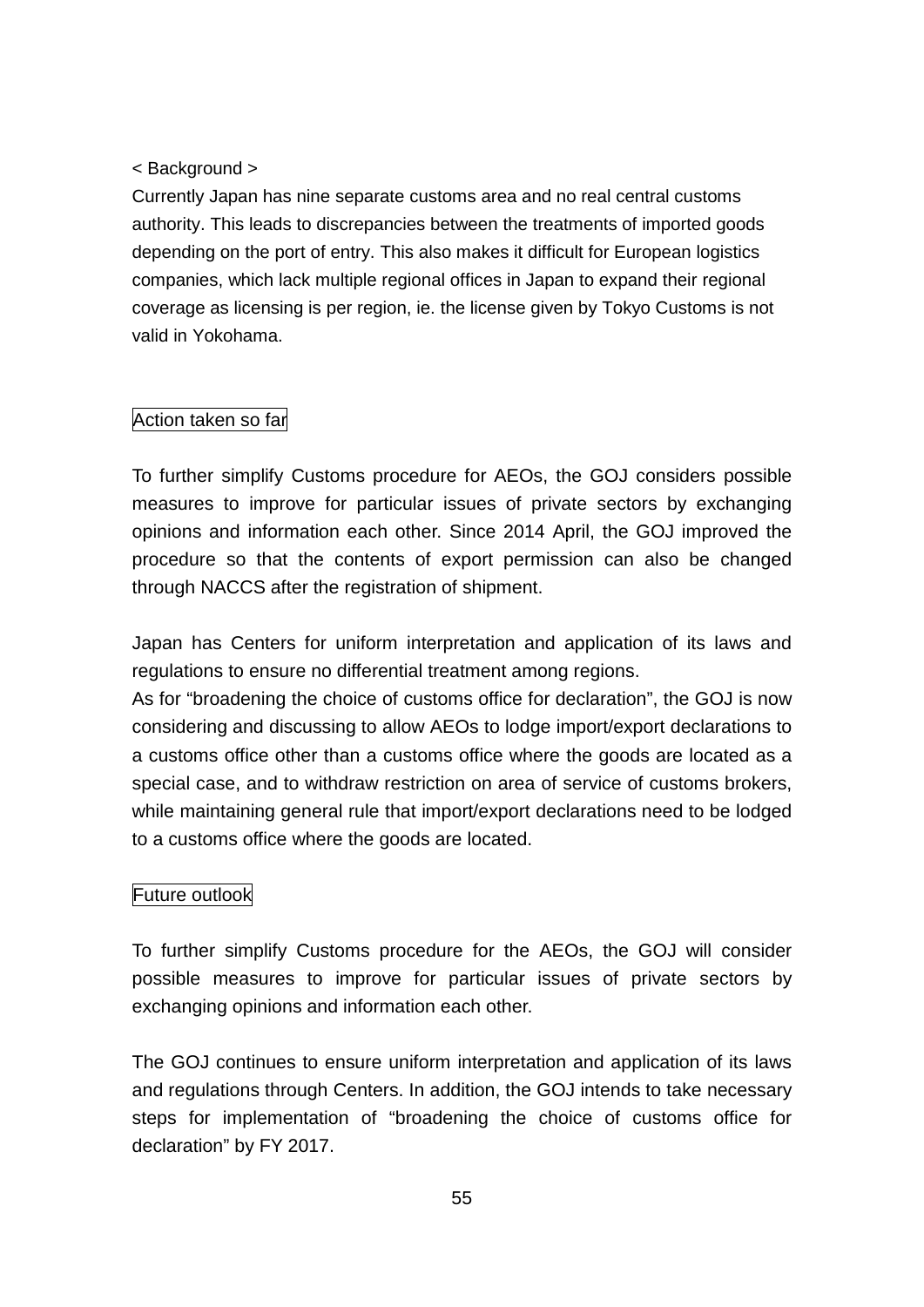### 9. Promoting foreign direct investment (WP-A / # 10\* / E to J)

#### **BRT Recommendation**

The Government of Japan should create a business environment that will foster investment of foreign firms in the domestic economy. To this end, and in line with the treatment applied to stock swaps involving purely domestic companies, it should consider allowing tax deferrals for capital gains stemming from direct cross-border mergers and re-organisations.

The BRT furthermore would like to point out the disadvantageous rules for Net Operation Loss (NOL). Currently Japan only allows carry forward for nine years while the norm in Europe is unlimited. The situation is also more favourable in this respect in Japan's neighbouring countries, countries that Japan is competing with for FDI. There are unfortunately also talks within the ruling party of shortening the nine-year period.

Moreover, while such improvement of the generic investment environment is a precondition, regulatory reform is the best motivator for foreign companies to enter the Japanese market. In the sectors where the formal barriers to foreign investment were removed some time ago, such as automotives and machinery, foreign investment is relatively high. By contrast, two sectors where investments are low are the financial and medical fields. Japan's regulatory environment in these sectors remains much more difficult than the rest of the world to allow for foreign companies to set up any larger operation than the minimal level needed to serve the existing client base. Mutual recognition of market certifications would be an important first step to improving investments in the medical field. Mutual acceptance of principles governing the financial services industry and the mutual acceptance of the home regulator as the core regulator would go a long way to improving the investment environment in the financial sector.

#### < Recent progress >

While Japan has established incentive programmes for FDI, they are often limited in scope and application procedures are very inflexible. There are also some indications that Japan is contemplating shorting the period.

#### < Background >

Despite its position as the world's second largest economy, Japan's level of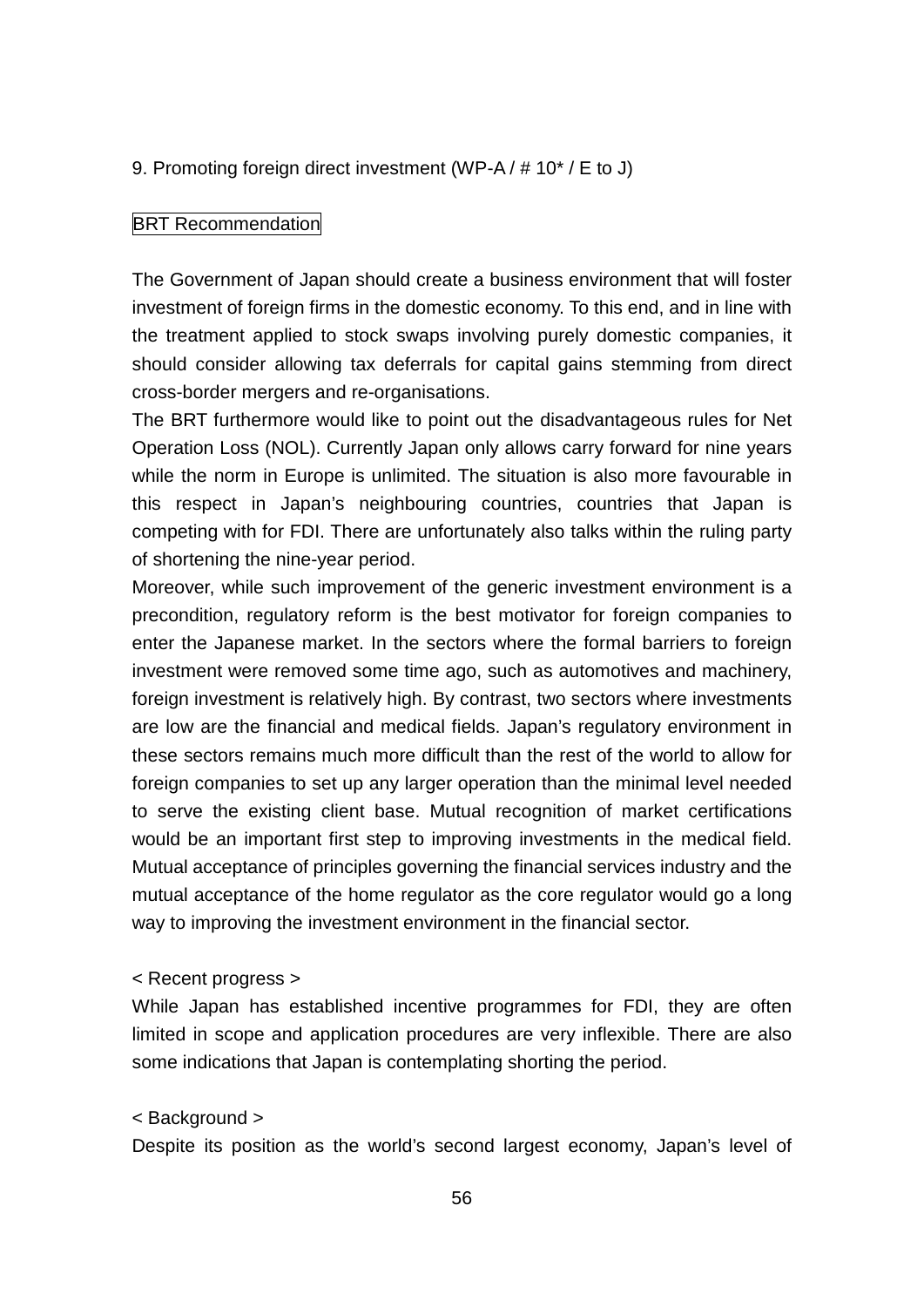inward FDI as a proportion of GDP remains one of the lowest among all OECD countries. Even with the reorganisation of JETRO and the efforts starting with former Prime Minister Koizumi to increase FDI to Japan, only very small improvements have been seen. According to WTO FDI in 2011 was only 3.9 % of GDP.

## Action taken so far

The first round of Council for Promotion of Foreign Direct Investment in Japan, which was held in April 2014, determined that it would promote activities to identify and attract investment projects by monitoring progress and that it would also seek opinions from the top management of foreign enterprises, and cooperate with bodies such as the Council on Economic and Fiscal Policy, the Council for Industrial Competitiveness, the Council for Regulatory Reform, and the Council on National Strategic Special Zones, so as to continuously implement additional measures, such as regulatory system reforms that contribute to the improvement of the investment environment and support measures effective in expanding investment.

In order to strengthen the system to facilitate doubling inward FDI stocks, "the Japan Revitalization Strategy Revised in 2014 -Japan's challenge for the future-", with the Council for Promotion of Foreign Direct Investment in Japan as the headquarters, approved by the Cabinet in June 2014, states that cross-ministerial efforts will be made to conduct activities focused on identifying and attracting investment projects, and carrying out the necessary institutional reforms to improve the investment environment in Japan, taking foreign enterprises' needs into consideration.

## Future outlook

The GOJ, with the Council for Promotion of Foreign Direct Investment in Japan as the headquarters, continues to conduct activities focused on identifying and attracting investment projects, and carrying out the necessary institutional reforms and implement additional measures, such as regulatory system reforms that contribute to the improvement of the investment environment and support measures effective in expanding investment, taking foreign companies' need into consideration.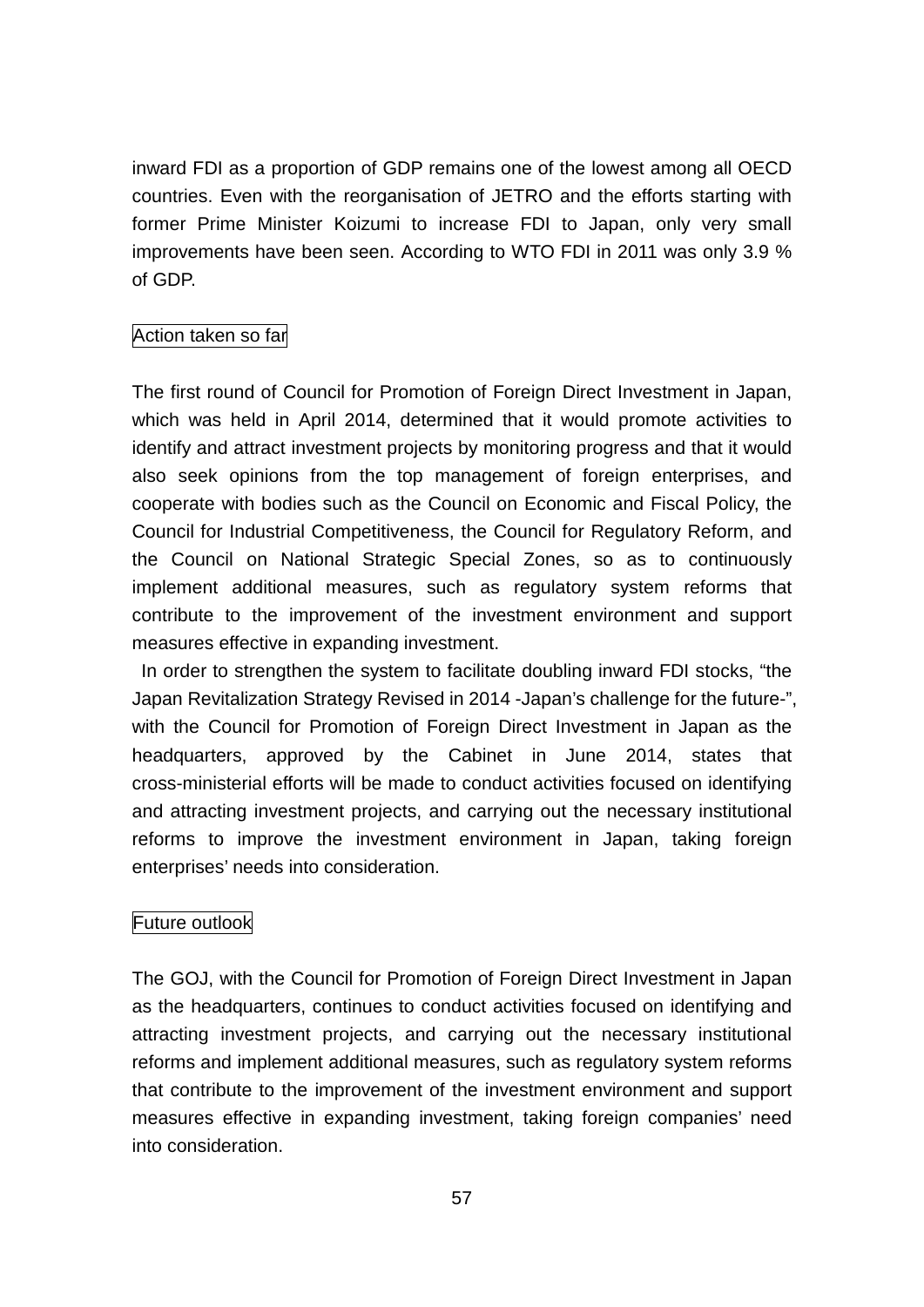## 10. Procurement (WP-A / # 11\*\* / E to J)

## **BRT Recommendation**

< General Recommendations >

The Government of Japan should increase its efforts to facilitate better access to the procurement market in Japan. This could be achieved by lowering the threshold for public tenders and better defining the "operational safety clause" within the transport sector. Japan should also include more cities in the GPA as currently only nineteen cities are included.

Japan should, furthermore, make more information available in English. The BRT is aware of the recent initiatives by JETRO, but the complete information is rarely available in English. In addition the BRT requests the use of English when submitting tender proposals to be allowed or at least partially allowed, especially for the technical specifications.

In addition the BRT asks that Japan streamlines the requirements on pre-registration and also recognises overseas experience and qualifications when setting up requirements for the bidders.

## < Specific Recommendations >

 $\Box$  In the bidding process in public tenders for helicopters >

a. More balanced competition should be ensured by comprehensive evaluation systems that also take aircraft performance into account.

b. Single year budget procurement constraints should be relaxed.

 $\Box$  P rocurement of integrated systems of space ground equipment should be encouraged.

 $\Box$  The share of open tendering as a means for procurement by the Japanese utilities should be increased substantially.

< Recent progress > There has been little progress.

< Background >

Studies have shown that over 80% of the total procurement market in Japan is not covered by the GPA.1 Currently some sectors are exempted from the threshold of 5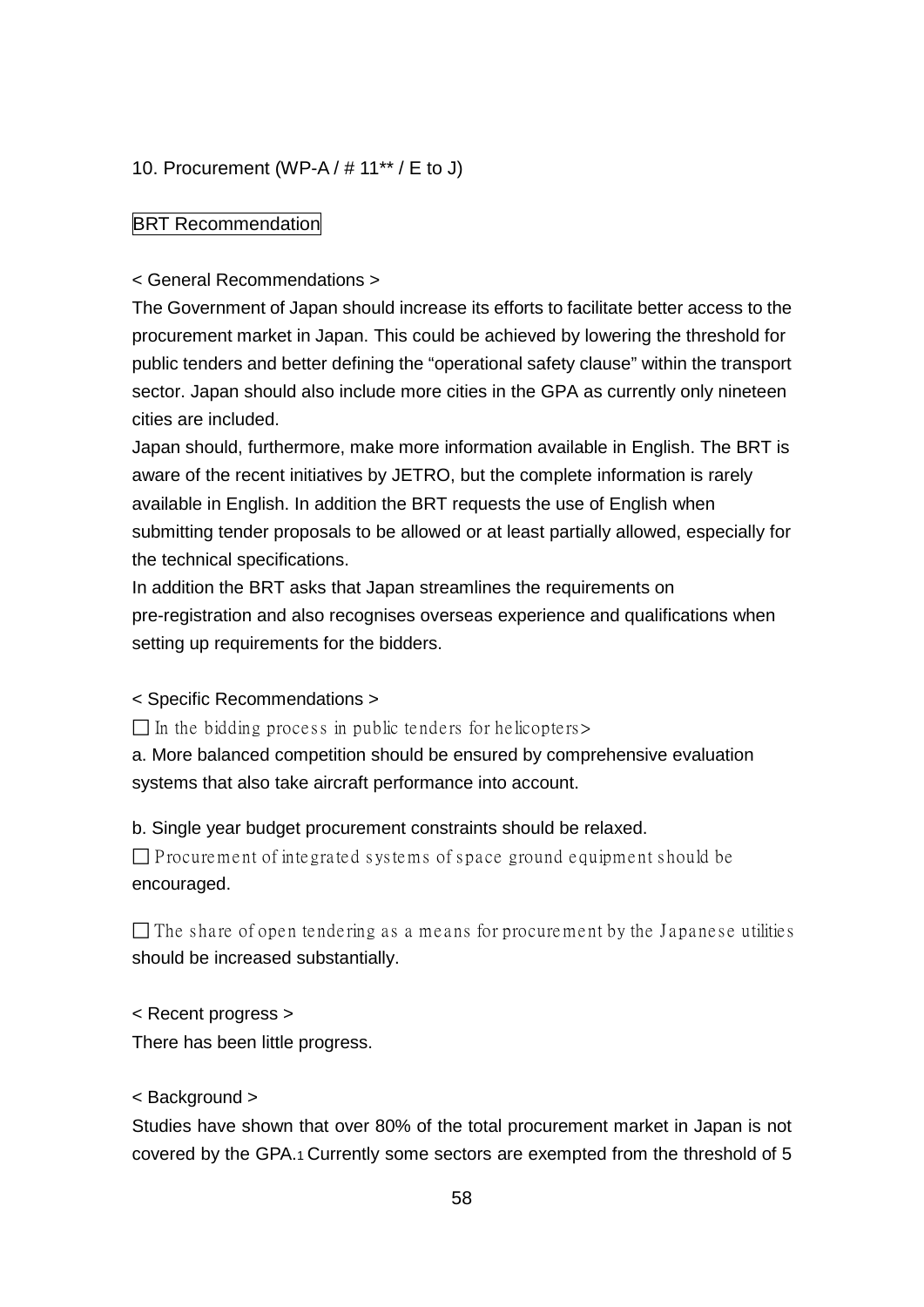million SDR. Some changes have been seen, such as the establishment of a national data base on calls for tenders, and the first ever open call for tender in the railway sector. However, significant improvements are required to bring Japanese procurement closer to the levels of the EU.

#### Action taken so far

(Improvements in government procurement market access)

With the entry into force of the "Protocol Amending the Agreement on Government Procurement" on 16 April 2014, Japan expanded its government procurement market access in accordance with its commitment under the revised GPA. For example, it lowered its thresholds for goods and services procured by Central Government Entities (excluding construction services and engineering services) from 130,000 SDR to 100,000 SDR. 7 designated cities were newly added to the covered Sub-Central Government Entities. Also, 7 services were newly added to the covered services of all covered entities, and 9 more services were added to the covered services of Central Government Entities.

#### (Operational safety clause)

In the view of the GOJ, the "operational safety clause" of the WTO Agreement on Government Procurement applies to the following five categories. Furthermore, since 28 October 2014, the GOJ has taken measures to increase transparency of the scope of the operational safety clause by identifying its scope, based on the result of talks with the EU.

- 1) Supplies forming railway facilities
- 2) Rolling stocks and supplies for rolling stocks
- 3) Supplies and equipment for maintenance
- 4) Construction, reformation and repair of railway facilities
- 5) Construction, reformation and repair works which are carried out right above or right below the railway tracks

Japan-EU Railway Industrial Dialogues were held in Brussels in March and in Tokyo in December 2014, with the participation of railway operators and suppliers from Japan and the EU, with a view to further deepening the mutual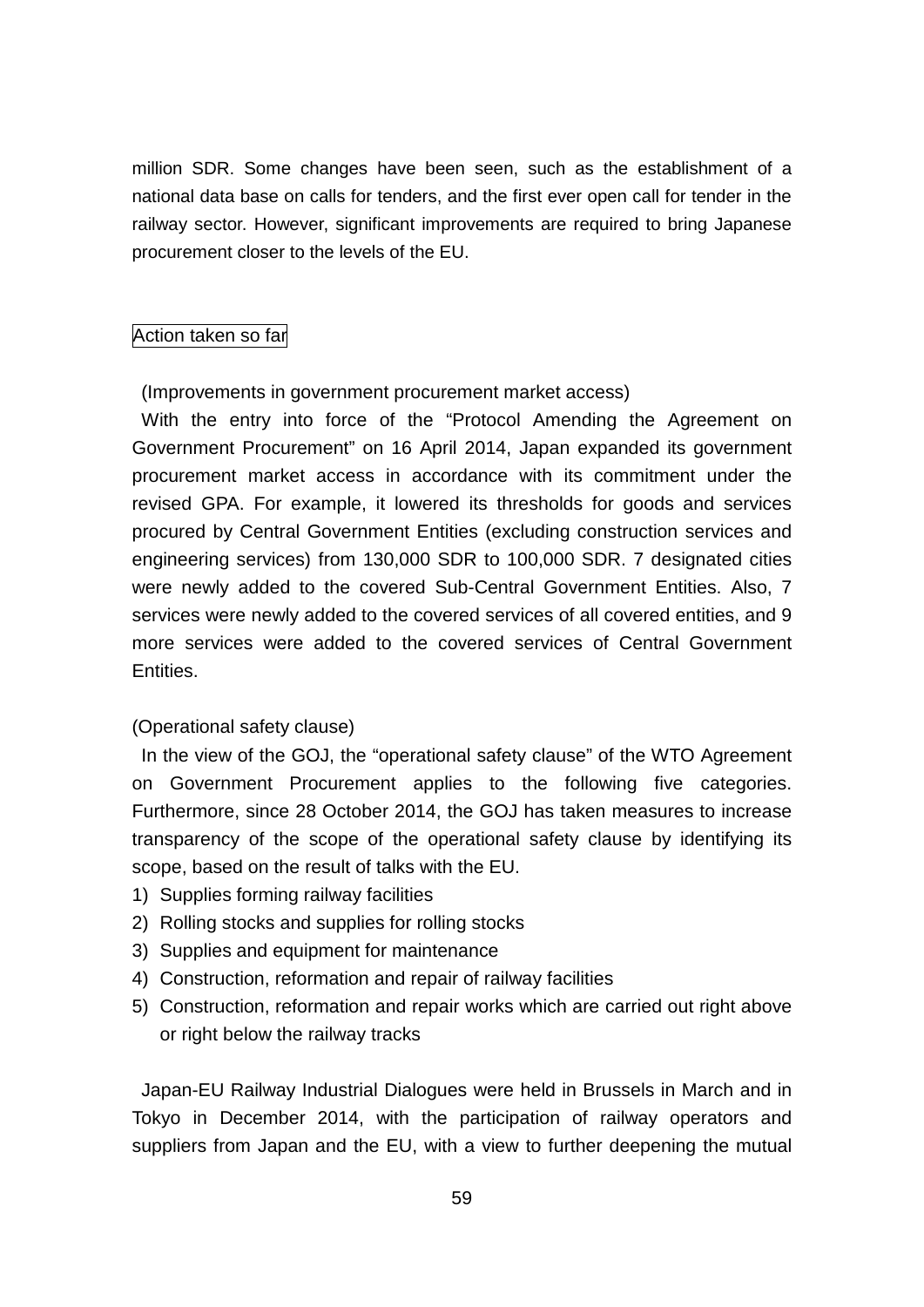understandings between Japan and the EU.

(English information and streamlined requirements for pre-registration)

As the voluntary measures on government procurement stipulating non-discriminate, fair and transparent procurement procedures in addition to the GPA rules which are applied only to Central Government Entities and Other Entities, with a view to increasing access opportunities for foreign suppliers, each notice of intended procurement includes such information in English as contact point for the notice, qualification for participating in the tendering procedures, fulfillment place and fulfillment period. In order to streamline the requirements for pre-registration, the GOJ takes measures for the implementation of the unified qualification procedures in terms of central-government entities.

#### Future outlook

The GOJ will continue to discuss areas of government procurement, making use of various platforms.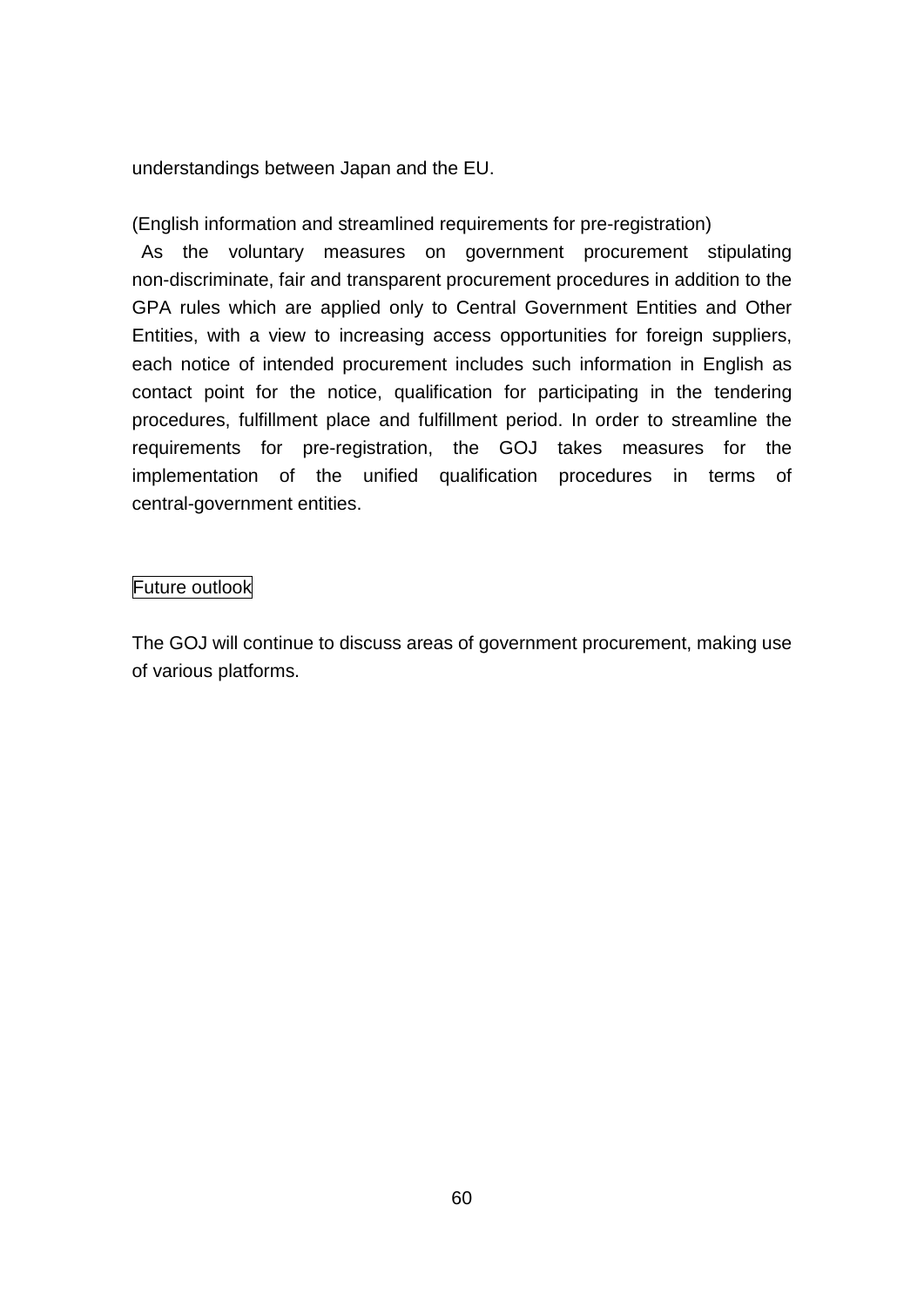# **Working Party B: Life Sciences and Biotechnologies, Healthcare and Well-being**

1. Regulatory harmonization and MRA for pharmaceuticals (WP-B / # 01\* / EJ to EJ)

## **BRT Recommendation**

The regulatory harmonization and further extension of "Mutual Recognition Agreement" should be proceeded in order to avoid redundant inspections of manufacturing facilities. In addition to oral dosage forms, API, Sterile and Bio products are being requested to apply to the MRA. Full support is requested to expand the MRA of GMP to liquids, and sterile forms. API and bio products to avoid redundant inspections and testing

## <Recent Progress>

Some progress has been seen for this recommendation in that MHLW applied for PIC/S in March 2012. PIC/S was applied in April 2012 and the practical inspection by the global team has been completed. PMDA is expecting the approval in Q1/2014. As the guideline enforces the harmonization of the inspections among PIC/S countries, this issue might be settled in Q1/2014.

## <Background>

As currently only oral solid dosage forms are included within the MRA between Japan and the EU, there are still a lot of redundant inspections of manufacturing facilities. This is not only a costly process, but it also slows down the launching of new drugs in Japan creating a significant disadvantage for Japanese patients. In order to eliminate this problem and integrate EU-Japan economics more efficiently, harmonization of standards / guidelines and expansion of MRA should be conducted under mutual agreements. Below-mentioned are highly prioritized items for harmonization. Also, the MRA issue is one of items of the EPA negotiation between EU and Japan.

## <Other prioritized items for harmonization and MRA>

Harmonization:

- Safety measures from surveillance to vigilance should be harmonized with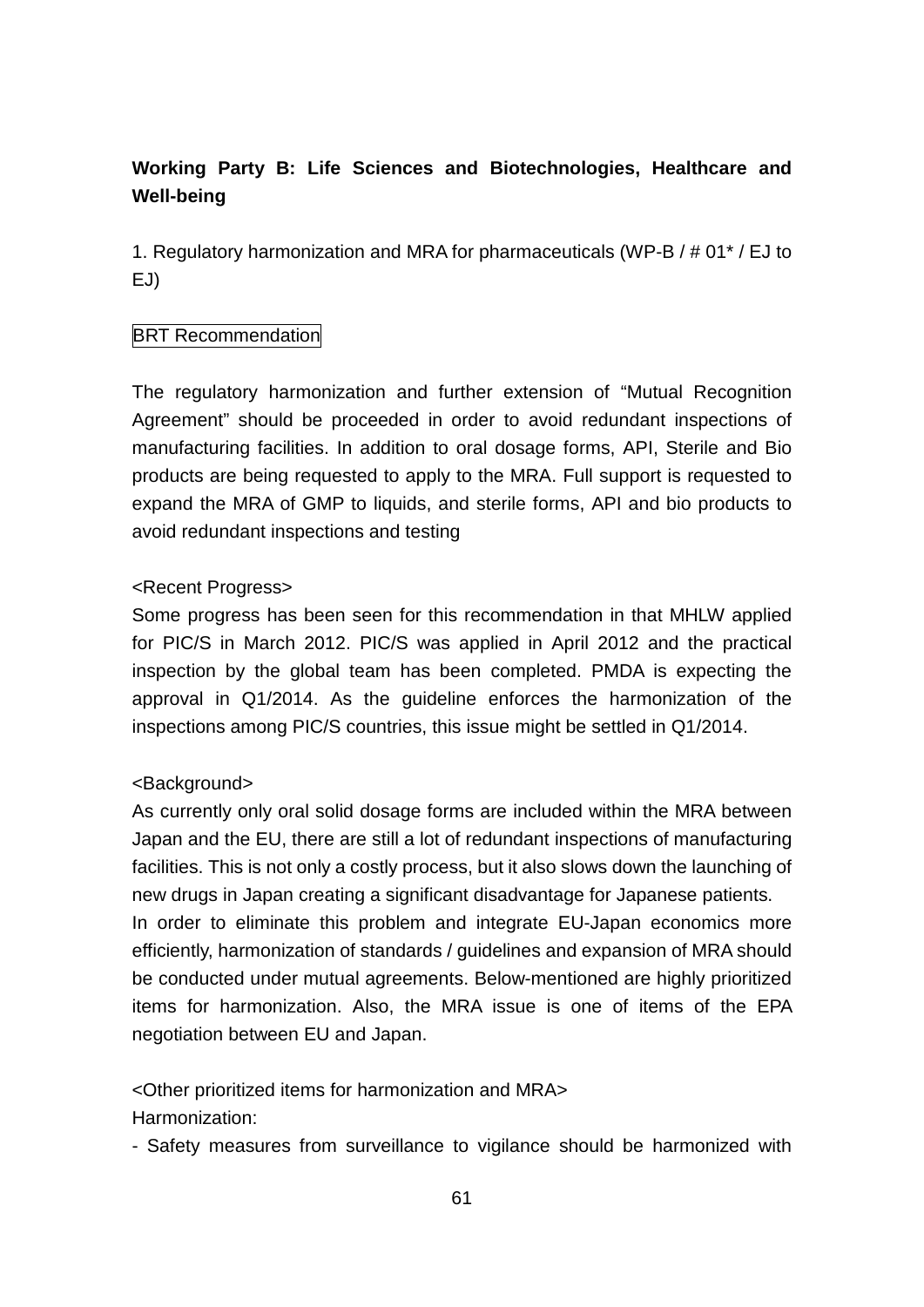international standards

- Clinical development guideline and biological preparation standards for Vaccine

- Minimum Requirements for Biological Products

# Action taken so far

Regarding safety measures of pharmaceuticals, the GOJ has been proceeding with harmonization with international standards which were developed by the International Conference on Harmonization of Technical Requirements for Registration of Pharmaceuticals for Human Use (ICH) as guidelines "Post-approval Safety Data Management: Definitions and Standards for Expedited Reporting", "Periodic Benefit-Risk Evaluation Report (PBRER)", "Implementation Guide for Electronic Transmission of Individual Case Safety Reports (ICSRs)".

Guidelines for clinical development of vaccines were published on May 27, 2010, after considering the comments from the pharmaceutical industry including the European Federation of Pharmaceutical Industries and Associations (EFPIA).

The revision of the Minimum Requirements for Biological Products (MRBP) went into effect on September 12, 2013 after the expert had considered the comments from the industry including the EFPIA.

The MHLW, PMDA and the authorities of all Prefectures joined PIC/S in July 1, 2014.

The GOJ has been discussing MRA with the EU, making use of various platforms.

## Future outlook

The GOJ will continue to discuss the revision of the MRBP, hearing comments from the industry including the EFPIA, as necessary.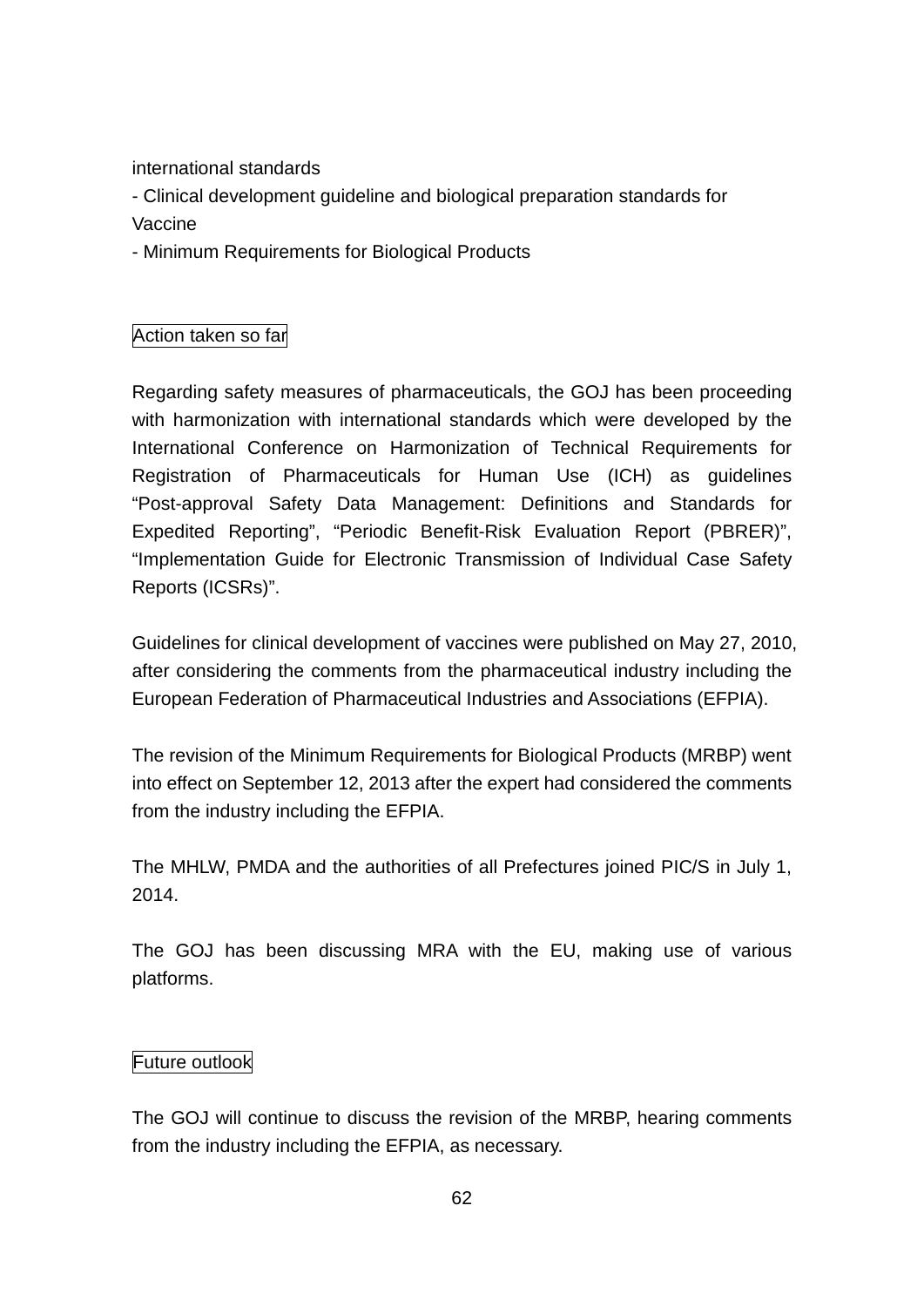After joining PIC/S, the GOJ also continues to harmonize the Japanese GMP regulation more globally with reference to PIC/S GMP guideline and others.

While the GOJ assigns the highest priority to the enlargement of MRA countries within the EU, the GOJ is also planning to discuss the expansion of specific areas of pharmaceutical products in consideration of the schedule for MRA discussion.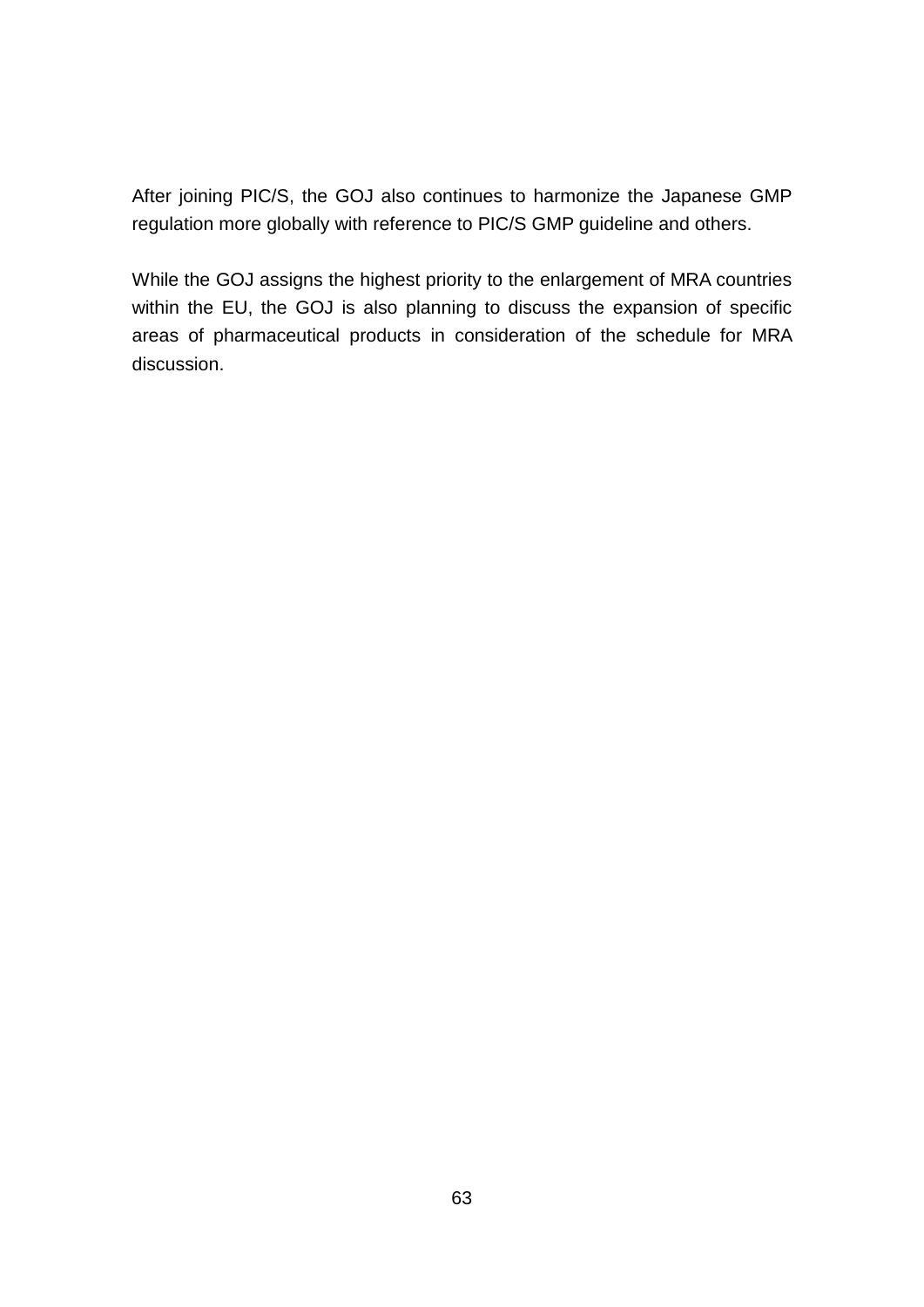2. Mutual recognition of quality management audit results for medical devices between EU and Japan (WP-B / # 02\* / EJ to EJ)

# **BRT Recommendation**

Improve mutual recognition of Quality Management System (QMS) audit results for lower risk medical devices, e.g. those classified as Class II, ARCB under the Japanese Pharmaceutical Affairs Law, as a first step.

All industry-related manufacturers request PMDA and MHLW to further harmonize and streamline the QMS audit results. MHLW has notified that RCBs can accept non-Japanese QMS audit results. However, ISO13485 continues to be only one part of the Japanese QMS ministerial ordinance. Hence, part of the Japanese requirements. To resolve this issue, it is recommendable that QMS be evaluated on the basis of ISO13485.

In addition to above, the recognition system of "Application for Accreditation of Foreign Manufacturers" should be considered. Even if QMS is evaluated on ISO13485, all industry-related manufacturers have to be registered and are obliged keeping the additional Japanese requirements.

## <Recent Progress>

Good progress has been seen for this recommendation. Improving QMS is included in the J-PAL revision and the industry should work with the government to prepare ordinance, which aligns with our recommendation. We recommend using ISO13485 audit report for QMS audit as an international standard as soon as possible.

## <Background>

Based on Medical Devices Directive (MDD) of the EU and the Japanese Pharmaceutical Affairs Law (J-PAL), QMS audit results are required for each application for a license to introduce new medical devices in the market. In Europe the regular annual ISO audit results can be used for all applications during the period in which the ISO audit is valid. Recently, Japan has started to accept QMS audit results at a specific manufacturing site for products with the same generic name under certain conditions. However, a number of RCBs still require submitting QMS audit results for each application. Further alignment is necessary.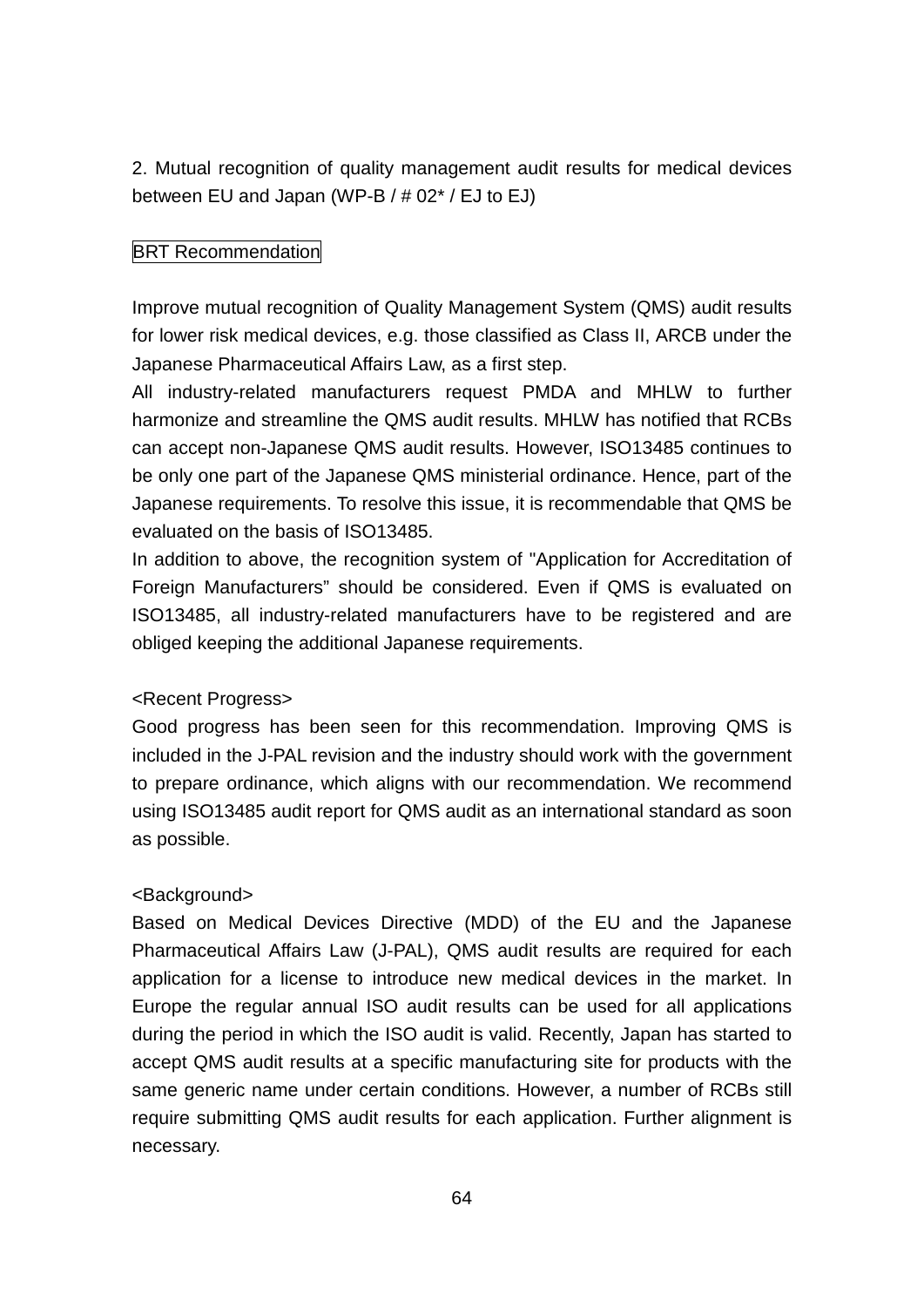## Action taken so far

The revision of the Pharmaceutical Affairs Law including QMS audit system came into effect on November 25, 2014. The GOJ agreed to align Japanese QMS standard for medical devices with the international standard (ISO13485), which is adopted in the EU.

# Future outlook

.

The GOJ continues to discuss not only with the EU but also jointly with the U.S. and other countries on the global harmonization of (QMS) regulation which is necessary for the mutual recognition of QMS audit through the activities in the IMDRF (International Medical Device Regulators Forum) and others, which represent a multinational initiative.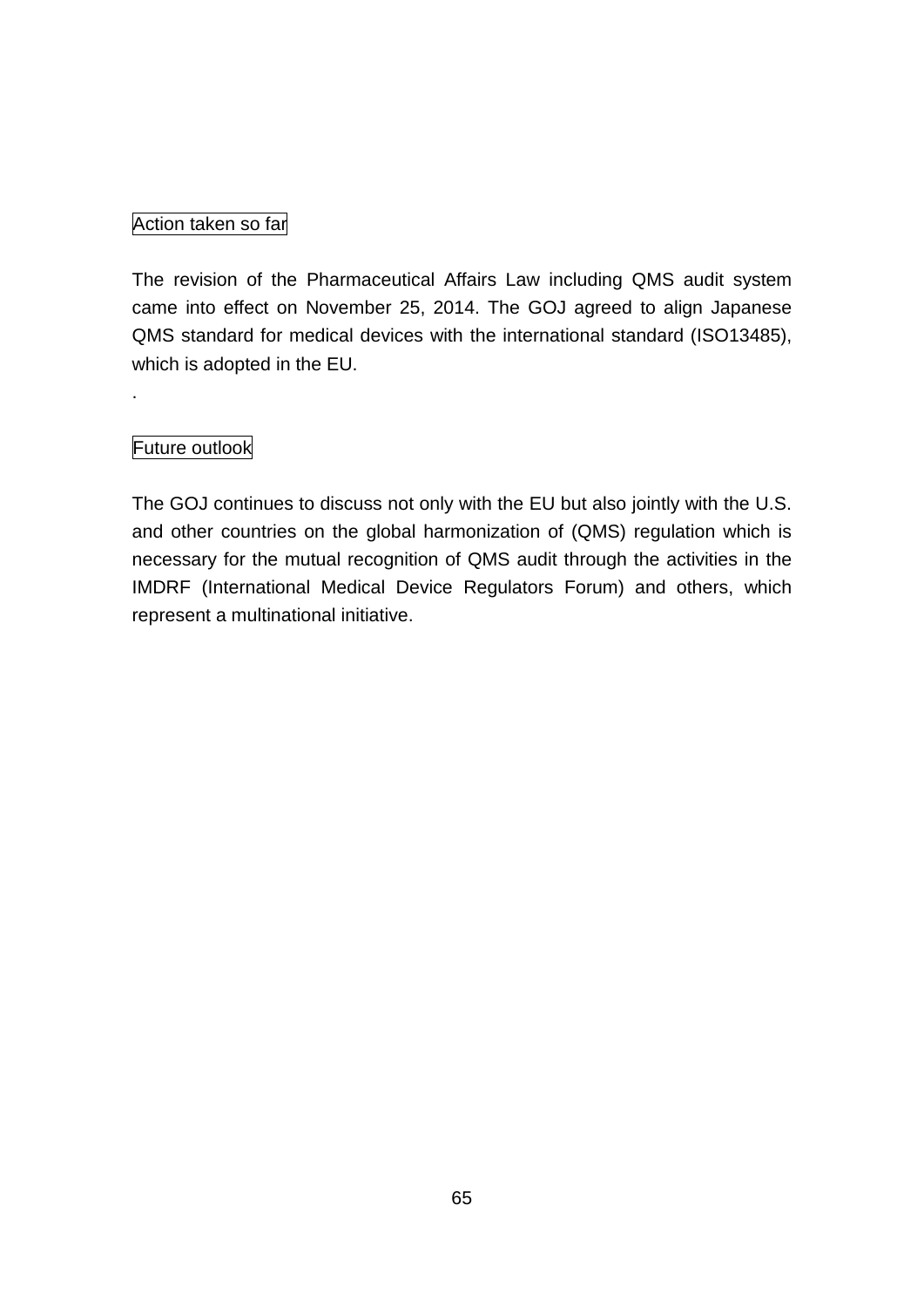3. Mutual recognition of medical devices product licenses (WP-B / # 03\* / EJ to EJ)

# **BRT Recommendation**

Introduce a mutual recognition of medical device product licenses between the EU and Japan. PMDA and MHLW should introduce a mutual recognition of medical device product licenses with low risk of class II devices by taking the difference of classification of medical devices between Japan and the EU into account. By harmonizing QMS and classification it should be possible to introduce new products within the same time frame and in one process. It is desirable that this issue will be solved quickly. Level difference between NBs should also be considered. It *should be recognized that the regulatory approval scheme of class II medical devices in Japan is far from that in the EU, i.e. no need to be reviewed by NBs for Conformite Europeenne (CE) marking of class II medical device in the EU but reviewed by NBs in Japan.* 

# <Recent Progress>

No progress / no dialogue has been seen for this recommendation. It is desirable that Japan accepts the use of audit report ISO13485 (ISO14155 for clinical trials) issued by the countries (USA, EU, Canada, Australia) with equal standards. To do so, JIS standard should be eliminated from the QMS basic check list and thus rationalize the licensing process.

## <Background>

Mutual recognition of licenses for medical devices in Japan and the EU would make it possible to introduce new products in both the Japanese and European markets within the same time frame and with one process.

As mentioned before, it could be possible to start with lower risk, class II devices. The evaluation scheme between the Medical Devices Directive of the EU and the Japanese Pharmaceutical Affairs Law are quite similar, with

- Evaluation schemes based on registered 3rd party bodies (Notified Bodies)
- Essentially quite similar requirements
- Based on ISO/IEC or JIS standard compliance

With these similarities, a mutual recognition should be easy to implement.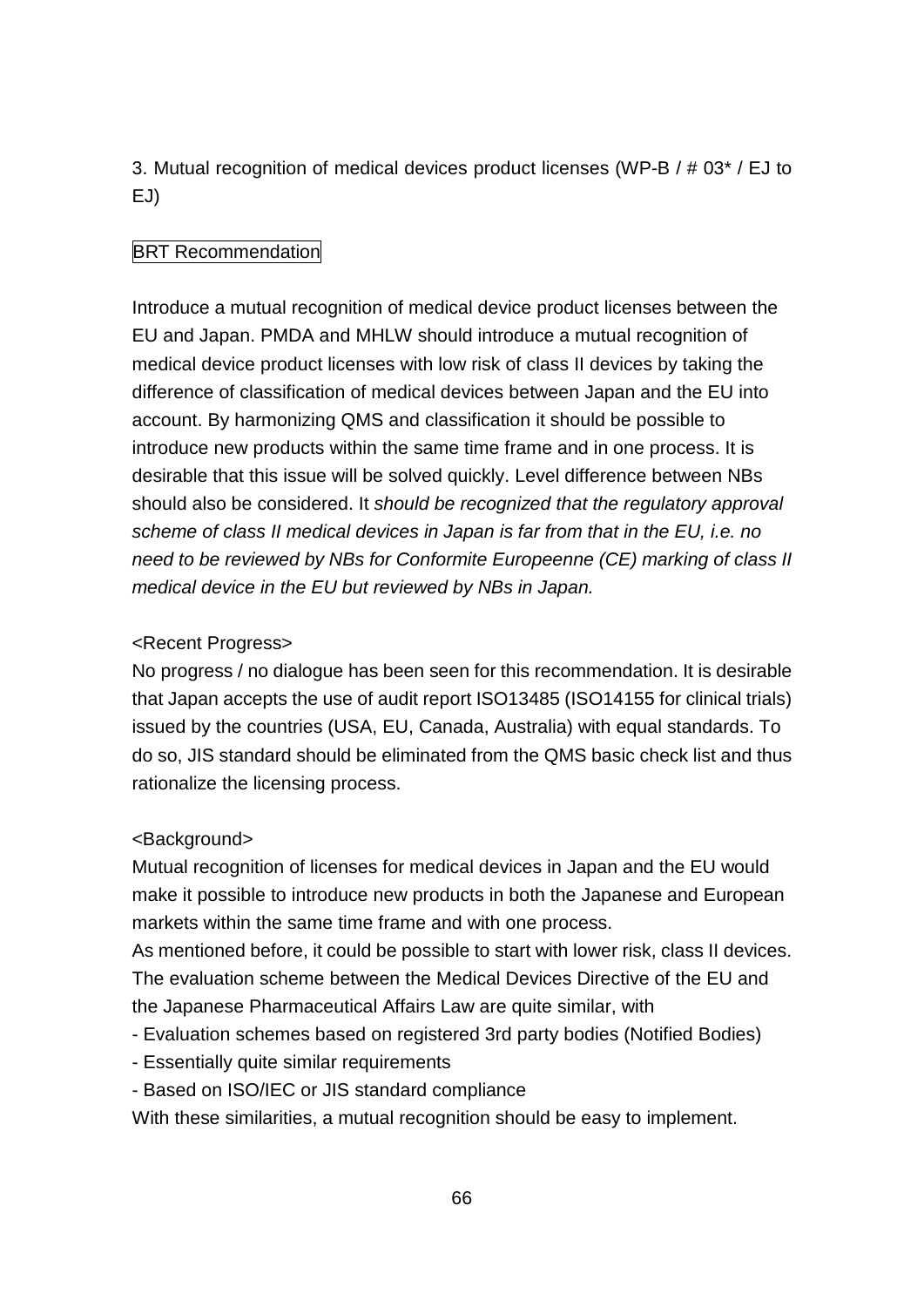# Action taken so far

With regard to the establishment of Certification Standards or standards for Quality Management Systems, the GOJ basically accepts the international standards of the ISO and the IEC.

# Future outlook

The global harmonization of medical device regulations needs to be discussed not only between Japan and the EU but also jointly with the U.S. and other countries. For this reason, the GOJ will achieve the global harmonization of medical device regulations through the activities in the IMDRF (International Medical Device Regulators Forum) and others, which represent a multinational initiative.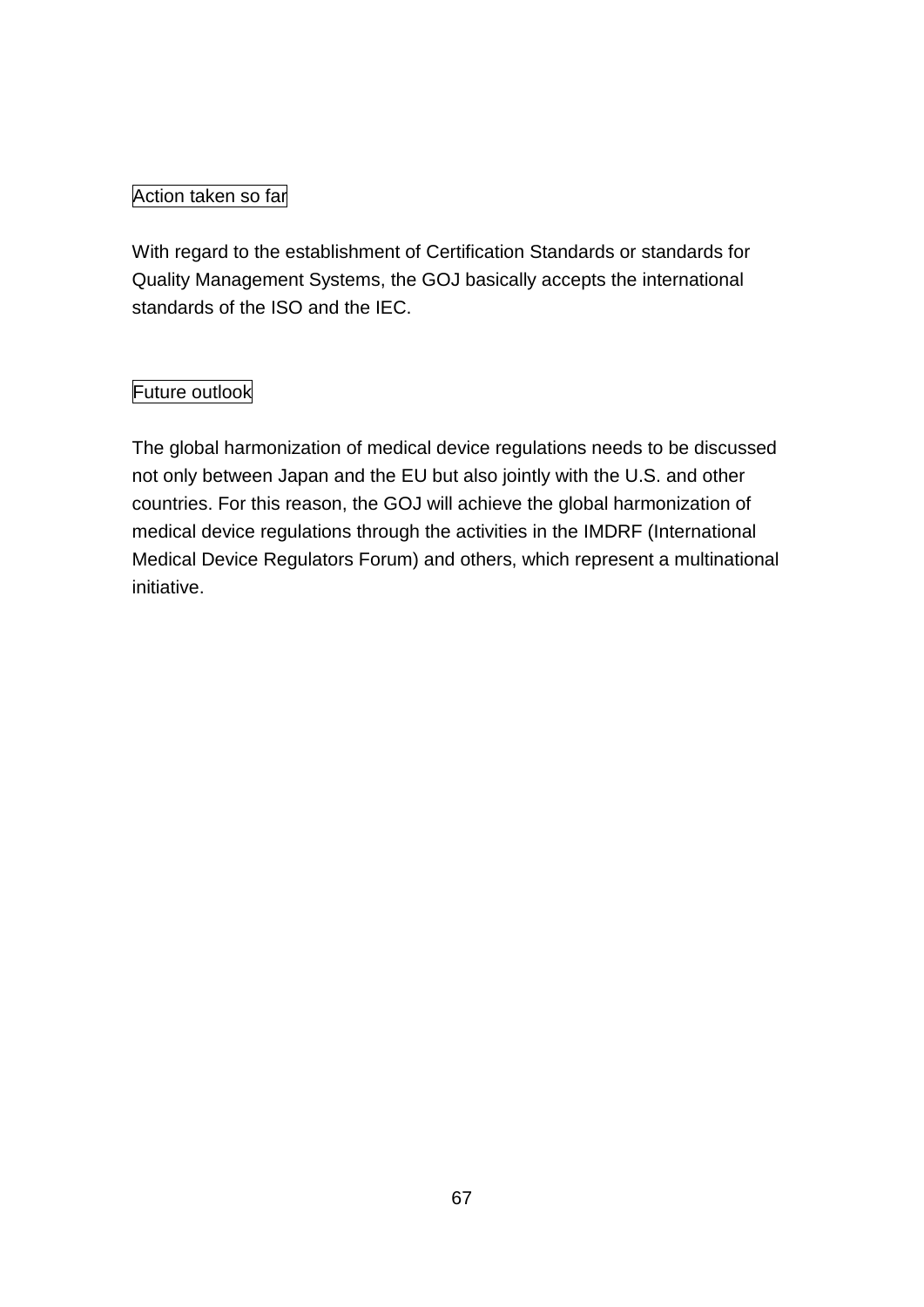4. Mutual recognition of clinical trial results for medical devices (WP-B / # 04\* / EJ to EJ)

# **BRT Recommendation**

Introduce a mutual recognition of clinical trial results for medical device development.

Foreign clinical trial data have been accepted as a part of application dossier when; i) standards for conducting medical device clinical trials are set by the regulations of the country or region where the trial was performed, ii) the standards are equivalent or surpass the Japanese medical device GCP, and iii) the clinical trial was conducted in accordance with the standards or considered to have equivalent level of quality.

The GOJ encourages active use of consultation service on individual medical device applications in advance provided by the Pharmaceuticals and Medical Devices Agency (PMDA) to address use of foreign clinical trial data for application of the device.

At present, clinical data are often accepted because the standards of clinical trials in the United States or the EU are seen to be equivalent or sometimes more sophisticated than those required by the Japanese medical device GCP. However, then additional data are required with unclear reasons. In this regard, the ordinance was released in December 2012 by MHLW and

some improvements are expected. Further improvements are required in order to accelerate mutual recognition of clinical trial results for medical devices.

## <Recent Progress>

Some progress has been seen in the area of mutual recognition of clinical trial results but there is still a difference in Japan's perception of mutual recognition.

## <Background>

Differences in the definition of Good Clinical Practice between Japan and the EU currently prevents the use of non-Japanese clinical trial results in the application for new medical devices in Japan. Mutual recognition of clinical trial results would make it possible to make new products available to patients in Japan and the EU within the same time frame and through one process, ensuring high level of quality while reducing the burden on manufacturers.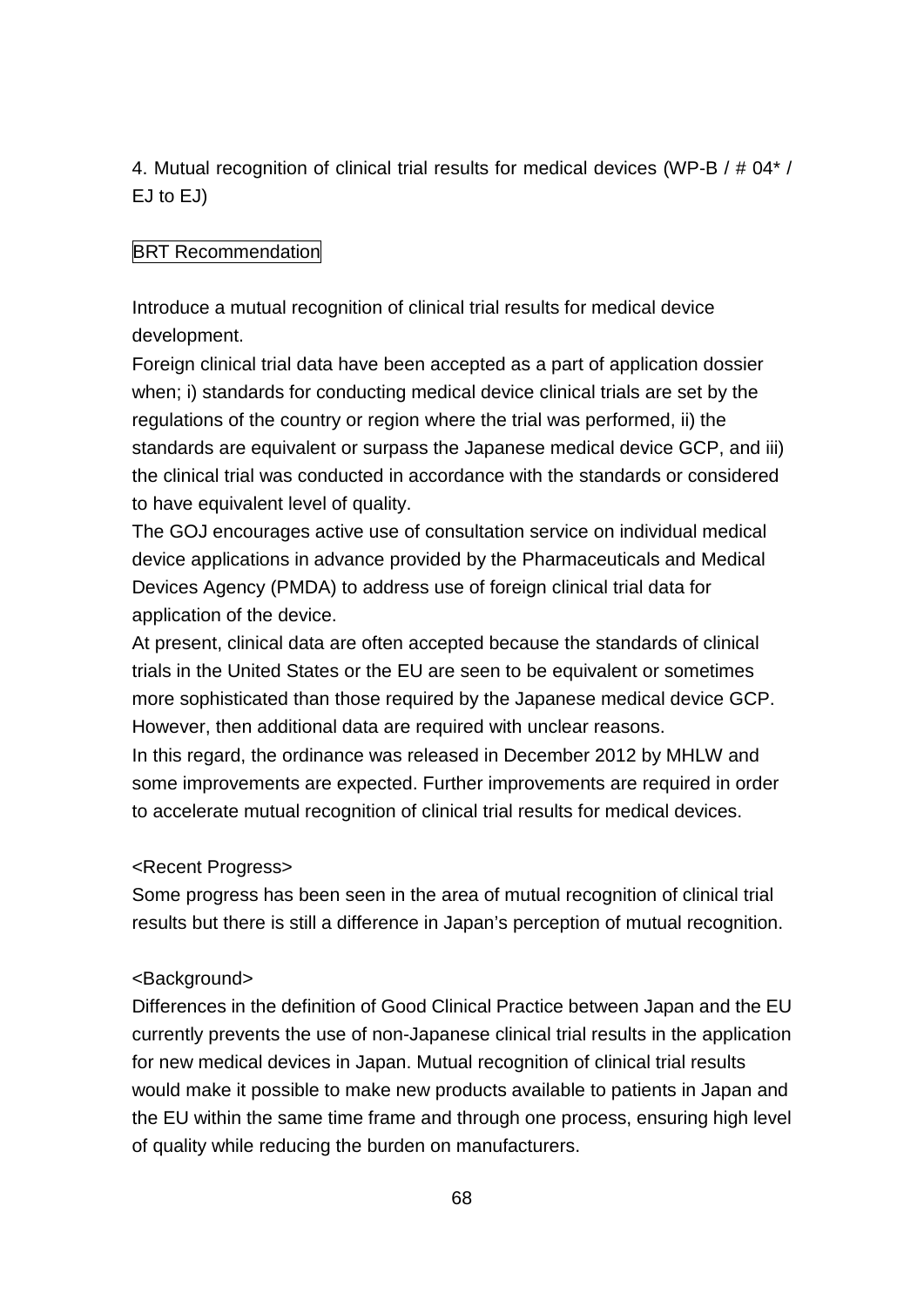## Action taken so far

As is pointed out, foreign clinical trial data has been accepted as a part of application dossier when: i) standards for conducting medical device clinical trials are set by the regulations of the country or region where the trial was performed, ii) the standards are equivalent or surpass the Japanese medical device GCP, and iii) the clinical trial was conducted in accordance with the standards or considered to have equivalent level of quality.

## Future outlook

The GOJ encourages active use of consultation service on individual medical device applications in advance provided by the Pharmaceuticals and Medical Devices Agency (PMDA) for use of foreign clinical trial data for application of the device.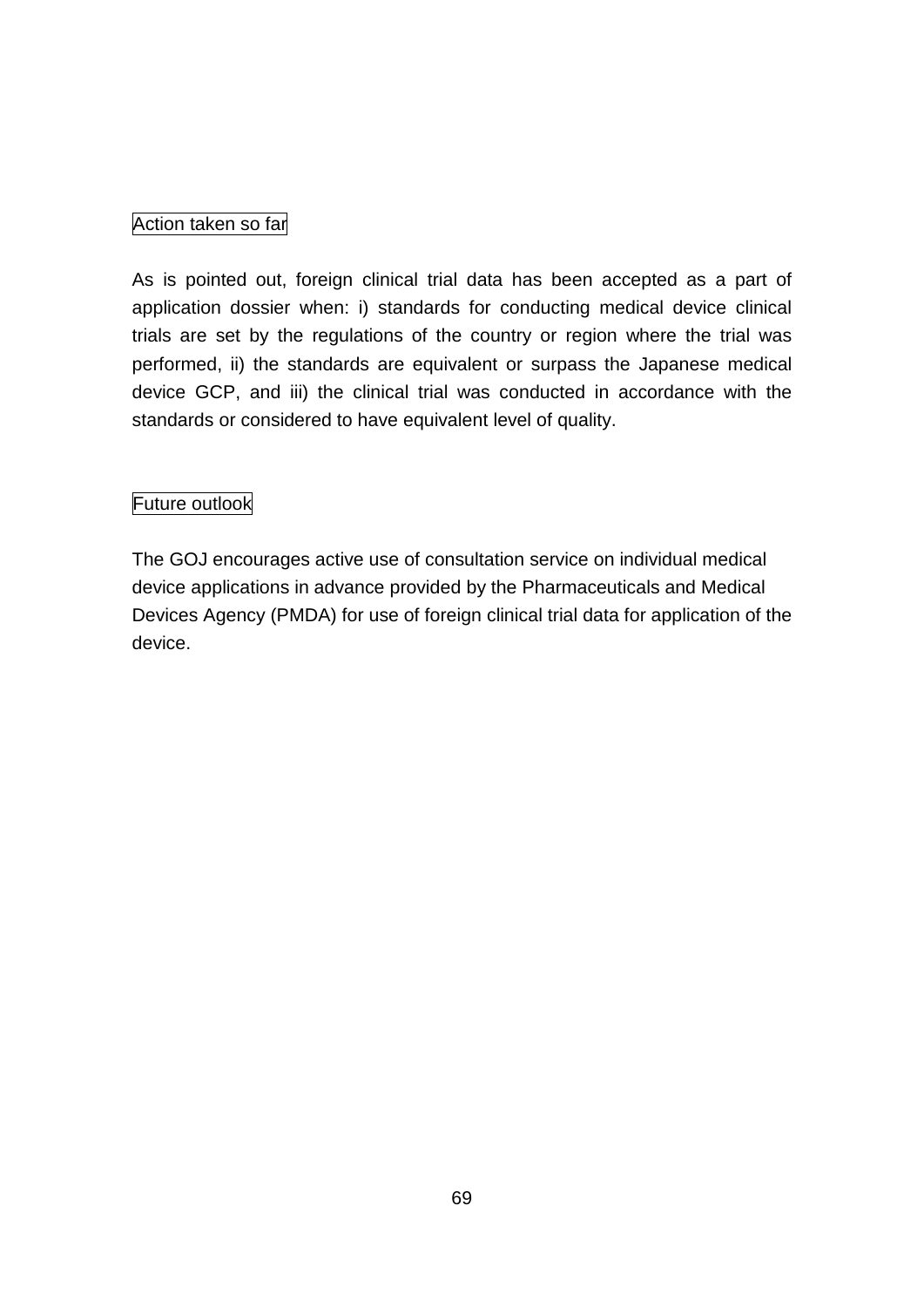5. Full-fledged implementation of the new drug pricing system and abolishment of market expansion re-pricing (WP-B / # 08\*\* / EJ to J)

## **BRT Recommendation**

The premium for new drug creation and elimination of unapproved/off-label use drug will be continued until March 2016. It is welcomed as it supports incentives for innovative drug development; however, it is only the continuation of a trial scheme. The Japanese government should finalize the implementation of the new, internationally competitive drug pricing system in Japan based on the industry proposal since in addition to innovation rewards it is also protecting public health. Furthermore, it adds an element of predictability and stability so that the industry can adequately plan, forecast product requirements and effectively manage inventory as well as the distribution of products across Japan.

The abolishment of the market expansion re-pricing was not accepted by the Central Social Insurance Medical Council (Chuikyo) even though industries insisted to eliminate the system. While the agenda for the 2014 NHI pricing discussion between Chuikyo and the industry included topics such as "NHI pricing for long-listed products" and "continuation vs. discontinuation of incentives for innovative drug development" it did not include "abolishment of market expansion re-pricing". Therefore, we urge to discuss this topic to abolish the re-pricing rule by market expansion in the next pricing system reform in 2016, which is contrary to the policy of evaluating pharmaceutical innovation.

## <Recent Progress>

No progress has been seen for this recommendation. The new drug pricing system should be implemented firmly and permanently (not only a 2-year trial).Furthermore, the re-pricing system rule by market expansion can adversely affect innovation in Japan and therefore, should be abolished.

## <Background>

The NHI price reform proposed by the industry has been positively reviewed by Chuikyo in December 2009 and the government decided to start a pilot implementation in April 2010. This represented a significant improvement, as it provides price stability for innovative drugs and was seen as a positive signal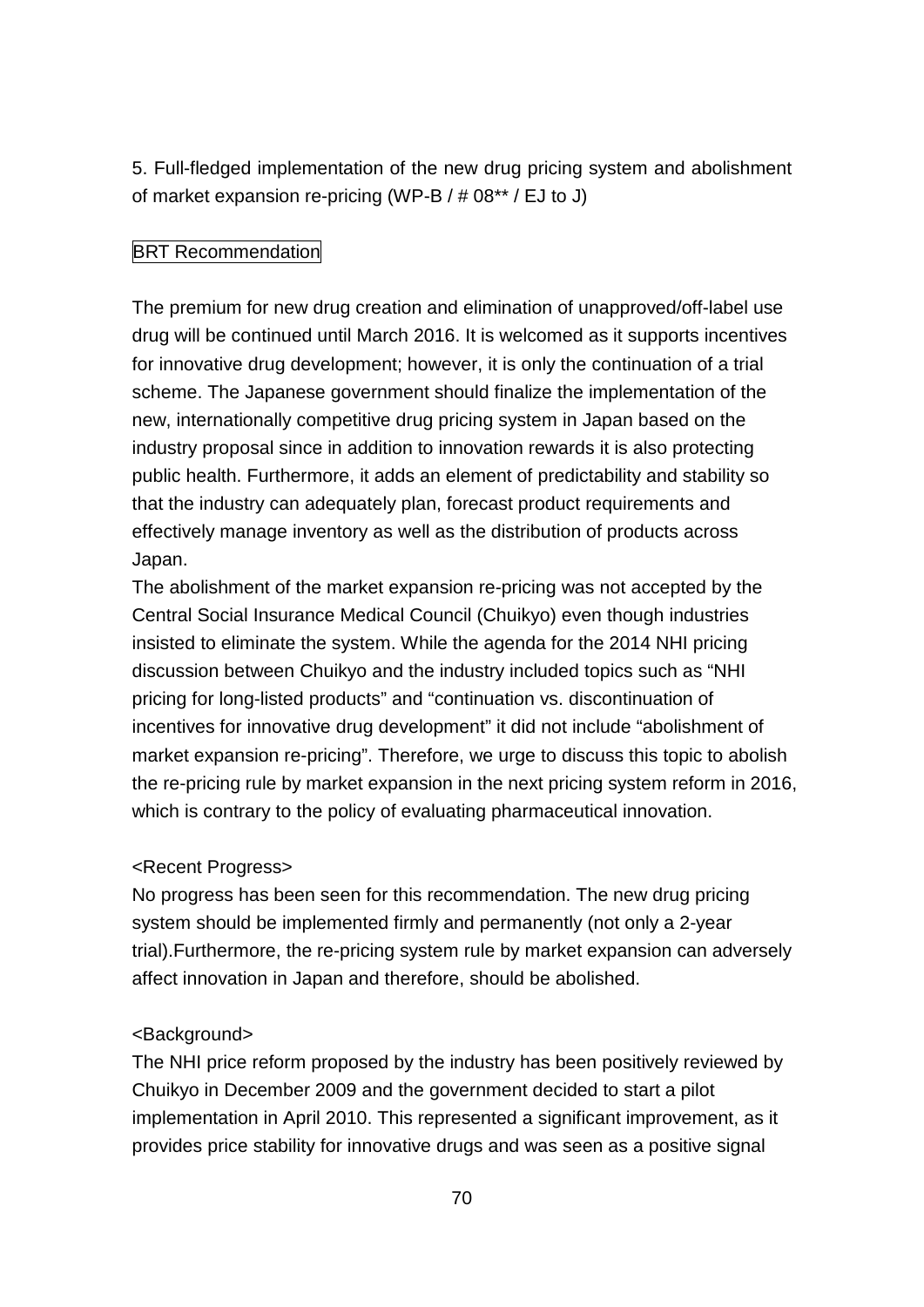that the Japanese government is willing to reward innovation in the medical field. The premium for new drugs will be continued until 2016. As a compensation for this new scheme, the government will attach a system that fosters the registration of "unapproved/off-label use drugs". Companies have received requests on developments of many unapproved/off-label use drugs and forwarded those constructively. Furthermore, companies received additional requests on developments of another hundreds of unapproved/off label use drugs for several times.

However, in the FY2014 drug pricing system reform, Chuikyo concluded to postpone full-fledged implementation of the premium for new drug creation to FY2016 revision, even though the industry strongly requested. The conclusion brings the industry deep concerns about sustainability for evaluation of innovations. The Japanese government should implement the new premium system for innovative new drugs at the FY2016 drug pricing system revision to evaluate the companies' efforts for elimination of the so-called drug lag in Japan and research and development of innovative new drugs.

#### Action taken so far

The premium for new drug creation and elimination of unapproved / off-label use drug (the premium for new drug creation) will be continued for another two years, i.e., until March 2016 in the drug system reform in 2014.

The Chuikyo will decide whether the premium for new drug creation will be continued after April 2016 in the next drug pricing system reform by reviewing developmental status of drugs which truly contribute to improvement in quality of medical care and the impact on financial conditions, as well as by considering the adequacy of the current system such as drug coverage for the premium.

The market expansion re-pricing is a scheme to reduce new drug prices based on the ratio of their sales expansion when their premise on pricing changes, for example when their real sales far exceed their original estimations. This scheme works as an appropriate apportion mechanism of pharmaceutical expenditures under public health insurance system with limited resources considering critical situation of the NHI, and the Chuikyo itself recognizes this scheme as essential in the drug system reform in 2014.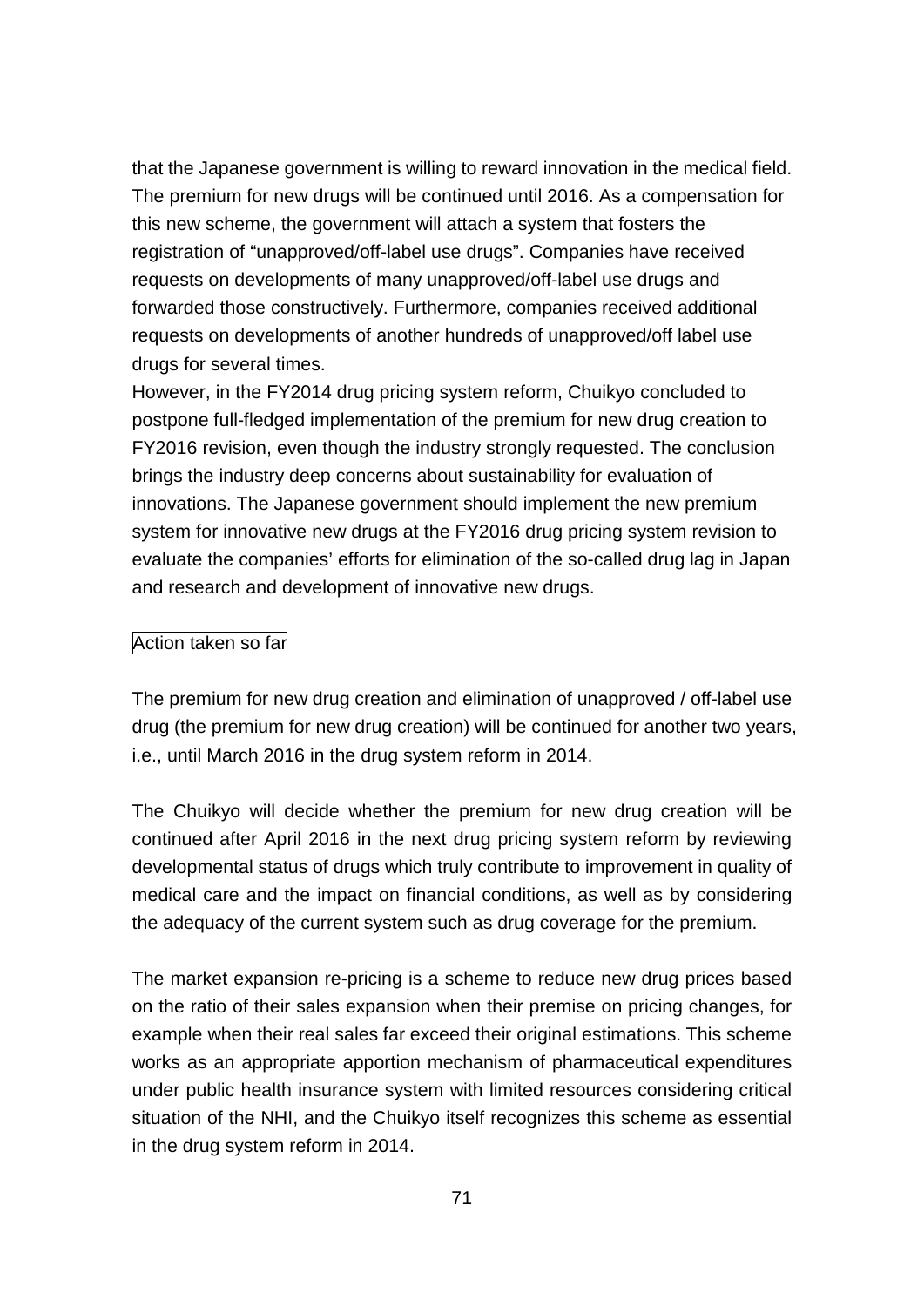# Future outlook

The drug pricing system will be reviewed and discussed continuously for the next drug pricing system reform in the Chuikyo, giving enough consideration to the industry opinions.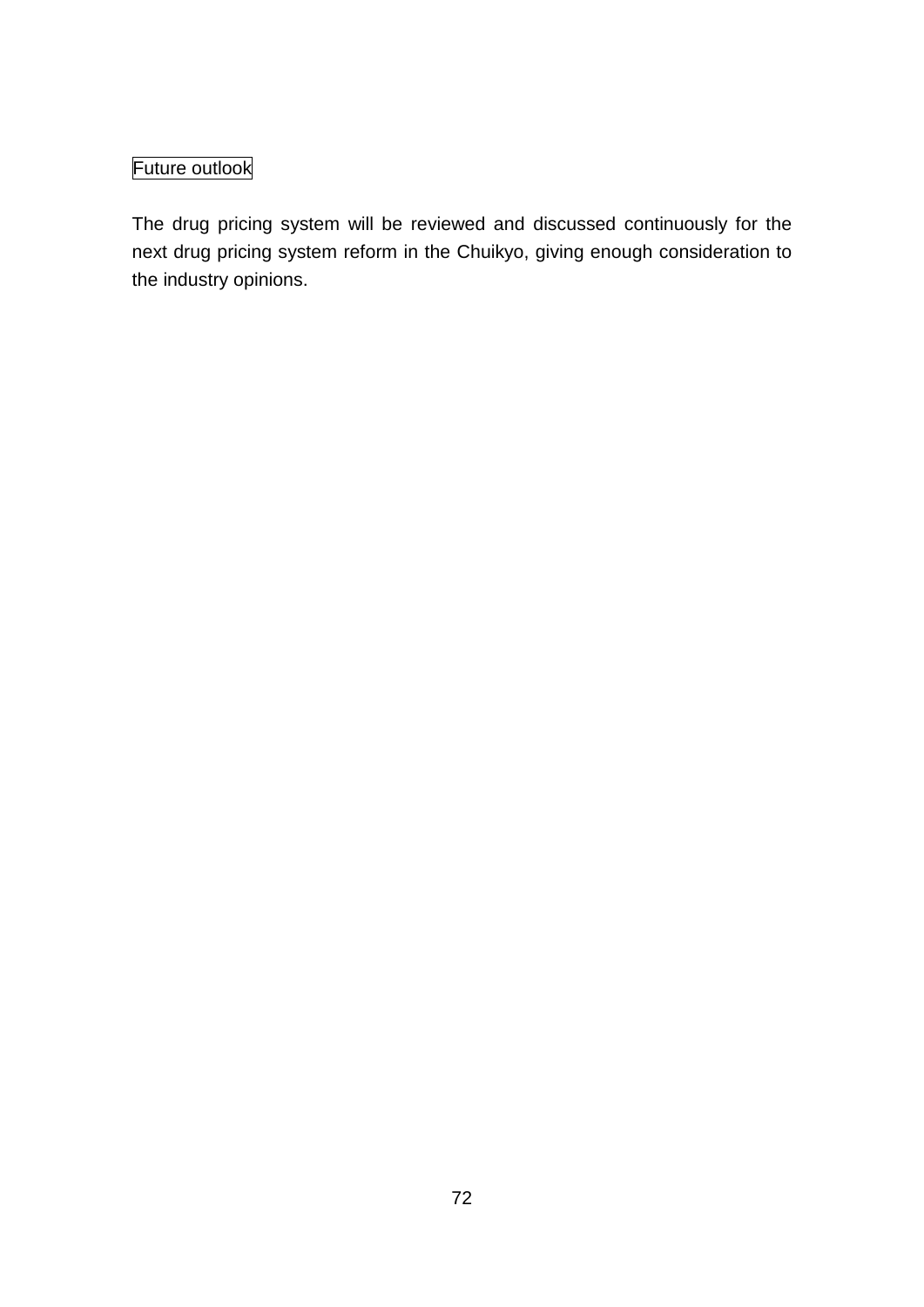6. Appropriate assessment of innovative values of medical devices in prices (WP-B / # 09\*\* / EJ to J)

## BRT Recommendation

Promote sub-dividing the current functional classification, enhance the premiums for C1 or C2 products (class-C products) and introduce a product-based listing system for new products in order to move towards a product-based, market-oriented reimbursement pricing system in the future.

### <Recent Progress>

Some progress and regress has been seen for this recommendation.

### <Background>

Different from pharmaceutical brand-oriented pricing systems, about 300,000 medical devices are classified into about 800 functional classes in Japan and one reimbursement price is set for one functional class, based on structure, intended use, effectiveness and so on.

Currently, various old and new products, having various realized prices, have the same reimbursement price within one functional class, which means that the price drop of old products influences the reimbursement price of new ones on the revision of the reimbursement price. This is the reason why the introduction of a product-based reimbursement pricing system is desired.

In Japan's 2014 price revisions, the government's efforts to progress forward the assessment of innovative values can be seen, such as making exception of functional class rule for the excellent and innovative class-C products to keep the independent functional class within the twice price revisions. On the other hand, they strengthened the influence of foreign reference pricing.

We hope the Japanese government will make further efforts to promote medical device development.

### Action taken so far

In the revision of medical fee in FY2014, the GOJ took measures to evaluate the value of innovation for medical devices more appropriately through various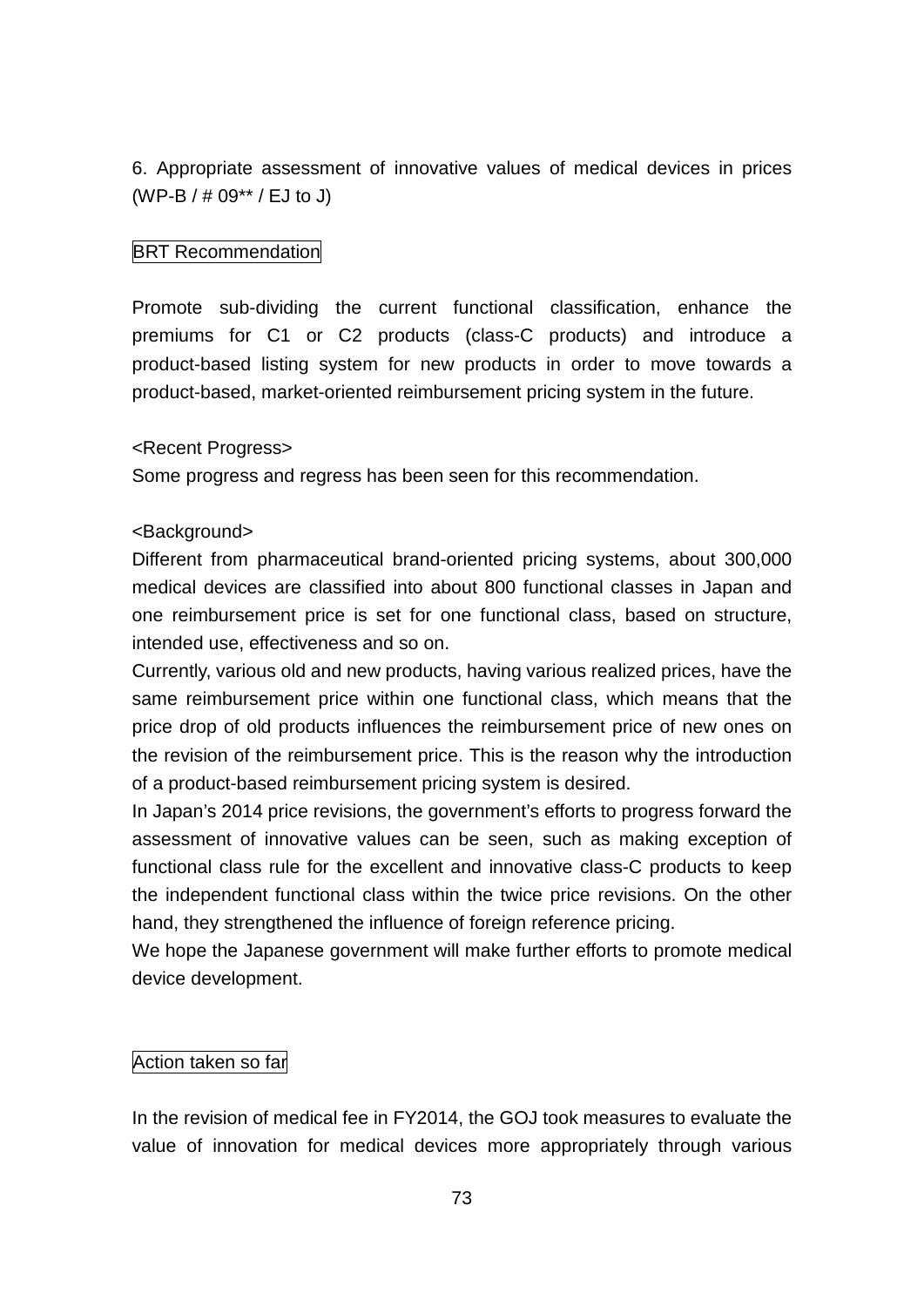measures such as reviewing requirements for the premiums and introducing an exceptional functional classification at the price revisions.

## Future outlook

For the medical fee revision in FY2016, the GOJ will consider evaluating value of innovation of medical devices appropriately, such as applying the premiums and promoting establishment of new functional classifications or sub-dividing the current functional classifications of medical devices.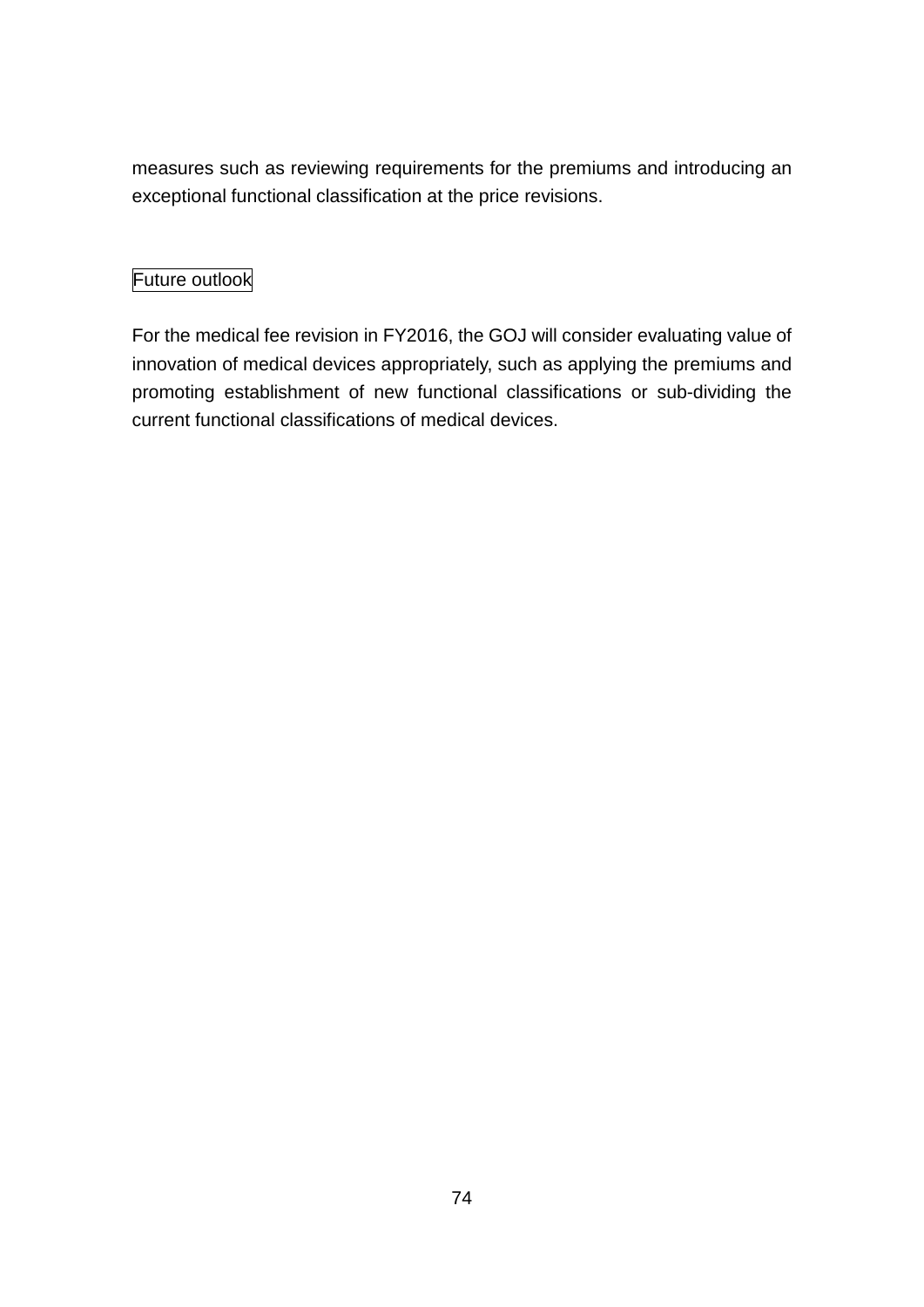7. Acceleration and dissemination of scientific knowledge on GMOs by both the governments and the private sector (WP-B / # 10\* / EJ to EJ)

## **BRT** Recommendation

Governments and the private sector should speed up research in Plant Protection & Biotechnology and inform populations regularly and accurately about the state of play on GMOs, based on sound scientific knowledge.

To that effect Japanese and European biotechnology and bio-industry associations should work closely with other sectorial organisations and their respective Authorities.

## <Recent Progress>

No progress has been seen for this recommendation.

## <Background>

A stable supply of food is an urgent requirement. While world population keeps growing, the limits of enhancing conventional culture on existing farmlands are being reached. GMOs offer the hope of breaking these limits, but remaining doubts about their safety hamper the development of their utilisation. Considering this situation, it is an urgent matter to speed up research on GMOs and inform people regularly and accurately about the state of play of that research

## Action taken so far

Since there are both aspects of expectations and concerns regarding recombinant DNA technologies among the people, the GOJ strives to provide its people with scientific and objective information so as to gain their understandings.

### Future outlook

The GOJ continues its current actions.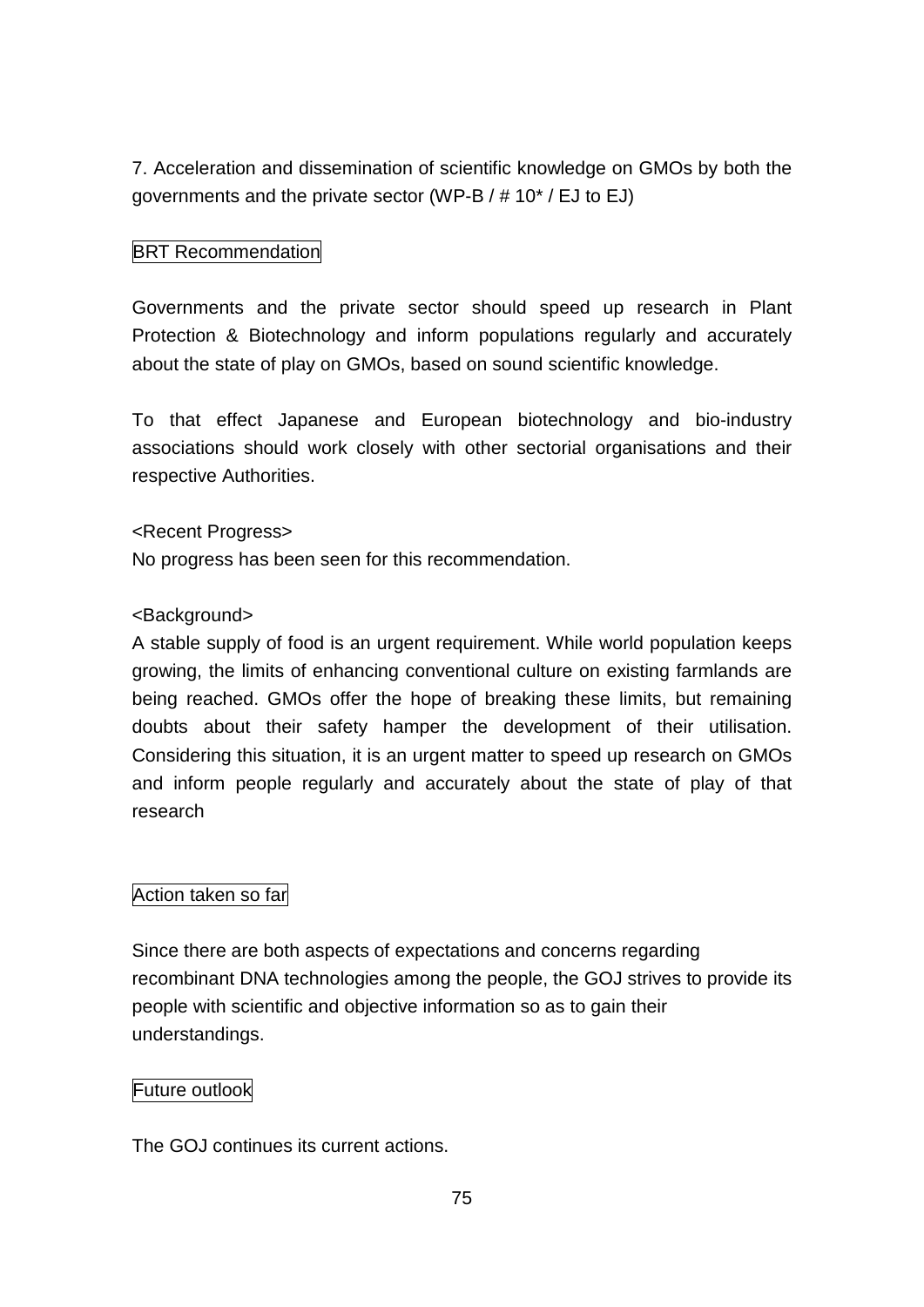8. Support research in Plant Protection & specifically Biotechnology (WP-B / #  $11^*$  / EJ to J)

### BRT Recommendation

Support research in Plant Protection & Biotechnology.

### <Recent Progress>

No progress has been seen for this recommendation.

#### <Background>

Overall in Japan the cooperation between governmental institutes and MNC is limited. Applied science is widely done for instance by PPS (Plant Protection Stations) in all prefectures, however, this is not basic research. Also agricultural universities in Japan do some research on an independent basis.

MAFF is spending around 400 Mio. Yen for residue trials on substances used for rice to confirm the level of the residue in rice for feed and the transfer into livestock (cow and chicken) but the ownership is with the government or some independent institutes. The project is motivated by the policy to increase food sufficiency rate. In the future, MAFF should spend more money on basic research / fundamental technologies in order to facilitate research activities in general. In biotechnology, considerable money is spent on plant molecular biological research but the budget is recently decreasing and no GM products are developed in Japan. It should be taken into consideration to develop GM rice in order to increase yield and decrease production costs. In the past, the rice genome project was supported by the government but the project has been finalized, a smaller post genome project is still running. The outcome of the project is only contribution to develop a marker assisting the breeding of rice. From such research where a considerable amount of Japanese tax payers' money is invested, yielding practical applications is desirable through co-operations among governmental institutes, universities, Japanese domestic companies and MNC.

### Action taken so far

In June 2013, aiming to enhance the competitiveness of domestic agricultural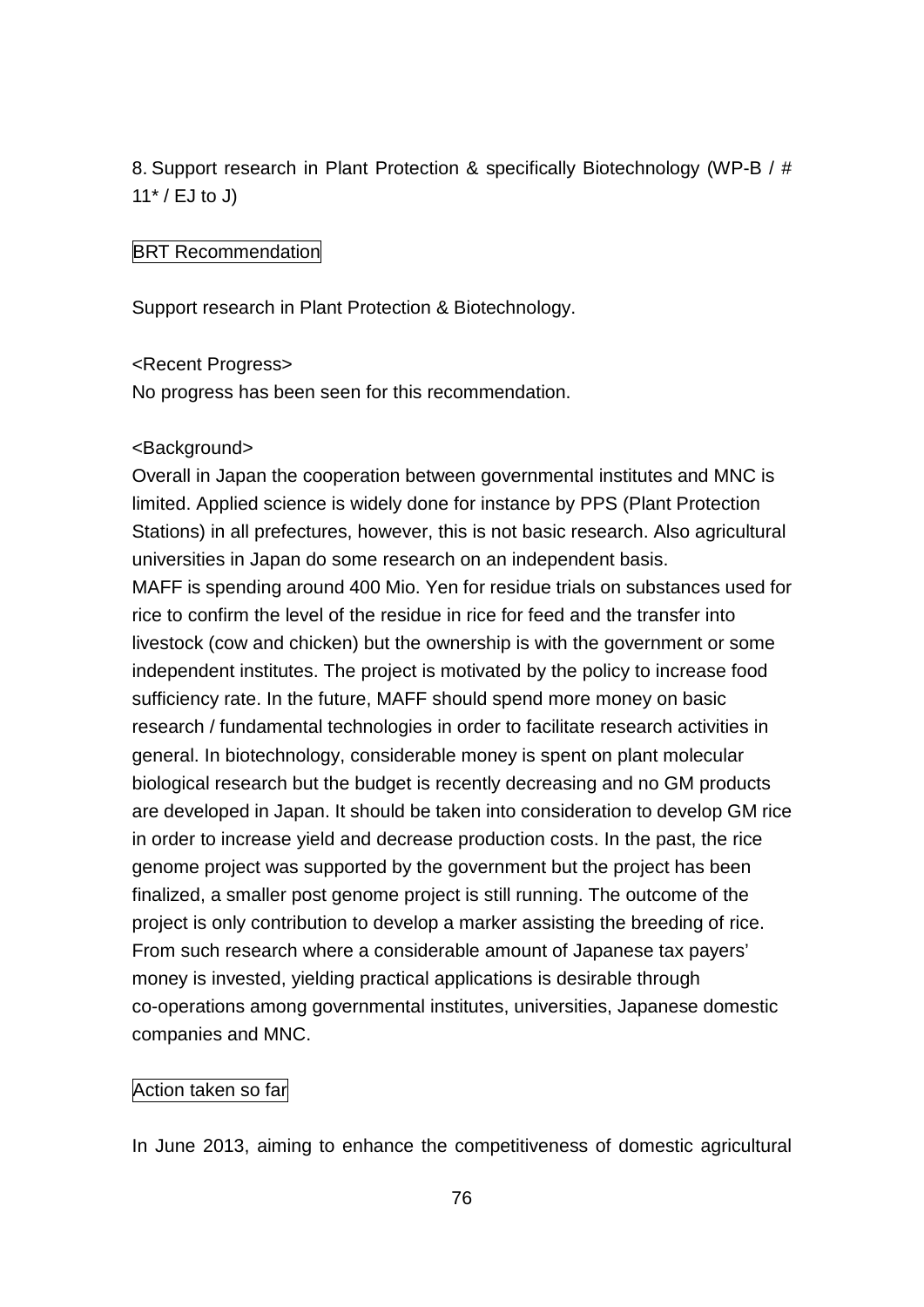products, the Ministry of Agriculture, Forestry and Fisheries of Japan (MAFF) started a five year R&D project in order to develop some plant breeding related technologies such as DNA marker-assisted breeding and genomic selection. The DNA markers to be developed by this project include those related to characteristics such as pest/disease resistances and health-related constituents of crops and horticultural crops. In addition, in July 2014, to meet the demands of horticultural crops' users, the MAFF started new projects to develop DNA markers targeting to characteristics such as long shelf life and anti-browning. The research institutes that undertake the researches and developments have already been identified through a public offering process held in FY 2012. The contractors include independent administrative authorities as research institute, research institutes of local governments, universities and private companies.

## Future outlook

The MAFF is going to continuously promote the research project in line with the implementation program of the project formulated in June 2013.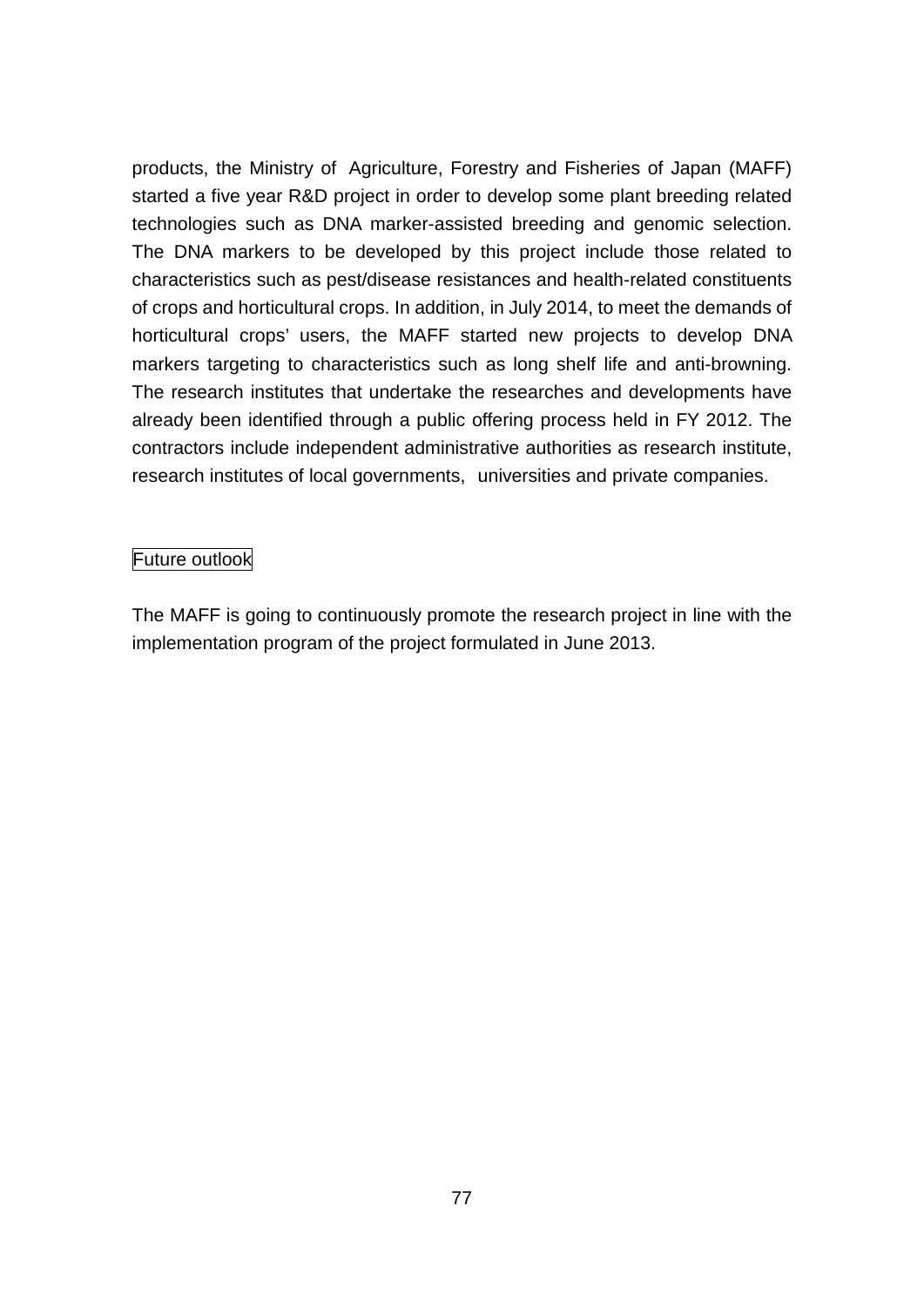9. Regulatory harmonization for animal health products (WP-B / # 12\* / E to J)

## **BRT Recommendation**

The food animal product registration process is particularly cumbersome, involving a sequential review by MAFF followed by the FSC and the MHLW. Decision criteria and timelines for the following stages of the review process are not provided, resulting in extended review times and often different conclusions from regulators in other countries.

We propose to harmonize and streamline regulatory requirements for product registration of animal health products. MAFF should start harmonization with related countries as this is the path to the 1-1-1 concept recommended previously.

On Oct. 3rd 2013, J-MAFF already shared the idea at the explanatory meeting of revised JPAL for the first time that J-MAFF, FSC and MHLW started discussion how to shorten review times for livestock products (i.e. Introduction of parallel deliberation amongst the authorities) but they didn't show any timeline on the matter.

Clinical trials should be conducted at least at two sites and one of the trials should be conducted in Japan.

## <Recent Progress>

Some progress has been seen for this recommendation. In the notification, J-MAFF made clear that marketing authorization will be granted with clinical trial data conducted at least in two sites in foreign countries to confirm the reliability, on the condition that the clinical trials were conducted according to overseas GCP. However, following clinical trials is not beneficial for new notifications. Clinical trials of biologicals and clinical trials of new quinolones, in case the first-choice drug was ineffective.

## <Background>

While such global new veterinary medicinal products go already through rigorous review processes in Europe and the USA prior to registration, it requires substantial additional testing in Japan under the Pharmaceutical Affairs Law before an approval is granted. Restrictions on withdrawal period for innovative oil-adjuvant vaccines are especially stringent in Japan. Increased harmonization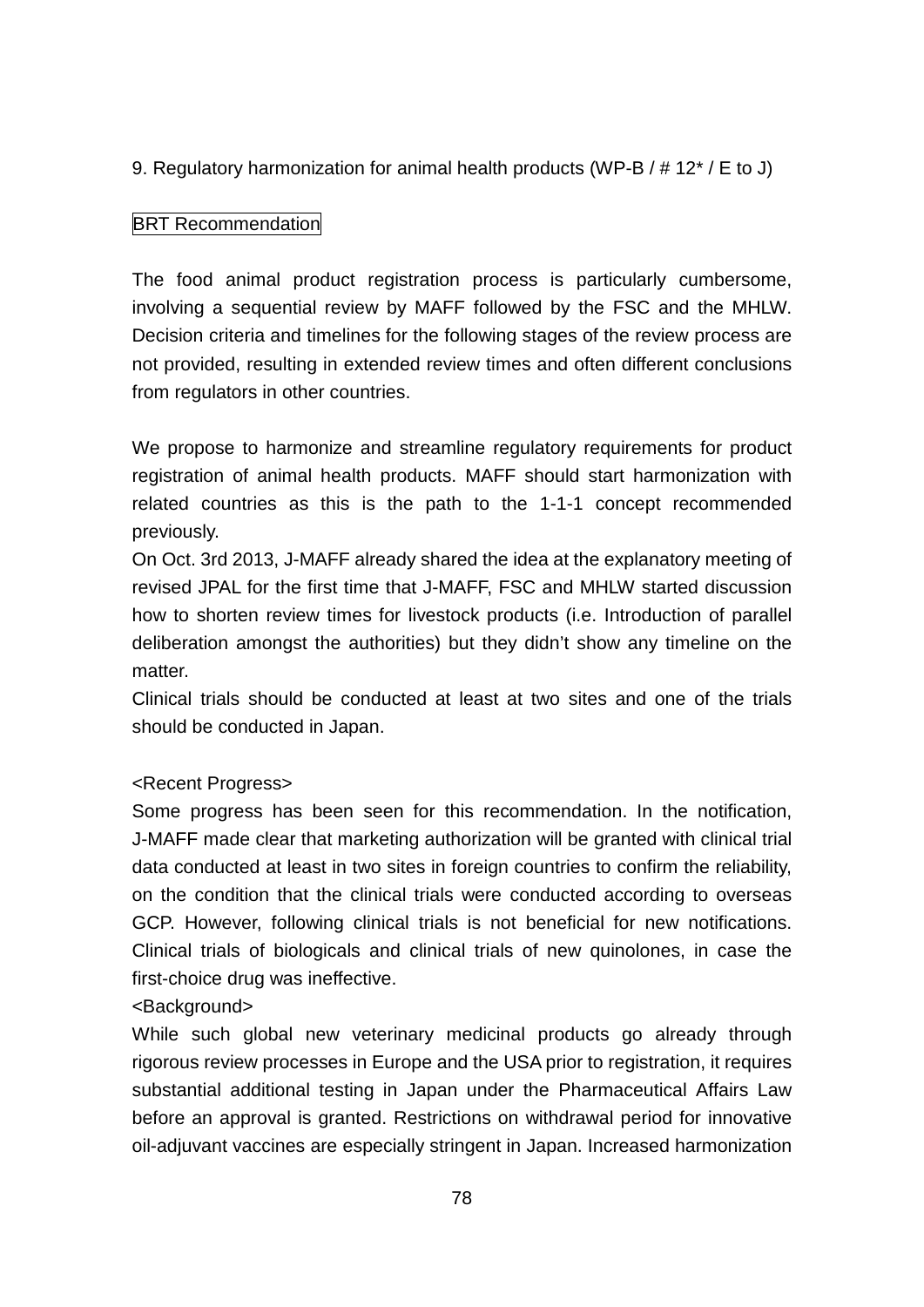of regulatory requirements would certainly improve access of animals and animal owners to innovative animal health products which are readily available in Europe.

An additional important aspect is the negative impact on animal welfare: since the regulatory requirements are not harmonized, the companies are required to repeat some tests on animals in Japan, even though results of identical tests are already available and are fully compliant with stringent frameworks like GLP or VICH.

## Action taken so far

First, the GOJ requests the BRT to clarify the meaning of its comment "Clinical trials should be conducted at least at two sites and one of the trials should be conducted in Japan".

Considering that accepting the result of foreign clinical trials is very effective to accelerate approvals of VMPs, in October 2013, the MAFF decided to accept an application with clinical trial data conducted only in foreign countries in accordance with VICH guidelines (Good Clinical Practice (GCP) of countries participating VICH (ie, the EU, the US and Australia)) with the exception of biologicals and antimicrobials containing active ingredients such as fluoroquinolones and  $3<sup>rd</sup>$  and  $4<sup>th</sup>$  generation cephalosporins which are considered to be very important in terms of human healthcare. However, the above-mentioned comment by the BRT could be interpreted as dismissing such efforts.

Moreover, the GOJ would like to clarify whether an application with clinical trial data conducted only in foreign countries is accepted in the EU.

Meanwhile, due to the differences in the biological characteristics of pathogenic microorganisms and antimicrobial resistance situation between Japan and other countries, the MAFF requests clinical trial data conducted at least in one site in Japan to estimate the efficacy of biologicals and antimicrobials containing active ingredients such as fluoroquinolones and 3rd and 4th generation cephalosporins in Japan.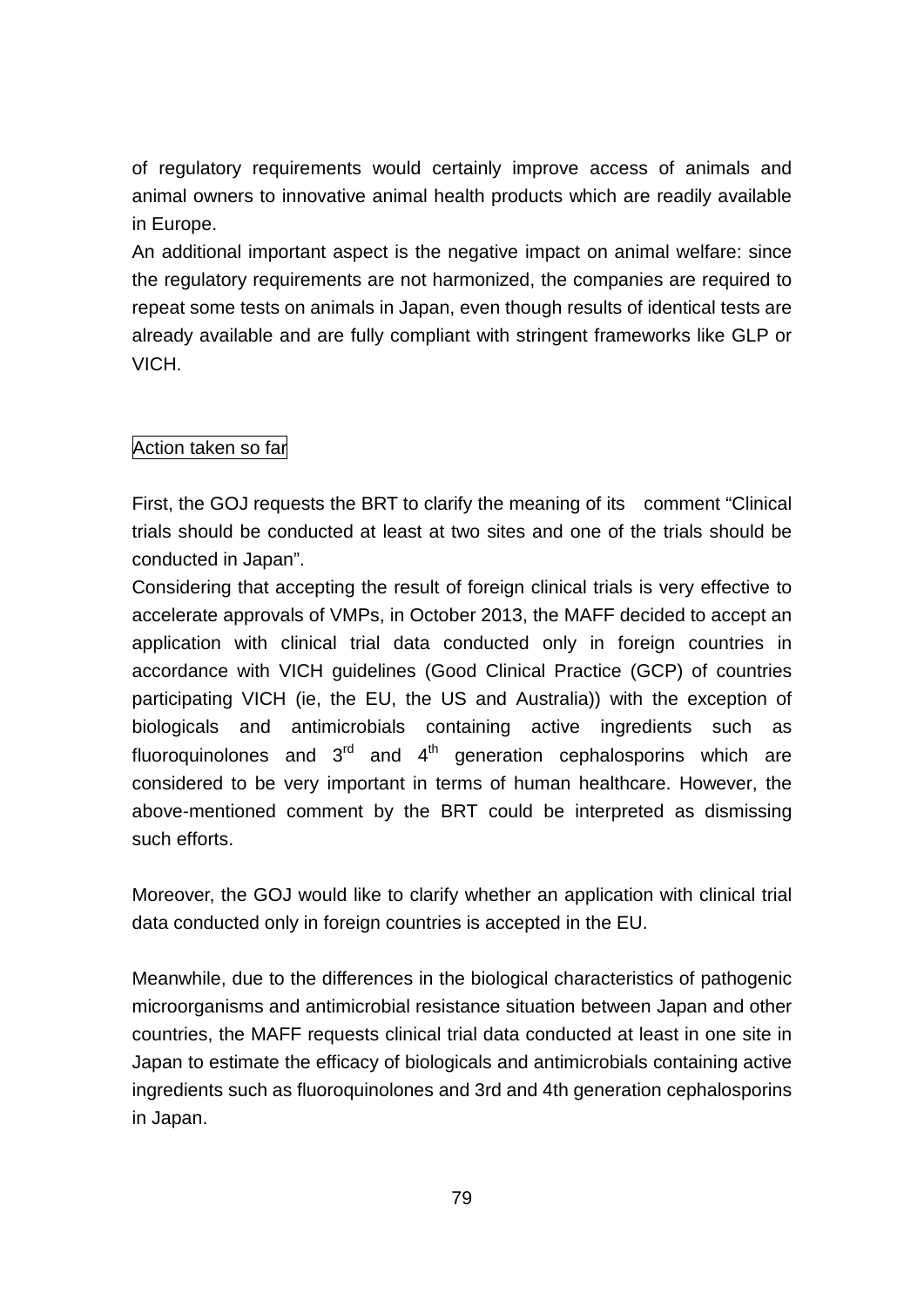# Future outlook

At this point, the GOJ has difficulty in making response to BRT's recommendation since it is not able to judge the appropriateness of the above-mentioned remarks.

Concerning the MAFF's basic stance on the acceleration of approvals of VMPs, please refer to "Action taken so far" in WP-A/#06/E to J.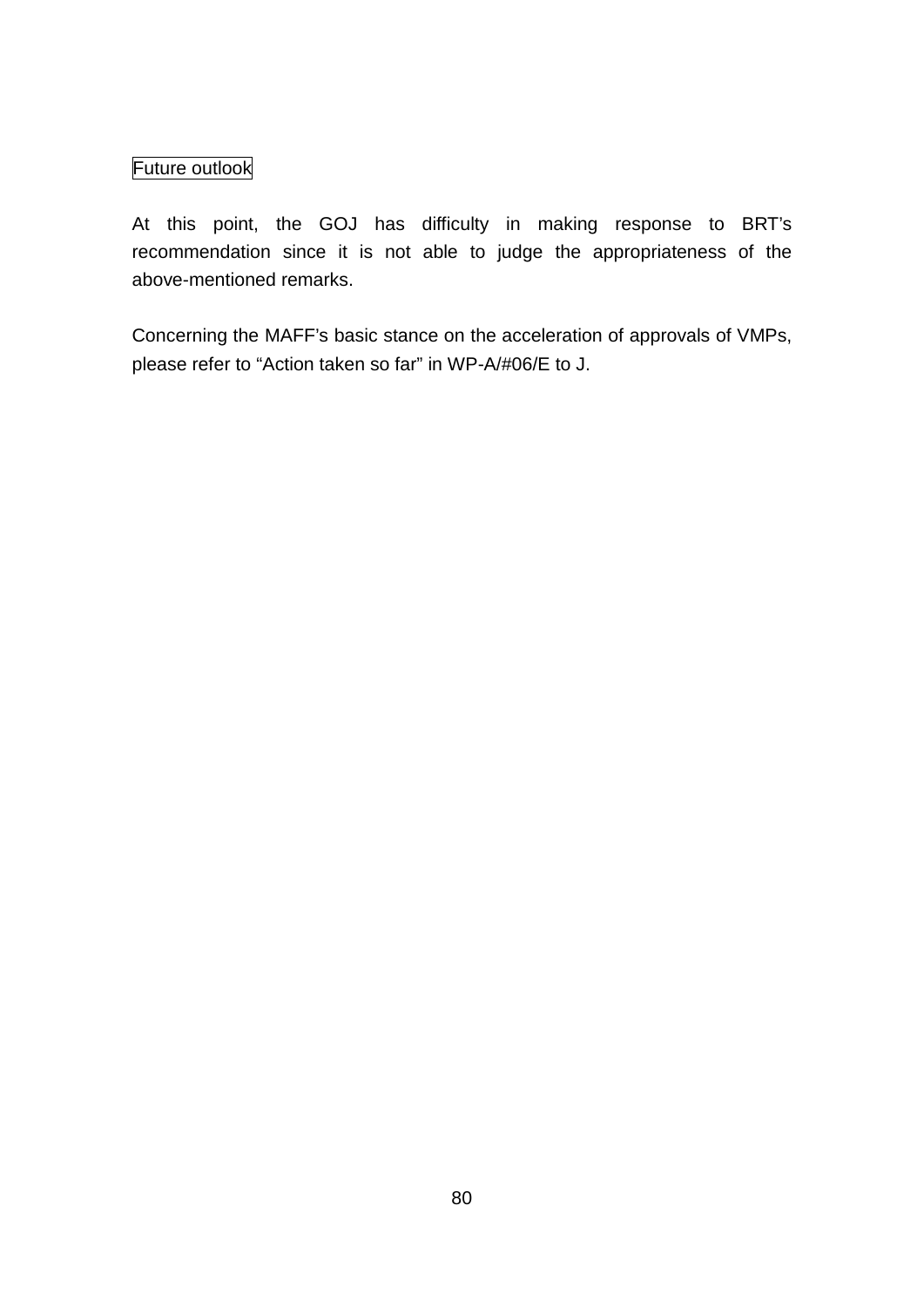10. Mutual recognition of GMP and marketing authorization for animal health products (WP-B  $/$  # 13 $^*$  / E to EJ)

## **BRT Recommendation**

With regard to the Mutual recognition of European and Japanese marketing authorizations and recognition of GMP certification for veterinary products, MAFF should work out harmonized regulations leading to the 1-1-1 concept.

The resources freed in MAFF could probably be diverted to speeding up the processing of dossiers in general, where MAFF has a severe lack of resources adding to the delay in drug availability. However, no indication is found that MAFF is planning to make changes.

### <Recent Progress>

Some progress has been seen for this recommendation. However, further strong efforts are required to reach mutual recognition of GMP.

## <Background>

While laboratory testing is largely acceptable if conducted under GLP and according to VICH standards, Japan still requires local clinical trials as there is no mutual recognition of Good Manufacturing Practice (GMP) for veterinary medicinal products. Moreover, any overseas production facilities that are involved in manufacturing of veterinary medicinal products imported into Japan have to be accredited by MAFF even though their GMP status is authorized by European authorities. This process involves a large amount of administrative work. This research is obsolete as a new research was undertaken in 2012, which showed much improvement.

An EU – Japan Economic Integration Agreement should aim for mutual recognition of European and Japanese marketing authorization for veterinary products by starting off with mutual recognition of GMP certification of veterinary medicines. Harmonized regulations on animal vaccines should also be addressed under such an agreement.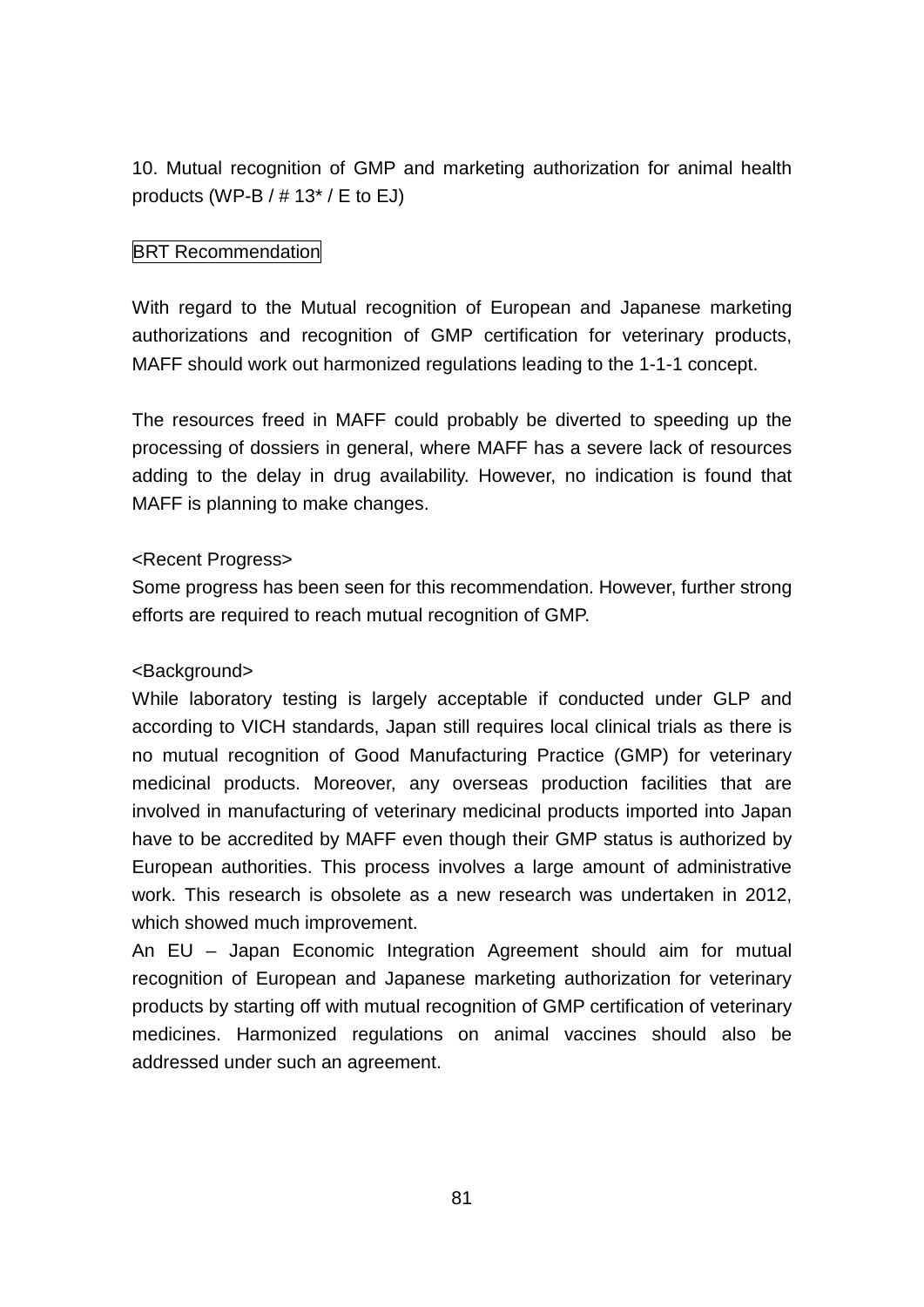# Action taken so far

Concerning the MAFF's basic stance on the mutual recognition of VMPs, please refer to "Action taken so far" in WP-A/#06/E to J.

# Future outlook

Concerning the MAFF's basic stance on the mutual recognition of VMPs, please refer to "Action taken so far" in WP-A/#06/E to J.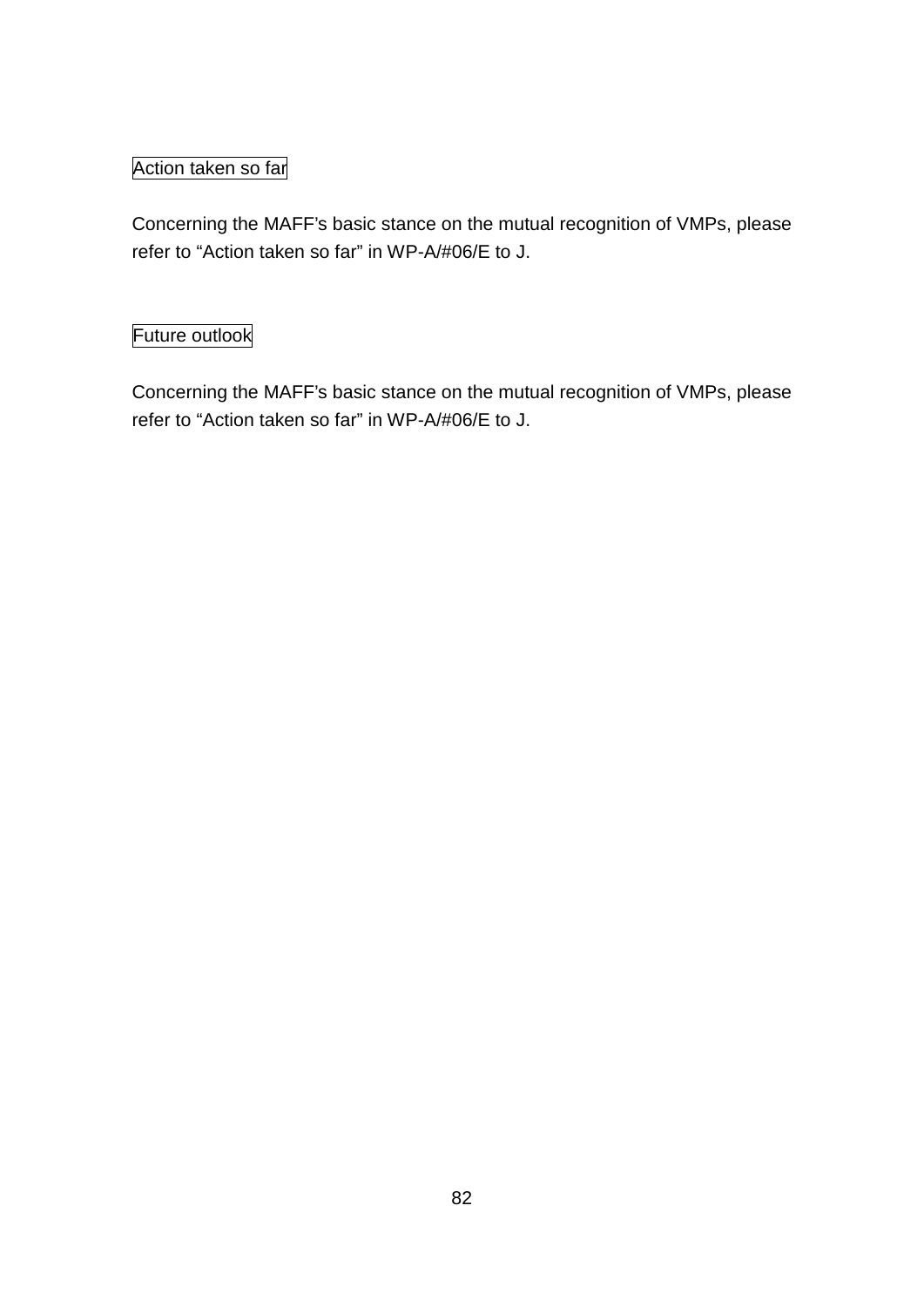11. Responsible use of antibiotics in animal health (WP-B / # 14\* / E to EJ)

### **BRT Recommendation**

MAFF should promote responsible use of antibiotics in animal health.

Furthermore, the establishment of a cascading system, prioritizing the use of approved drugs and formulations where they exist, rather than other available products lacking such claims, would be a method promoting responsible use of all drugs in animal health.

### <Recent Progress>

Some progress has been seen for this recommendation.

### <Background>

In common with the rest of the world, Europeans and Japanese are concerned by the development of resistance to antibiotic medicines used in human health and the potential threat that the use of antibiotics in animal health will accelerate this process. The use of antibiotics as growth promoters has been prohibited in the EU since 2006.

As a responsible industry, the animal health industry seeks to work with veterinarians, farmers and the feed industry to dispel the myths about the use of antibiotics in animals and promote their responsible use.

In 2013, J-MAFF and Marketing Authorization Holders have shown activities. It can be an option for J-MAFF to implement the consent from Marketing Authorization Holders in order to facilitate prudent use of FQs (Floroquinalone). Although Marketing Authorization Holders were able to define the addition of a precautionary statement in the section of "dosage and administration", such as, veterinaries should assess the efficacy of the drug within 3 days after the treatment started and the drug should be changed in case of in-efficacy based on the veterinarian's judgment. J-MAFF released the general notification but no concrete plan was informed.

### Action taken so far

The GOJ would appreciate further clarifications of the BRT recommendation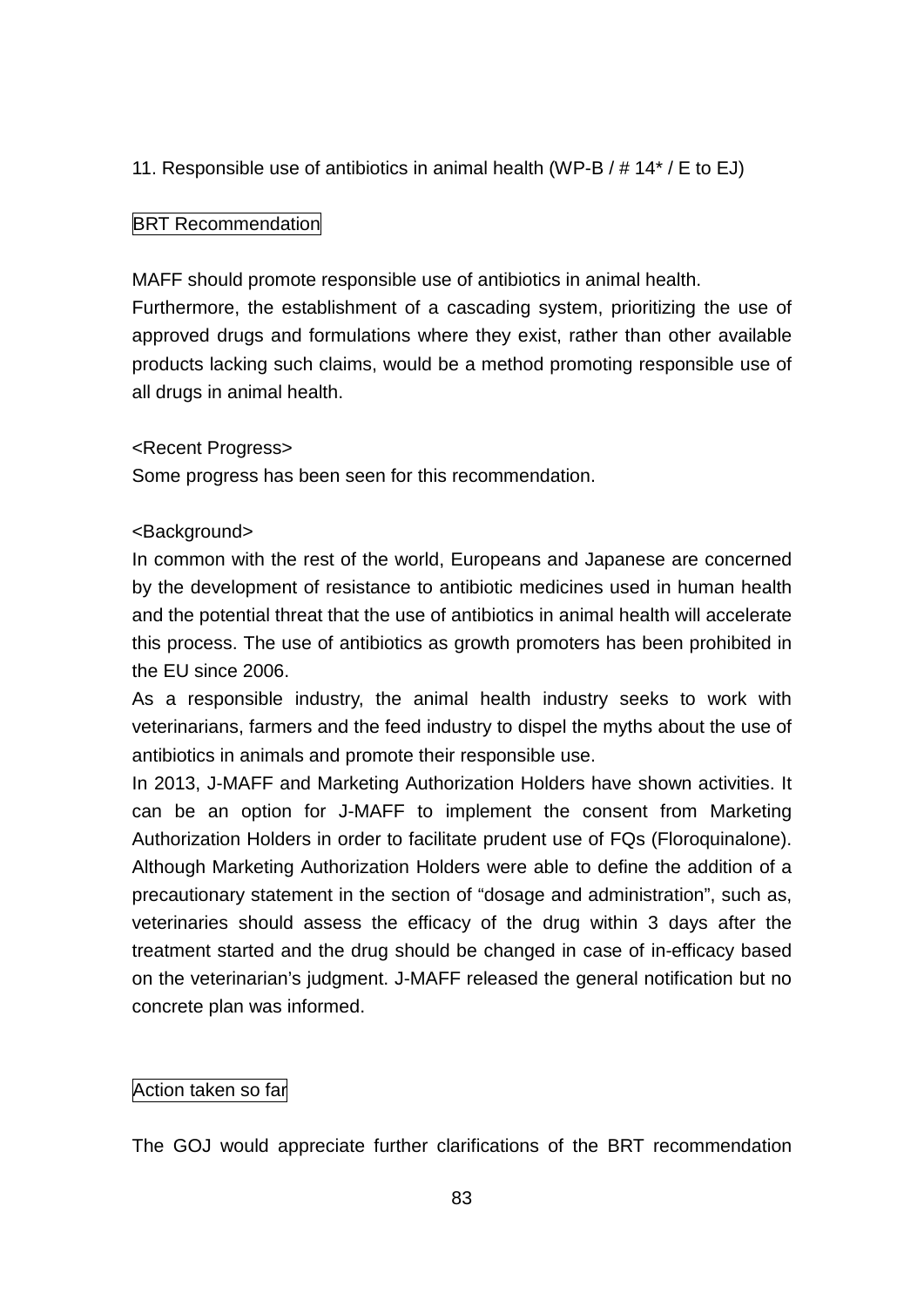above in order to see whether its proposal meets the objectives of the BRT, that is, facilitating trade and investment.

Concerning AMR issues, in accordance with the existing international standards such as the Codex Guidelines and the Codex Code of Practice, the MAFF has been developing and implementing appropriate risk management measures based on risk assessment with scientific evidence and promoting the responsible and prudent use of antimicrobials.

The GOJ recommends that the EU also implement risk management measures based on the result of risk assessment.

Besides, in November 2014, the MAFF requested marketing authorization holders of Fluoroquinolones to specify precautions such as "Veterinarians should change a medication based on their judgment about the efficacy of the drug within a certain period after the initial administration" on their products within a year.

In addition, the MAFF decided risk management measures on four antimicrobial agents based on the results of risk assessment in the last 12 months (Dec. 2013 – Nov. 2014) in accordance with the guidelines of procedures on formulating risk management measures concerning antimicrobials.

Moreover, Japan has been actively participating in international standard setting activities in WHO, OIE and Codex.

## Future outlook

The MAFF will review the current monitoring system on antimicrobial resistance in order to improve effectiveness of collecting appropriate data.

The MAFF will continuously implement appropriate risk management measures based on the risk assessment.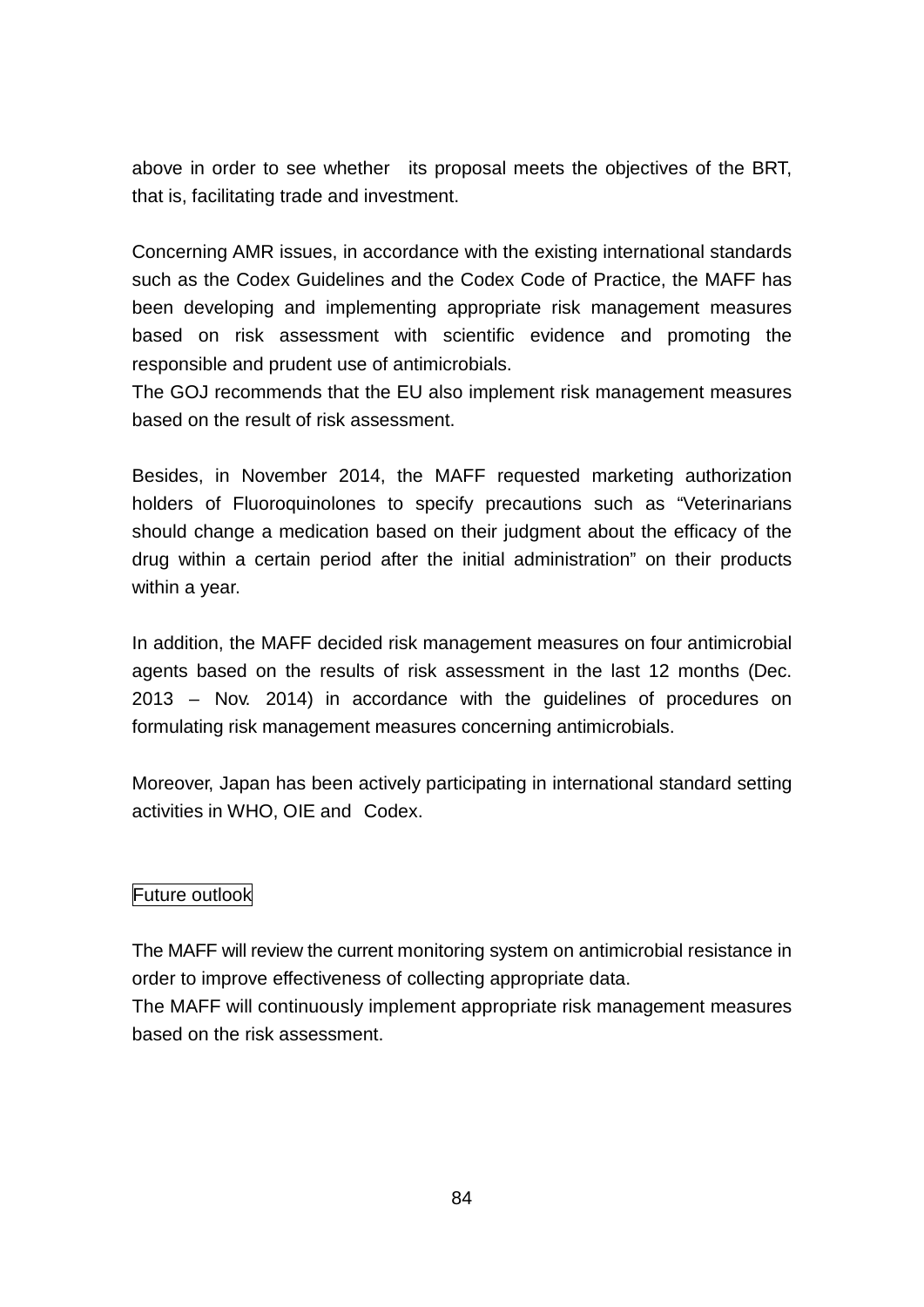12. Application of GMP on medicinal gases (manufacture of medicinal gases) in Japan (WP-B /  $\#$  15<sup>\*</sup> / E to J)

## **BRT Recommendation**

Reinforce the regulation for GMP on medicinal gases in Japan. MHLW has started these initiatives along with industries. But industries are protective to non-GMP facilities because of financial implications.

## <Recent Progress>

Some progress has been seen for this recommendation. In February 2012, MHLW noticed to medical gas suppliers to obey voluntary standard by the industry. This standard is almost compatible to GMP standard. PMDA / MHLW will reinforce the GMP for medicinal gases through the PIC/S introduction in Japan in Q1/2014.

## <Background>

Medicinal gases are drugs or medicinal devices and have to be compliant with governmental regulations. Main regulations are national Pharmacopeia, GMP (Good Manufacturing Practices), and GDP (Good Delivery Practices). Annex 6 describes GMP and GDP for medical gases: production and distribution. The currently loose interpretation of GMP in Japan along with relatively low standards of Japanese Pharmacopeia is of lower standards as compared to those applicable in Europe or the US. We would like to suggest a reinforcement of regulations on GMP for medical gases in Japan.

## Action taken so far

With regard to the medical gas in Japan, the GOJ discussed the establishment of industry standards with the industry and then made public "The Standard on Manufacturing Practice for Medical Gases (here in after "the standard")" on February 13, 2012.

## Future outlook

The GOJ provides medical gas manufacturers with information on the standard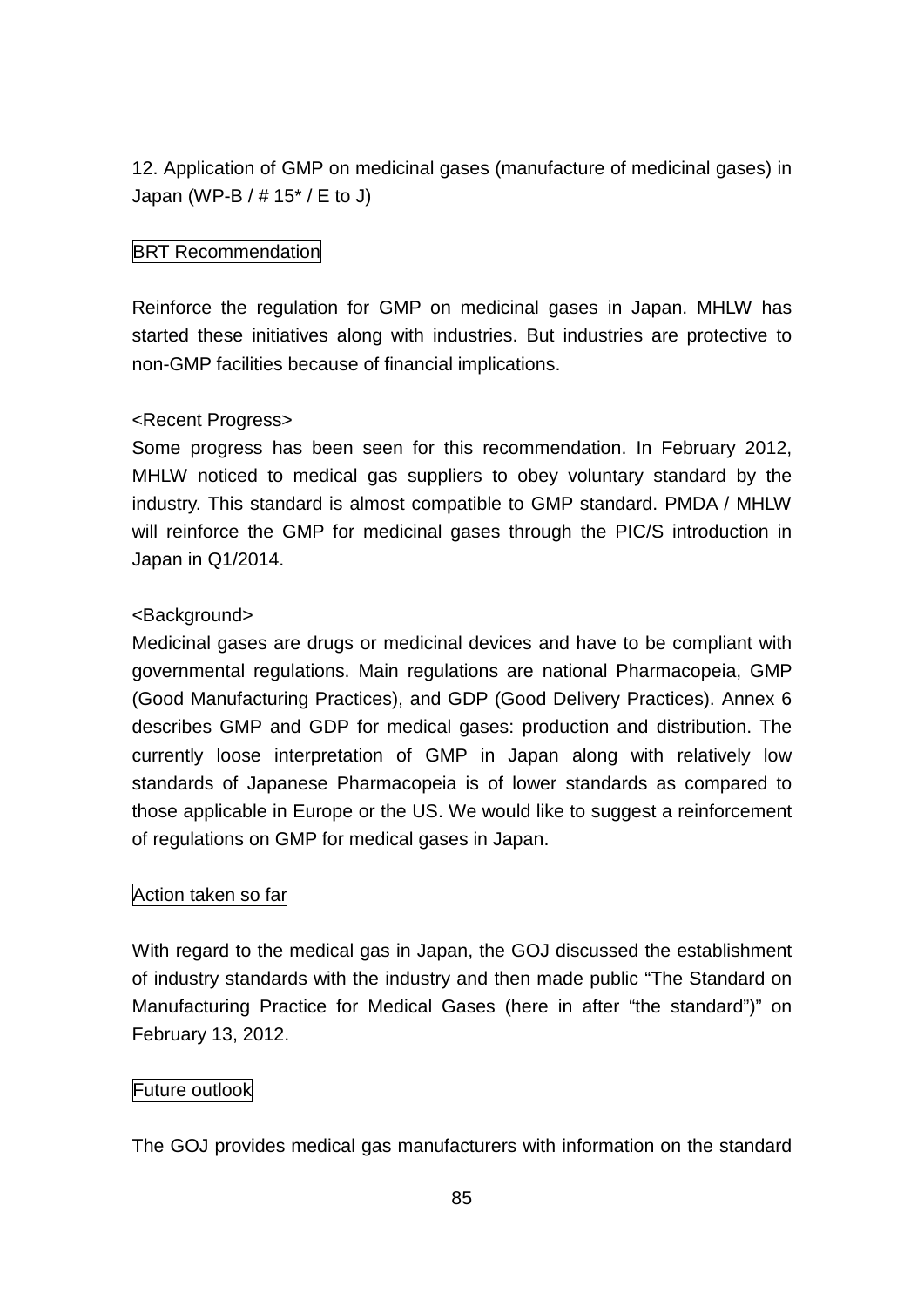through prefectures and propagates manufacturing and quality control systems in accordance with the standard.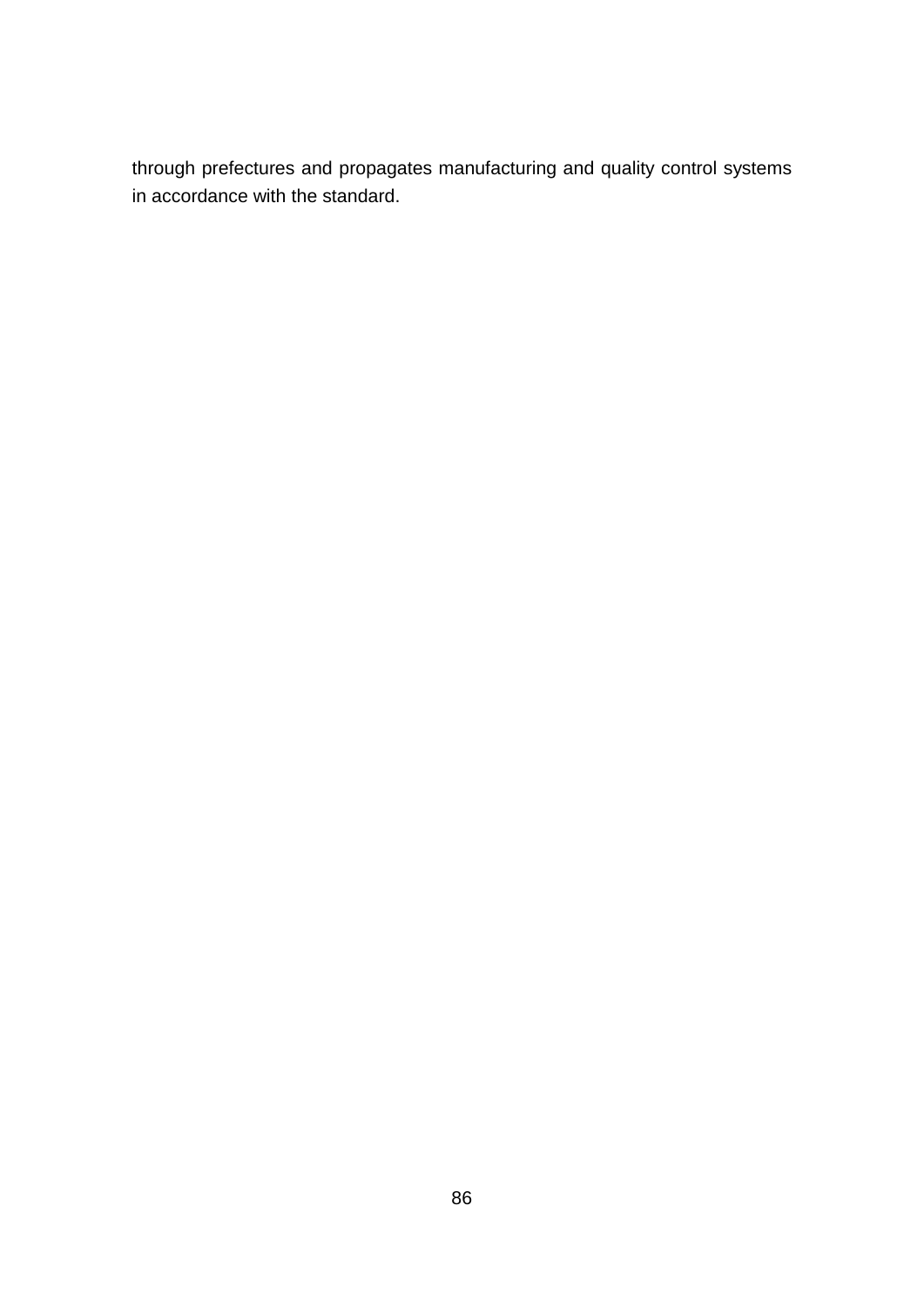13. Requirement of Japanese version of the clinical trial protocol and investigators brochure (WP-B / # 16\* / E to J)

## **BRT Recommendation**

The Japanese health authority requires a clinical trial protocol and investigator's brochure in Japanese. Translation from English is required for clinical trial notification in Japan. The acceptance of English-only materials for global clinical trials performed in Japan requires further English language education of Japanese regulators. However, if applications could be made in English-only, it would substantially accelerate the process and make innovative drugs available to patients earlier in Japan.

MAFF, MHLW and FSC should start harmonized ways to shorten review times.

## <Recent Progress>

No progress has been seen for this recommendation but currently, an English application format is being positively discussed.

## <Background>

The Japanese health authority requires a clinical trial protocol and investigator's brochure in Japanese. Translation from the original English version is required for clinical trial notification of global trials in Japan. Therefore, the requirement is considered to be a cause for delay of the start for patients' enrolment in Japan.

## Action taken so far

Most of the materials attached to a new product application are not required to be translated into Japanese. Some documents in English are allowed to be used for the application.

## Future outlook

For example, some of the materials attached to an application are open to the public for the proper use of a medical product, partly masked in terms of trade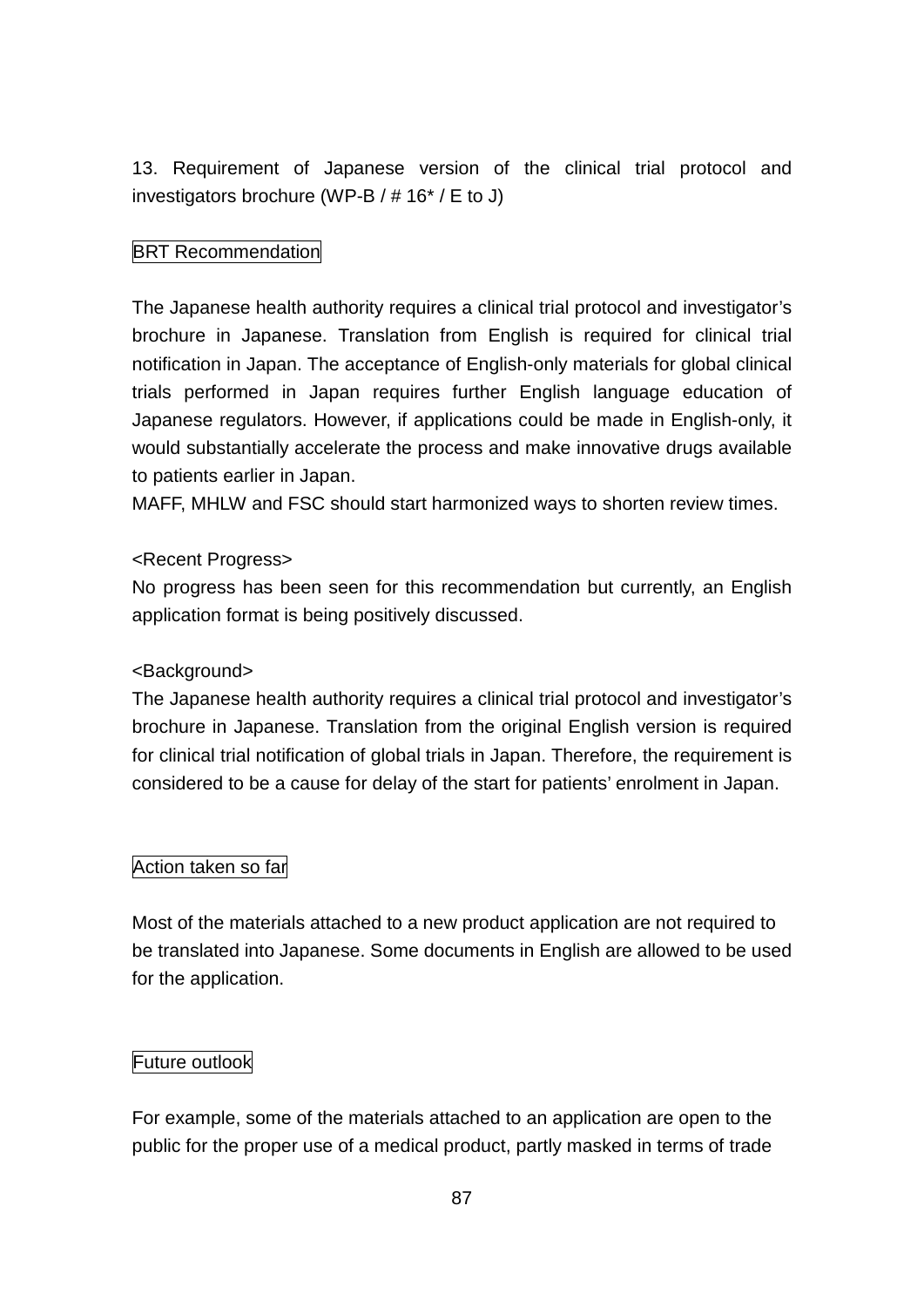secret protection. In addition, documents related to clinical trials are not only used in regulatory authorities, but also given as important information to clinical trial sites (doctors, nurses and other medical professionals) including subjects. Considering this situation, the level/type of documents or materials to be submitted in Japanese should maintain the current level.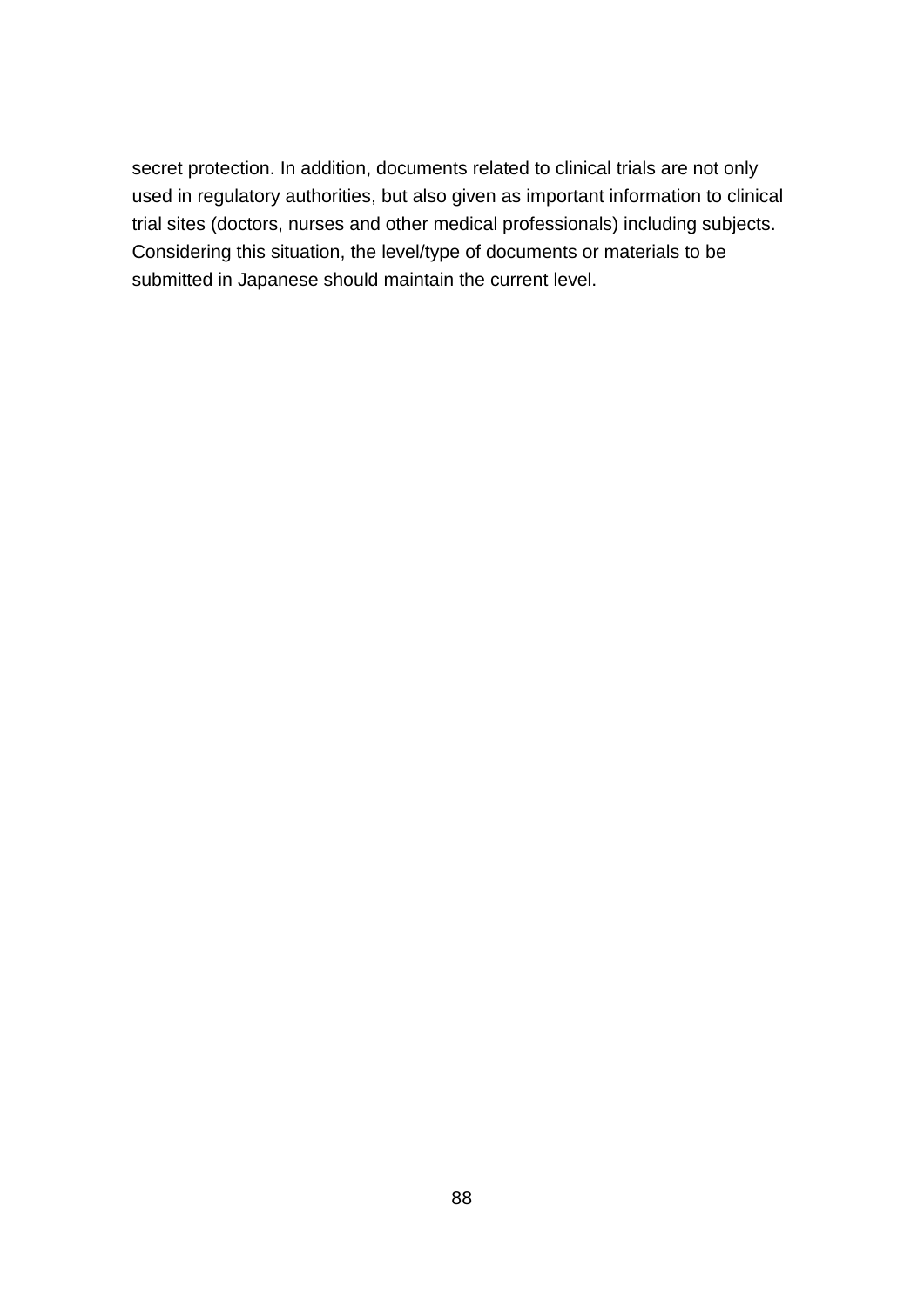## 14. Shorten or eliminate national tests for vaccines (WP-B / # 17\* / E to J)

## **BRT Recommendation**

For imported vaccines, national tests in both Japan and manufacturing sites have been conducted (for more than 20 years in some cases). National tests for vaccines should be eliminated or reduced to an absolute minimum.

### <Recent Progress>

Some progress has been seen for this recommendation.

## <Background>

Vaccine production is done according to GMP and PMDA periodical audits of production sites. However, the higher quality assurance of vaccines is strongly demanded by society. Concerning the national test results which are published by MOU (memorandum of understanding), manufacturing countries should be accepted by the Japanese authority and the national tests for vaccines in Japan should be eliminated or reduced to an absolute minimum.

## Action taken so far

Although it is not necessarily clear what BRT recommendation means, it is difficult to reduce or eliminate the independent lot release by Japanese National Regulatory Authority, which requires some tests prescribed in Pharmaceutical Affairs Law.

Because vaccines vary considerably in quality, the manufacturer and the government need to double-check the quality of products, when the products are released. The lot release by Japanese National Regulatory Authority is equivalent to the governmental check of the products. The GOJ recognize that the EU also has a similar system.

BRT recommendation states that "concerning the national test results which are published by MOU (memorandum of understanding), manufacturing countries should be accepted by the Japanese authority", but there is no such fact without foundation that the MOU makes the results of lot release published. As a matter of fact, the GOJ does not recognize what the recommendation states.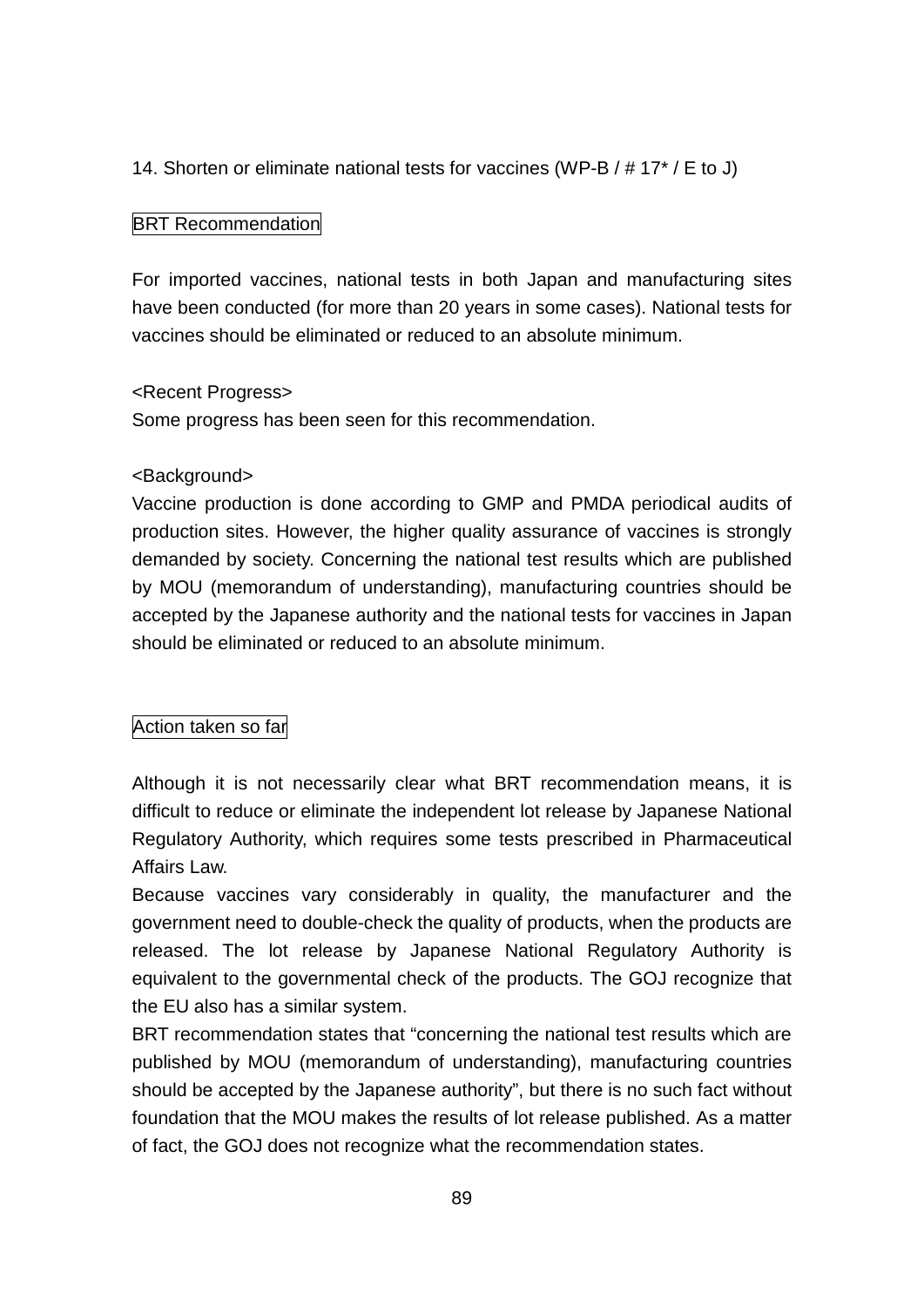# Future outlook

The GOJ continuously attempts to operate the lot release system properly, concerning vaccines.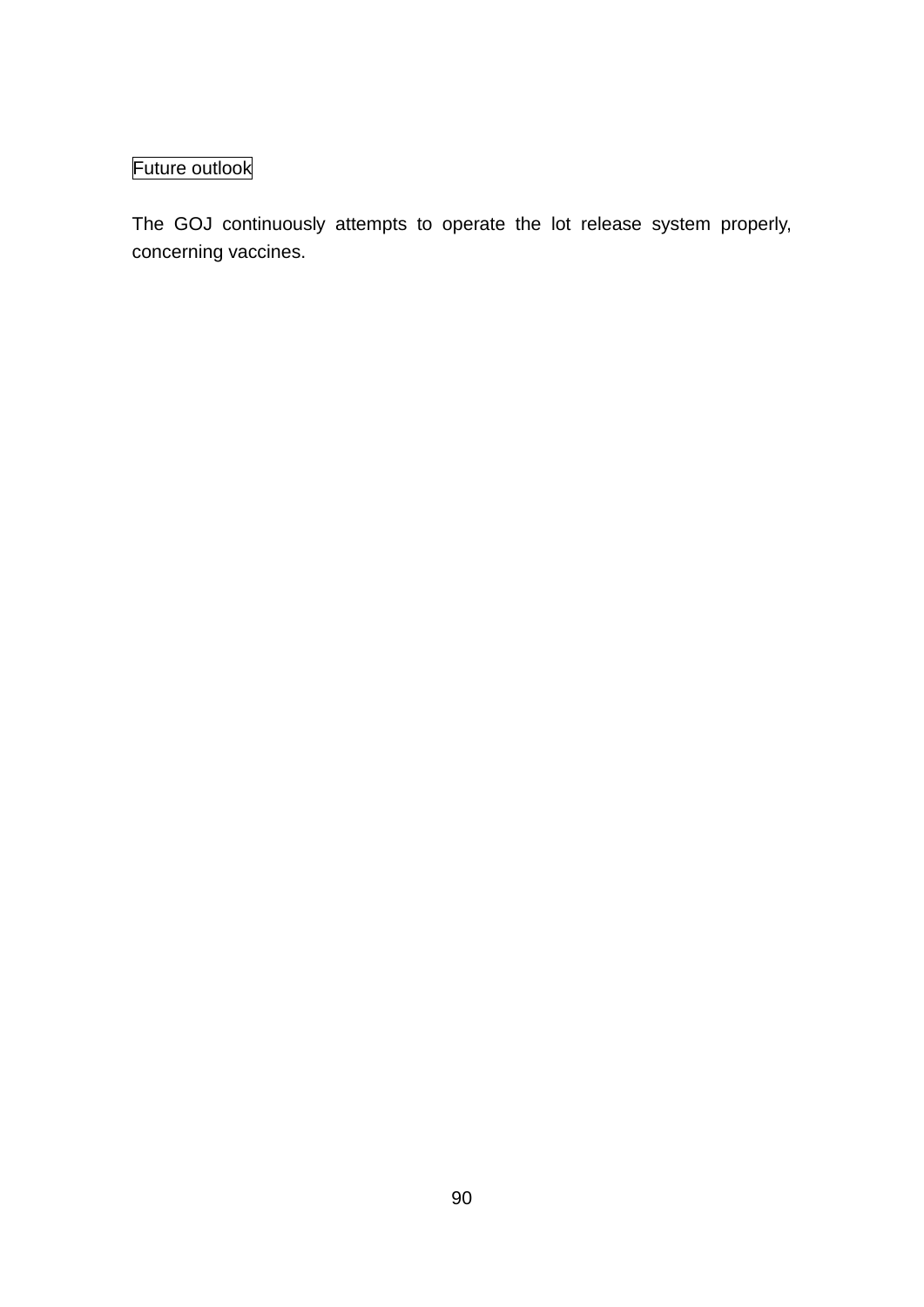15. Shortening review times for animal health products (WP-B / # 18\* / E to J)

### **BRT Recommendation**

Shorten review times for new product applications. MAFF, MHLW and FSC should start harmonization to shorten review times. The process is complicated in addition to a review period that already for pet animal products (not requiring ADI and MRL) is among the longest in the world. A lot of questions are asked in the process that might be academically interesting but are not necessarily safety or efficacy related. Clarifying registration requirements and shortening review times for importation of recombinant vaccines from Europe should also be implemented.

### <Recent Progress>

No change or improvement was seen for this recommendation.

### <Background>

In Japan, marketing authorization of a veterinary medicinal product is granted by the Ministry of Agriculture, Forestry and Fisheries (MAFF). For an animal drug intended for use in food-producing animals, the Food Safety Commission (FSC) and the Ministry of Health, Labour and Welfare (MHLW) are also involved in establishing the acceptable daily intake and maximum residue limit, respectively. The review process, involving three different authorities, is rather complex and certainly has some room for efficiency improvement. Also, the review can take an extremely long time until completion. Hence, it delays the access of animal owners and animals to innovative animal health products. This is also true with the introduction of recombinant vaccines from Europe due to lengthy processes of implementing the Cartagena protocol even if the vaccine has already been extensively used in Europe.

### Action taken so far

The MAFF, the MHLW and the FSC have been cooperating to improve efficiency of review and assessment process for approval of new products. For instance, certain inactivated vaccines which meet specific conditions have been exempted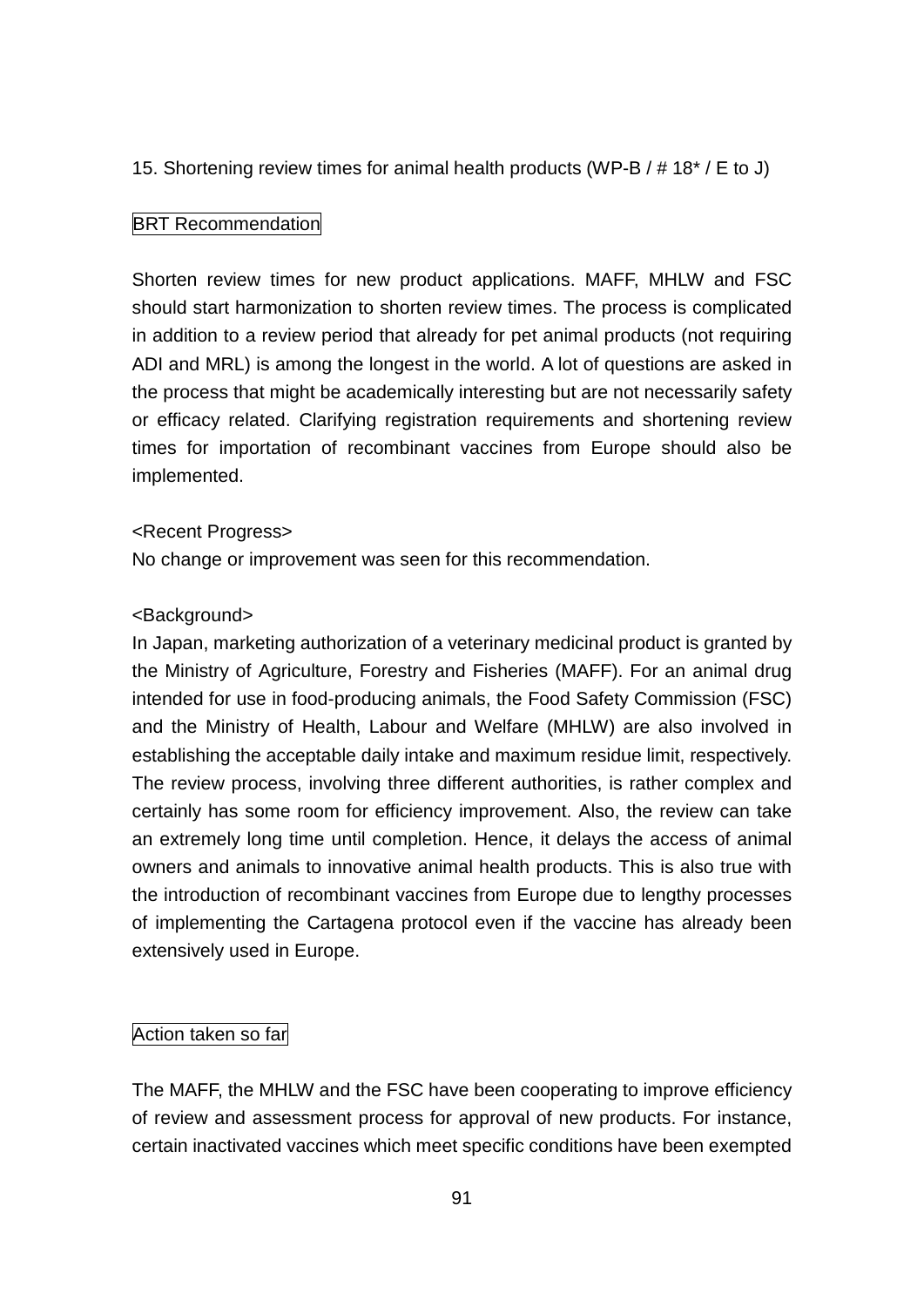from the FSC assessment. In addition, the FSC assessment procedures for certain veterinary attenuated live vaccines and combined vaccines have been decided to be simplified.

Therefore there seems to be a misunderstanding in the BRT's comment "No change or improvement was seen for this recommendation".

In addition, the GOJ could find no rational basis to the comment "a review period that already for pet animal products (not requiring ADI and MRL) is among the longest in the world".

It should be noted that with regard to questions to applicants in the process of the approval, only necessary questions for scientific evaluation of quality, safety and efficacy of drugs are requested.

## Future outlook

With close cooperation among the MAFF, the FSC, and the MHLW, the GOJ will continuously consider the following measures to improve efficiency: -Application of provisions exempting the FSC assessment; and -Development of a way to perform each procedure of the three bodies as simultaneously as possible

In order to enable the FSC to conduct its risk assessment in a timely manner, Japan appreciates the cooperation of EU industry and government in providing data and information necessary for the risk assessment.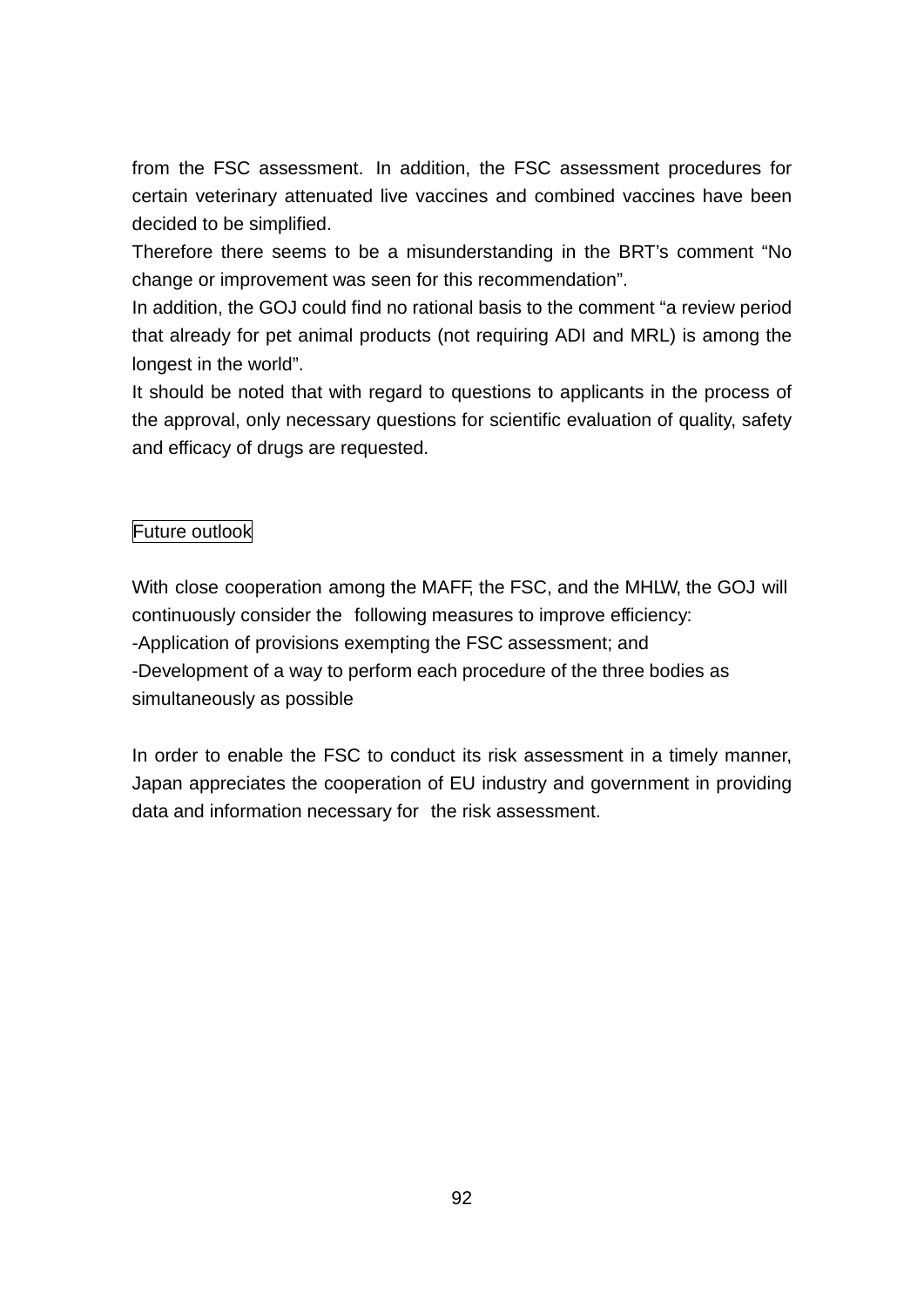## **Working Party C: Innovation, Information & Communication Technologies**

1. Cooperation for maintenance of an open, transparent internet (WP-C / # 01\* / EJ to EJ)

## **BRT Recommendation**

The BRT supports the past coordinated efforts on Internet Governance by both Authorities and expresses its utmost gratitude to the Leaders and Authorities of the EU and Japan for the leadership and efforts they have shown in relation to this issue. We request both sides' Authorities to continue cooperating in order to maintain an open and transparent online environment involving multi-stakeholders.

### < Yearly Status Report >

In Feb. 2014, The European Commission released its communication "Internet Policy and Governance" on the EU's role in shaping the future of Internet Governance.

### < Background >

Internet has become an indispensable social infrastructure to sustain flourishing citizens' life, innovation, and economic growth. The BRT acknowledges that several innovative services using internet have emerged under the multi-stakeholders governance mechanism. At WCIT 2012, revisions of ITRs were discussed by ITU member states. Different positions on governance among countries became obvious. In 2014, important meetings on internet governance are expected such as the Global Multistakeholder Meeting on the Future of Internet Governance in April in Brazil and the ITU Plenipotentiary Conference in October in the Republic of Korea.

### Action taken so far

The GOJ attended NETmundial (the Global Multistakeholder Meeting on the Future of Internet Governance) in Brazil in April 2014 and the ITU Plenipotentiary Conference in the Republic of Korea in October 2014. At both conferences, the GOJ affirmed with other countries and organizations that the Internet has become an indispensable social infrastructure to sustain citizens' enriched life, innovation and economic growth.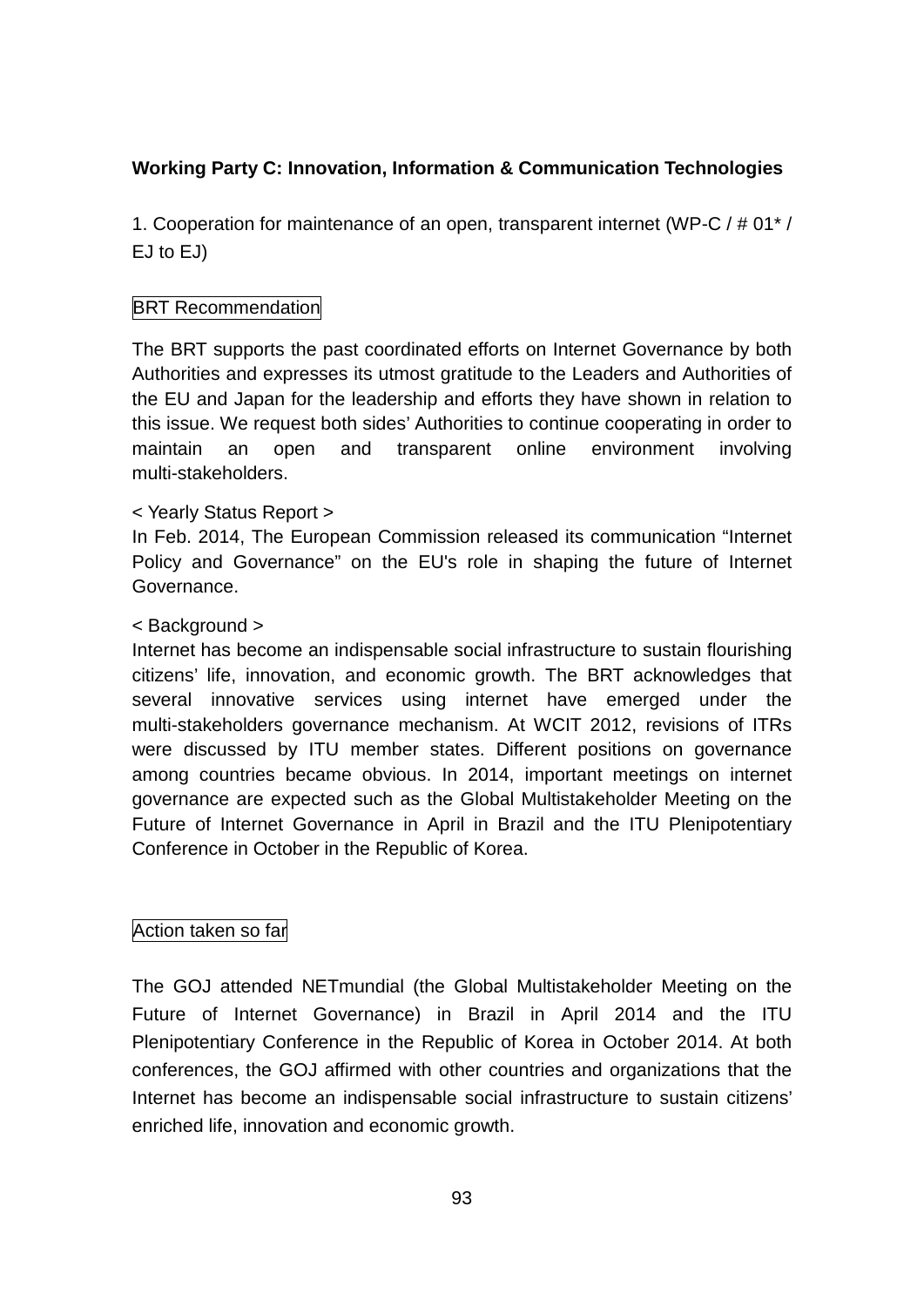# Future outlook

The GOJ will continue to cooperate with the EU in order to maintain an open and transparent online environment, in conformity with principles such as securing free flow of information on the Internet and the Multi-stakeholder approach.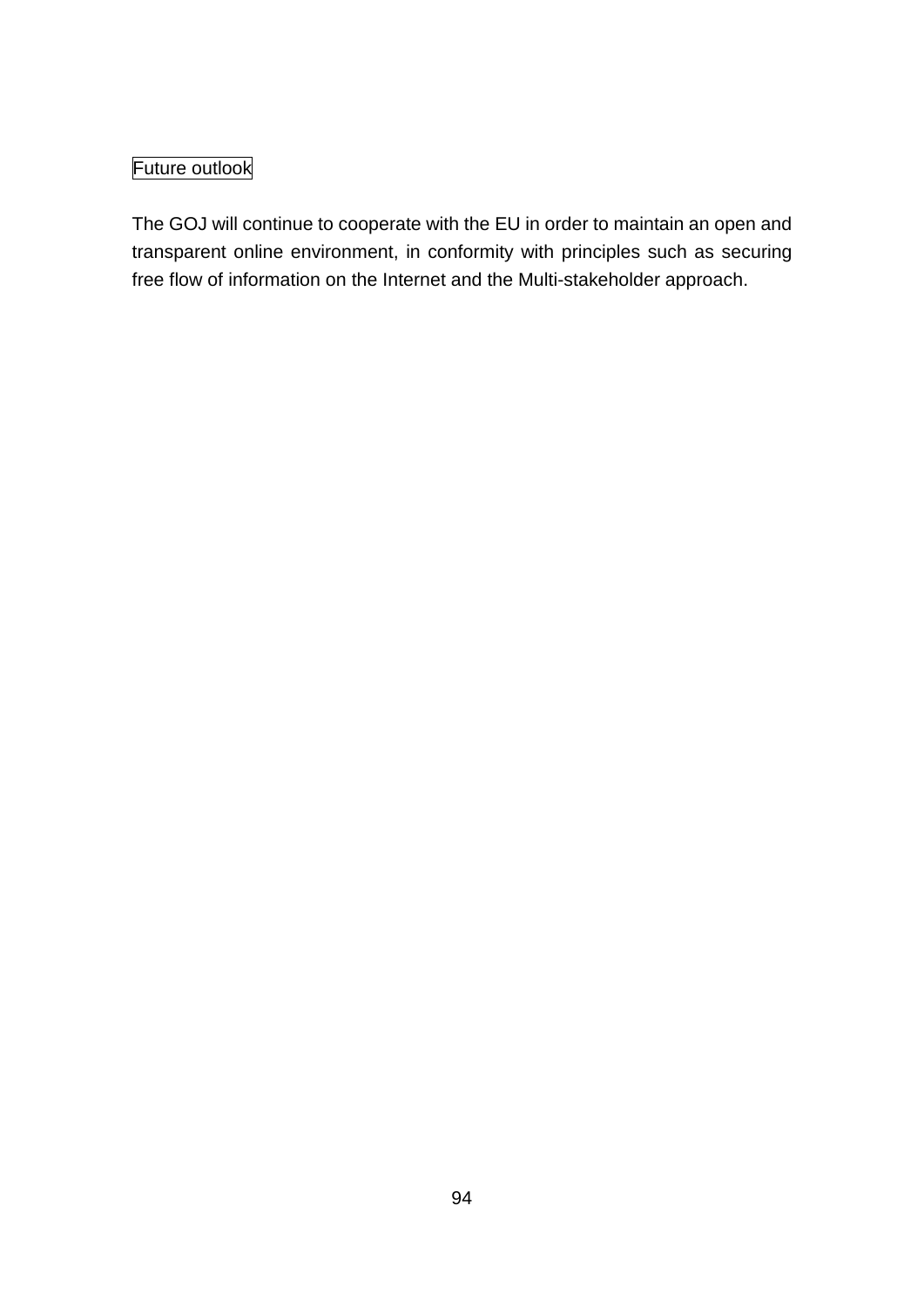## 2. Cooperation for trade liberalization on ICT services (WP-C / # 02\*\* / EJ to EJ)

## **BRT Recommendation**

The BRT has serious concerns that some countries are implementing forced localization policies. Both sides' Authorities are requested to take coordinated action against forced localization measures such as compulsory requirements of local facilities and subsidiaries for services provisioning, forced local technology transfers etc., when those measures are not necessary, are unfair, or obviously interfere with the rightful and un-hindered provisioning of services to the users.

The BRT also requests that both sides' Authorities intensively work on an ambitious and comprehensive trade liberalization policy of services over the internet with the purpose of facilitating cross-border business and data flows. This will help actors on all layers (infrastructure providers, operators and service providers) to thrive in synergy for the overall benefit of the final users.

## < Yearly Status Report >

At the 21st EU-Japan summit held in Nov. 2013 in Tokyo. The EU and Japan emphasised the importance of enhancing cooperation in the current negotiations of Trade in Services Agreement.

## <Background>

The ITA facilitated the global trade of IT products and contributed substantially to the global economy. In the ICT sector, services are an important component of business in addition to products. Global rules on digital services need modernization reflecting technology development and emerging business models.

### Action taken so far

In the fast growing Information Communications Technology (ICT) service sector, an environment, such as transparency of regulations in each country, maintenance of an open network and ensuring a free flow of information between countries is essential for Japanese enterprises to operate overseas.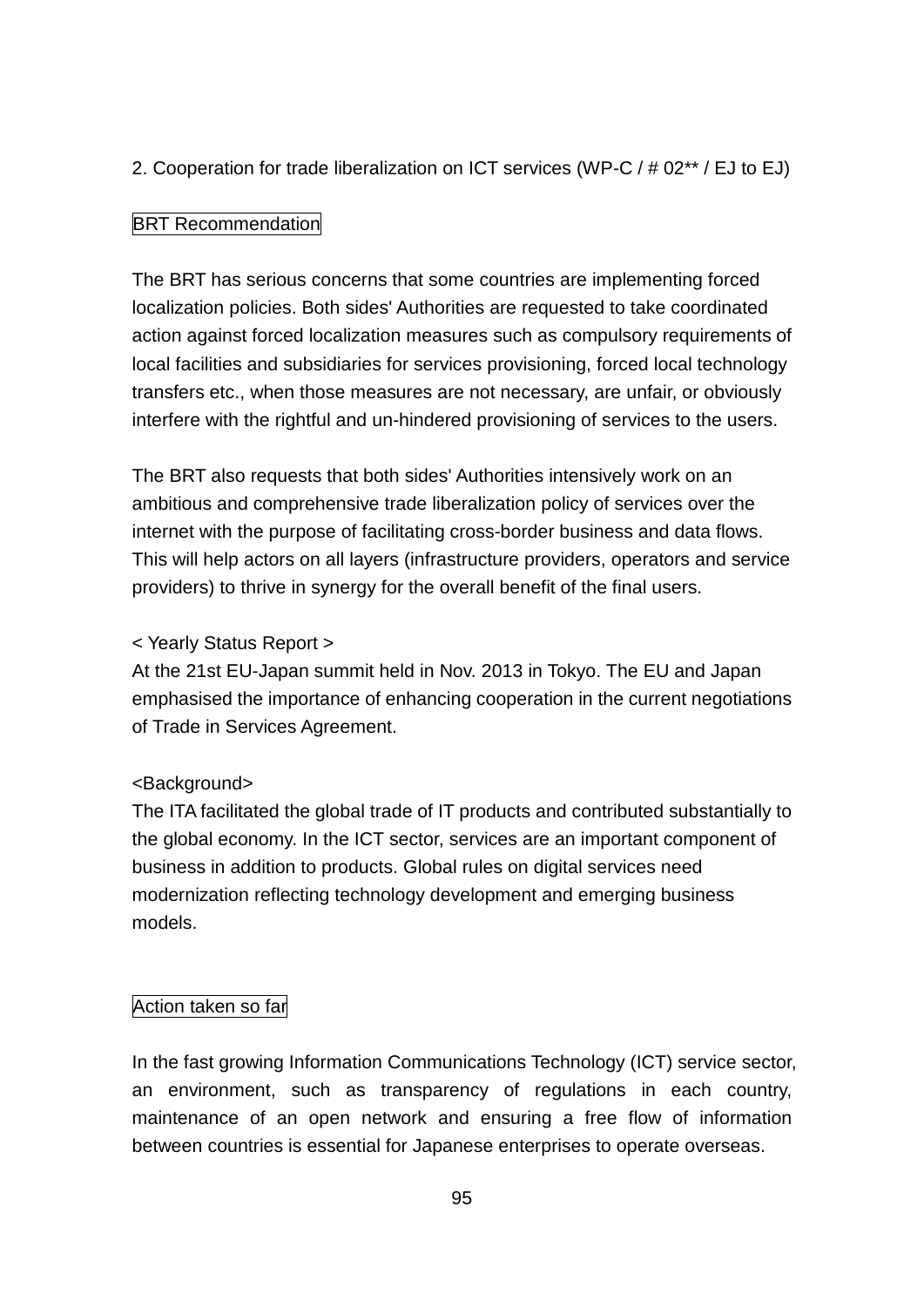To this end, in negotiations such as the TiSA (Trade in Services Agreement), the GOJ is contributing to creating high-level rules for ICT.

# Future outlook

The GOJ will continue to be involved in negotiations such as in TiSA, in order to encourage third party countries to introduce appropriate rules.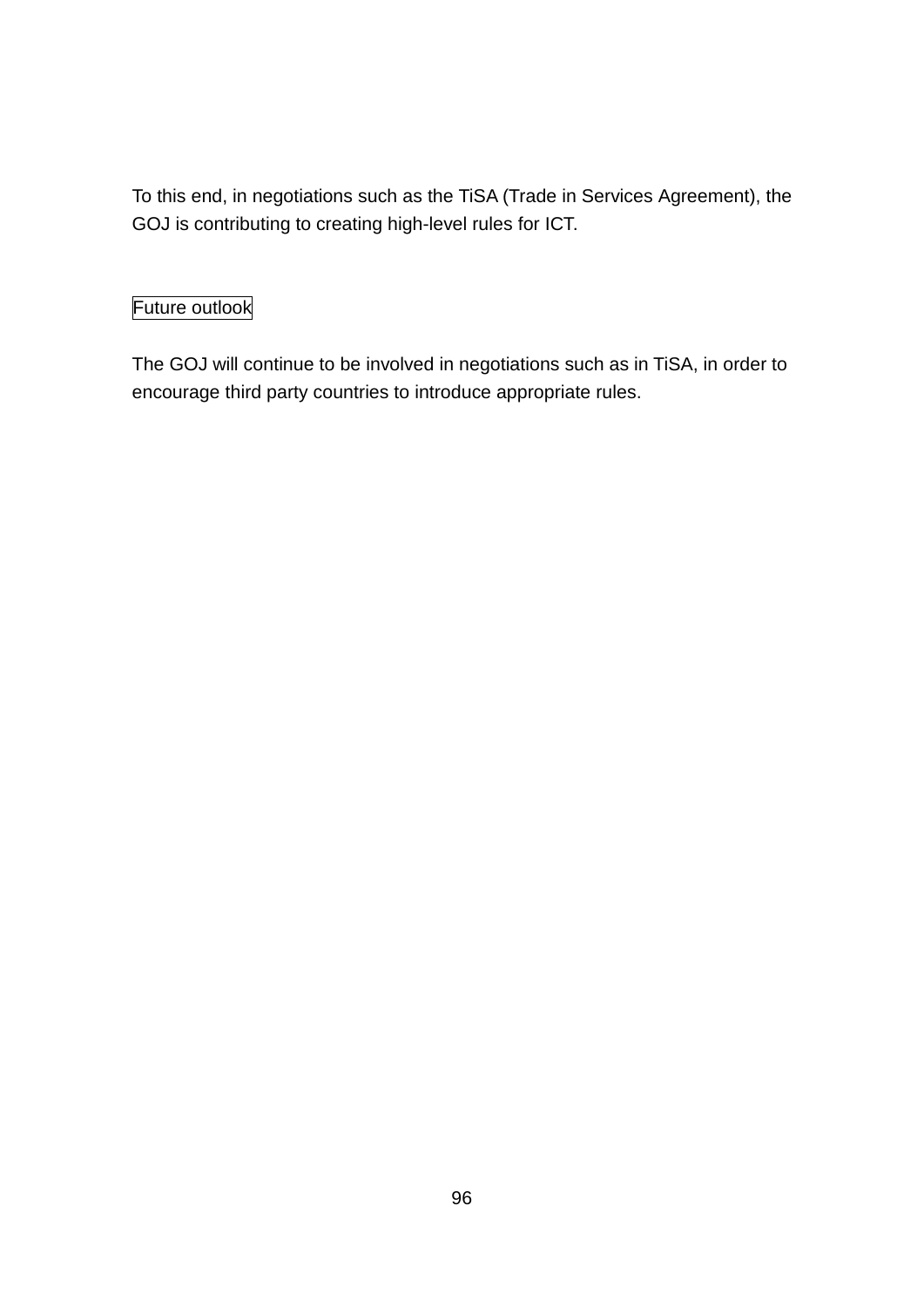## 3. Continued efforts for swift conclusion ITA (WP-C / # 03\*\* / EJ to EJ)

### **BRT Recommendation**

The BRT requests that both sides' Authorities set a near-term deadline for WTO talks and try to bring the current negotiations to expand the ITA to a successful conclusion. The BRT requests that, in the expanded ITA, compulsory and periodical review mechanisms be built in order to ensure that the ITA will always be kept up-to-date and reflect technological developments.

## < Yearly Status Report >

Although several meetings were held in 2013 and serious efforts were made to finalize ITA expansion, negotiators were unable to reach a conclusion before the WTO Ministers meeting in Bali in Dec. 2013 due to certain objections.

### < Background >

An ITA expansion would boost trade, remove uncertainties relating to product classification, and ensure technological developments across all economic sectors and public services. Both Japan and Europe will benefit from the development of a major industrial sector that is a driver, in virtually all other sectors and in public services, of productivity, innovation, job creation, improved competitiveness, and service quality.

Unlike the current ITA, which has not been updated since 1996, a built-in periodical review mechanism will enable additional categories of ICT goods to be traded duty free and will minimize the risk of current and future innovative technological developments giving rise to product classification uncertainties. The BRT especially welcomes APEC's reaffirmation, on 7-8th October 2013 in Bali, Indonesia, of its swift conclusion of the WTO/ITA expansion. The BRT hopes that China, as the APEC 2014 host, will show a strong leadership and bring the WTO ITA expansion to a successful conclusion before the next meeting of APEC Ministers Responsible for Trade on 17-18th May 2014, Qingdao, China.

### Action taken so far

After the launch of the ITA expansion negotiations in May 2012, the negotiations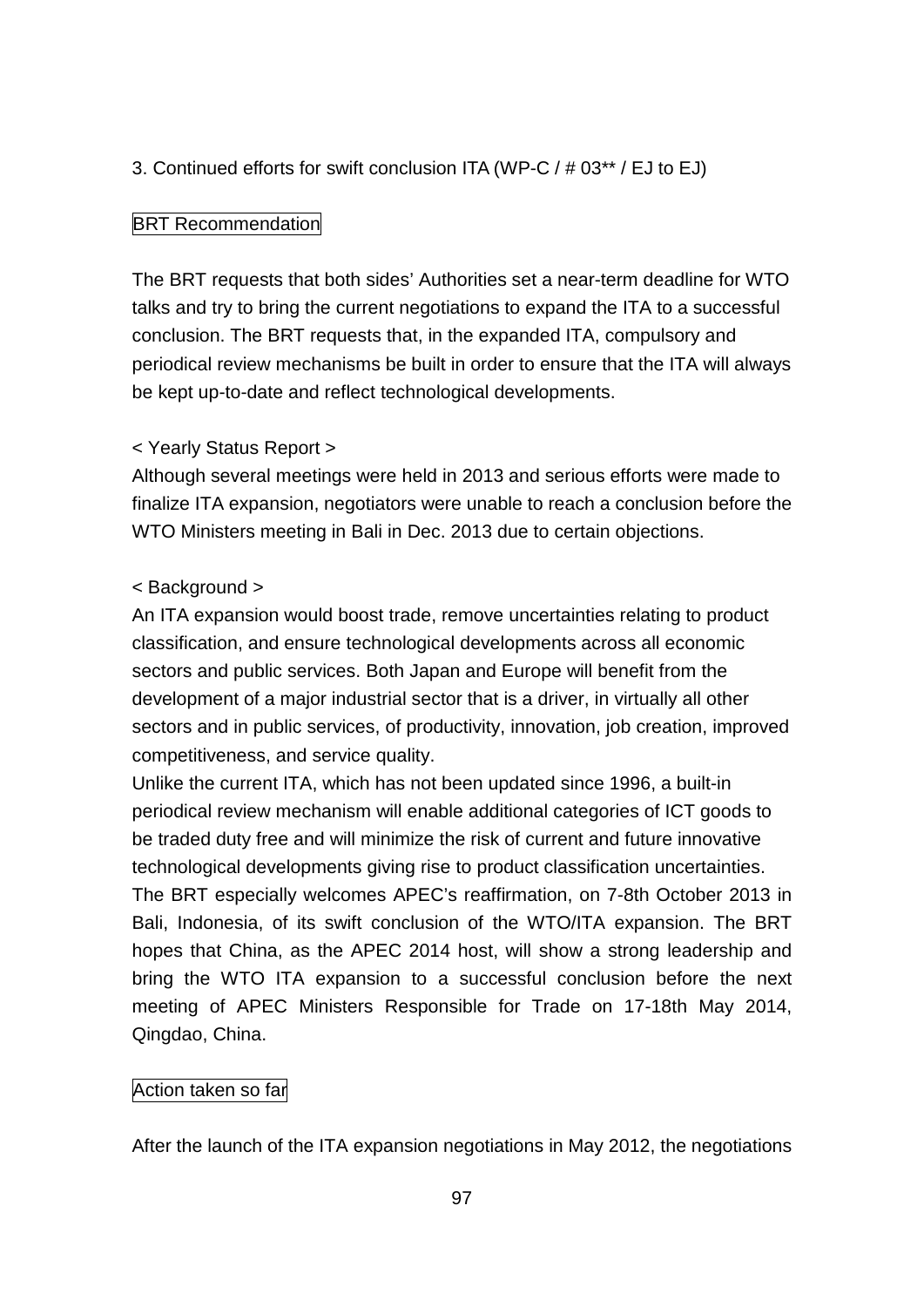reached a draft final list. However, due to China's persistence on its long sensitive list during negotiations in November 2013, a swift conclusion was not realized.

Since then, Japan closely cooperated with the EU and the US at the Informal WTO Ministerial Gathering in Davos and WTO Informal Ministerial Meeting at the OECD Ministerial Council Meeting to urge China to respond positively. At the Meeting of APEC Ministers Responsible for Trade (May 2014), there was certain progress on discussion of sensitive products between the US and China, though the agreement was not reached.

During the APEC Economic Leader's Meeting (November 2014), the US and China reached an agreement on expanding the scope of products. Following this breakthrough, the negotiations were resumed in December, however, were not concluded by the end of the year.

## Future outlook

The ITA expansion negotiations are of high importance to the global economy, and Japan will closely cooperate with the EU and its industries to achieve a swift conclusion of the negotiations.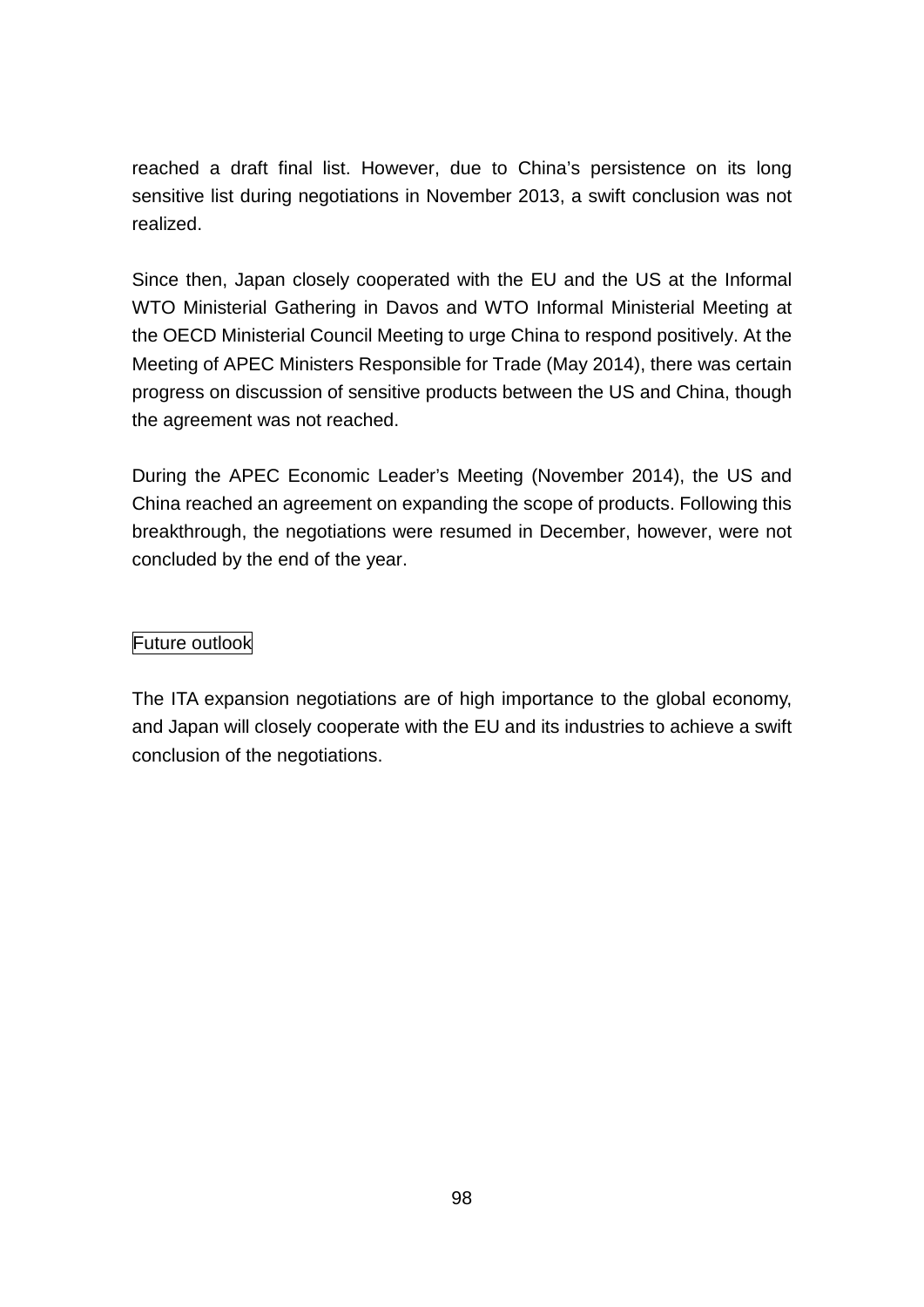4. Building a trusted, safe and robust online environment (WP-C / # 04\*\* / EJ to EJ)

## **BRT Recommendation**

Trust, Safety and Robustness are key pillars expected for cyberspace and physical infrastructure supported by ICT.

The BRT appreciates that both Authorities are already working on joint initiatives on cybersecurity issues, and also encourages further cooperation between the EU and Japan on safe and robust infrastructure based on ICT.

Security of data, preventing unwanted damaging leaks, is a key growing issue, as more and more data go into clouds and are processed from it. A common frame of best practices related to protection from and adequate response to cyberattacks should be established by both Authorities.

Cooperation between critical infrastructure operators and ICT service providers is indispensable to address cyber threats. The BRT considers that security notification reporting should be applied only to critical infrastructure operators and that such a requirement should not be applied to enablers of internet services. In this context, the BRT supports the vote of the IMCO committee of the European Parliament to exclude enablers of internet services including cloud operators from the scope of the NIS Directive and clearly mentioned that HW/SW vendors are not covered in the scope of the NIS Directive.

Finally, due to the sometimes crucial role played by ICT in supporting and developing key lifelines (energy, transportation, etc.), a robust ICT sector is especially important. Considering the development and smartening of the infrastructures including Electricity Grid Transmission, the BRT recommends the Authorities to encourage the private sector to construct resilient and safe ICT infrastructures in order to both promote the development of new technologies and guarantee an adequate level of protection for critical infrastructures.

< Yearly Status Report >

The European Commission released its Cybersecurity Strategy "An Open, Safe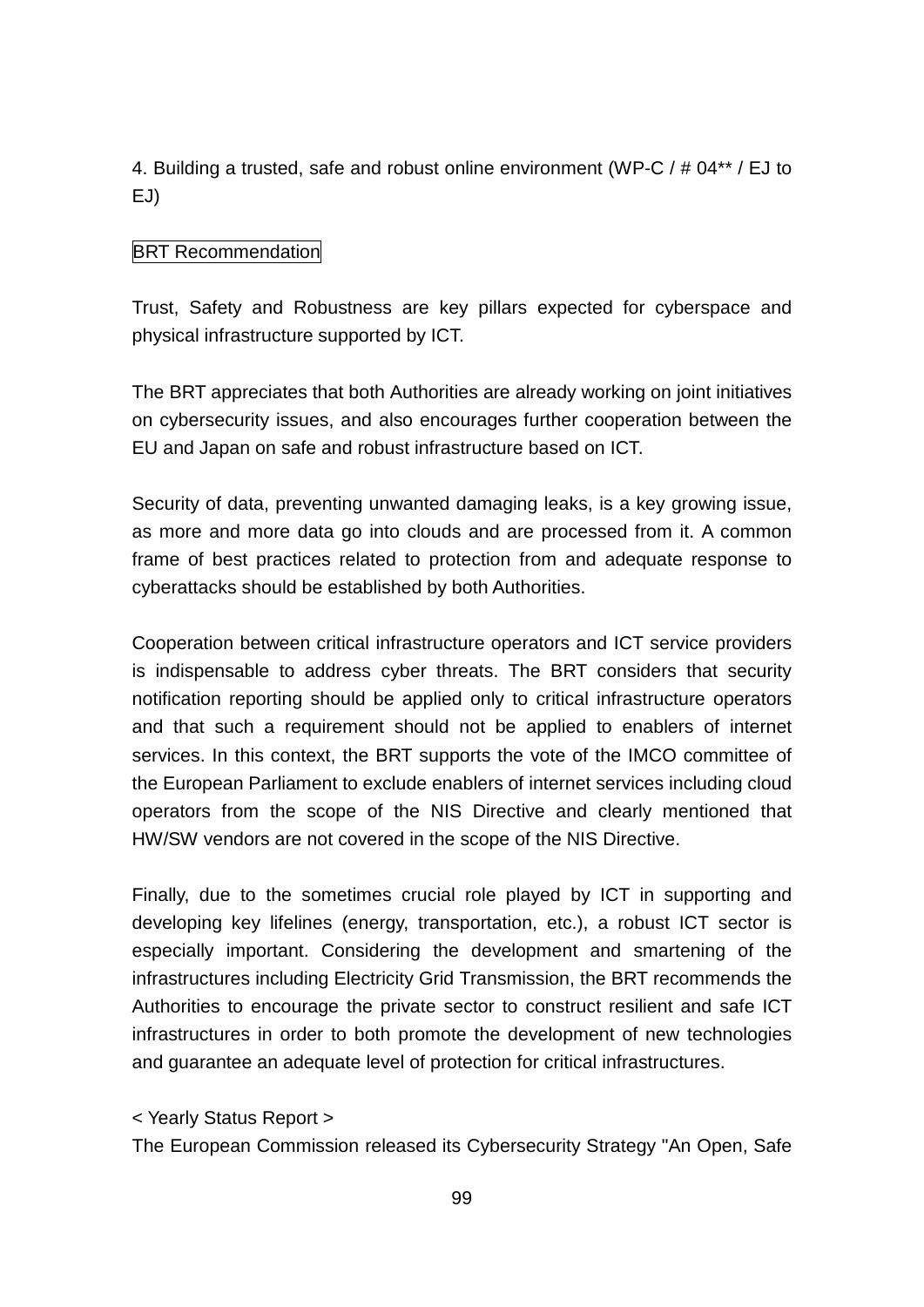and Secure Cyberspace" and Directive on Network and Information Security (NIS) in Feb. 2013.

In Mar. 2014, the European Parliament voted to give mandate to negotiate with the Council.

In Oct. 2013 the GOJ released its International Strategy on Cybersecurity Cooperation "j-initiative for Cybersecurity".

At the EU-Japan Summit held in Nov. 2013, summit leaders stressed the growing challenges to maintain a safe, open and secure cyberspace in promoting economic and social development.

On 3 Dec. 2013, the 2nd ''EU-Japan ICT Security Workshop'' was organized in Brussels within the framework of the 20th EU-Japan High Level ICT Dialogue. Both Authorities and industries shared cybersecurity policies and best practices.

In Jan. 2014 the EU's cybersecurity agency ENISA published a new report to give advice regarding the next steps towards coordinated testing of capability of Industrial Control Systems (ICS) for European industries.

< Background >

Risks surrounding Cyberspace are increasing. The revelation of mass surveillance and complicated cyber attacks caused a loss of trust on online environment.

Addressing these serious issues requires a close cooperation of the public and private sectors. The operations of critical infrastructures such as energy, transportation, water, etc., are highly dependent on ICT.

### Action taken so far

At the 22nd Japan-EU Summit in May 2014, Japan and the EU decided to launch the Japan-EU Cyber Dialogue, and in October, the first meeting was held in Tokyo. Japan and the EU exchanged information such as the measures taken in the field of cybersecurity and discussed various issues including possible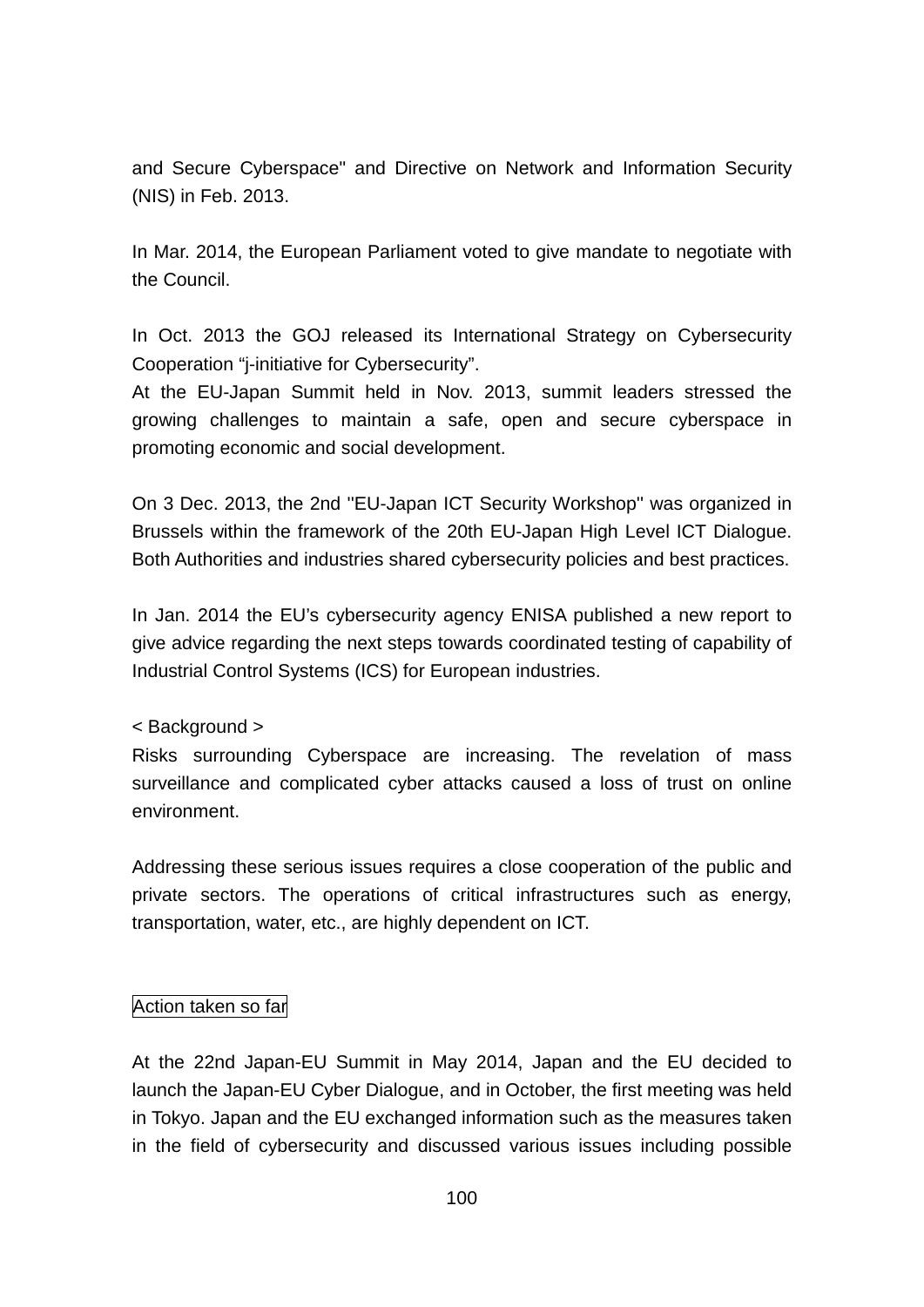future cooperation.

In Japan, "the Basic Act on Cybersecurity", which contains provisions such as the enhancement of Japan's cybersecurity and the responsibilities of relevant parties in the public and private sectors including critical infrastructure operators, was enacted in November 2014.

In the field of critical information infrastructure, the GOJestablished the "Basic Policy of Critical Information Infrastructure Protection (3rd edition)" in May 2014 in line with the "Cybersecurity Strategy" that had been established in June 2013, and has made efforts to strengthen cybersecurity measures, including control system security, through public and private partnership.

On October 29th 2014, the Control System Security Center (CSSC) of Japan and the European Network for Cyber Security (ENCS) signed the Letter of Intent.

## Future outlook

In accordance with the "Basic Act on Cybersecurity", the "Cybersecurity Strategy", the "Basic Policy of Critical Information Infrastructure Protection (3rd edition)" and others, Japan will strive to promote measures to build safe cyberspace including the field of critical information infrastructure.

Through the existing frameworks such as the Japan-EU Cyber Dialogue, both Japan and the EU will cooperate to further develop the Japan-EU relations in the field of cybersecurity.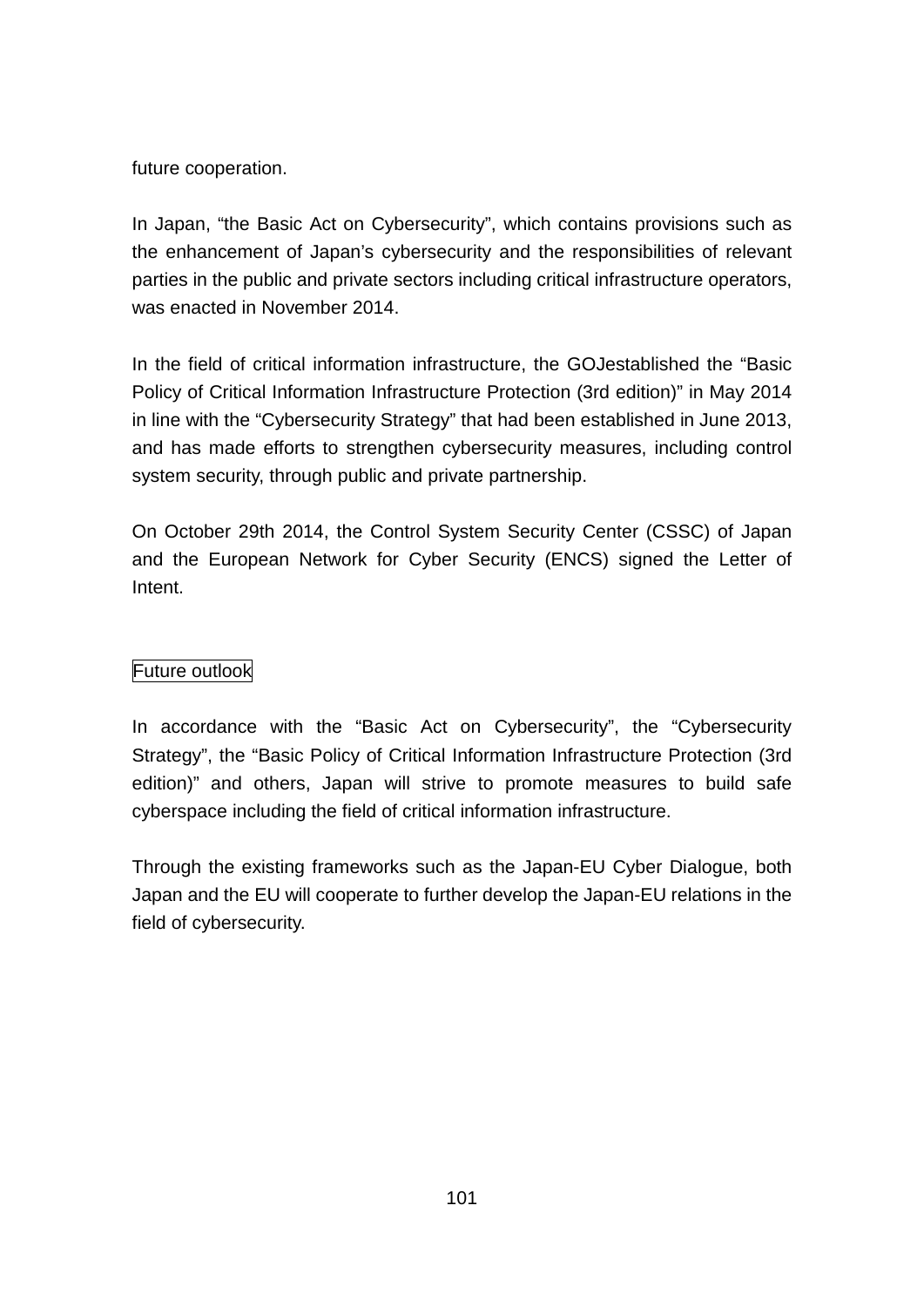5. Balancing privacy protection and innovation (WP-C / # 05 \*\* / EJ to EJ)

## **BRT Recommendation**

The responsible collection and use of personal data is important not only for the ICT industry but also for the entire society. The BRT requests both Authorities to set clear rules for the use of each category of data, thus enabling data transfers and creating an environment that facilitates the utilisation of "big data" in a responsible way that also protects privacy. The BRT also requests both Authorities to adopt laws and regulations on data protection which are compatible with each other, so that there is no gap in data protection and enterprises can conduct business without concern about different data protection regimes.

The BRT welcomes the decision adopted on 20 December 2013 by the IT Strategic Headquarters headed by the Prime Minister of Japan to review the personal data protection regime and propose a draft law to the Diet by January 2015.

The BRT suggests that a 'safe harbour' agreement between the EU and Japan or the adequacy-finding procedure under the EU system should be explored after the completion of reforms of the two regimes. The question of independent authorities will affect this potential mechanism.

The BRT thinks that ideally, the new law should consolidate the currently fragmented authorities over personal data protection to one independent data protection authority and ensure transparency and foreseeability for both domestic and foreign-based companies.

Concerning the draft EU General Data Protection Regulation, the BRT maintains that the authorities of the EU should balance privacy protection and innovation, and recommends an active use of recognised certification schemes in international data transfers, a clearer definition of extraterritorial applicability, a flexible notification period in case of a breach, the transfer of employee data to an internationally integrated personnel system abroad, and the maximum fines to be proportionate and equitable.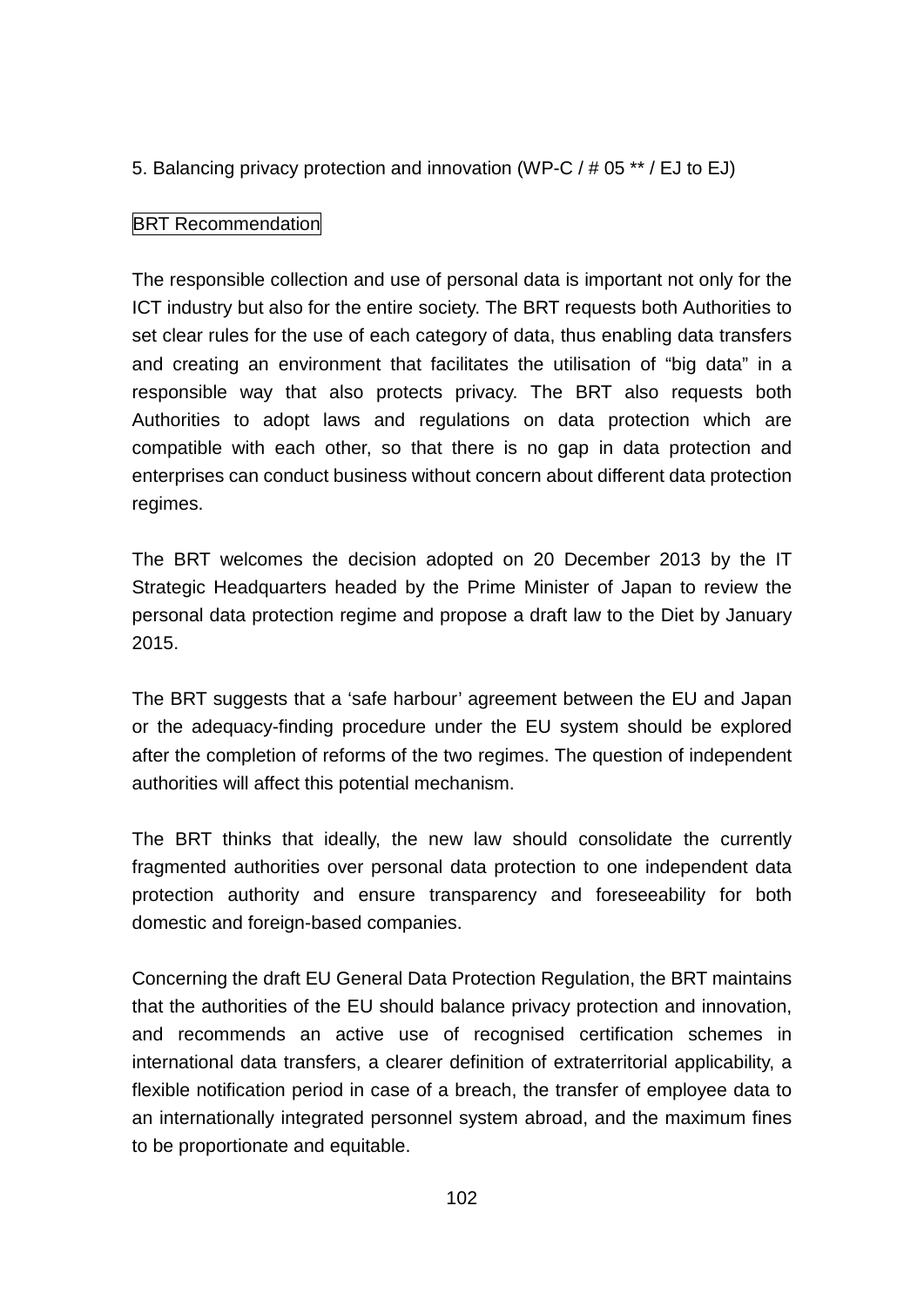Furthermore, both sides' Authorities should launch a dialogue to seek an international framework by enhancing cooperation with third countries and international organisations. It should eventually lead to the closer alignment of data protection regimes around the world that would enable global businesses to transfer personal data by complying with one regime.

< Yearly Status Report >

There has been good progress on this recommendation.

The draft EU Regulation is in the process of deliberations and may be adopted by the end of 2014.

Japan's IT Strategic Headquarters headed by Prime Minister Abe adopted a decision on 20 December 2013 to review Japan's personal data protection regime.

### < Background >

The European Parliament voted in its plenary session on 12 March 2014 and adopted the amendments proposed by the committee on Civil Liberties, Justice and Home Affairs (LIBE), the committee responsible for the proposal. The amendments by the EP keep harsh conditions on business entities such as potential fines up to 5% of an enterprise's annual worldwide turnover or 100 million Euros (whichever is greater) for data breach or complicated requirements on consent and erasure, although it introduces a definition of pseudonymous data and the certification program that would be favourable for business enterprises considering the use of personal data.

Negotiations on the proposal between the EP and the Council are unlikely to start before the EP's election in May 2014 because Member States in the Council have not yet agreed on a position.

The government of Japan decided to revise the Personal Data Protection Law, which is a good indication for the enterprises to utilize 'big data'. According to the decision of the IT Strategic Headquarters, the review will consider, among other things, establishing independent authorities. ..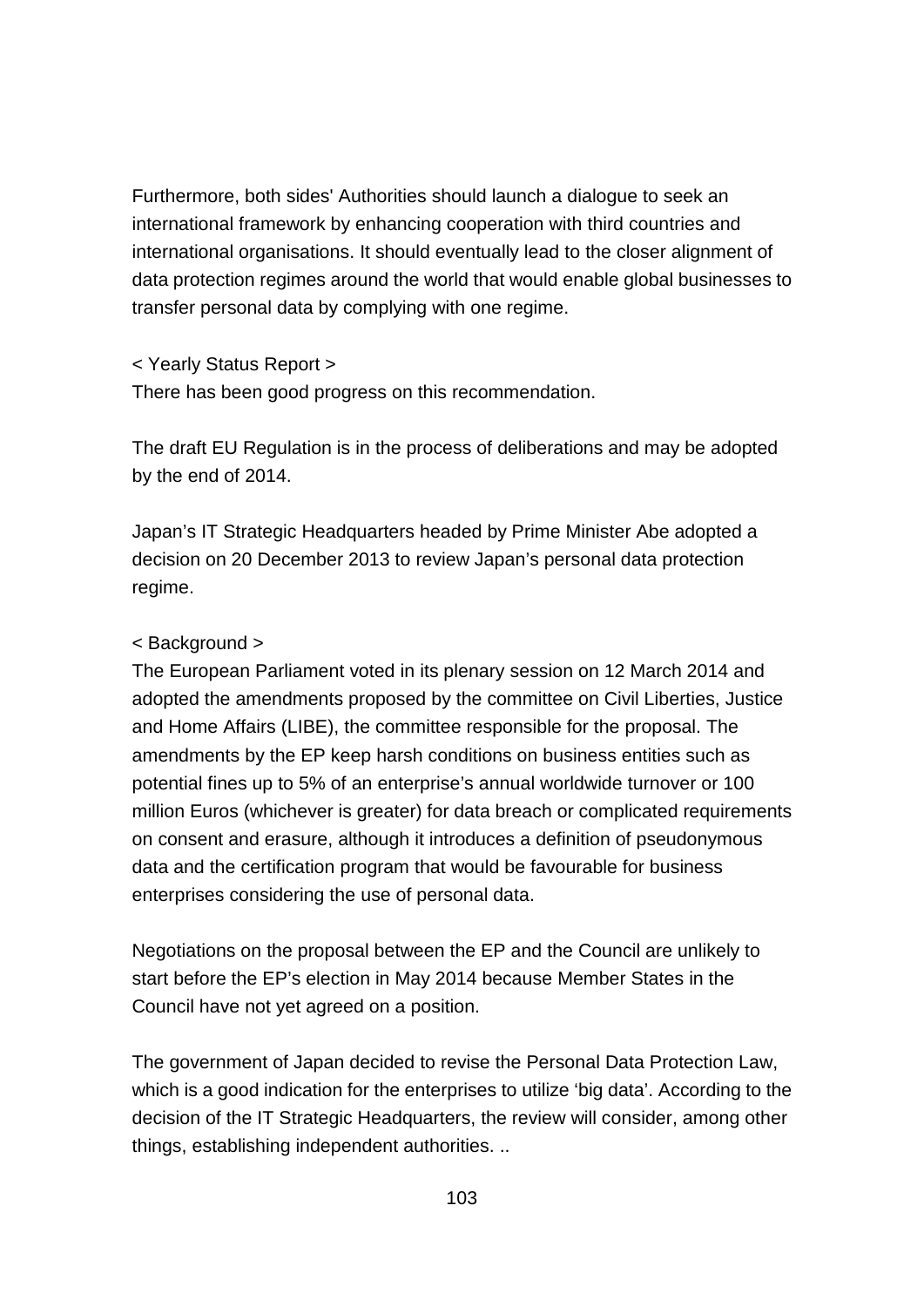## Action taken so far

To take new legal action for both promoting utilization and protection of personal data, Japan's IT Strategic Headquarters headed by Prime Minister adopted a decision on June 2014 and published "Policy Outline of the Institutional Revision for Utilization of Personal Data", and made open for public comments. Taking into account the comments received, the GOJ published the Outline of the bill on December 2014. The main points are as follows;

- ・Introduction of a framework that enables personal data to be utilized without consent of the persons, under certain regulations.
- ・Ensuring the enforcement of an effective system by developing an independent data protection authority.

In addition to this action, with the spread of smartphones and the increasing use of location data, the GOJ's working on efforts, including pilot projects, to deal with personal data taking into consideration specific usage scenes.

## Future outlook

The GOJ is to submit the relevant bills to the ordinary session of the Diet in 2015. After the enactment of the bill, the GOJ will enforce the act one by one and arrange the circumstances in which both utilization and protection of personal data will be promoted while revealing how to deal with it in specific situations.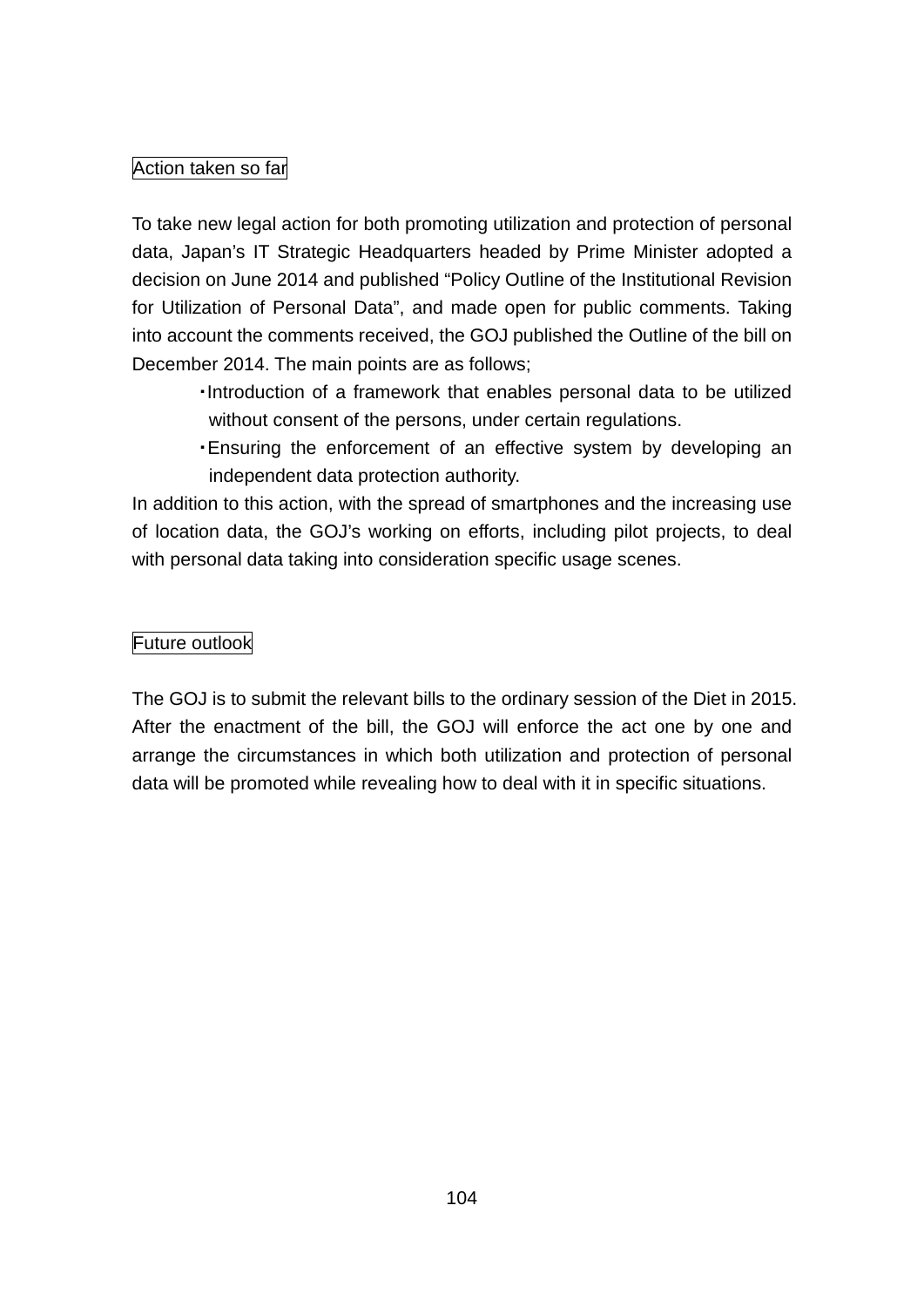6. Work towards international standardisation at joint R&D programmes (WP-C / # 07\* / EJ to EJ)

## BRT Recommendation

Both authorities should specifically favour joint R&D programmes that are geared towards international standardisation.

## < Yearly Status Report >

In Jun. 2013, the Abe Administration adopted a "Comprehensive Strategy on Science, Technology and innovation" and a "Declaration on the creation of the World's Most Advanced IT Nations" as important pillars for its growth strategy. On the EU side, a new Framework Programme for Research and Innovation from 2014 to 2020, "HORIZON 2020", was adopted in 2013 with focus on innovation

### < Background >

The EU and Japan share common societal challenges such as aging population, climate change, resources constraints, etc. Enhancing cooperation between EU and Japan expertise will increase possibilities to create new products and services addressing complex issues. However, a real breakthrough is possible if both economies and Authorities use the same standards, so that double certification will not be needed. As this is more difficult to achieve for incumbent technologies and markets, at least new standards should be developed jointly as much as possible. It is well known that the seeds for standards are already defined at the R&D level, thus joint R&D programs should encourage joint standardisation activities.

### Action taken so far

The Ministry of Internal Affairs and Communication (MIC) launched joint calls with the EU since FY2012 under the programme of "Strategic Information and Communications R&D Promotion Programme (International Cooperation)," which aims at international standardisation and application, and has implemented three Japan-EU joint projects in the field of information and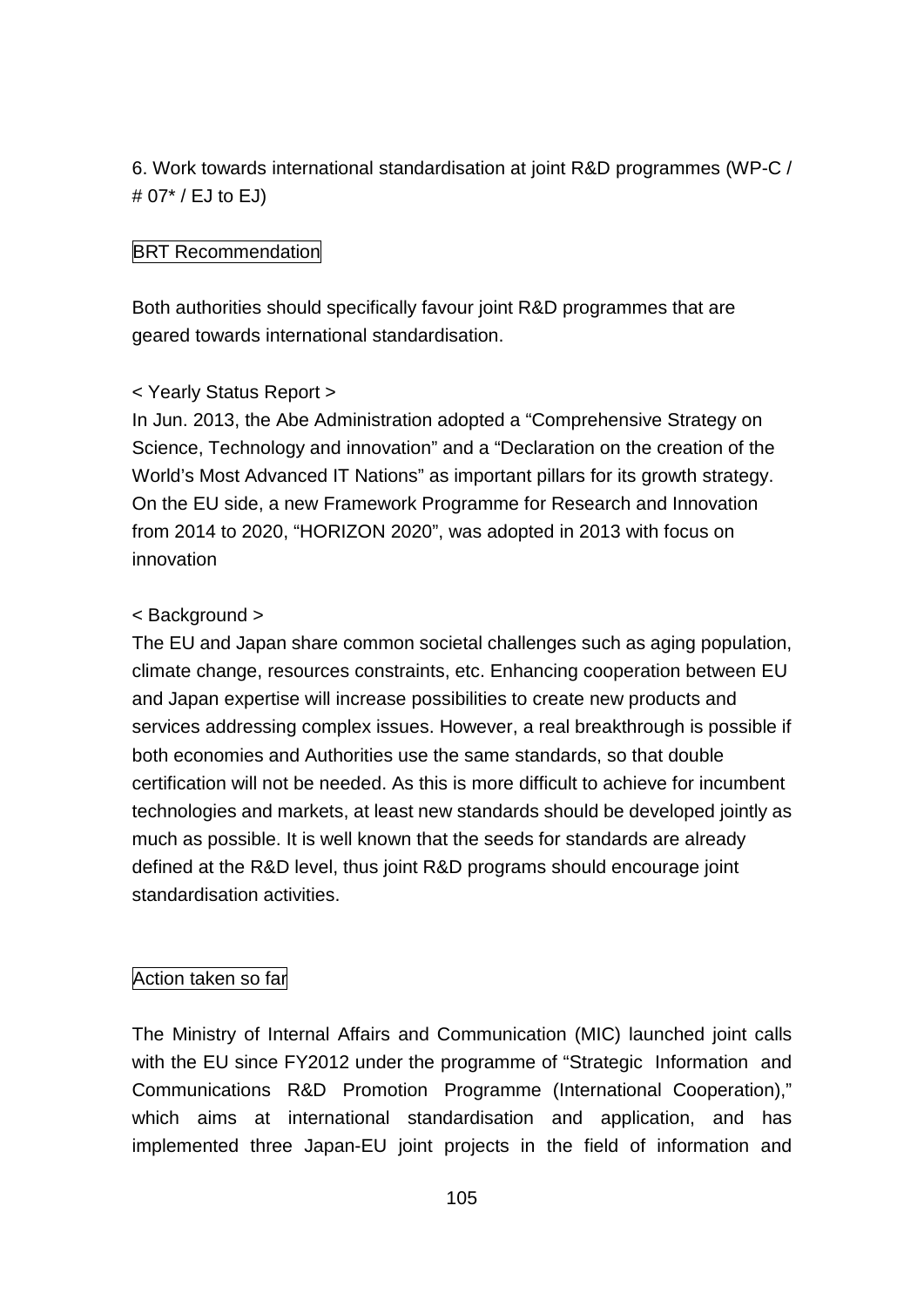communication technology since FY2013. Moreover, the MIC launched the first joint projects under the Horizon2020 in the areas of Big Data and optical communications from October, 2014.

## Future outlook

The GOJ continues to seek the possibility of wider cooperation in consideration of international standardization, following up progress of the joint research which has been launched so far.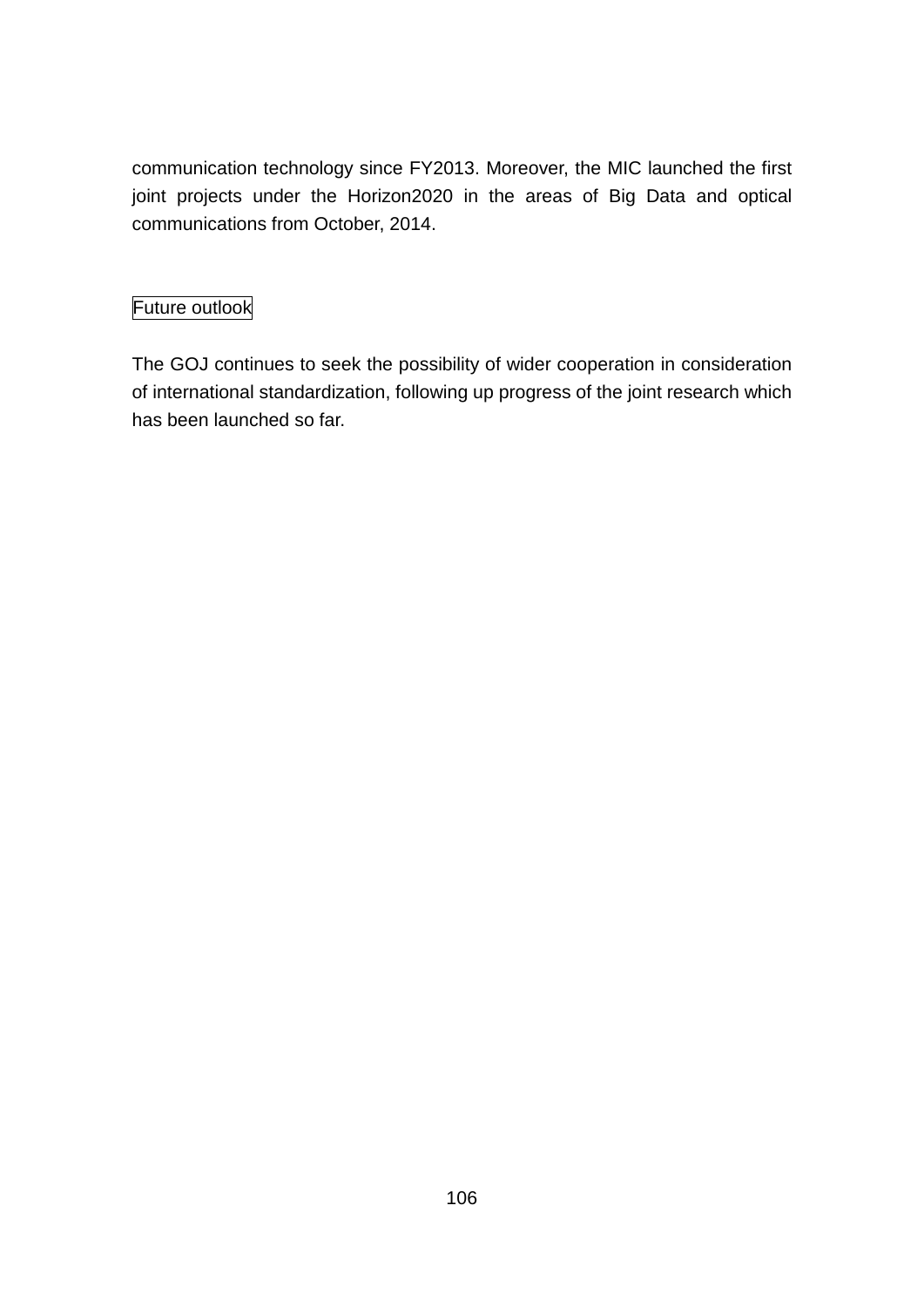7. Sharing vision and roadmaps for a better coordination of R&D projects/programmes (WP-C / # 08\* / EJ to EJ)

## **BRT Recommendation**

To make the programmes even more effective to manage and accessible from the industry, the procedure for preparation and launch of coordinated calls should be well discussed by both parties and standardised. Both sides' Authorities should increase matchmaking activities between EU and Japanese industry to find out common themes. For sharing the vision and working on the common roadmaps, the industry-led activities of European Technology Platforms (ETPs) can be a model.

To increase participation in the respective R&D projects of each region, the BRT recommends authorities to promote the services offered by the newly established National Contact Point in Japan for Horizon 2020 and other relevant instruments (including EEN) to widely circulate R&D call notifications and support the formation of partnerships.

## < Yearly Status Report >

Several EU-Japan Coordinated calls on STI were made under FP7. With the success of joint calls under FP7, joint calls under HORIZON 2020 are expected.

To further enhance EU-Japan cooperation in research and innovation, a new project called JEUPISTE was launched in Sep. 2013 under FP7. Ten organizations are participating in this project with the aims of contributing to the EU-Japan STI policy dialogues, deploying bilateral information services, actively creating innovation partnerships, and offering training opportunities, among others.

In Nov.2013, the EU-Japan Centre for Industrial Cooperation was nominated as the first National Contact Point in Japan for FP7 and Horizon 2020.

The Japanese Government, on the other hand, took initiatives and is launching innovation oriented long-term programmes such as the Cross-ministerial Strategic Innovation Promotion Program (SIP) and the Impulsing Paradigm Change through disruptive Technologies (ImPACT).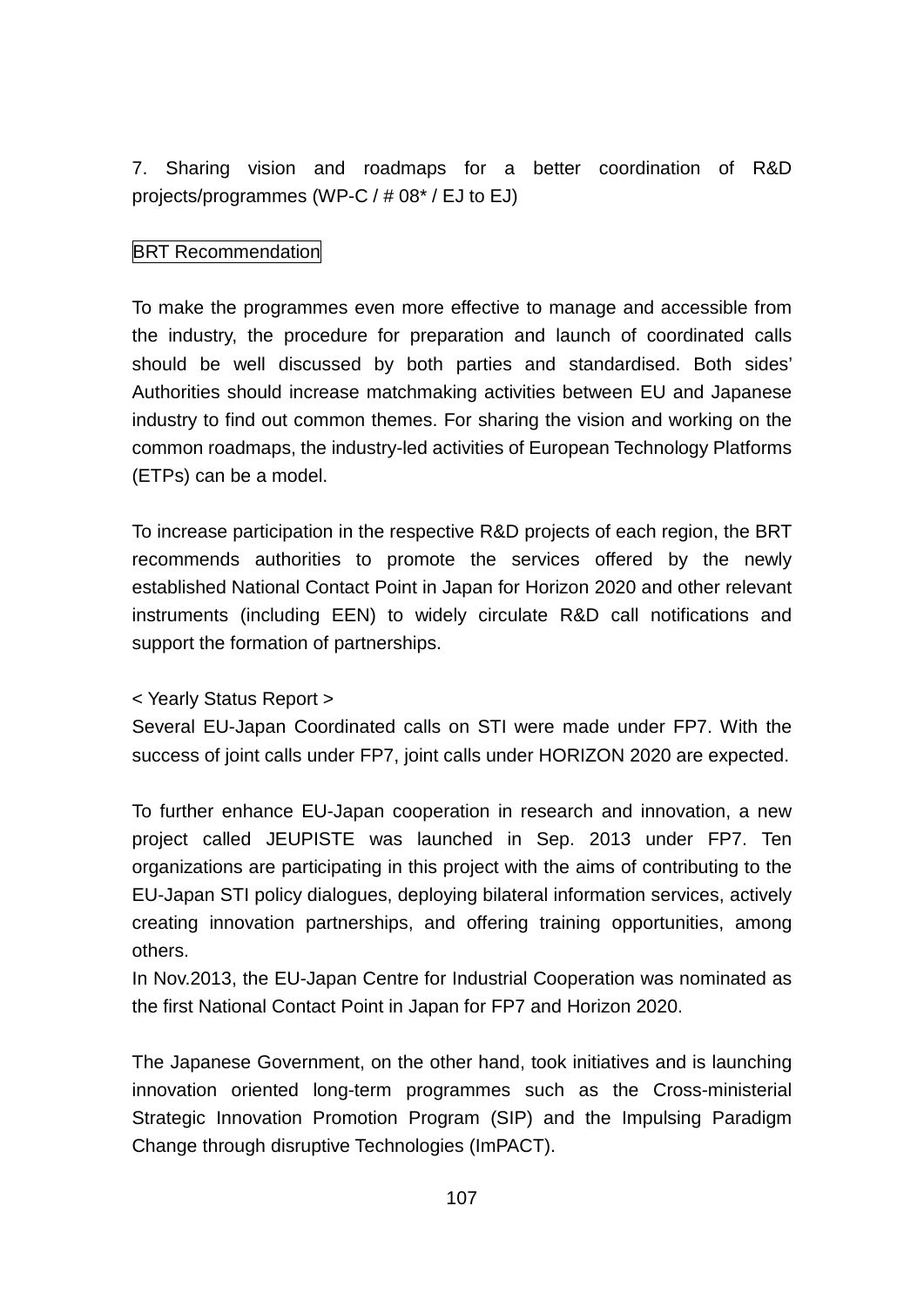The BRT hopes that those initiatives will lead to further EU-Japan strategic cooperation.

## < Background >

Science and Innovation are an international endeavour. Ideas cannot be prevented from crossing borders. Countries can make more effective use of human resources and financial funds if their R&D programmes are coordinated and if mutual access to R&D programmes is easier for participants from both regions

## Action taken so far

The GOJ appropriated a budget measure necessary for the activities of the National Contact Point (NCP) to the EU-Japan Centre for Industrial Cooperation that was appointed as a NCP for the first time in Japan on November 2013.

Moreover, the GOJ and the EU held the Japan-EU officials' meeting on Science and Technology Cooperation on April 2014, and exchanged views for exploring more effective and efficient mechanisms to enhance future research cooperation in the context of the new EU programme Horizon 2020 and the new Japanese 'Comprehensive STI Strategy'. The outcome of the officials' meeting was reported to the 22th Japan-EU Summit on May 2014, where both leaders of Japan and the EU stated that a dialogue would be pursued in order to identify a concrete way forward based on those fruitful discussions.

## Future outlook

The GOJ will continue to support and reinforce the organisational system of the NCP with a view to further facilitating the activities of the NCP to announce calls for R&D proposals under the Horizon2020, in order to formulate partnerships of the entities of both Japan and the EU.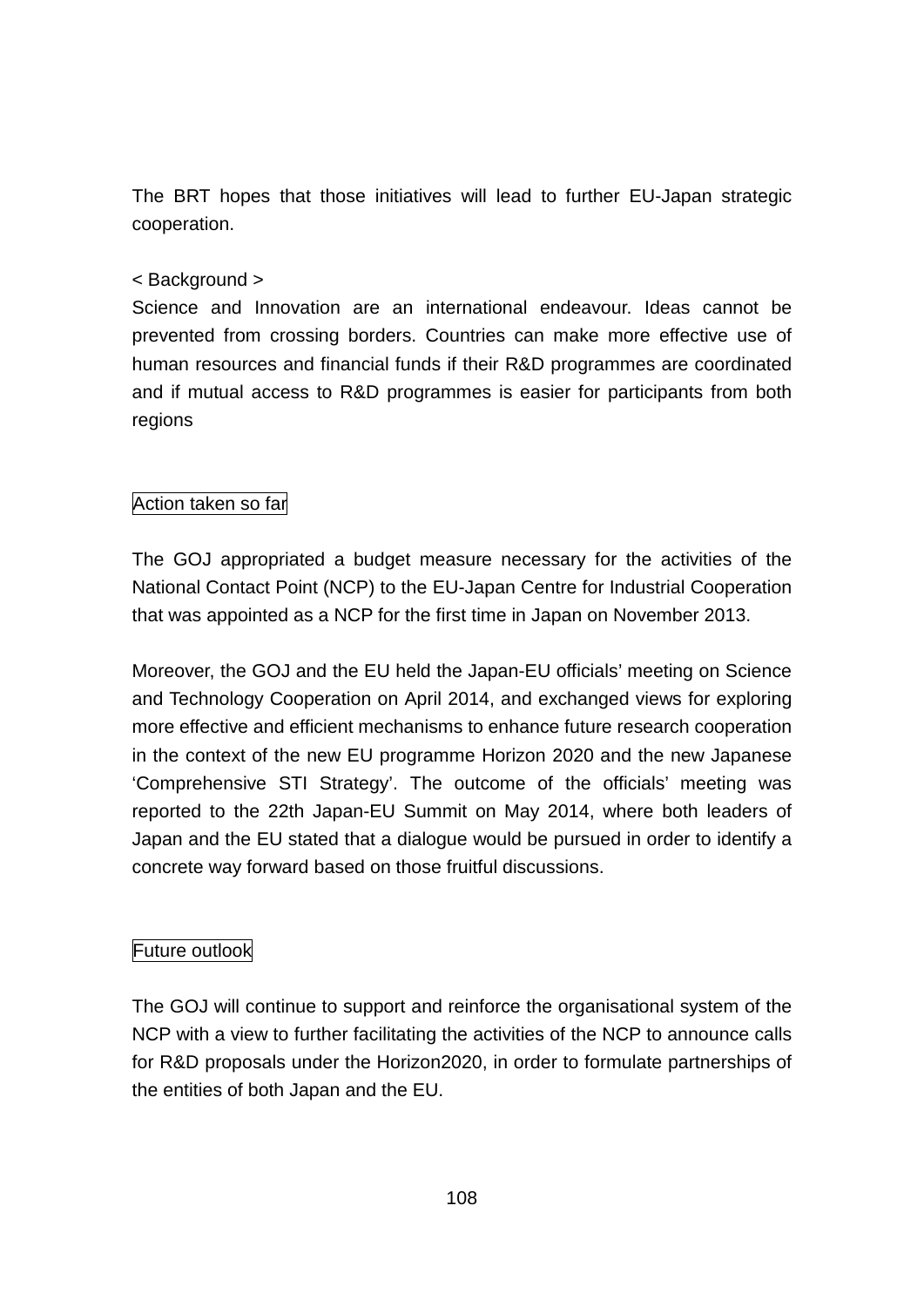### 8. Tax credits for R&D (WP-C  $/$  # 09  $^*$  / EJ to EJ)

#### **BRT Recommendation**

The BRT recommends further enhancement of tax credits for R&D, in particular for SMEs. The authorities should not change the tax credit laws and rules too often, otherwise companies will be reluctant to plan long-term R&D.

#### < Yearly Status Report >

The Government of Japan (GOJ) extended and expanded special treatment of R&D tax credit in the FY2014 Tax Reform.

#### < Background >

R&D presents in itself a high risk for companies. Authorities should help to reduce the cost of such risks and apart from subsidies, tax credits present another effective solution. Particularly SMEs, with limited access to funding, will benefit from tax credits as the simplest and least bureaucratic form of R&D subsidy. Tax credits should take into account the long-term nature of R&D, which requires long-term planning of funds and expense management. Tax credits should therefore be established for a prolonged period, so that companies can plan their R&D expenditures effectively.

#### Action taken so far

The GOJ resolved to extend for three years the applicable period for special treatment of R&D tax credit(selective system "increased type" or "high-level type") and expand "increased type" in FY2014 Tax Reform.

#### Future outlook

The GOJ resolved to increase the rates for tax credit for "special experiments and research expenditures" such as expenditures for joint research and contract research (from 12% to 20-30%) as well as to set the upper limit on the amount of its tax credit (5% of the corporation tax) separated from "general experiments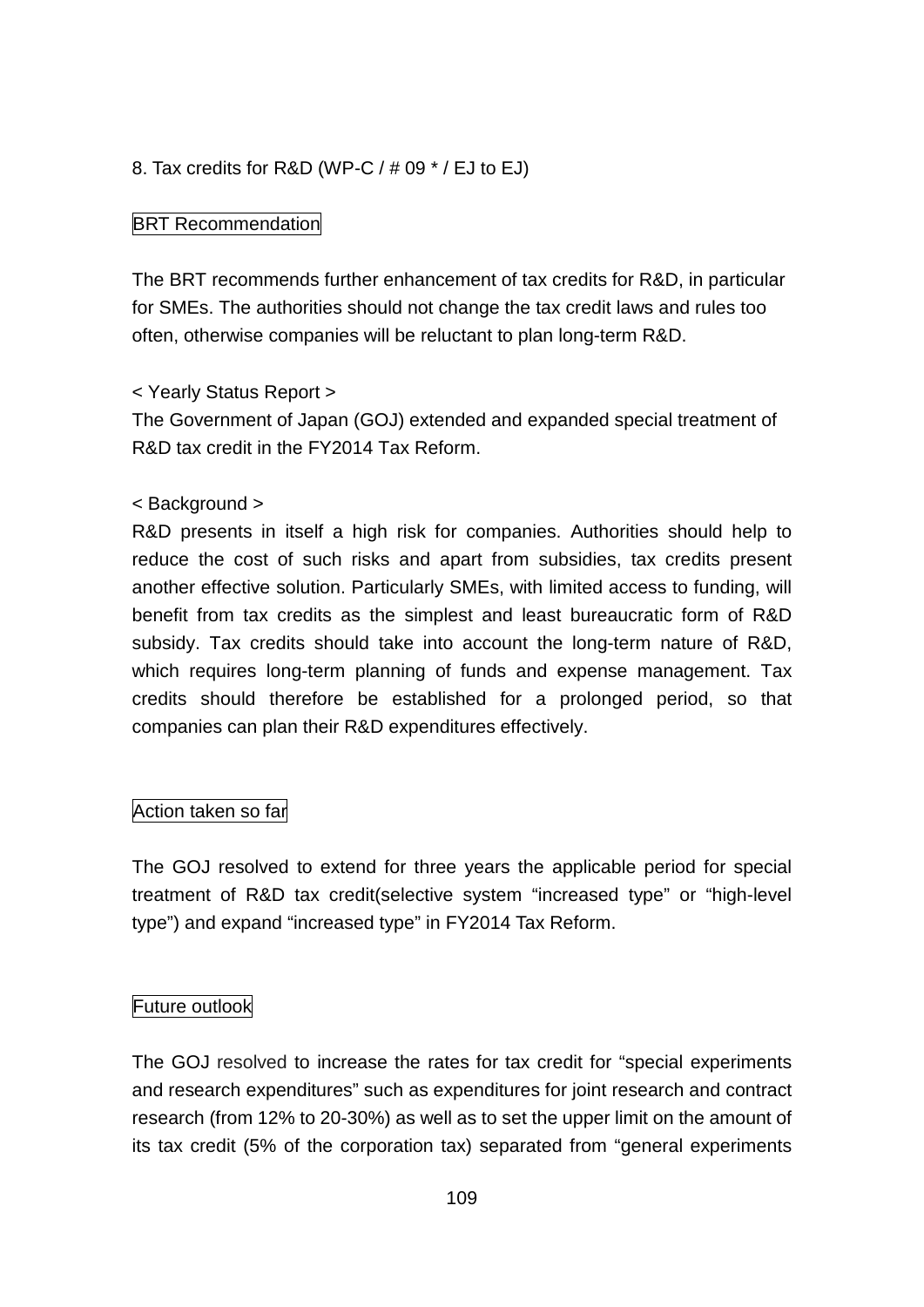and research expenditures" in order to promote open innovation, while keeping the total amount of the upper limit on the amount of tax credit for experiments and research expenditures on the same level (30% of the corporation tax) in FY2015 Tax Reform.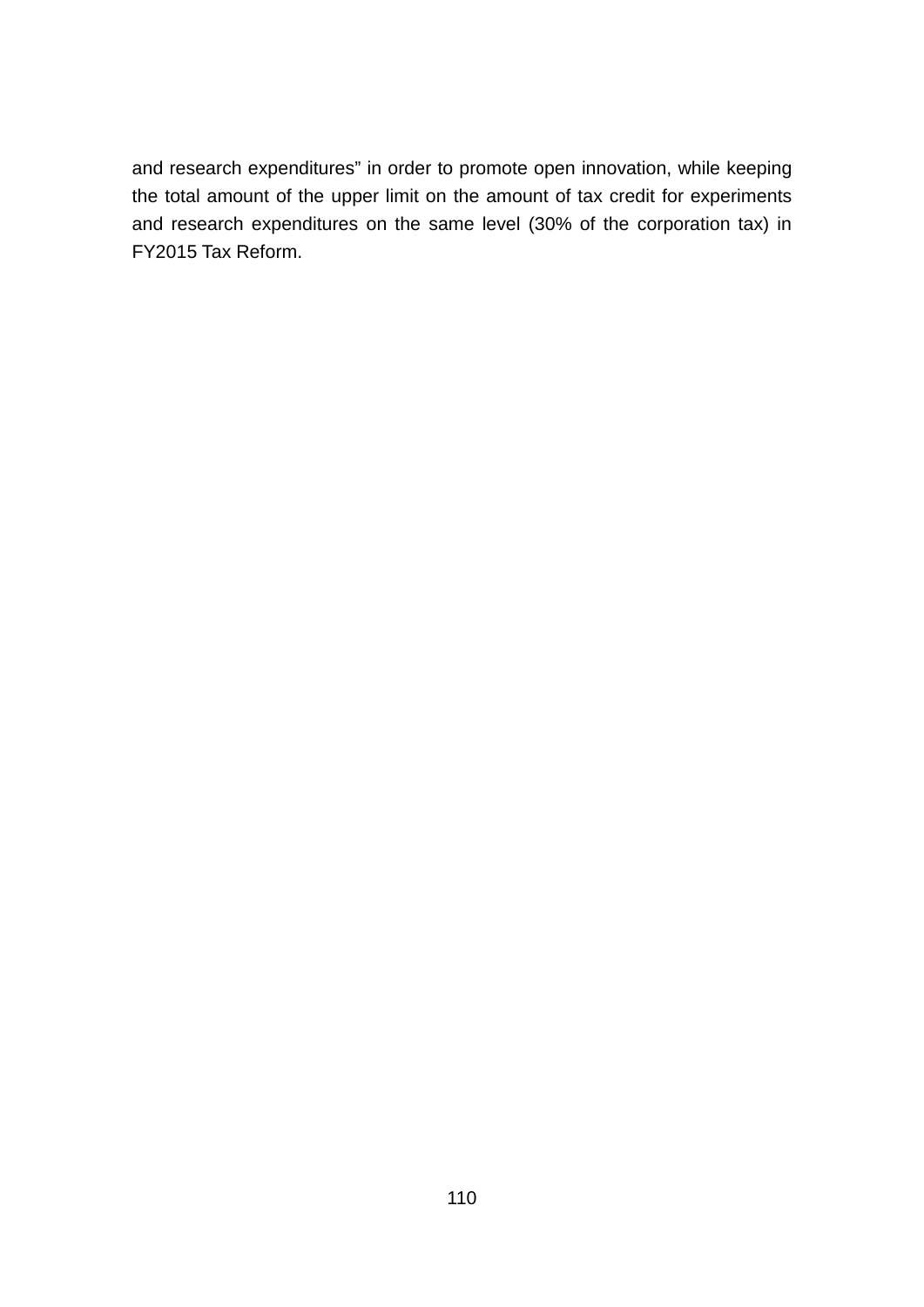9. Government-Led Industrial Cooperation in Aeronautics (WP-C/ # 10\*\*/ EJ to EJ)

## **BRT Recommendation**

The Authorities of Japan and the EU should establish a permanent dialogue aiming to significantly upgrade the scale of EU-Japan industrial cooperation in aeronautics based upon mutual trust, equality and mutual benefits, and stimulated by government funding. This should include a broad cooperation on environmental issues.

< Yearly Status Report >

Some progress has been made on this recommendation.

### < Background >

Europe's aeronautics industry has long been a major supplier to the world market. Japan also has many advanced technologies. Both are challenged by new entrants. In this context, joint technology and project development are necessary for both sides' companies to maintain technological leadership and competitiveness, and for governments faced with severe budgetary constraints. Some Europe-Japan industrial cooperation exists in helicopters and aeroengines but the potential is much greater

EU-Japan industrial cooperation in civil airliners has stagnated since the early 2000s, when 21 Japanese suppliers joined the A380 programme. The situation is better for Japanese participation in engine programmes and as suppliers of carbon fibre materials. The aerospace industries of other countries have improved significantly in recent years and price competitiveness has become a key decision criterion.

Europe and Japan support mostly separate research programmes on environmental issues, from noise to emissions. We believe that the eco-technology at all aircraft speeds is one of the fields where further cooperation between Europe and Japan could yield significant cooperation and business opportunities.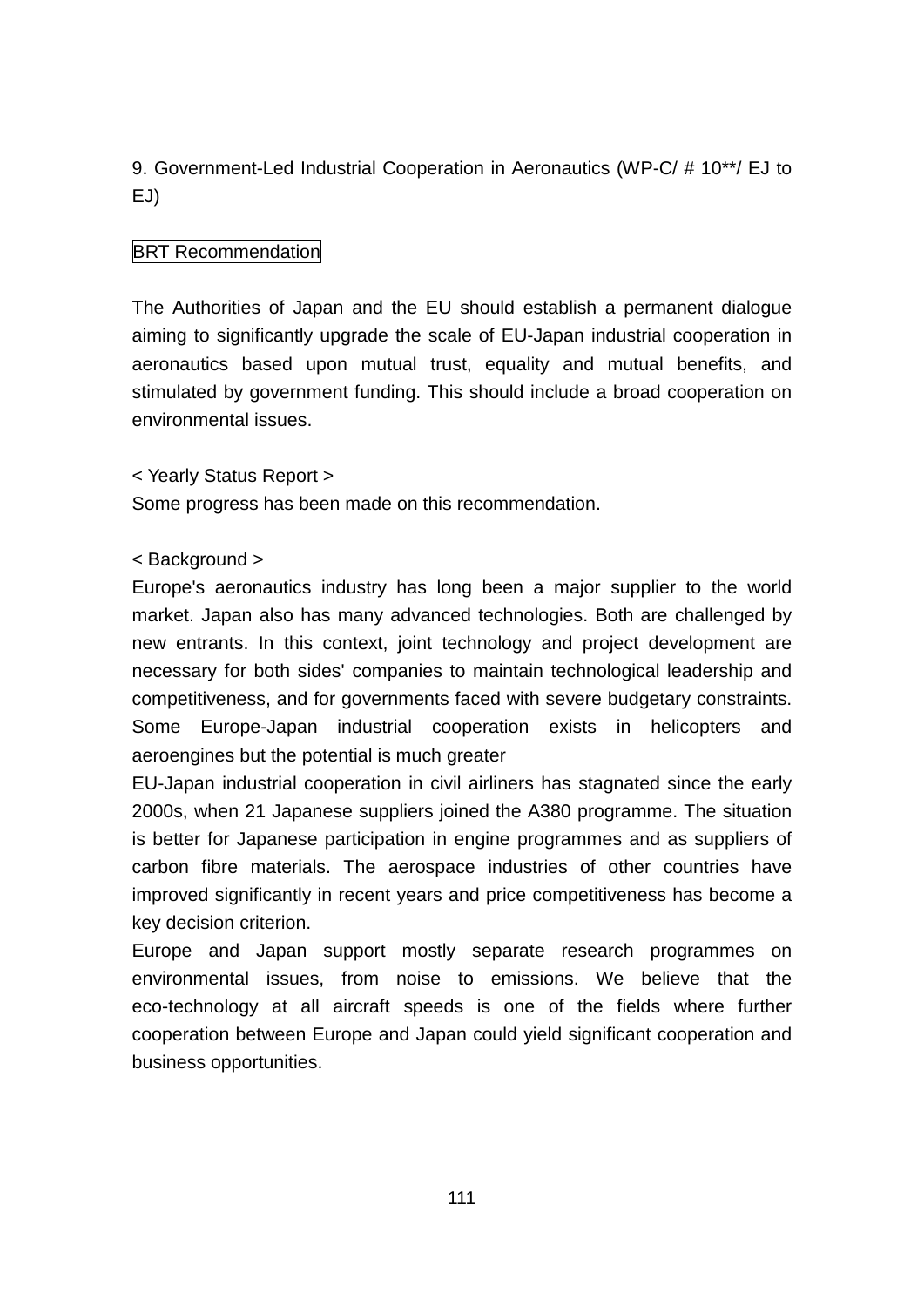## Action taken so far

In March 2014, the METI and the EU held a joint-workshop in order to consider future cooperation projects based on the Terms of Reference of the European-Japanese Working Group on Civilian Aeronautics Research. The METI and the EU agreed four topics, which are future passenger-friendly cabin architecture and systems, lighter integrated heat exchanger systems, efficient composite structure manufacturing and monitoring, and smarter flight control technologies for enhanced safety, as the next coordinated call projects.

In December 2014, the METI and the DGAC held the  $2<sup>nd</sup>$  Working Group in Paris based on the Memorandum of Cooperation (MoC) in Civil Aeronautical Industry, singed in June 2013. In conjunction with the Working Group, the METI and the DGAC also held a workshop aimed at finding some future cooperation between Japanese and French companies.

## Future outlook

With respect to efforts to develop environmentally-enhancing aircraft technologies, the cooperation between the Japanese aircraft industry and those of other countries including the EU is vital from the viewpoint of improving Japanese companies' technological capability and competitiveness. The GOJ will continue to support the collaboration between the Japanese aircraft industry and those of European countries utilizing the Japan-EU and Japan-French cooperation framework.

The next coordinated call projects based on the Terms of Reference of the European-Japanese Working Group on Civilian Aeronautics Research will be approved after June in 2015.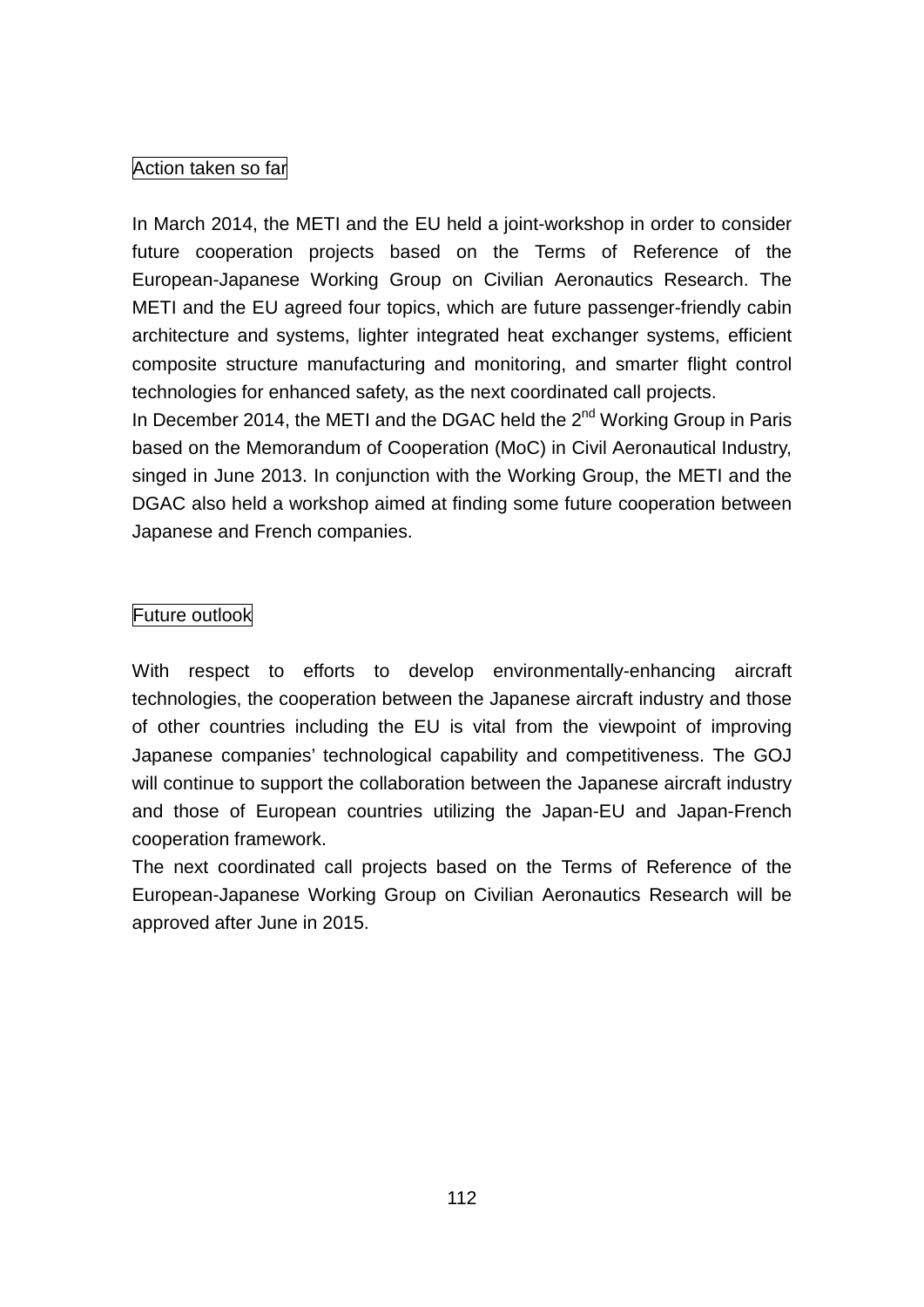## 10. Approval of Satellite Launch Service Providers (WP-C / # 18 \* / E to J)

## **BRT Recommendation**

The approval by Japanese Authorities of foreign launch service providers through the envisioned approval system of Japanese commercial satellite launch projects should be fair and consistent with commercial world practice as recognised and formalised by the French Space Operations Act of June 2008 and associated by-laws.

< Yearly Status Report > We have no new information.

#### < Background >

Japanese Authorities contemplate Space Operations legislation that would require Japanese users of satellite launch services to obtain an official approval before they contract for launch, and that would also require them to only use reliable launch service providers approved by Japanese Authorities. We have no issue with such legislation if it cannot be used to make competition in Japan difficult for EU launch service providers.

## Action taken so far

The GOJ is internally discussing the formulation of "the law on space activities", referring to the US and European third party liability systems for damage caused by space objects and legal frameworks on governmental authorization and supervision for space activities by non-governmental entities.

#### Future outlook

The GOJ continues the discussions.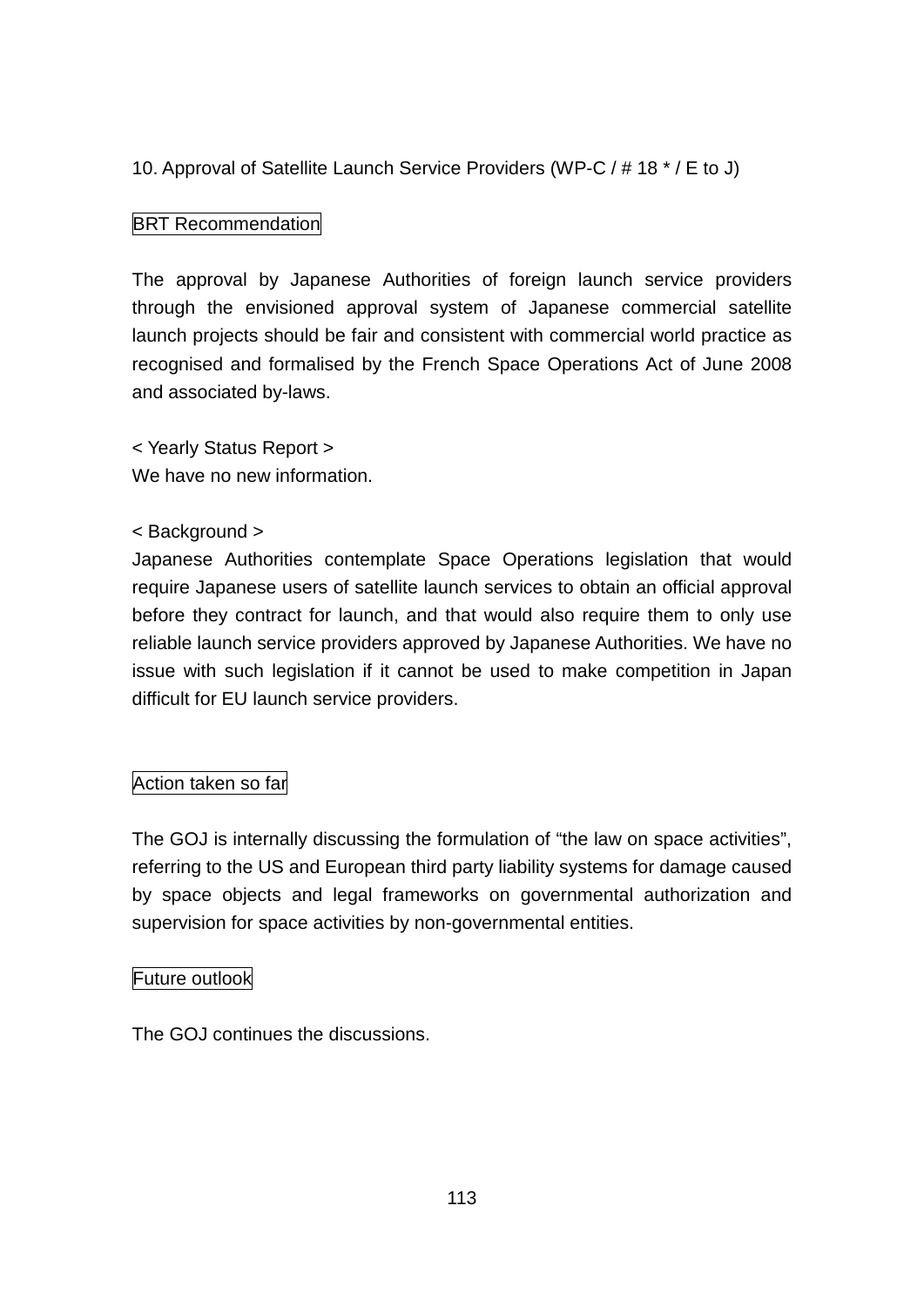## **Working Party D: Financial Services, Accounting and Tax Issues**

1. Recommendation regarding Financial Reform and Regulation (WP-D / # 01\*\* / EJ to EJ)

### **BRT Recommendation**

The BRT requests that regulating bodies fully address the impact of reforms and new regulations on the real economy notably in the implementation phase and take a co-ordinated approach to avoid negative effects on global business activities and efficient allocation of resources.

### <Recent Progress>

In July 2013, the European Commission and the US Commodity Futures Trading Commission (CFTC) announced a Path Forward regarding their joint understandings on a package of measures for how to approach cross-border derivatives. As stated there, there will be considerable co-ordination challenges to avoid cross-border conflicts, inconsistencies and duplication.

The final report on margin requirement for non-centrally cleared derivatives was issued by the Basel Committee on Banking Supervision (BCBS) and the International Organization of Securities Commissions (IOSCO) in September 2013, which includes a threshold of  $$50$  million for initial margin to minimise impact on corporate business activities.

#### <Background>

Financial reform and introduction of additional regulations are underway to achieve a more resilient financial system but they should be designed to be appropriate and effective so as to enable financial markets and financial industry support sustainably economic activities and the revitalisation of global economy. The European and Japanese authorities as well as market participants including banks and business corporations should continue to unite efforts to ensure effective influence on US financial regulations which have international reach, particularly cross-border OTC derivatives market reforms, to avoid decrease in liquidity and increase in hedging cost.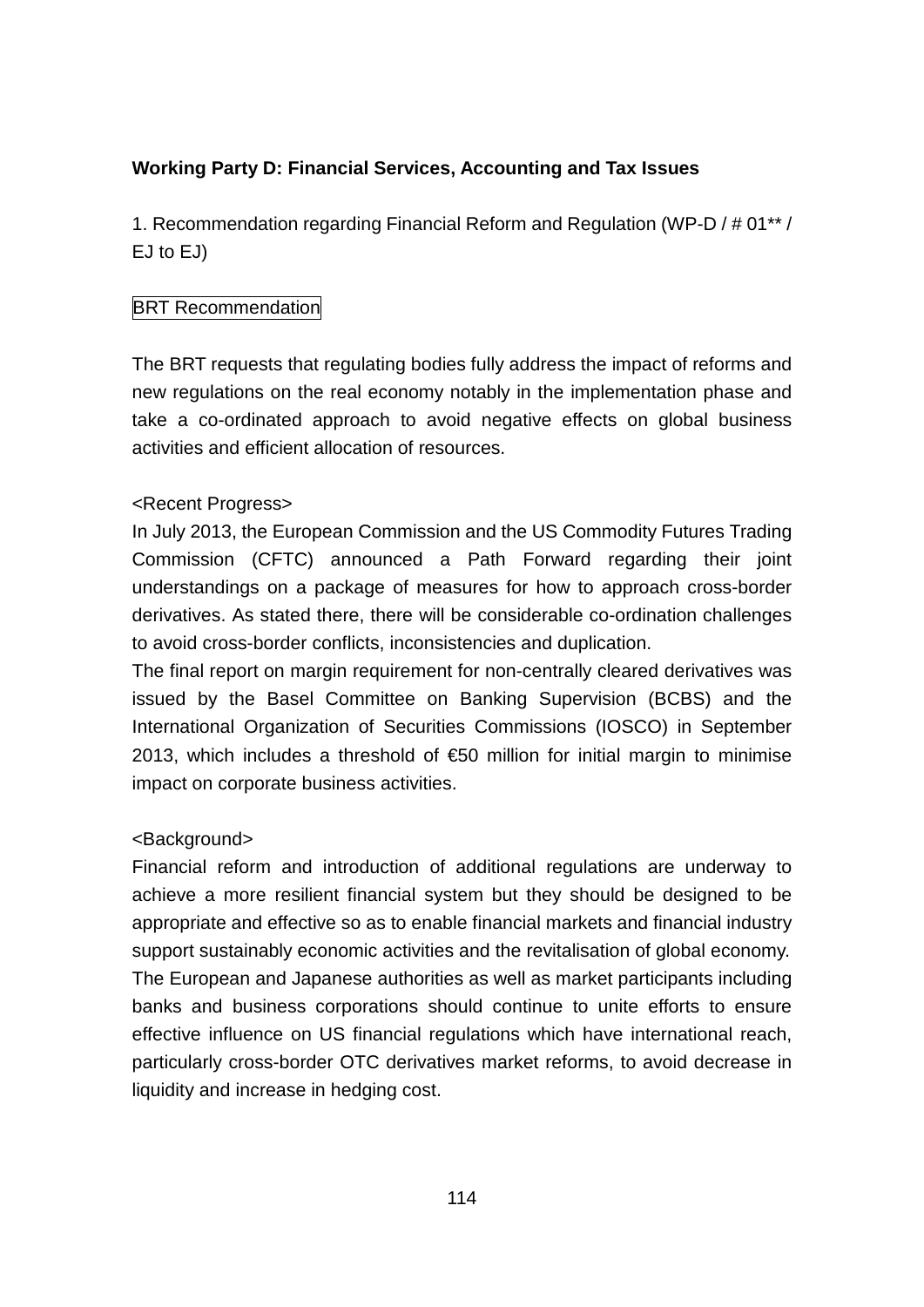## Action taken so far

In OTC derivative market in Japan, the promotion of clearing through central counterparty would contribute to the financial stability through the reduction of systemic risk. In addition, in order to avoid cross-border conflicts, inconsistencies and duplication, the GOJ has been discussing actively on the equivalence assessments with the EU.

### Future outlook

Japan will continue to discuss on the recognition of CCPs with the EU. Japan will also consider steadily implementing the international agreement while bearing in mind considering the influence on the financial and capital market and real economy. Regarding the Margin requirements for non-centrally cleared derivatives, Japan has been preparing for the implementation.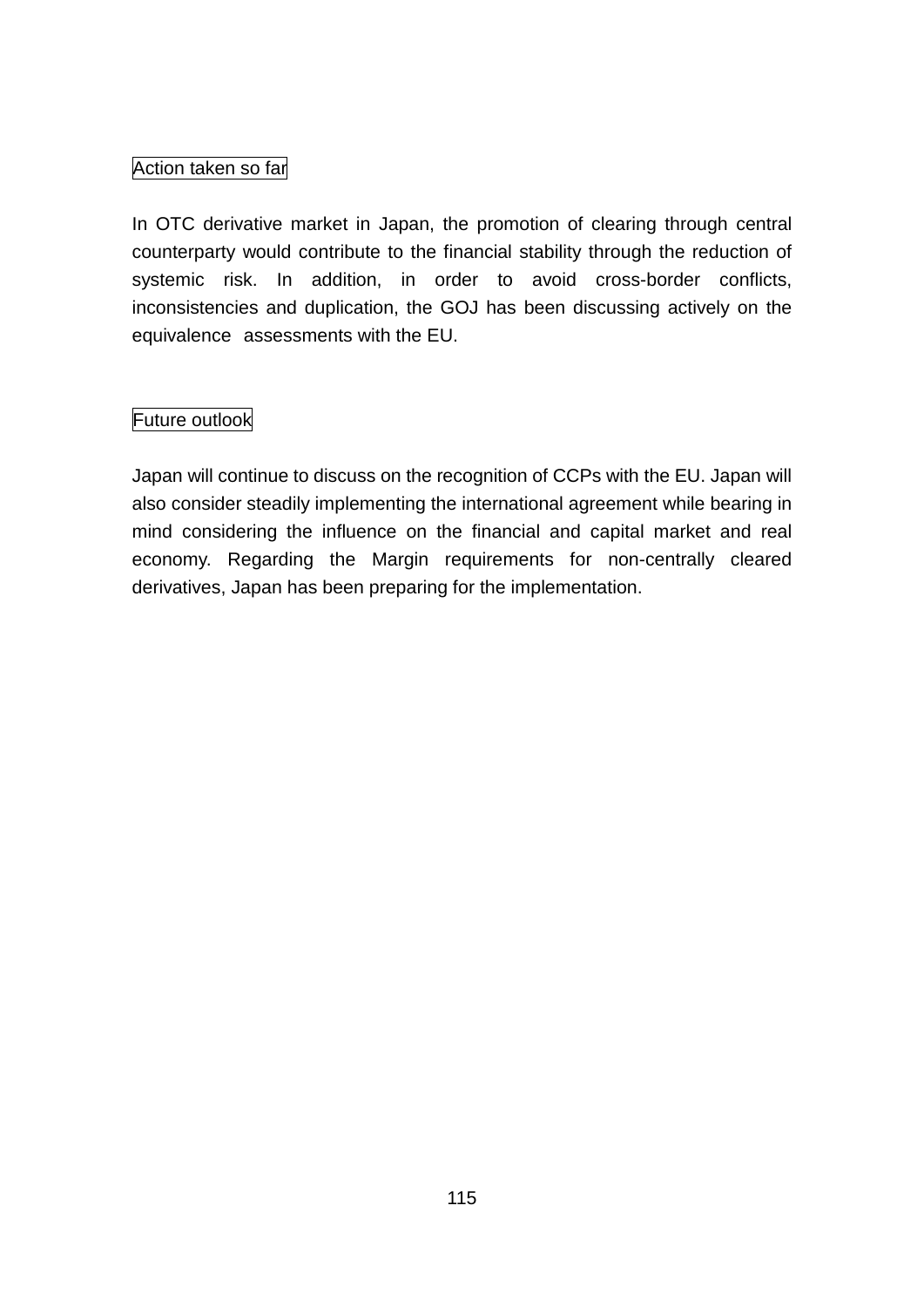### 2. Recommendation on BEPS Action Plan (WP-D / # 02\*\* / EJ to EJ)

#### **BRT Recommendation**

The BRT recommends that, as to the BEPS (base erosion and profit shifting) Action Plan, the authorities should carefully consider the risks of excessive disclosure requirements and anti-tax avoidance measures so as not to hamper multinational enterprises' business activities.

#### <Background>

The BEPS Action Plan was proposed by the OECD and endorsed by G20 Finance Ministers and Central Bank Governors in July 2013. The BRT supports the idea of modernising international taxation rules that would include non-OECD countries to cope with the globalisation and digitalisation of economy. However, the BRT is concerned that the requirement of BEPS Action Plan for multinational enterprises to disclose information on their global allocation of income, economic activity and country-by-country taxes paid to all relevant governments would risk leading to an increase of administrative burden on enterprises and of a risk of double taxation. The BRT recommends that the introduction of excessive disclosure and anti-tax avoidance rules should be avoided so that legitimate business activities would not be hampered.

#### Action taken so far

The purpose of BEPS project led by the OECD's Committee on Fiscal Affairs is to avoid excessive tax planning and tax avoidance by multinational enterprises and ensure the level playing field between enterprises.

In September 2014, the first set of the reports about the BEPS Action Plan was published. During the process of finalization of those reports, the GOJ collaborated with business sectors through opportunities to comment on discussion drafts and exchange views at public consultations.

For the GOJ's overall position on tax-system reform of Japan, please refer to the attachment (p.120) of this report.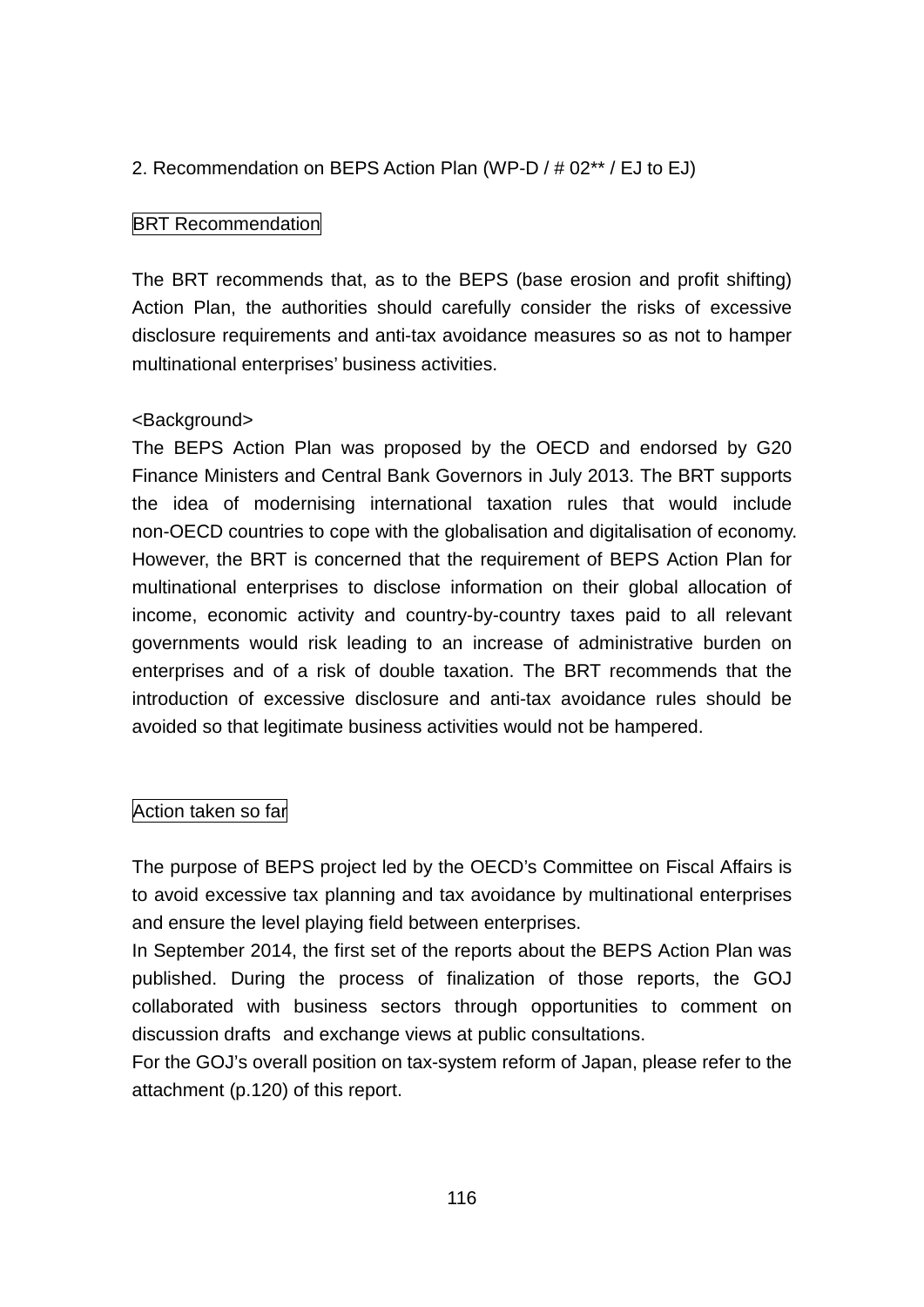## Future outlook

The second and third outputs of the Action Plan will be finalized in September/ December 2015, respectively.

The OECD's Committee on Fiscal Affairs continues to consult with interested parties through public comments and public consultations. Taking into account the outcome of those efforts, the GOJ would like to gather opinions from a broad range of stakeholders and continue to contribute to development of new global standards for the international taxation.

For the GOJ's overall position on tax-system reform of Japan, please refer to the attachment (p.120) of this report.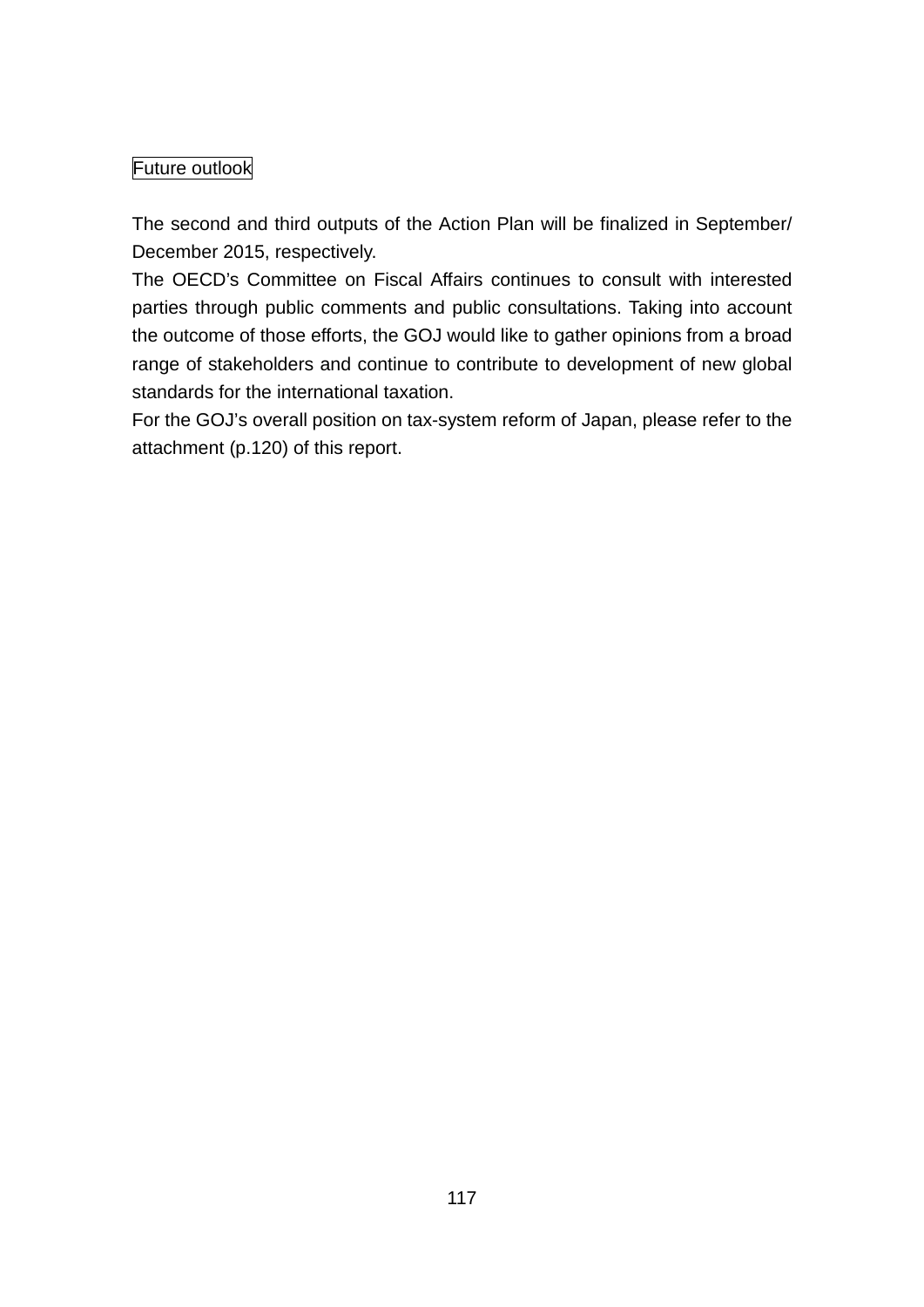## 3. Recommendation on Tax Issues (WP-D / # 03\* / EJ to EJ)

### **BRT Recommendation**

The BRT requests that the EU Member States and Japan should modernise the tax treaties between them and ensure that, to the greatest extent possible, dividend, royalty and interest payments are exempted from withholdings taxes and that they provide for corresponding adjustments and arbitration in case of transfer pricing taxation.

The BRT requests the harmonisation and simplification of documentary requirements in transfer pricing taxation and the facilitation of the conclusion of bilateral and multilateral APAs (Advance Pricing Arrangements).

The BRT recommends the introduction of participation exemption that will exempt dividends and capital gains received from business investment from further corporate taxation.

#### <Recent progress>

Some progress has been seen for the recommendation on the modernisation of tax treaties. No progress has been seen on transfer pricing and participation exemption.

#### <Background>

In order to enhance direct investment between the EU and Japan, the removal of double taxation and the reduction of compliance costs associated with the transfer pricing taxation including the conclusion of APAs are essential.

Participation exemption, by which dividends and capital gains received from business investment are exempted from further corporate taxation to reward for taking risks associated with foreign investment, will further encourage direct investment.

## Action taken so far

In view of promoting investment and economic activities between Japan and the EU, the GOJ has been actively expanding and enhancing the tax treaty network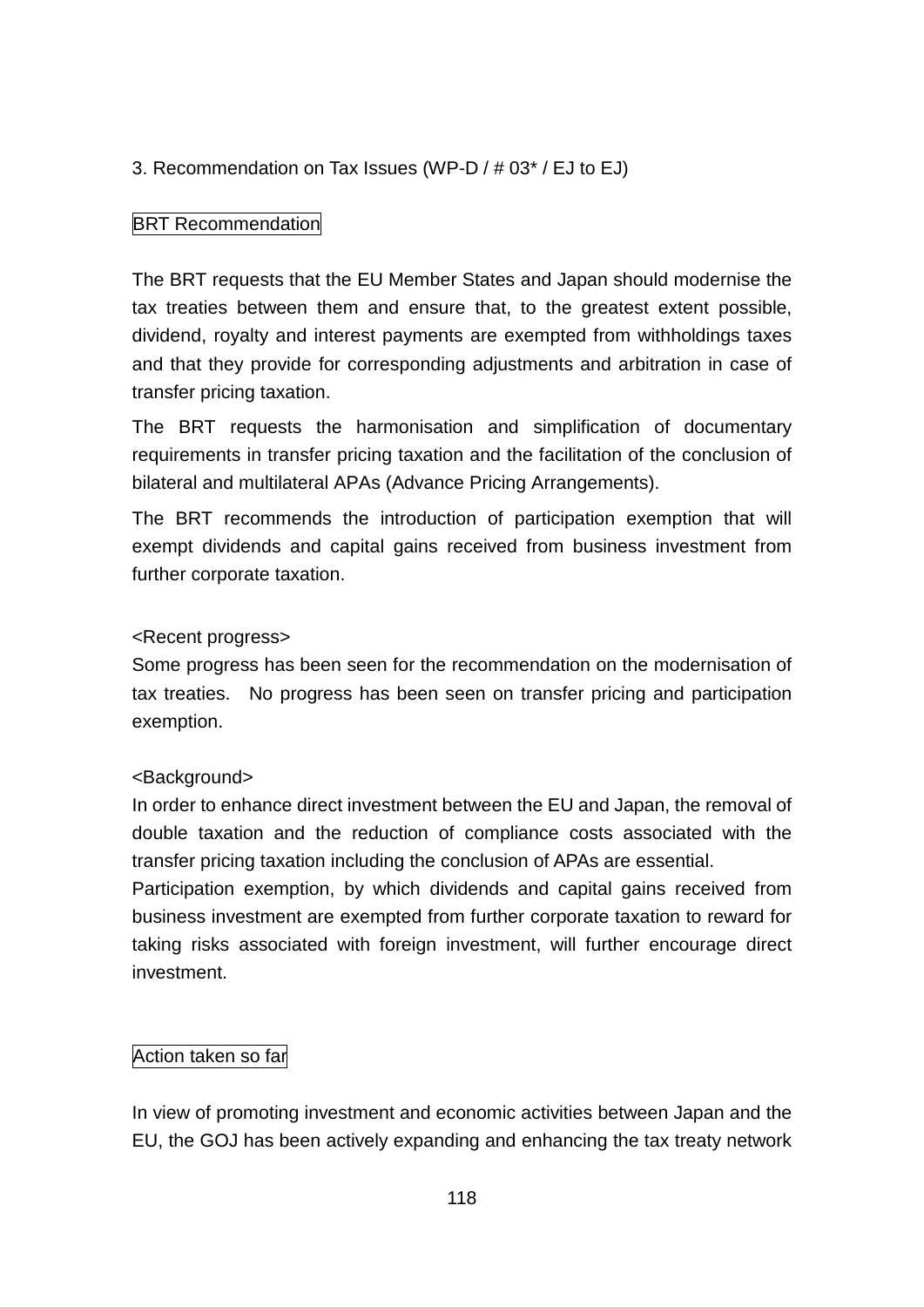with the EU member states. Protocols amending the tax conventions with the UK and Sweden entered into force in December and October 2014 respectively. These protocols provide for the exemption of withholding taxes in the source country on dividend payments between related parties, interest and royalty payments, as well as the arbitration process in the mutual agreement procedure. Transfer pricing documentation requirements are defined by laws and the National Tax Agency operates its administration in consideration of taxpayers' burdens.

APAs with EU member countries overall are being smoothly implemented based on common understanding of the OECD transfer pricing guidelines.

For the GOJ's overall position on tax-system reform of Japan, please refer to the attachment (p.120) of this report.

## Future outlook

The GOJ will continue to work on the expansion and enhancement of the tax treaty network with the EU member states as necessary, which contributes to further strengthening investment and economic ties between Japan and the EU in a globalized business environment.

The GOJ will continue to clarify the NTA's operations by Administrative Guidelines with reference to the international trends.

With regard to APAs with EU member countries, the GOJ will continue to implement appropriately based on the provisions of tax treaties and the OECD transfer pricing guidelines.

For the GOJ's overall position on tax-system reform of Japan, please refer to the attachment (p.120) of this report.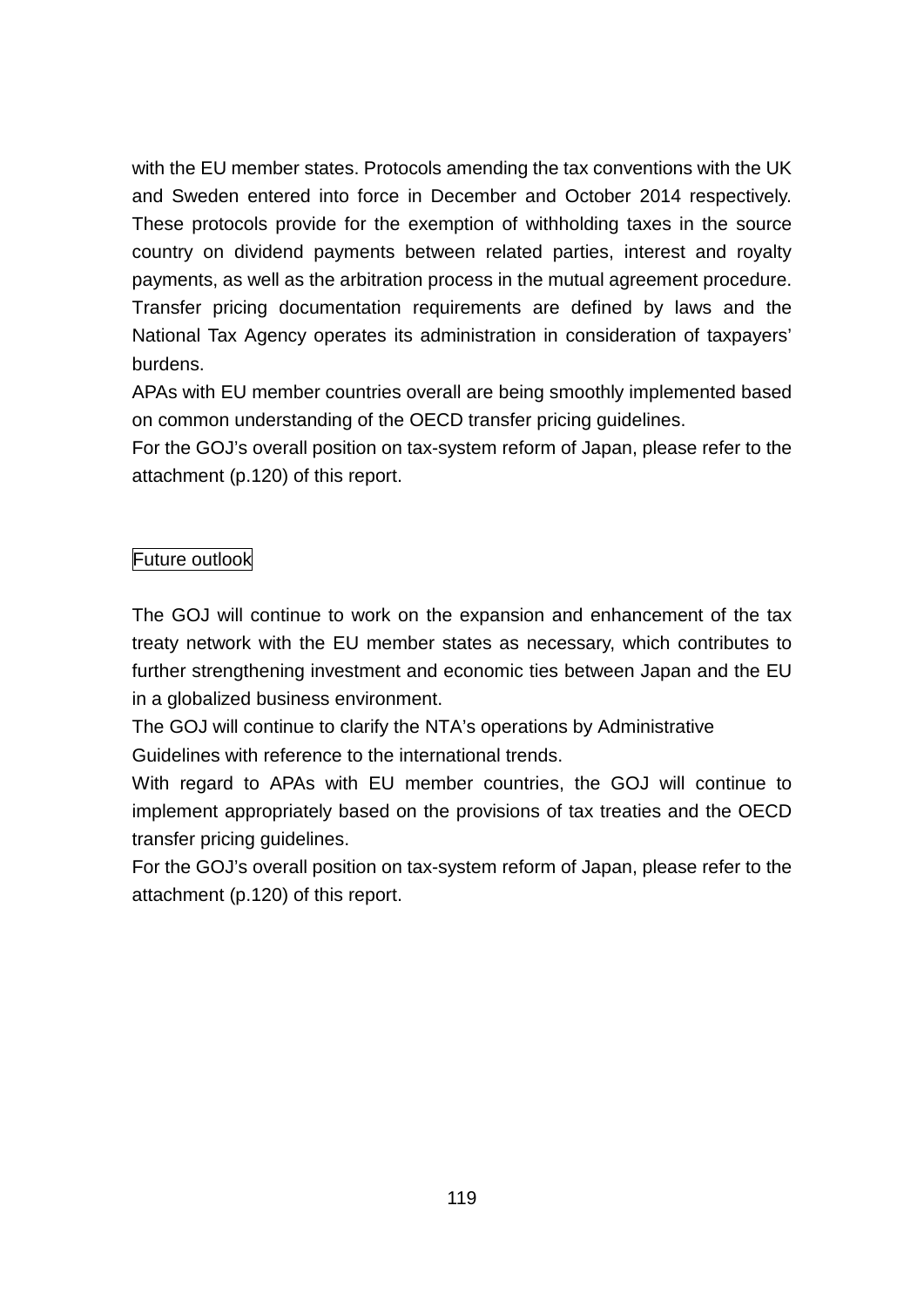#### (Attachment)

#### Tax-system-related proposals

In 16th EU-Japan Business Round Table, the followings were proposed with respect to Japanese tax system:

Working Party D:

- (1) Recommendation on BEPS Action Plan
- (2) Recommendation on Tax Issues

Changes to the Japanese tax system are made every year, and the decisions on what changes to make are made following deliberations by bodies such as the Tax Commission. These deliberations focus on requests and opinions submitted by government ministries and agencies to the tax authorities, and take into account the economic climate, fiscal situation. Opinions from various levels, including proposals from the Business Round Table, are referred to by ministries and agencies when they prepare their requests for changes to the tax system, and appropriately reflected in the tax reform process.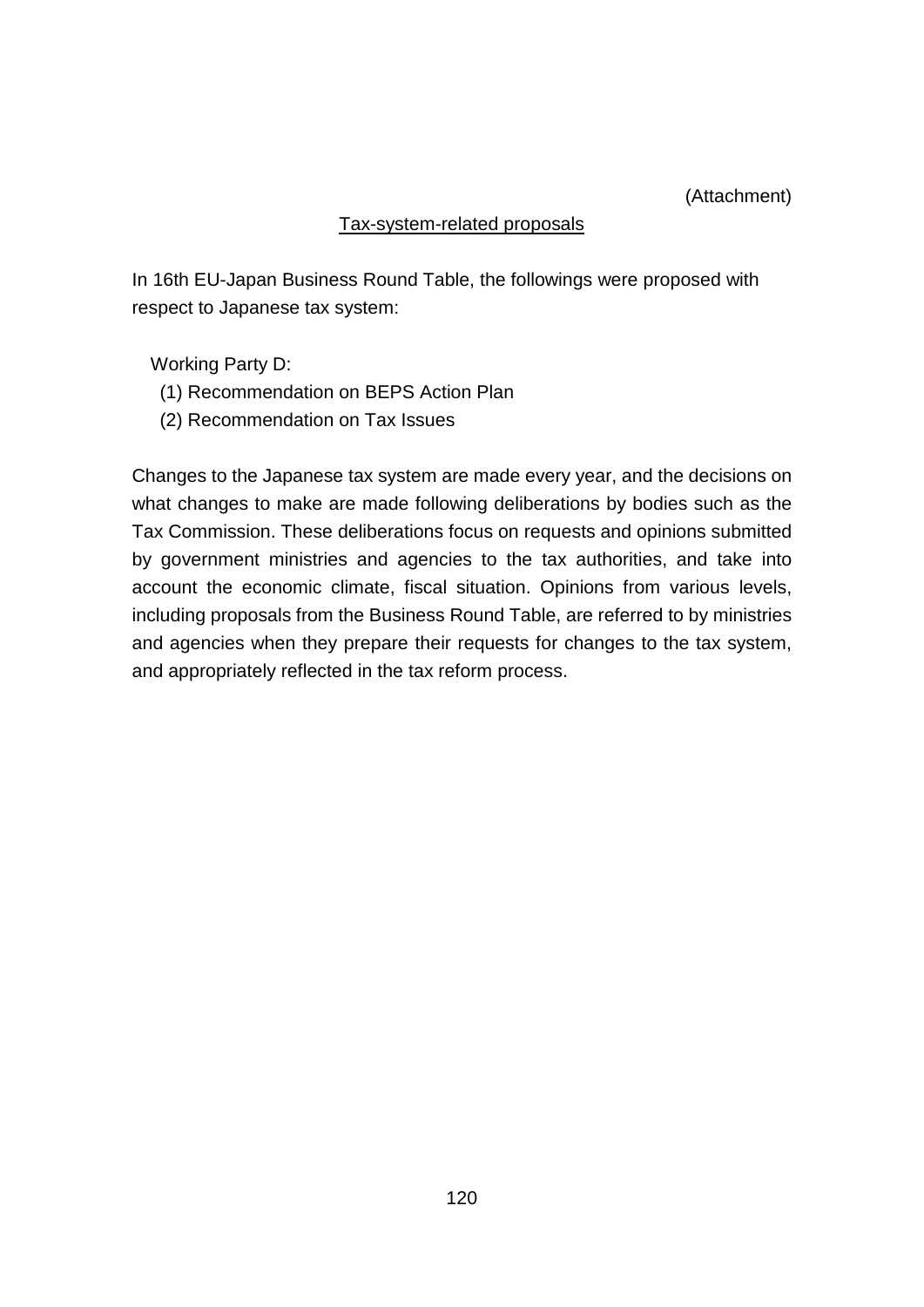4. Recommendation on Japanese Fiscal Soundness (WP-D / # 05\*\* / EJ to J)

## **BRT Recommendation**

The BRT requests that Japanese Government shall devise a detailed roadmap towards its goal of primary-balance surplus by fiscal 2020.

## <Background>

Fiscal soundness is a fundamental issue for regaining trust in the Japanese economy.

Primary-balance deficit risks leading to jump in interest rate and abrupt retrenchment in budget, and resulting in serious impact to the Japanese economy. Reforms of Japan's social security and taxation systems are key for both economic growth and the realisation of fiscal soundness.

< Recent Progress >

No agreement has been found.

## < Background >

The EC announced proposals in September 2011 to impose a Financial Transaction Tax on financial instruments between financial institutions when at least one party to the transaction is located in the EU but it has concluded since that a common FTT system could not be attained within a reasonable amount of time by the EU as a whole. On 14 February 2013, the EC has adopted a proposal for a Council Directive implementing enhanced cooperation between 11 Member States in the area of financial transaction tax.

## Action taken so far

The GOJ steadily proceeds with fiscal consolidation that is compatible with economic revitalization based on "Medium-term Fiscal Plan" (approved by the Cabinet on 8th August 2013). In this plan, the government set out objectives to halve the primary deficit of the national and local governments to GDP ratio by FY2015 from the ratio in FY2010 and to achieve a primary surplus by FY2020, and thereafter to steadily reduce the public debt to GDP ratio.

Although consumption tax was increased to 8% on April 2014, taking into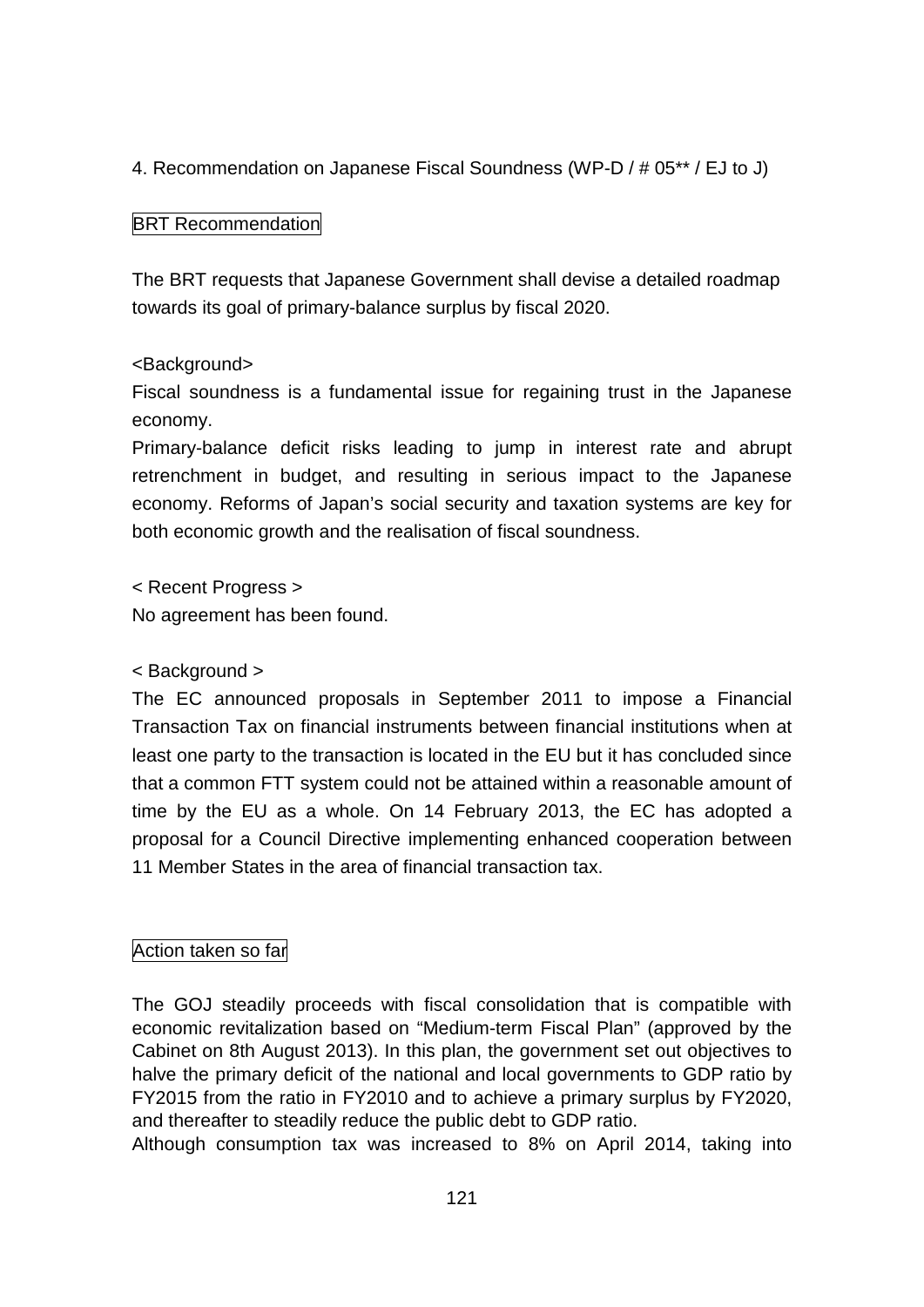account the economic conditions and other factors in a comprehensive manner, the consumption tax increase to 10% will be postponed until April 2017; however the government made best efforts for fiscal consolidation such as thoroughly prioritizing and streamlining expenditures. Through these measures, the FY2015 budget will achieve the target of halving the primary deficit to GDP ratio.

### Future outlook

The GOJ will surely implement the consumption tax increase to 10% in April 2017. In addition, the GOJ firmly maintains the FY2020 target of achieving primary surplus. To achieve this, the government will prepare a concrete fiscal consolidation plan by the summer of 2015.

Through these efforts, the government aims to achieve both economic revitalization and fiscal consolidation.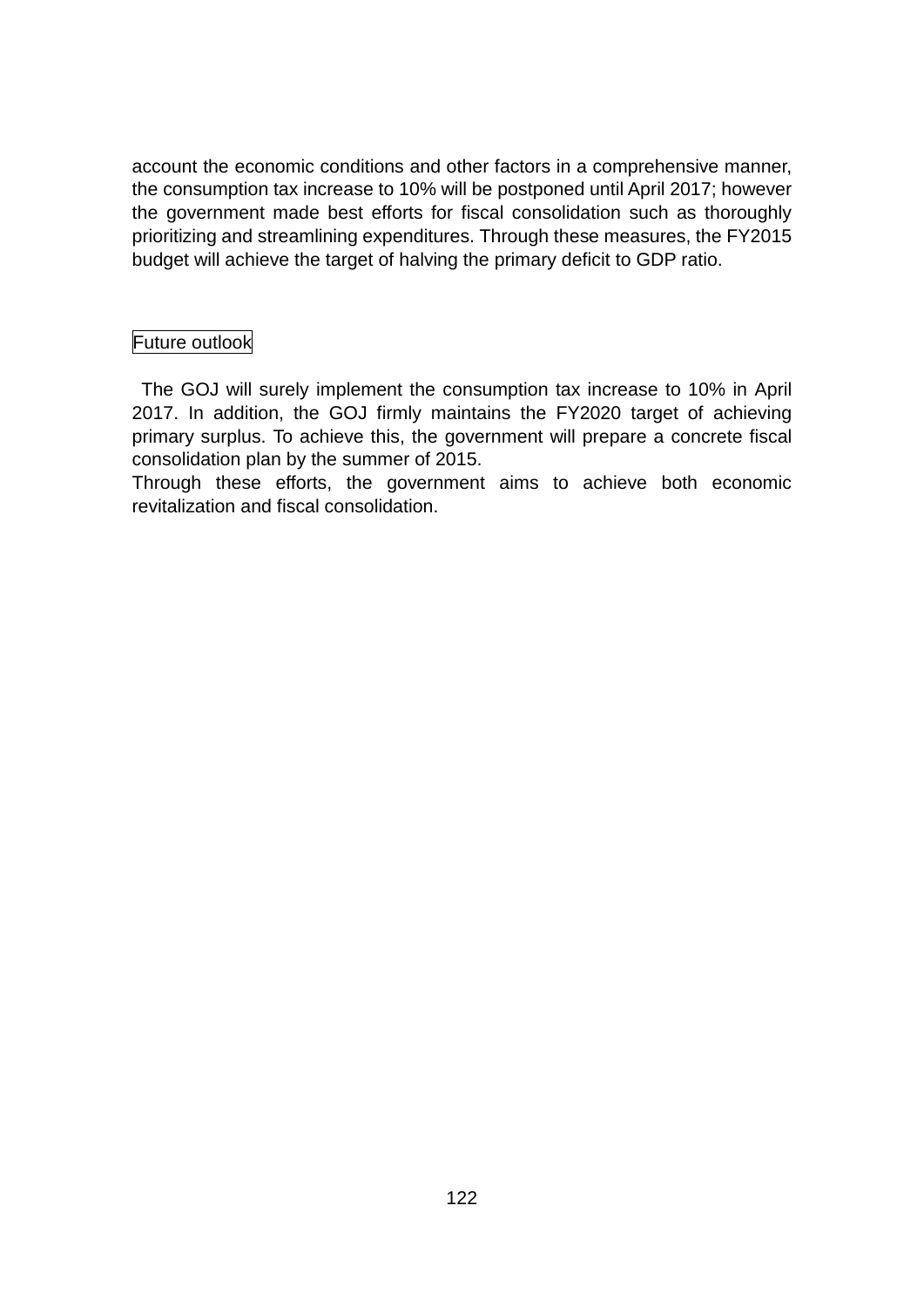### 5. Recommendation on Japanese Tax system (WP-D / # 06\* / EJ to J)

#### **BRT Recommendation**

Attracting and encouraging foreign direct investment to Japan would induce Japanese economic growth with jobs and technological innovation by inviting prominent technologies and individuals. Reduction of effective corporate tax rate and abolition or reduction of fixed asset tax on depreciable assets is necessary measures for providing a globally competitive business environment.

#### <Background>

While Japanese society is aging rapidly, there is expectation that in addition to revitalisation of Japanese corporates foreign direct investment to Japan will contribute to Japanese economic growth. So as to encourage foreign direct investment to Japan as one of the attractive markets in Asia, a globally competitive corporate tax system should be adopted.

## Action taken so far

Regarding corporate tax reform, the GOJ has embarked on the reform aimed at reducing the effective corporate tax rate (current: 34.62%) to the twenties in several years while permanent revenues will be secured through such measures as broadening the tax base and so forth.

In FY2015 Tax Reform, while a revenue source will be secured through such measures as broadening the tax base and so forth, the GOJ decided to reduce the tax rate by 2.51% (compared with the current rate) in FY2015 and by 3.29% (compared with the current rate) in FY2016, including front-loaded tax reduction in order to strongly support the realization of a virtuous economic cycle.

Fixed asset tax on depreciable assets has been charged, since its start in 1950, on those who possess fixed assets at a low tax rate, depending on the asset value, based on the benefit principle focusing on the benefit relation between the possession of fixed assets and administrative services by municipalities, as lands and buildings are. The tax has been established as a stable, primary and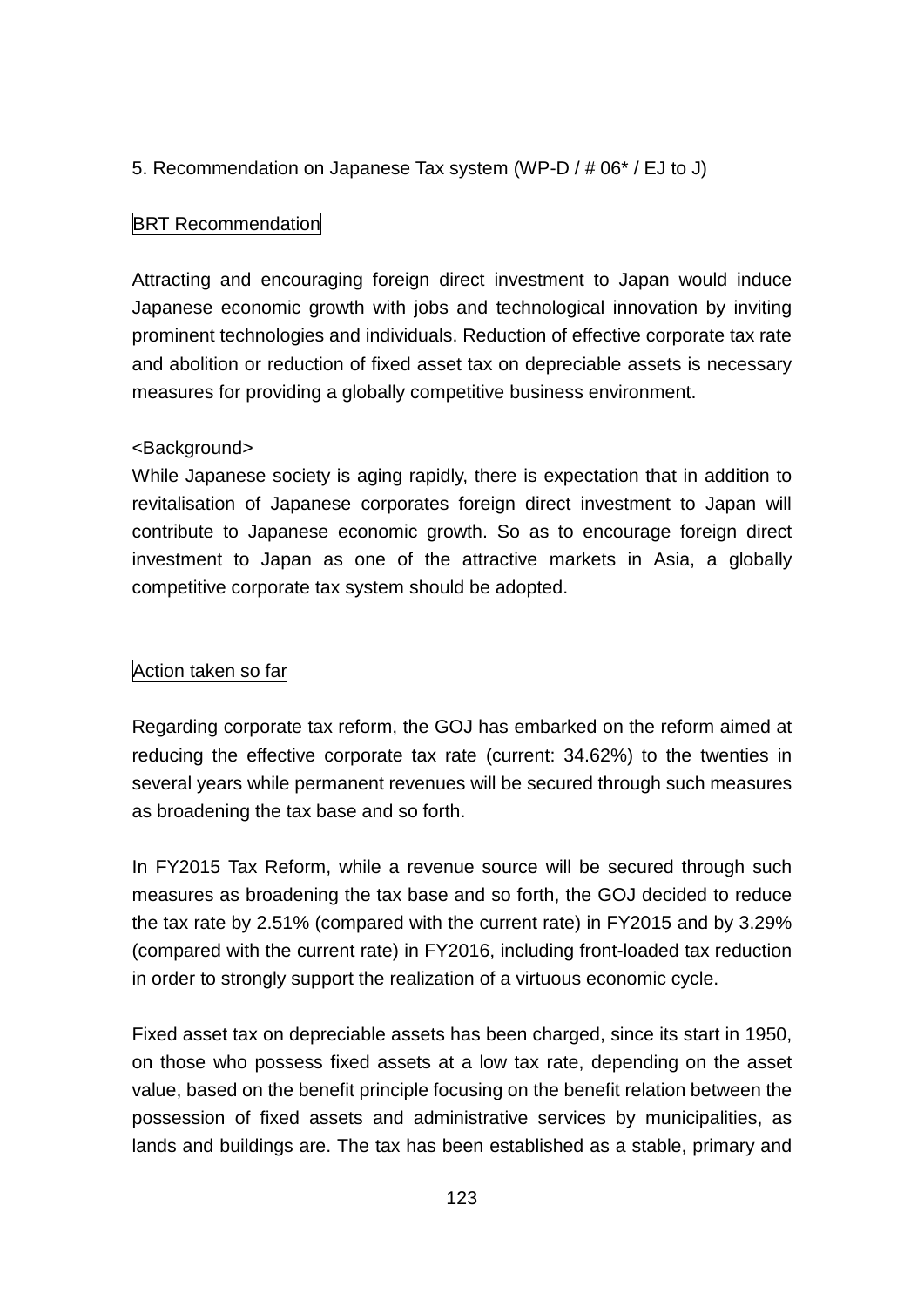independent revenue source for municipalities, and has been their important revenue source.

## Future outlook

In FY2016 Tax Reform, the GOJ will secure a revenue source through broadening the tax base, etc. and aim to reduce the tax rate further (in addition to the 3.29-point reduction) in FY2016. Reforms will be continued under revisions in subsequent years in order to aim to lower the effective corporate tax rate down to the twenties.

Fixed asset tax on depreciable assets is adopted in some countries as well, and should be comprehensively discussed from various points of views, taking into account of opinions from many municipalities of keeping the current taxation system, those from Local Public Finance Council of being inappropriate to abolish or reduce fixed asset tax on depreciable assets, and the effect of revitalizing local economies by new investment.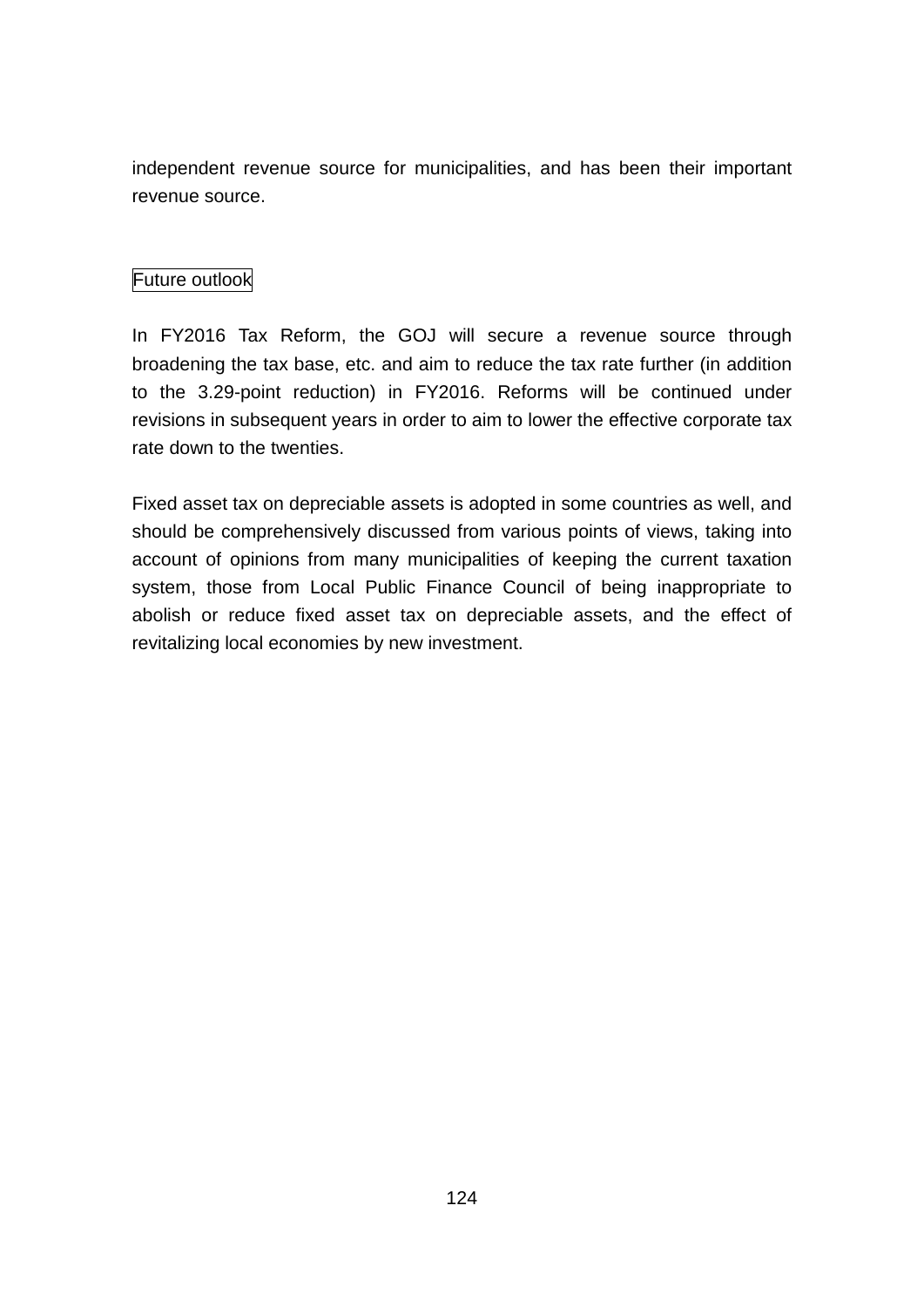## **Working Party E: Energy, Environment, and Sustainable Development**

1. Changes and harmonization in energy and environment (WP-E/#01\*/EJ to EJ )

## **BRT Recommendation**

## ・ **Significant geopolitical risks in energy-supply areas**

The Arab Spring revolution that was triggered by the Jasmine revolution in Tunisia in December of 2010 and spread throughout the Middle East and North Africa, including Jordan, Egypt, and Bahrain, has created political and social instability in the Middle East, a region that supplies a large portion of the world's energy.

The road to stability in oil-producing countries such as Iraq, Libya, Algeria, and Iran remains unclear.

For Japan, a country that imports more than 80% of its oil from the Middle East, securing the energy required to support the country's economic activities is an issue of vital importance. This applies also to EU, whose average oil import dependency is 83%.

Recent events in Ukraine and Russia also raise concerns over security of gas supplies as the EU-27 imports more than 60% of its energy needs in gas, a quarter of which from Russia.

Energy importers also continue to face security issues such as combating piracy off the coast of Somalia and maintaining access to sea lanes such as the Suez Canal and the Strait of Hormuz. Japan and the EU should therefore enhance international collaboration to preserve energy security.

# ・ **Increased energy demand from emerging countries affects the energy policy of other countries and price stability**

As the world's population continues to increase, the main consumption of energy is shifting from developed to emerging countries. In the long term, exports of shale gas from the United States may help to stabilize both energy prices and supply; however, the development of resources by state-owned enterprises from the emerging countries will lead to severe competition to secure stable supplies at affordable prices.

Japan and the EU should cooperate to stabilize natural resources prices and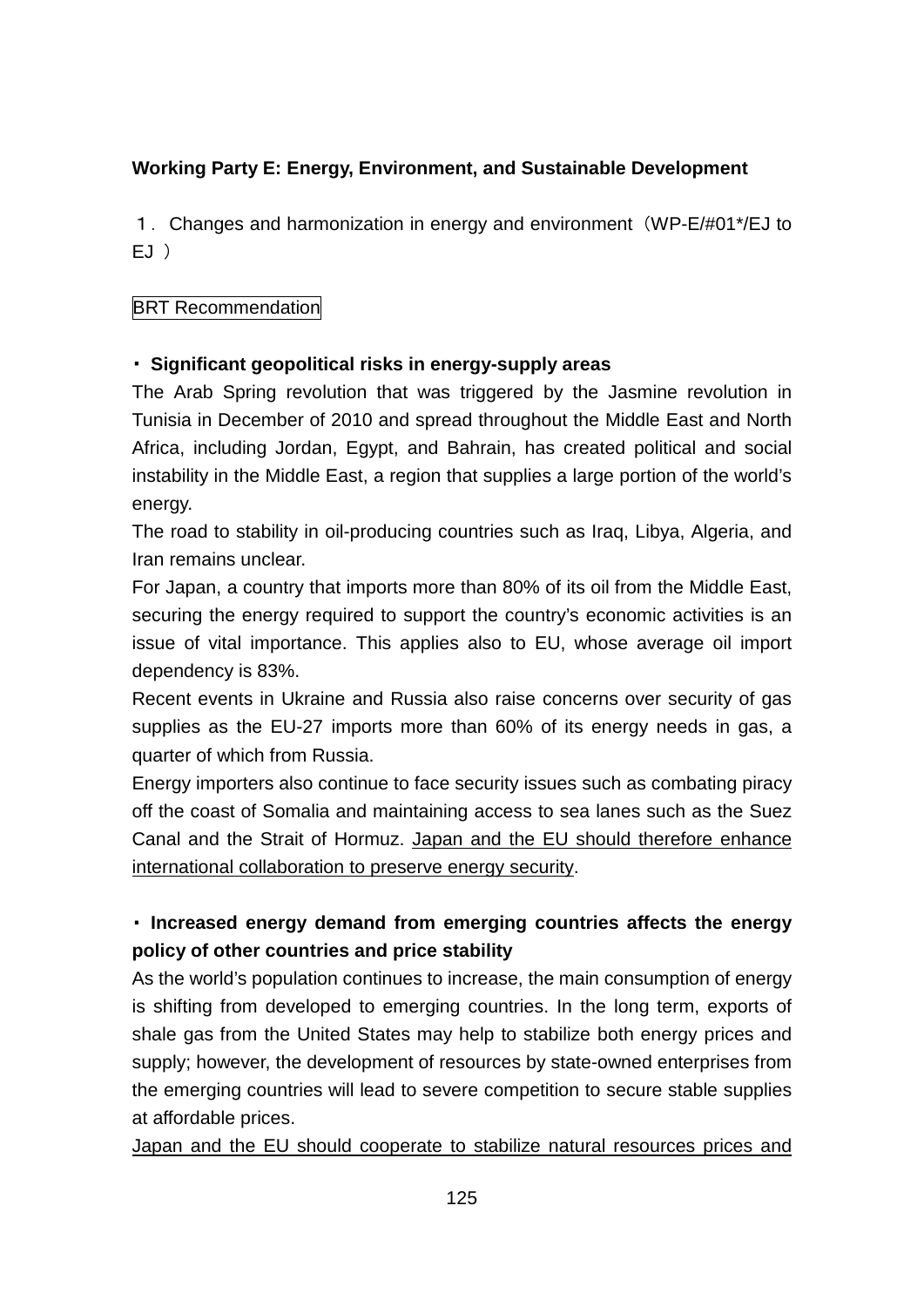establish an energy mix policy that reflects the actual energy policy in each country so that private-sector corporations can continue to carry out stable business activities.

# ・ **Increase in greenhouse gas emissions and its impact on the environment**

Global warming will cause an increase in the acidity of the oceans, raise sea levels, and severely affect many aspects of human life such as agriculture, forestry and fishing, ecosystems, water resources, and human health. Government, industry, and academia in Japan and EU should deepen their dialogue on measures to mitigate global warming. In Japan, in order to reduce greenhouse emissions, restarting the nuclear power plants needs to be thoroughly considered.

### Action taken so far

Regarding the cooperation with the EU on energy security, Japan has offered the following proposals in response to the Energy Security Stress Test under the auspices of the European Commission: 1) relaxation of destination clause, 2) better collaboration among consumer nations, and 3) sharing experience on energy efficiency measures.

In April 2014, the Cabinet of Japan approved the New Strategic Energy Plan setting forth Japan's medium to long-term energy policy. The objective of the plan is to achieve an energy supply and demand structure which is both realistic and balanced.

Giving the safety precedence over all other concerns, the GOJ will resume the operations of the nuclear power plants if the Nuclear Regulation Authority certifies that a plant is in compliance with the new regulatory standards.

#### Future outlook

Regarding the cooperation with the EU on energy security, Japan will work together with the EU through international conferences including the LNG Producer-Consumer Conference to enhance cooperation between consumer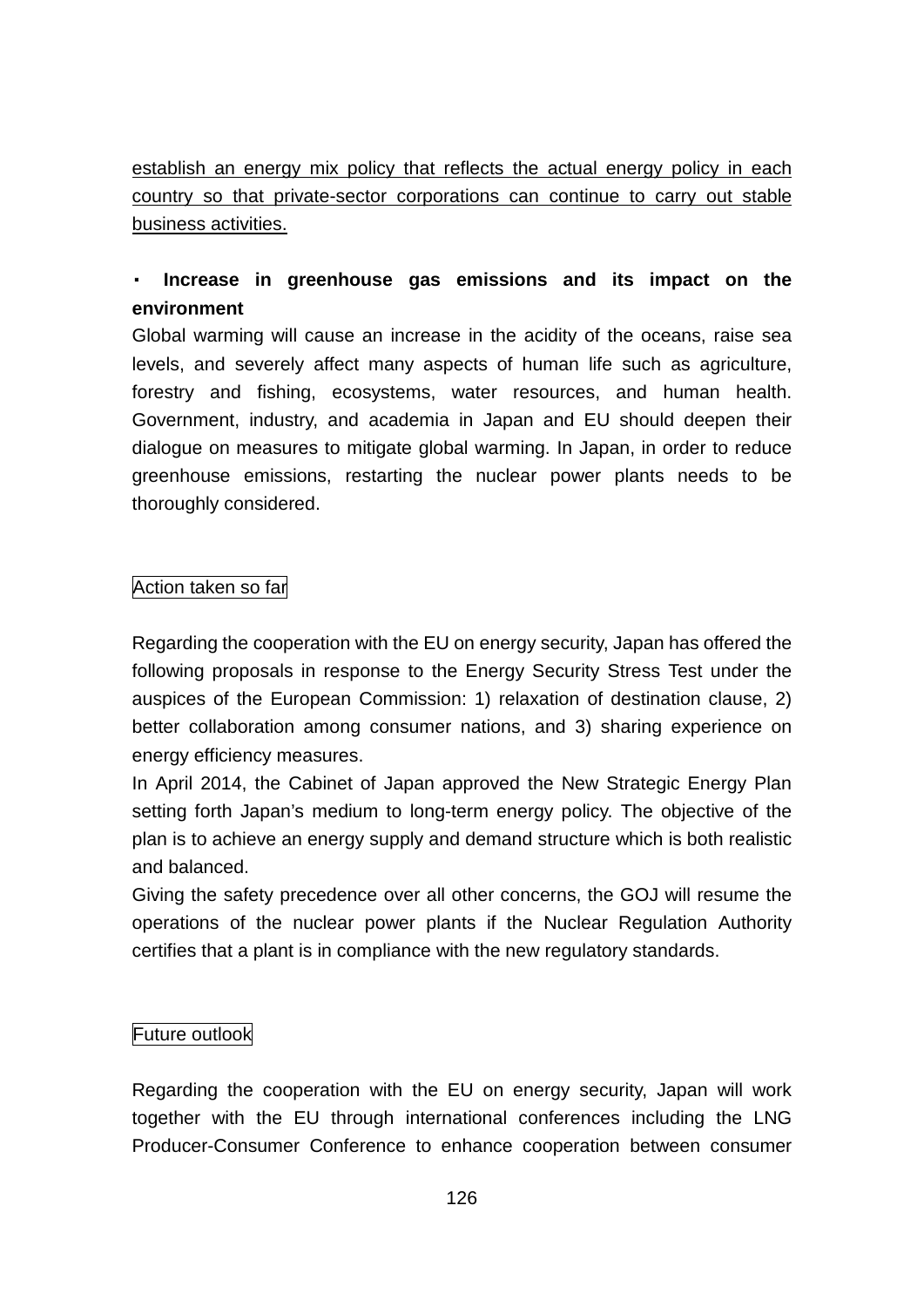nations, such as stabilizing the LNG markets and improving transparency.

Japan's energy mix will be established as soon as possible under the country's Strategic Energy Plan with full consideration to the resumption of operation of the nuclear power plants, the promotion of renewable sources of energy, and the decisions at the Conference of the Parties to the United Nations Framework Convention on Climate Change (COP) and the other international dialogues concerning global warming.

The legally required processes for the resumption of operation of the nuclear power plants are permission for amendment of the reactor installment license, authorization for the construction plan, and official inspection before the operations and so on. Once these processes are concluded, an operator is legally permitted to resume the operations of the nuclear power plant.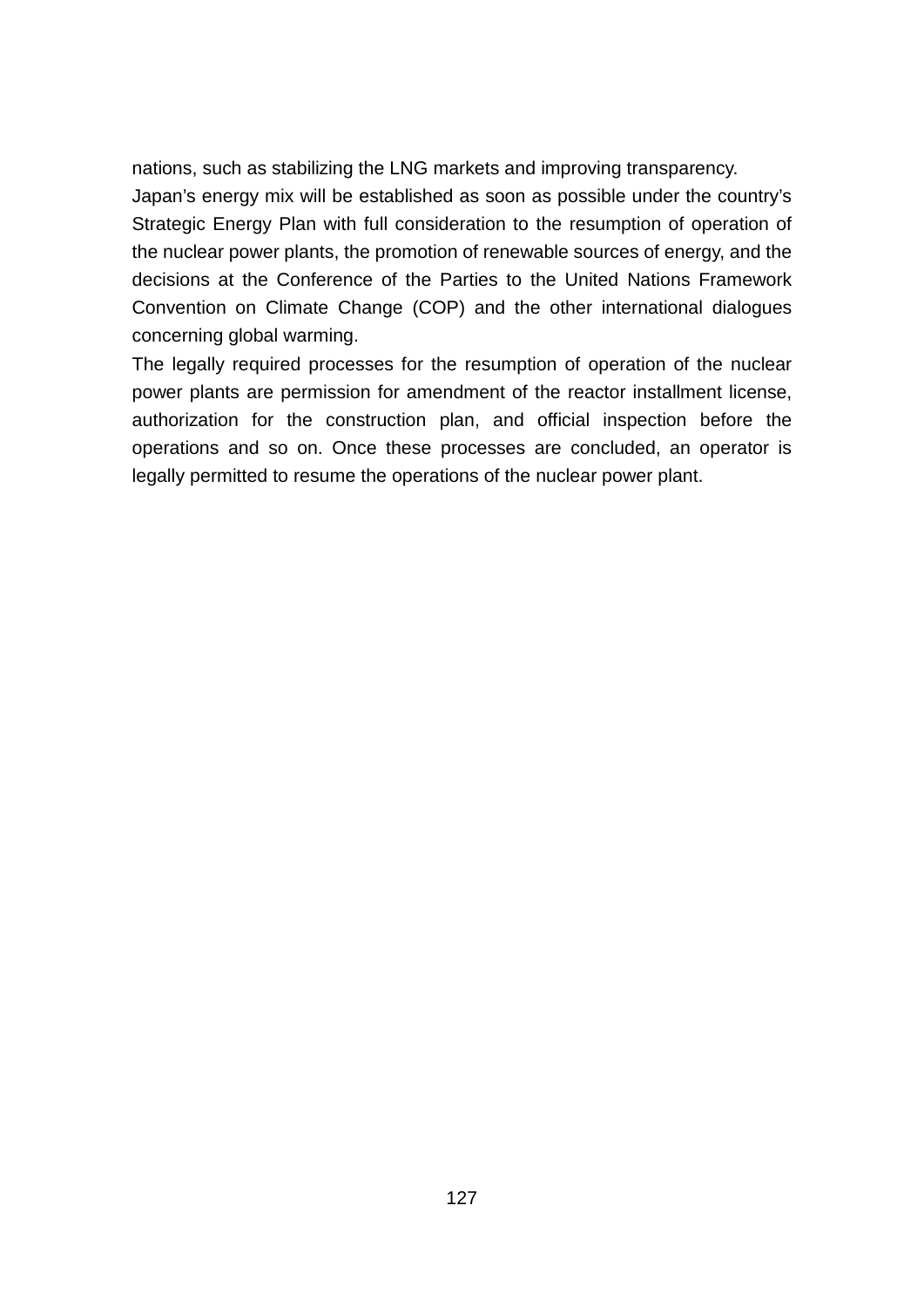### 2. Basic energy policy (WP-E/#02\*\*/EJ to EJ)

#### **BRT Recommendation**

It is crucial for the EU and Japan to secure stable energy supplies and to reduce their energy needs while supporting the development of their economic infrastructure in an affordable manner.

# ・ **Striking balance among stable energy supply, economic efficiency, environmental issues, and safety regulation**

Energy is the basis of all economic activity. Securing a stable energy supply at a reasonable price, developing the necessary infrastructure as well as reducing energy needs are not only crucial for sustainable business activities but also for the creation of new business opportunities. At the same time, it is important to consider the environmental impact of energy use. Japan and EU should establish energy policies which preserve a role for nuclear power, one of the effective means of reducing greenhouse gas emissions, while paying utmost attention to safety.

#### ・ **International coordination**

The acceleration of the global demand for energy, particularly in Asia, combined with an increase in the diversity of available energy sources such as natural gas, renewable energy, and nuclear energy, is transforming the global pattern of energy supply and demand. At the same time, the negative impact on the environment of human energy use makes the adoption of rational energy policies more urgent and complex.

Japan and EU should create a comprehensive and collaborative framework to handle the inter-relationship between energy and environment issues.

Japan and EU should also deepen their cooperation through their participation in the IEA and IAEA, as well as through information exchanges at other relevant international meetings in which they participate.

#### Action taken so far

The Cabinet of Japan approved the New Strategic Energy Plan, which sets forth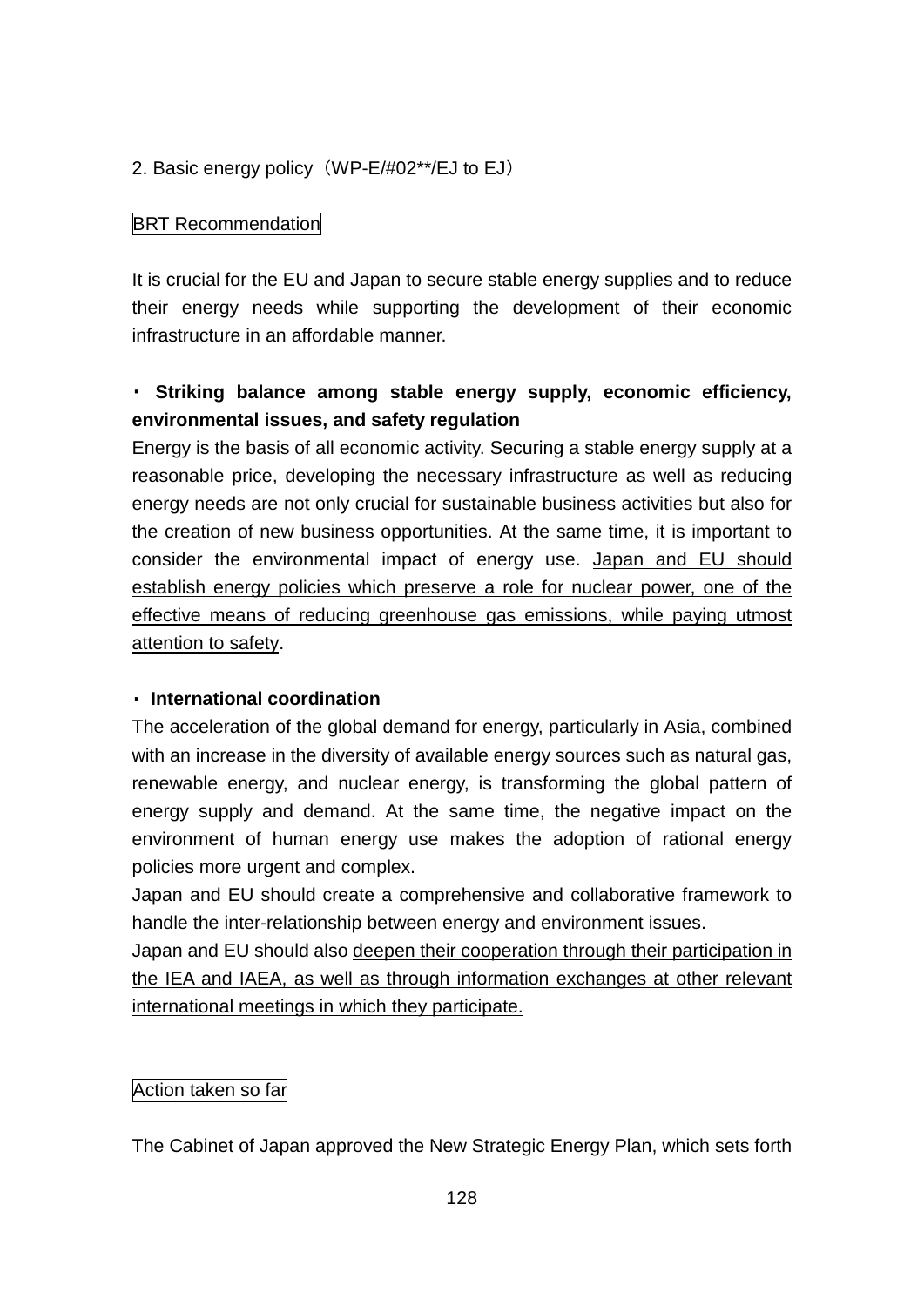Japan's medium to long-term energy policy, in April this year. The GOJ has launched a number of initiatives, covering the production, distribution and consumption of energy, including the development of technology for commercialization of indigenous resources such as methane hydrate, and the support for the introduction of advanced energy conservation facilities that will serve to build a comprehensive energy conservation society.

The Nuclear Regulation Authority (NRA) put new regulatory requirements into effect on July 2013, and it is reviewing the conformity of the applications of amendment on Installation Permit of Nuclear Power Reactor submitted by the electric power providers, with the new regulatory requirements. On September 2014, NRA granted permission to the Sendai units 1 and 2 of Kyushu Electric Power Company.

Japan has been contributing actively to international and regional fora such as IEA, IRENA and IAEA through chairing those meetings. Moreover, Japan has expanded and deepened the framework of international cooperation through inviting the Executive Director of IEA to international conferences in Japan and various governmental committees.

## Future outlook

As for research and development in the energy sector, the GOJ will continue to promote various initiatives aiming at the stabilization of energy supply and demand structure and the improvement of energy efficiency.

NRA will continue to review the conformity of submitted applications to the new regulatory requirements.

Japan will continue to actively contribute to international and regional fora, including IEA, IEF, IRENA, IAEA, G8, G20, and APEC conferences.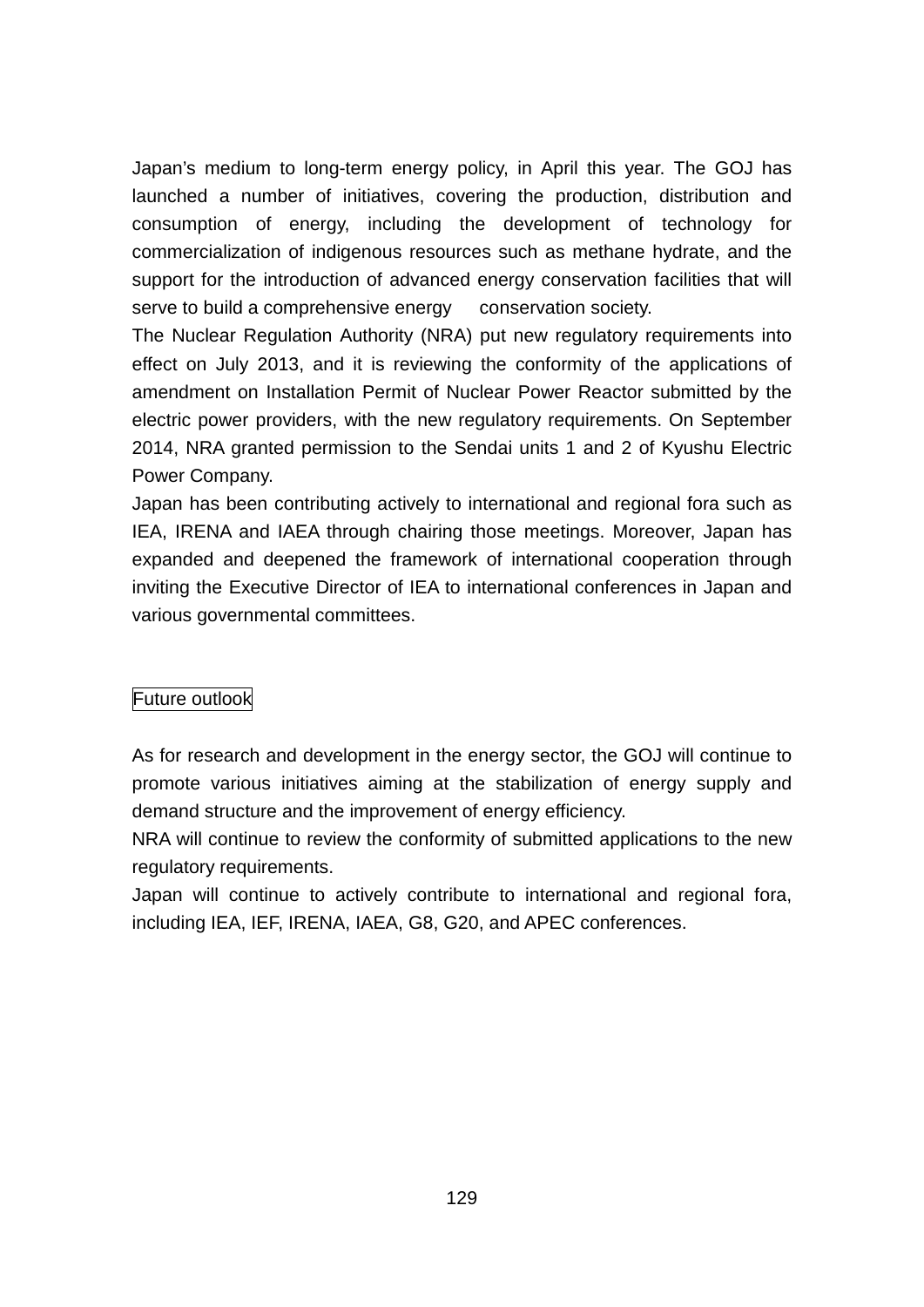3. Energy policy timeline and energy mix policies (WP-E/#03\*/EJ to EJ)

#### **BRT Recommendation**

#### ・ **Short, Medium and long-term energy policies**

Large-scale natural disasters, such as the Great Eastern Japan Earthquake, underscore the challenge of providing energy in an emergency. The earthquake also demonstrated that, in order to maintain an uninterrupted supply of energy logistics issues such as the repair of roads and ports, securing tank lorries, tankers and other appropriate means of transport, and setting up supply bases, must be solved. Geopolitical instability can also contribute to fluctuations in resource prices as a result of speculative purchases. The EU and Japan should establish both a short-term energy strategy for handling crisis situations, such as the immediate aftermath of a natural disaster, and a long-term energy mix strategy that will provide a stable supply of energy in the face of inevitable changes in geopolitics.

#### ・ **Promoting supply stability through a multi-layered energy policy**

All sources of energy sources have their strengths and vulnerabilities; no energy source can meet all demands for stability and affordability. Therefore, it is necessary to build a multi-layered energy supply system supported by an adequate power transmission infrastructure that can function both in normal times and during crises.

#### ・ **Creating an energy mix that allows for regional variations and cost**

In Japan and the EU, there are some regions blessed with abundant energy resources, and some that are not.

While some regions have already established an inter-dependent power exchange system, with other countries, some countries have no close neighbours and have therefore had to build an independent supply system.

Deliberations by Japan and EU concerning the stable and safe supply of energy, economic efficiency, and environmental issues should take into account these regional variations.

#### ・ **Creating and maintaining an effective energy infrastructure**

To secure a stable and affordable supply of energy, Japan and the EU should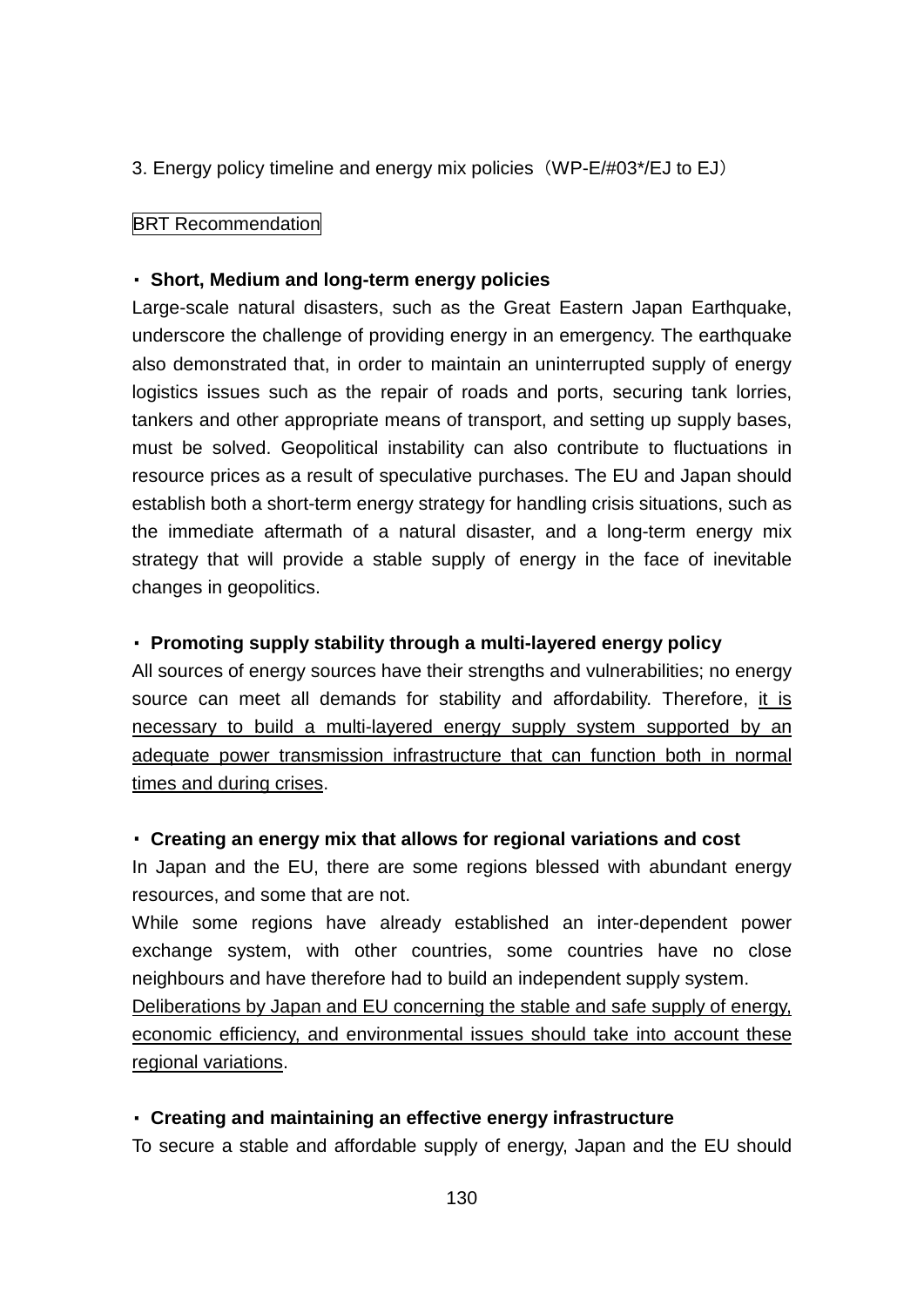share best practice on how to build an energy value chain capable of executing their chosen energy mix policies and consider measures to replace outdated equipment and facilities to improve safety.

## Action taken so far

In April 2014, the Cabinet of Japan approved a New Strategic Energy Plan setting forth Japan's medium to long-term energy policy. The plan summarizes policy agendas to be tackled and the direction of a long-term, comprehensive, and systematic energy policy, with a perspective on the medium to long-term (approximately in the coming 20 years) energy supply and demand structure. The basic premise of this plan on energy policy is Energy Security, Economic Efficiency, the Environment, and Safety, namely "3E + S", and the plan calls for a realistic and balanced approach towards achieving a suitable energy supply and demand structure. And also, the plan points to a policy direction for the creation of a "multilayered, diversified and flexible energy supply and demand structure".

## Future outlook

Under the New Strategic Energy Plan, Japan will continue to work on securing resources, achieving a comprehensive energy conservation society, accelerating the introduction of renewable energy, and reformulating the nuclear energy policy.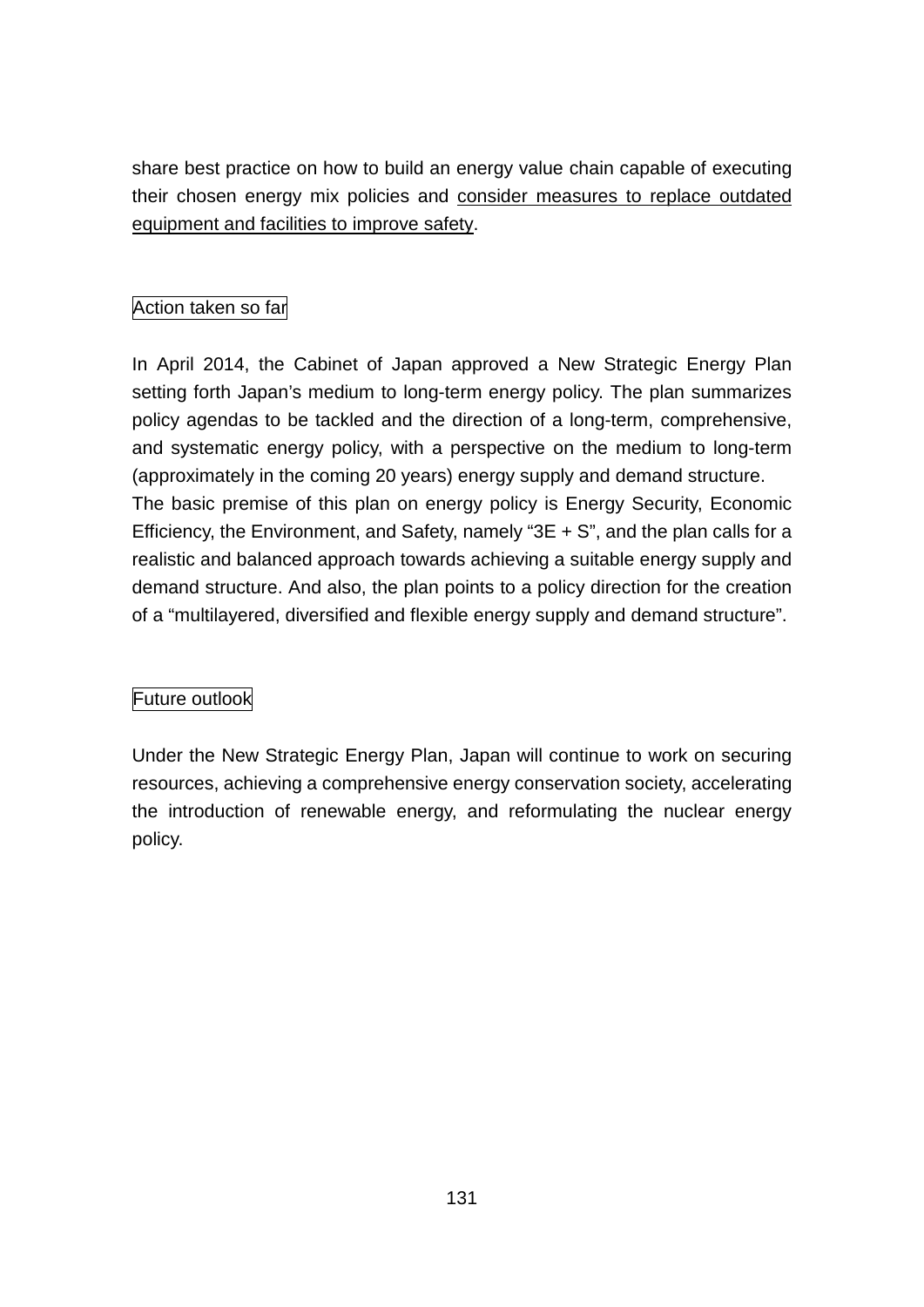4. Fossil fuels (WP-E/#04\*/EJ to EJ)

### **BRT Recommendation**

### ・ **Advantages and disadvantages of coal, oil, natural gas, and LP gas**

Fossil fuels emit greenhouse gases, but have an advantage in terms of cost and stable supply. Research into making the use of fossil fuels more efficient and reducing CO2 emissions is ongoing. Japan and EU should support this research and the use of more energy-efficient and cleaner fossil fuels by developing countries.

### Action taken so far

The GOJ is currently promoting the development and demonstration of technologies to gasify coal and to improve power generation efficiency by raising the gas combustion temperature of LNG thermal power generation and the steam temperature of coal thermal power generation. The GOJ has also commenced a large-scale demonstration project of the carbon dioxide capture and storage(CCS) technology. Furthermore, the GOJ has been contributing to global CO2 reduction through the dissemination of high efficiency and low carbon technologies to the developing countries by the following measures;

- -to encourage developing countries to introduce high efficiency low emission power generation technologies through top-sales activities by Ministers including Prime Minister;
- -to hold energy policy dialogue with developing countries;
- -to support the private sector to identify and formulate energy infrastructure projects in developing countries.

#### Future outlook

Japan will continue to develop the technologies to drastically reduce greenhouse gas emission per unit of electricity generated (such as IGCC) through the major improvement of power generation efficiency. Furthermore, Japan will strive to reduce the burden on the global environment through diffusing Japan's world leading high efficiency power generation technologies to abroad.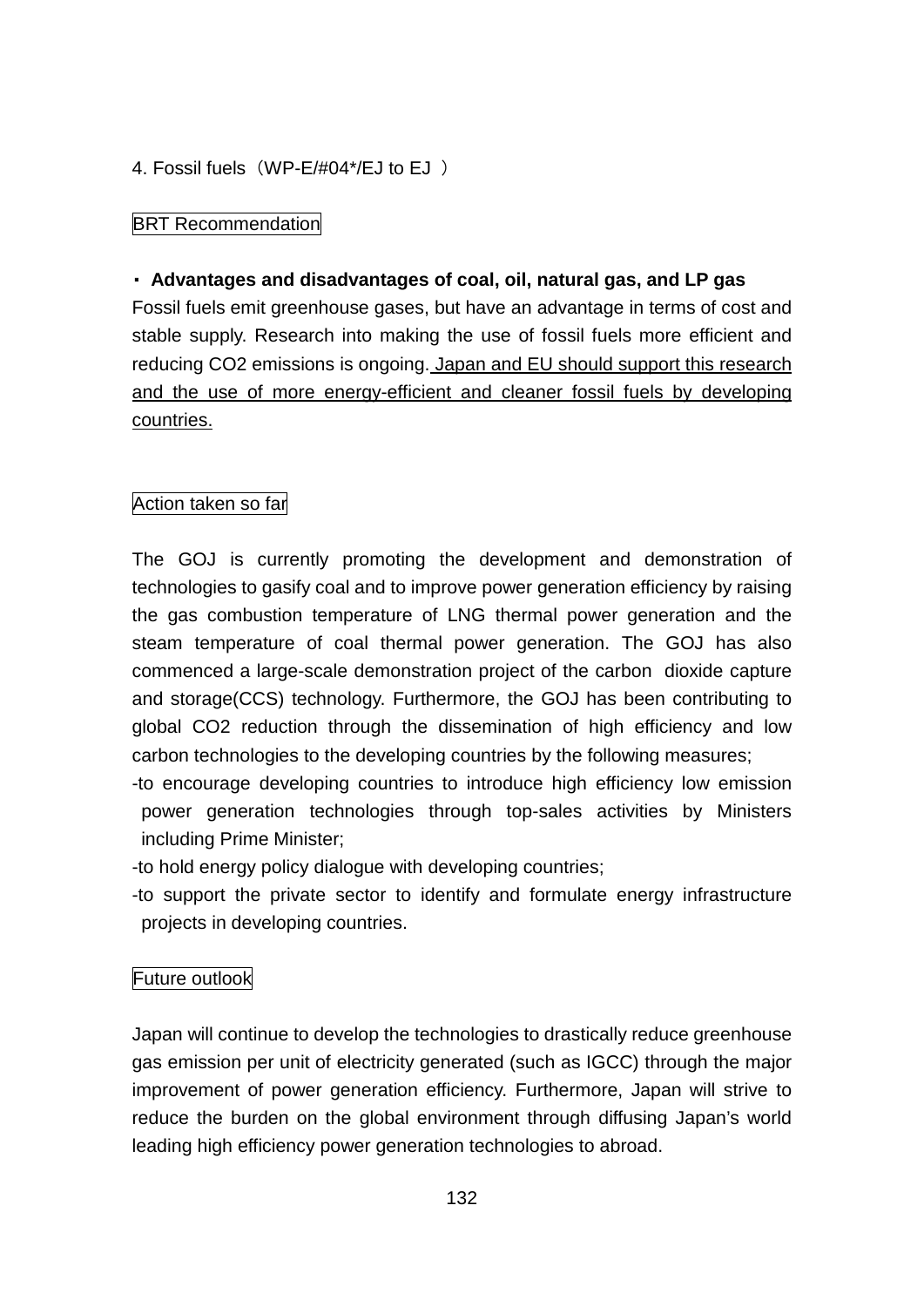5. Nuclear power (WP-E/#05\*/EJ to EJ)

#### **BRT Recommendation**

# ・ **Nuclear power is an important and competitive source of energy, in particular for regions with no other economically extractable energy resources.**

The accident at the Fukushima Daiichi nuclear power plant demonstrated the need for failsafe systems, based on a thorough analysis of the causes of the accident, to restore public confidence in nuclear power.

Safe nuclear power generation can play an important role in the energy mix of the EU and Japan. It could be a valuable asset supporting EU and Japanese competitiveness, supplying base load electricity at low cost and contributing to grid stability, economic growth and jobs creation.

## ・ **Rising global expectations for nuclear energy and the necessity for an enhanced safety framework**

Many countries throughout the world are looking to nuclear energy to release them from their dependency on fossil fuels, and are evaluating schemes to adopt nuclear power. The EU and Japan should cooperate to provide education and training to assure the safety of nuclear power generation.

# ・ **In Japan, accelerating the restart of nuclear power plants in areas verified as safe**

The cost of generating power in Japan in fiscal 2013 greatly increased due to the use of thermal power plants to compensate for the lack of nuclear power generation. This has caused a rise in electricity prices, affecting the competitiveness of the activities of both the EU and the Japanese industries in Japan, as well as increased GHG emissions. In terms of both economical reasons and reducing greenhouse gas emissions, it is necessary to restart those nuclear power plants that are verified as being safe by the safety authority.

#### ・ **Replacing ageing nuclear reactors with safer models**

The latest nuclear reactors are designed to very high safety standards. It is therefore necessary to explore the possibility of using these state-of-the-art reactors in future energy mixes, and also consider replacing some ageing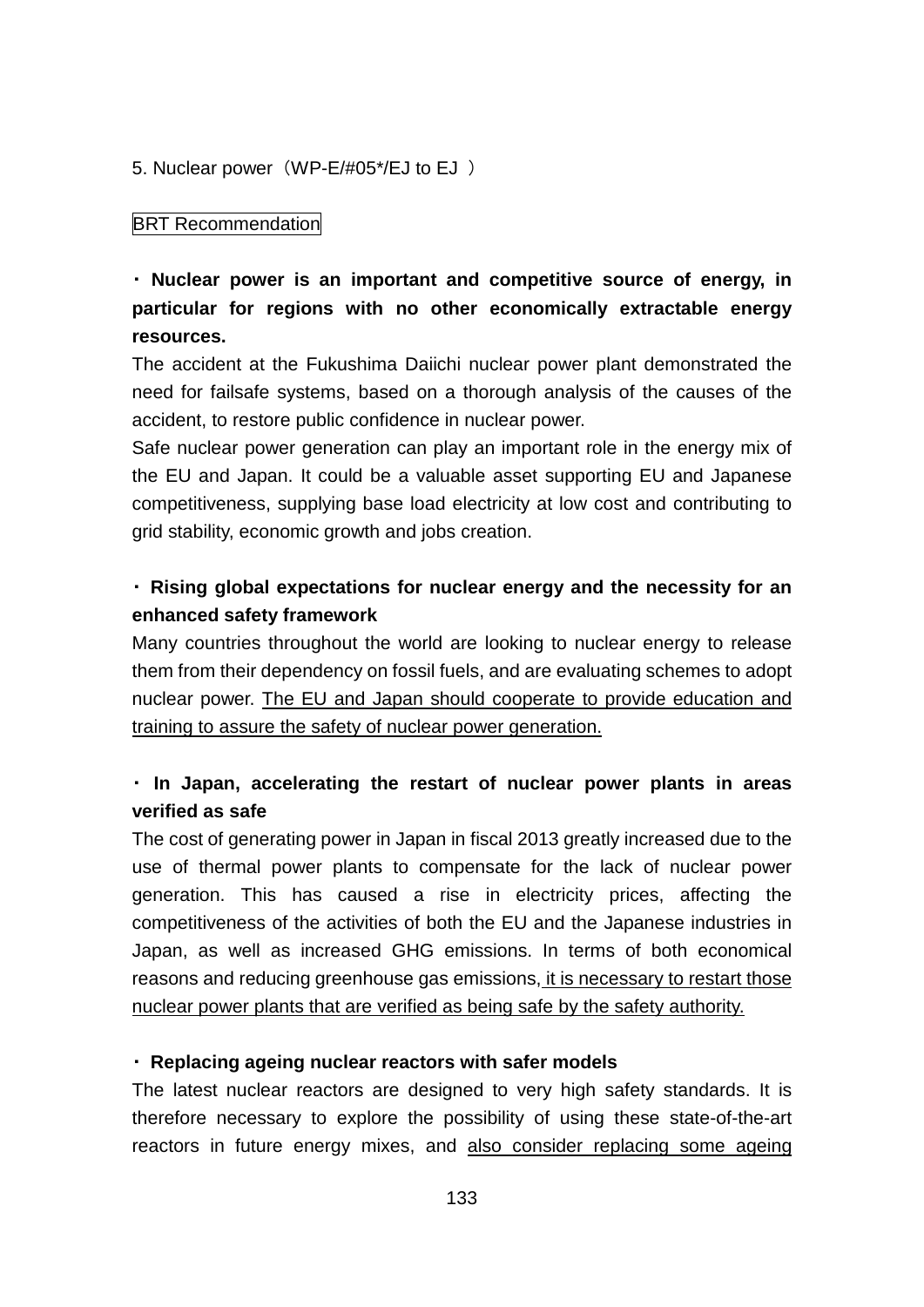#### reactors, in both the EU and Japan.

### ・ **Nuclear fuel recycling**

Japan and the EU should work together to devise a safe and efficient method of recycling nuclear fuel.

### ・ **Financial support**

To assure the highest level of safety, Japan and the EU should promote investment in nuclear energy, and at the same time, encourage financial institutions such as the World Bank, the European Bank for Reconstruction and Development (EBRD), the European Investment Bank (EIB), and the Japan Bank for International Cooperation (JBIC) to provide finance for projects that promote the safety of nuclear power.

### Action taken so far

Under the Strategic Energy Plan approved by the Cabinet of Japan in April 2014, the GOJ positioned nuclear energy as an important base-load power source because of its advantage in terms of energy security, economic efficiency and low carbon emission.

Giving the safety precedence over all other concerns, the GOJ will resume the operations of the nuclear power plants if the Nuclear Regulation Authority (NRA) certifies that a plant is in compliance with the new regulatory standards.

Confirming the conformity with the new regulatory standards, NRA accepted to amend the nuclear power reactor installation permission of Units 1 and 2 of Sendai nuclear power station (NPS) on September 10, 2014. Furthermore, the governor of Kagoshima Prefecture and the mayor of Satsumasendai City indicated their understanding for the restart of operations of Sendai NPS.

The basic policy of Japan is to promote the nuclear fuel cycle from the viewpoint of the effective utilization of resources and the reduction of volume and harmfulness of high-level radioactive waste.

Therefore, Japan has taken initiatives to deepen understanding on the nuclear fuel cycle policy in cooperation between Japan and the EU in the civilian nuclear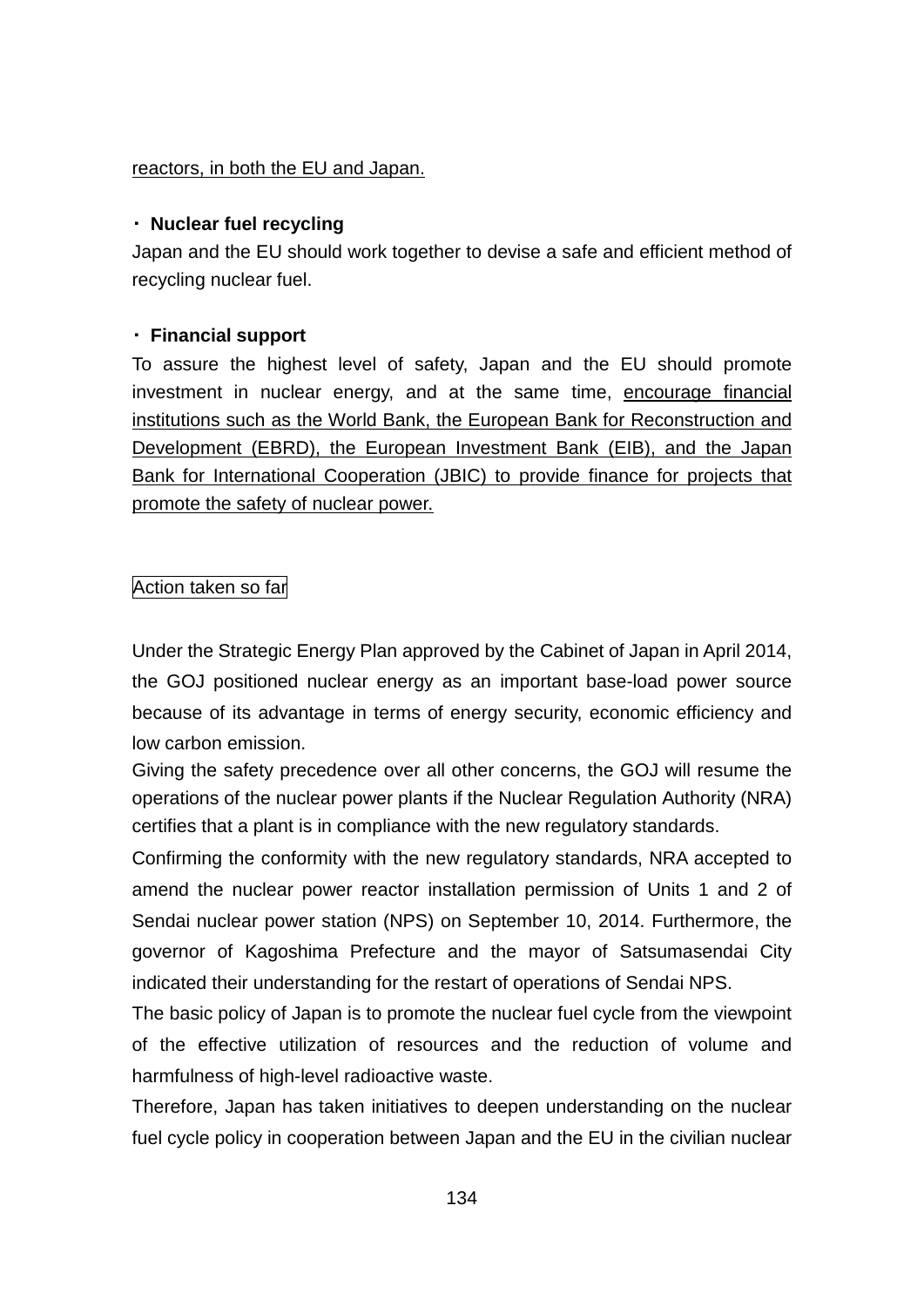energy sector, such as the 4th Japan-France Nuclear Energy Cooperation Committee meeting in September, 2014, and the 3rd Japan-U.K. Dialogue on Nuclear Power in October, 2014.

The advisory committee for Natural Resources and Energy has debated the issues surrounding the nuclear power policy, such as voluntary efforts and continuous improvement for nuclear safety and appropriate business environment under more competitive market, since June 2014 and conducted intermediate sum up in the end of 2014.

#### Future outlook

The Advisory committee for Natural Resources and Energy will continue to review the issues surrounding nuclear power policy in detail.

The legally required processes for the resumption of operation of the nuclear power plants are permission for amendment of the reactor installment license, authorization for the construction plan, and official inspection before the operations and so on. Once these processes are concluded, an operator is legally permitted to resume the operations of the nuclear power plant.

In order to pursue and implement the nuclear fuel recycling policy, Japan will strengthen the relationship between Japan and the EU and its member states by exchanging views through the framework such as the Japan-France Nuclear Energy Cooperation Committee and the Japan-U.K. Dialogue on Nuclear Power.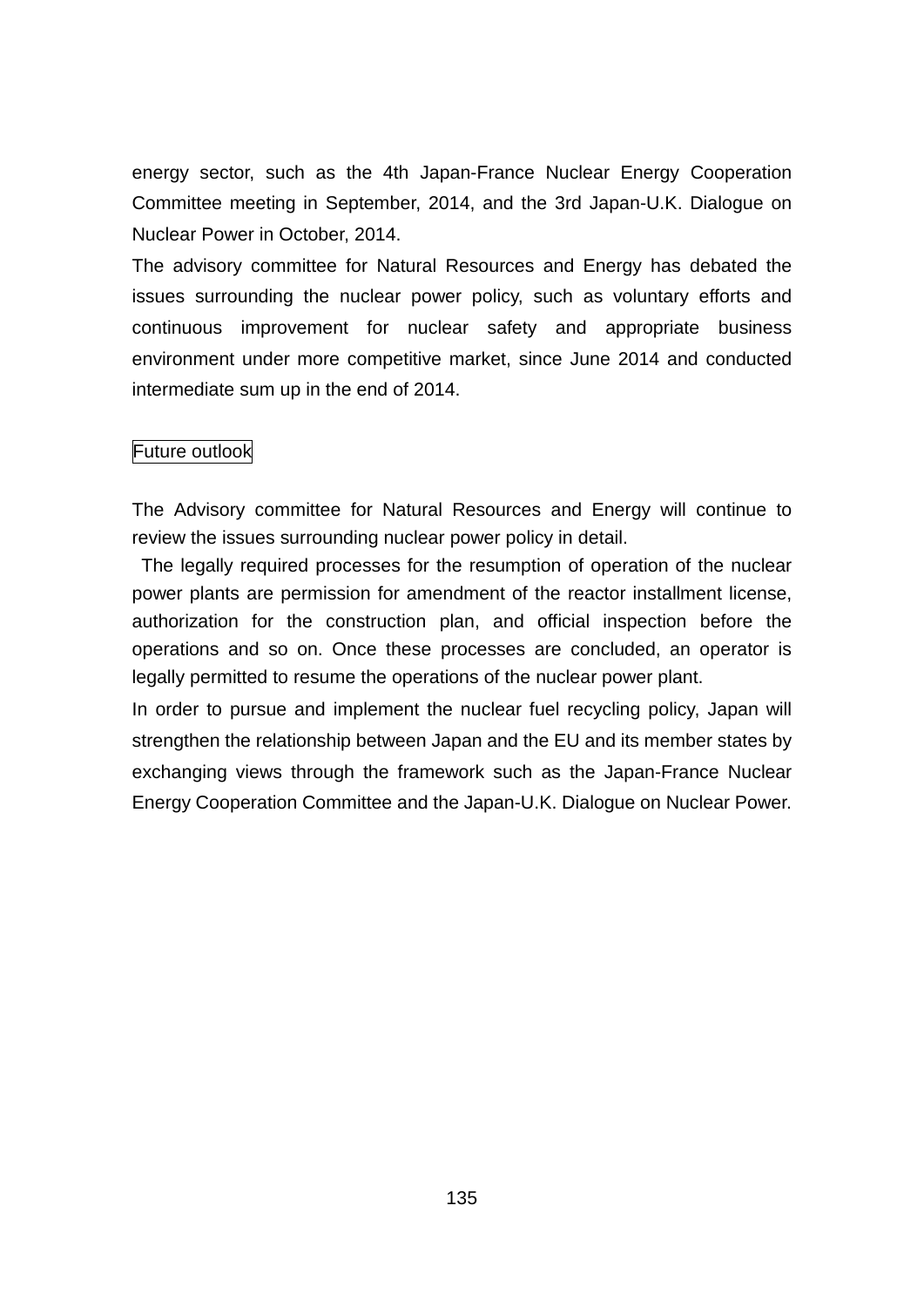### 6. Safety measures (WP-E/#06\*/EJ to EJ)

#### **BRT Recommendation**

#### ・ **Measures to assure safety**

Japan and EU should cooperate bilaterally and in the relevant multilateral fora on all aspects of nuclear energy, in particular the development and effective implementation of harmonized international nuclear power safety standards.

### ・ **Consultation**

Japan and the EU should continue their specialist such as consultations concerning information and technologies related to decommissioning nuclear reactors, decontamination, and radioactive waste treatment at nuclear power plants.

### Action taken so far

The Nuclear Regulation Authority (NRA) has bilateral cooperation frameworks with regulatory organizations of major EU Member States. Under these frameworks, NRA has cooperated on nuclear regulation by means of information exchange meetings. In addition, NRA has been cooperating with the EU through sharing information, as necessary.

Japan believes that it is its responsibility to share with the international community the experience and lessons learned from the accident at the Fukushima Daiichi Nuclear Power Station in March 2011. With this in mind, Japan has provided the international community with accurate information of the accident in an open manner.

#### Future outlook

NRA will continue its effort such as information exchange mainly under the bilateral cooperation frameworks.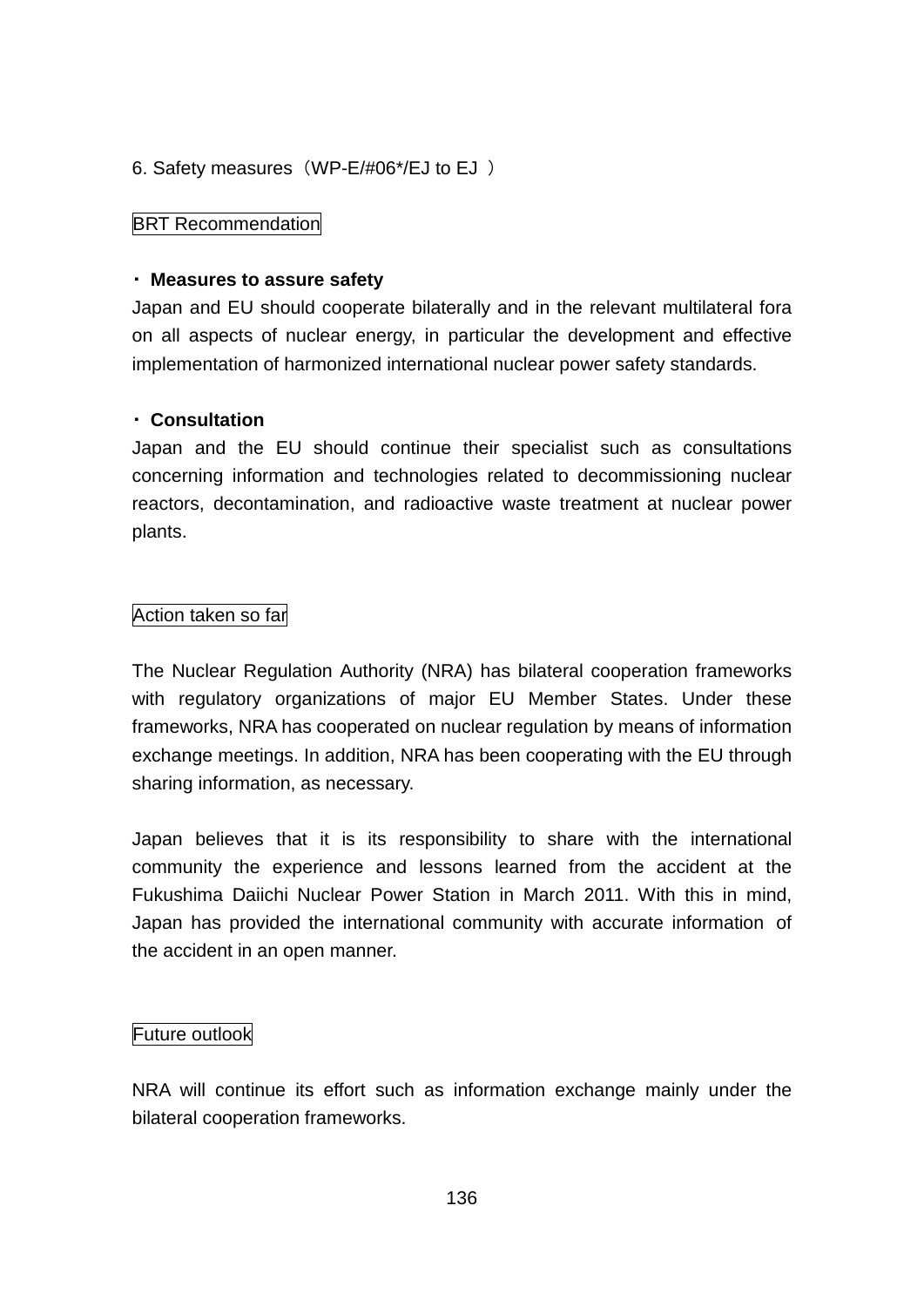Japan will continue to share with the international community the lessons learned from the accident at the Fukushima Daiichi Nuclear Power Station, and to provide accurate information of the accident in an open manner.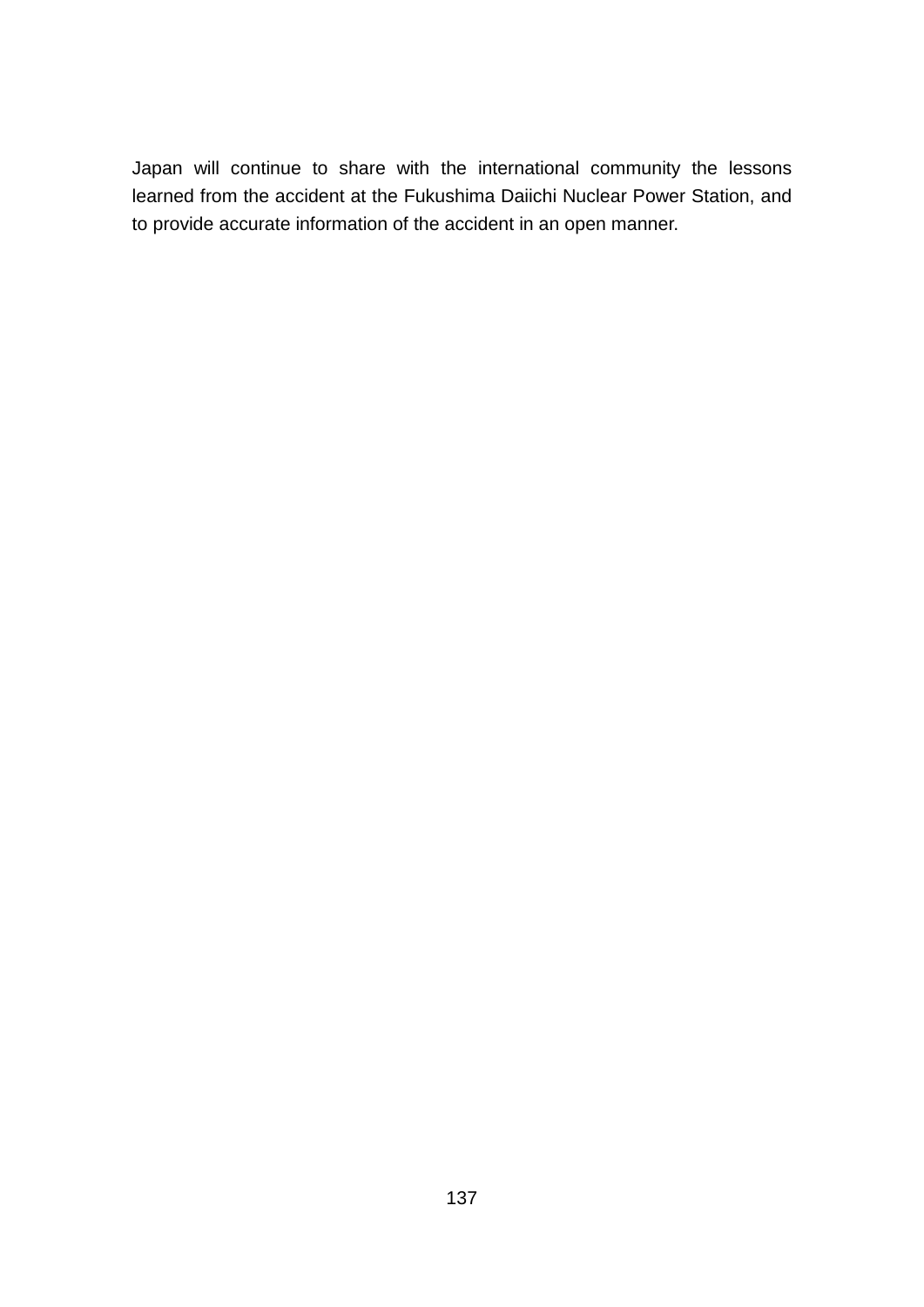### 7. Renewable energy (WP-E/#07\*\*/EJ to EJ)

#### **BRT Recommendation**

#### ・ **Advantages of renewable energy**

Uncertainties remain about the cost and security of supply of renewable energy. But it has the potential to complement conventional energy since it does not emit greenhouse gas, can reduce import dependency, and be securely utilized through a balanced network. To answer these uncertainties, it is therefore important to correctly assess the total cost of renewable energies along their value chain, and to encourage research into the practical stage of renewable energy sources.

#### ・ **Practical project approaches with respect to renewable energy sources**

Renewable energy sources are available in many forms, including wind, solar, hydro, geothermal, tidal, biomass, etc. However, with the exception of hydro, which is already a power supply base to a certain degree, renewable energy remains unclear in terms of economic potential, efficiency, and stable supply due to variations in availability to different regions. It is therefore necessary to study carefully how the adoption of renewable energy sources will be specifically carried out.

#### ・ **Storage batteries**

Storage batteries can contribute to ironing out fluctuations in the supply and demand for energy. As a convenient way of storing electricity and thermal heat, they can be used at any time and in any location.

Thanks to the development of Smart Grids, storage batteries have the potential for use in a wide variety of applications, including cars, houses, and commercial buildings. Japan and EU should continue to cooperate in the development of storage battery technology and the harmonization of standards, in order to achieve low-cost production and to improve energy efficiency.

#### Action taken so far

Under the new Strategic Energy Plan approved by the Cabinet of Japan in April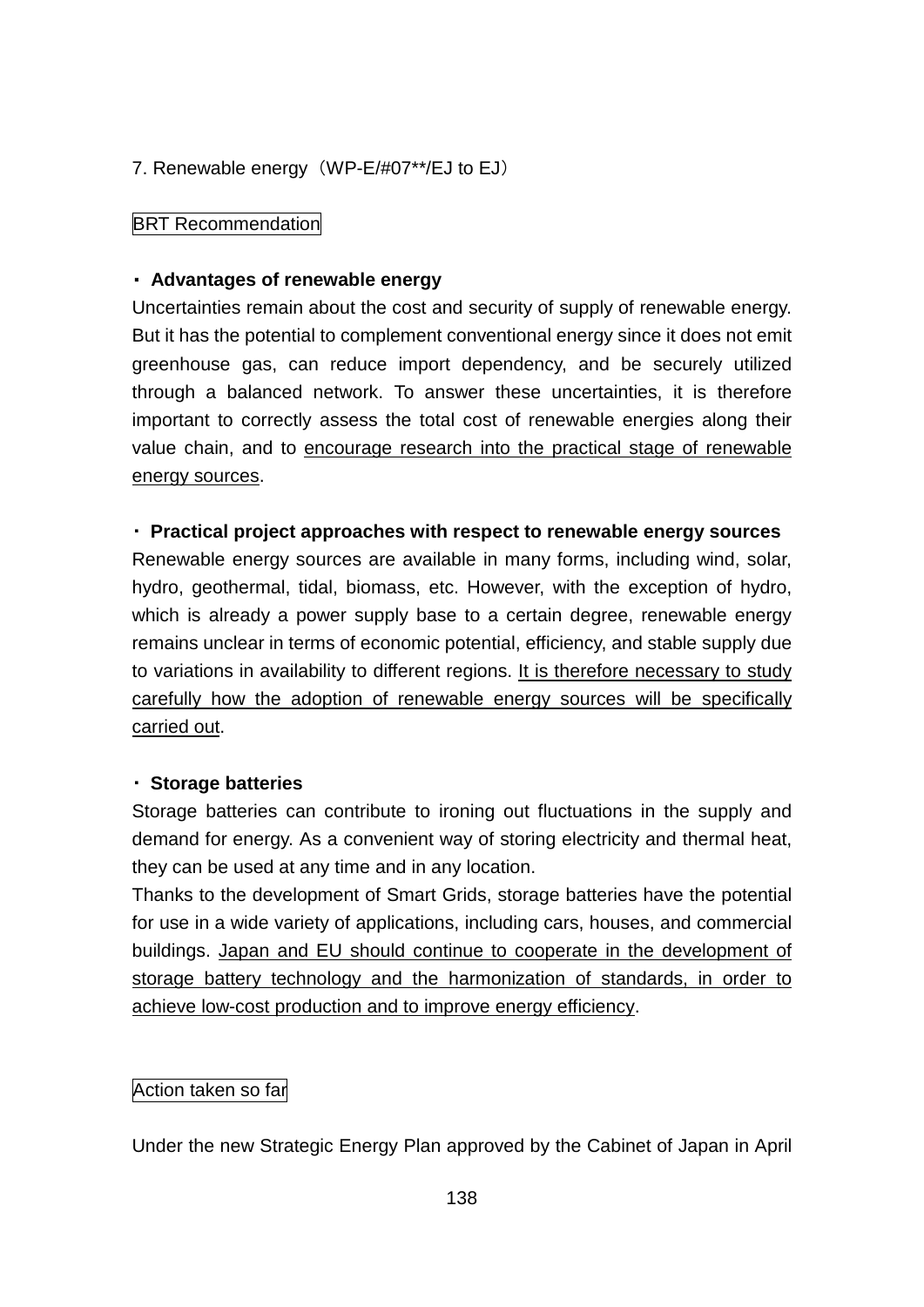2014, the GOJ has accelerated the introduction of renewable energy as much as possible for three years since 2013 followed by continuous active promotion." The GOJ has been appropriately managing the feed-in-tariff system as a key factor for achieving this objective, and has been addressing various measures including technological development for the resolution of following challenges: 1) the problem of high costs, 2) the problem of output instability, 3) location restrictions, and 4) the problem of transmission network capacity of the electric power companies.

## Future outlook

While overcoming the electric grid issue and minimizing the financial burden on the general public, the GOJ will continue to address for achieving the introduction of renewable energy as much as possible.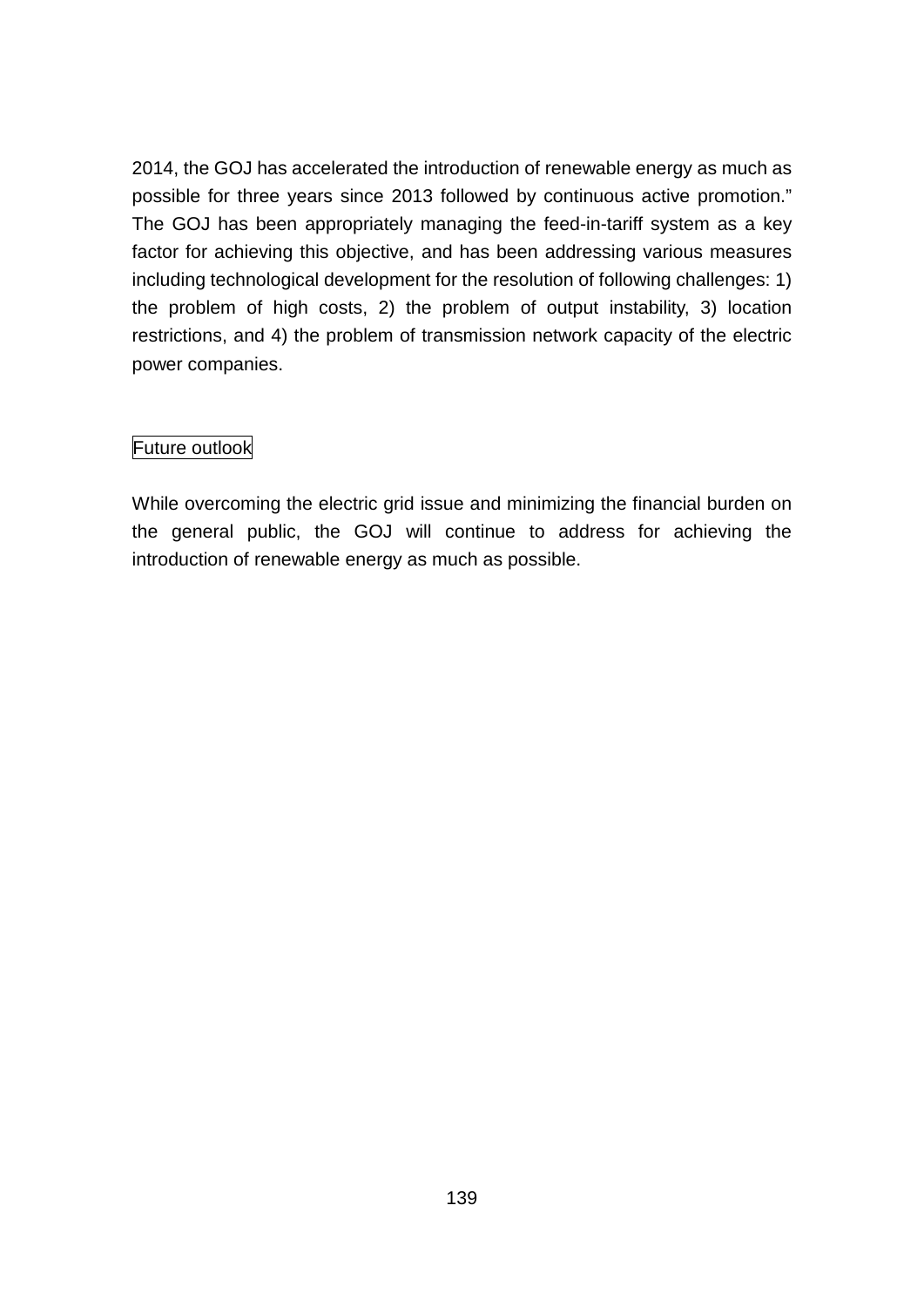## 8. Energy conservation and energy efficiency (WP-E/#08/EJ to EJ)

## **BRT Recommendation**

### ・ Enhancing energy conservation in all fields

The construction of energy efficient buildings, as well as the energy efficient renovation of domestic houses and office buildings with high level insulation materials and high-performance windows, are very effective in reducing energy consumption.

The development of energy-saving technologies for electrical equipment, such as refrigerators, air conditioners, servers and LED lights, is also ongoing. In the transport sector, Hydrogen Fuel Cell Vehicles have considerable potential to make automobiles more energy efficient. Japan and the EU should work together to develop harmonized standards to facilitate their early market introduction.

In all fields, it is clear that the implementation of energy management systems is an effective means for improving energy efficiency.

Japan and the EU should consider taking further measures to promote energy conservation, by financing research projects to develop technologies and methodologies for improving energy efficiency and by sharing their best practices. At the same time, the reality is that active measures must be complemented by passive measures, which affect building insulation and temperature stabilization, and the governments of both countries must be encouraged to support such moves. In particular, setting mandatory regulations for building standards and house insulation plays a major role in reducing energy consumption.

## Action taken so far

Japan's energy conservation policy regime is broken down into the Industrial Sector, the Consumer (Commercial and Residential) Sector, and the Transportation Sector. The GOJ has implemented policies in each sector on two fronts, namely regulatory measures under Act on the Rational Use of Energy and support measures utilizing available budget and tax programs.

On regulatory measures, the GOJ revised the Act on the Rational Use of Energy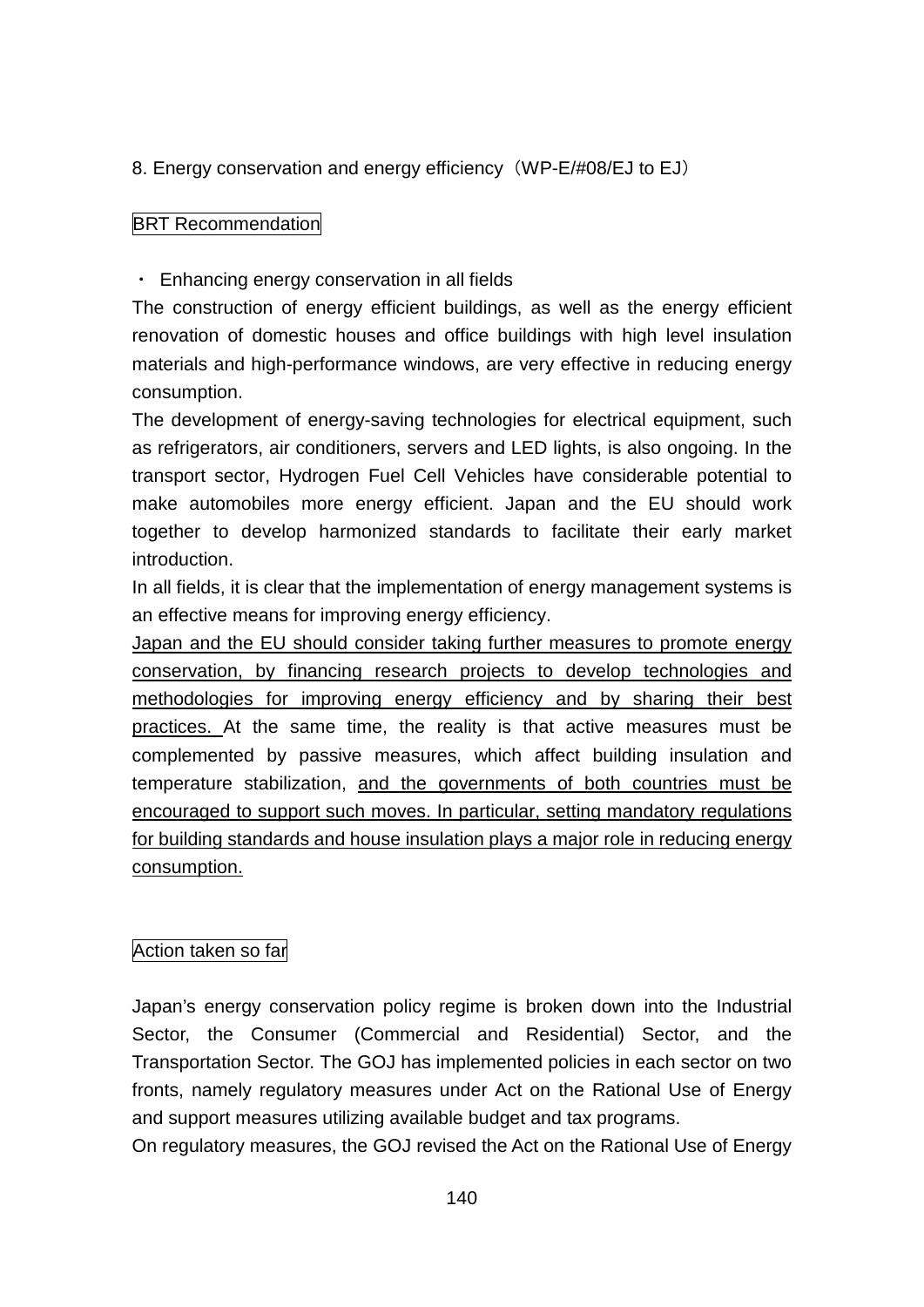in May 2013, and added measures for the equalization of electricity demand and reinforced energy conservation measures in the consumer sector.

On support measures, the GOJ has supported the introduction of energy conservation facilities to promote energy conservation investments by private companies and those facilities through lowering their cost. The GOJ is also supporting the promotion of energy conservation initiatives by offering energy and electricity conservation diagnoses for free to small and medium enterprises and providing information of best practices regarding energy conservation initiatives and technologies based on such diagnoses.

### Future outlook

The GOJ will enhance the energy conservation initiatives in each sector to realize a comprehensive energy-saving society.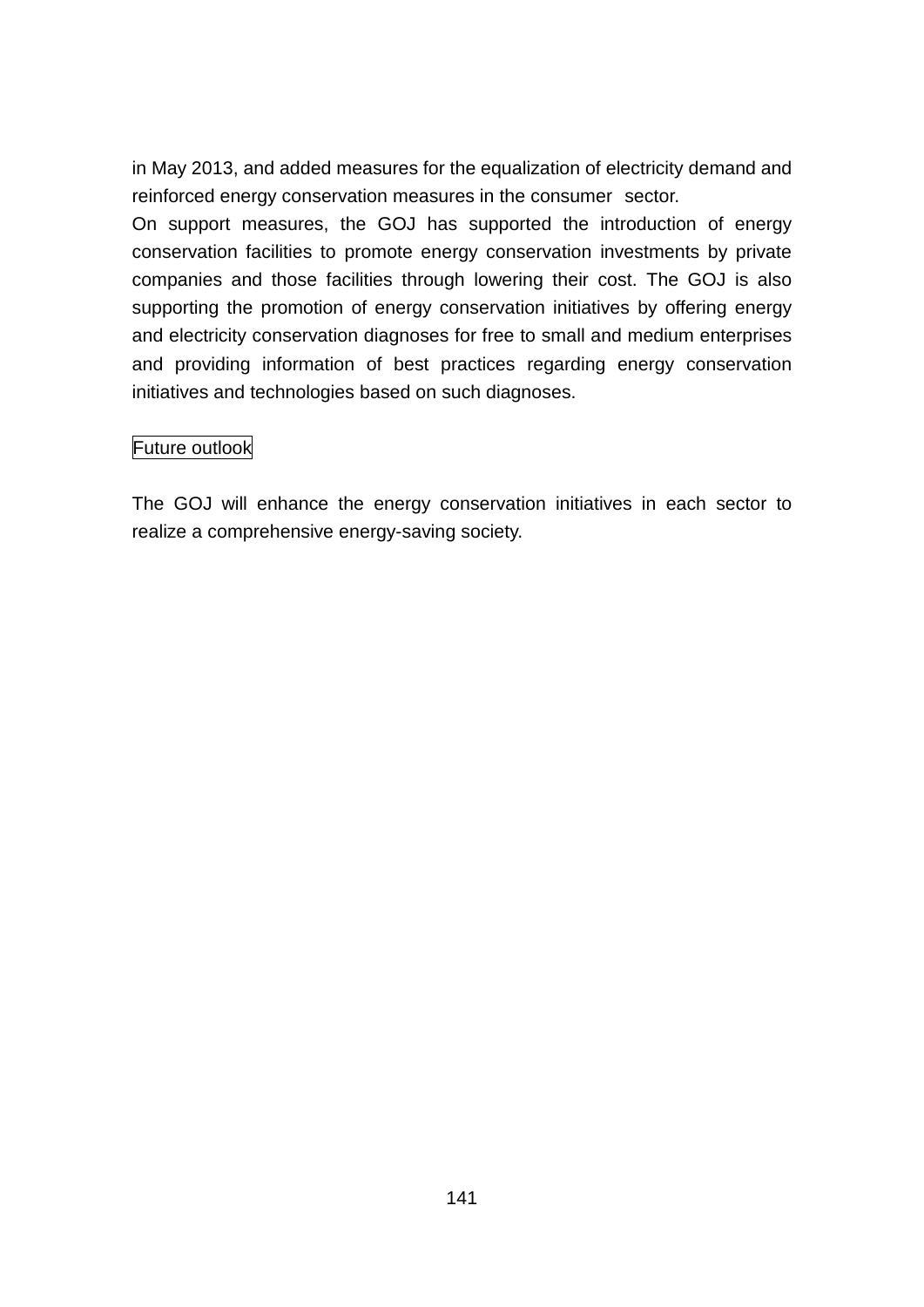9. Energy researches and international cooperation (WP-E/#09\*/EJ to EJ)

### **BRT Recommendation**

# ・ **Energy researches for reducing greenhouse gas emissions and developing energy technologies for achieving long-term goals:**

The emission of greenhouse gases that trigger climate change and impact the environment is an issue that affects the entire human race, and requires international knowledge and cooperation to solve. Global-scale research is therefore required to develop renewable energy sources and assure the safety of nuclear power, as well as explore new energy fields such as methane hydrates.

#### ・ **Human resources development**

Energy is crucial for every nations and industries. Japan and the EU should consider how to create systems to train and develop human resources to become energy-related specialists.

## Action taken so far

On research and development in the energy sector, the GOJ has conducted the following measures; the technological development of off-shore wind power generation which is one of the renewable energy; the development of technologies foundations which contribute to further advancement of safety measures such as the advancement of comprehensive risk assessment method of nuclear power plants; and the development of technology for commercialization of methane hydrate.

With regards to fostering specialists in the field of energy, the GOJ is supporting the training of onsite nuclear facility maintenance technicians and professionals on nuclear safety in the industrial sector for dismantling the Fukushima Daiichi Nuclear Power Plants of Tokyo Electric Power Company and the safety of Japan's existing nuclear power stations.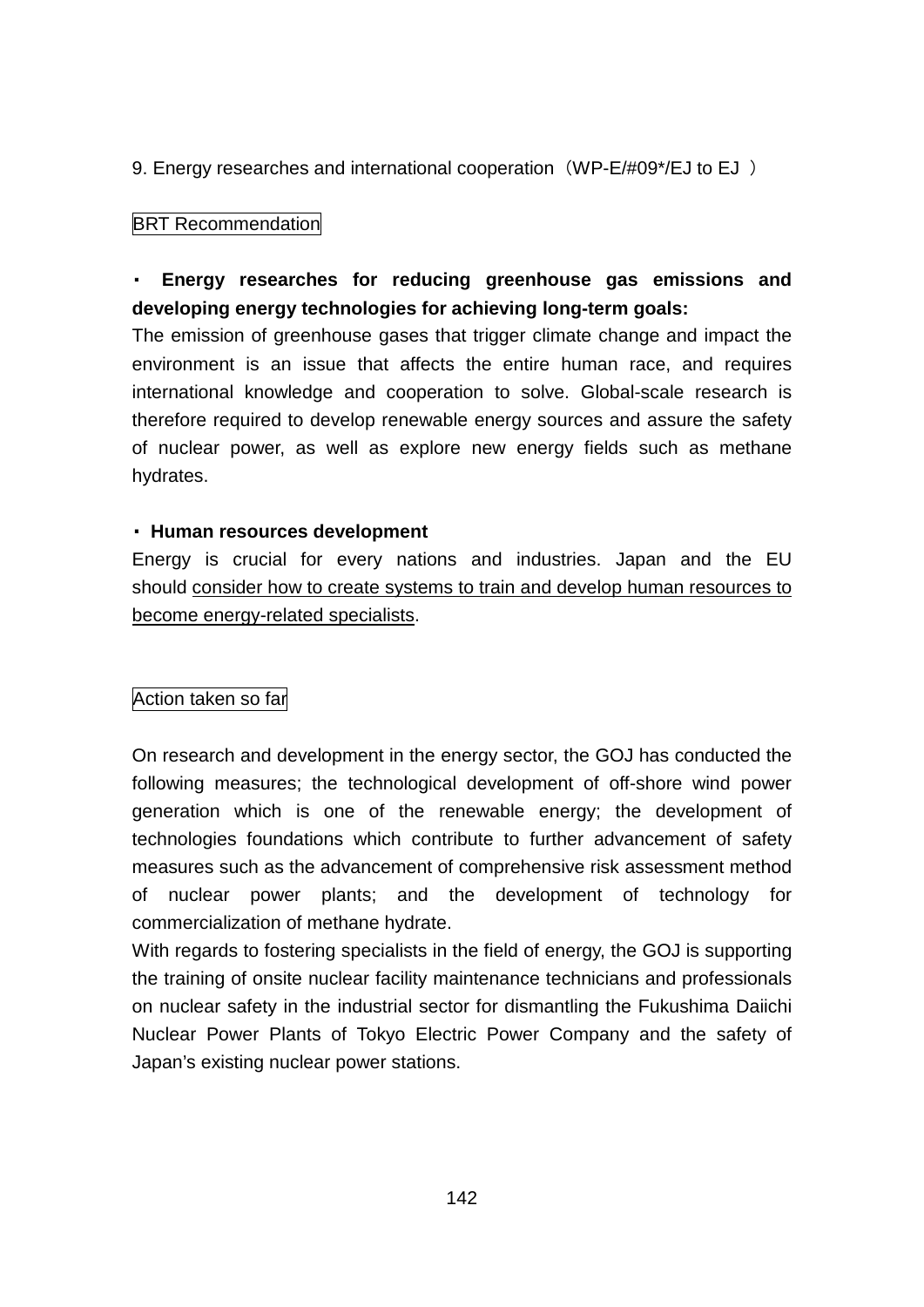## Future outlook

On research and development in the energy sector, the GOJ will continue to conduct the technological development of off-shore wind power generation, the development of technologies and foundations which contribute to further advancement of safety measures such as the advancement of comprehensive risk assessment method of nuclear power plants, and the development of technology for commercialization of methane hydrate.

With regards fostering specialists in the field of energy, the GOJ will continue to support the training of onsite nuclear facility maintenance technicians and professionals on nuclear safety in the industrial sector.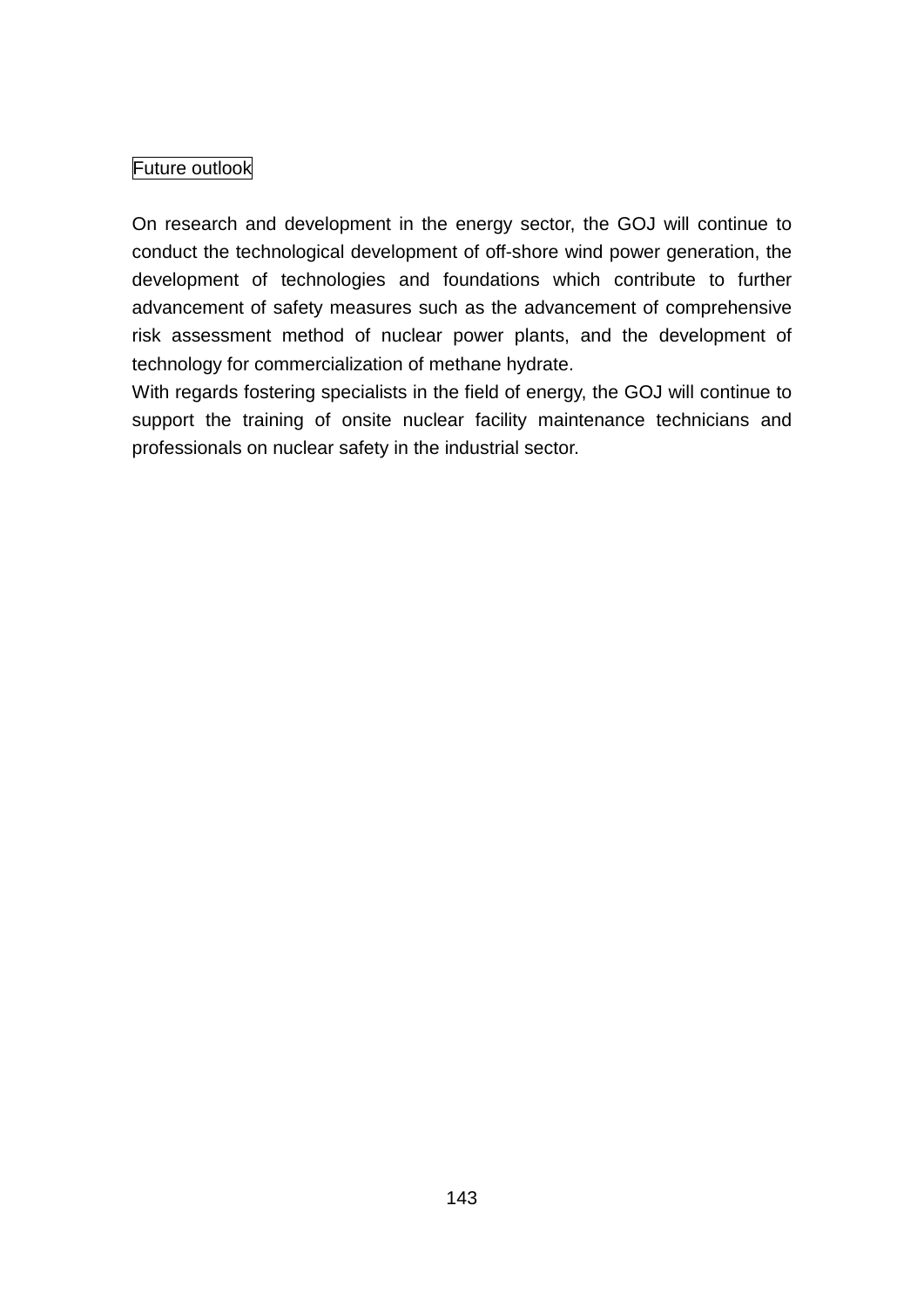### 10. Importance of measures against global warming (WP-E/#010/EJ to EJ)

### **BRT Recommendation**

Mitigating global warming is a global challenge. Emerging countries are already overtaking developed countries as the world's major greenhouse gas emitters. It is consequently imperative that emission reductions are also undertaken by emerging countries. Japan and the EU should work together to create a comprehensive and effective mechanism for reducing global greenhouse emissions.

## Action taken so far

Japan has actively been contributing to negotiations at the Ad Hoc Working Group on the Durban Platform for Enhanced Action (ADP) which was established in the seventeenth session of the Conference of the Parties to the UNFCCC (COP17), with a view to establishing a fair and effective international framework applicable to all Parties. At the COP20 held in Lima in December 2014, the Parties adopted a COP Decision, the "Lima Call for Climate Action", that sets out the information to be provided by all Parties communicating their intended nationally determined contributions in accordance with the invitation to do so well in advance of the twenty-first session of the Conference of the Parties (by the first quarter of 2015 by those Parties ready to do so). The Decision also contains "elements for a draft negotiating text" in its annex and decides that the ADP will intensify its work with a view to making available a negotiating text for a protocol, another legal instrument or an agreed outcome with legal force under the Convention applicable to all Parties before May 2015. The GOJ's goal of making sure that the COP20 would complete preparatory work for an agreement at COP 21 on a new legal framework applicable to all Parties has thus been achieved.

### Future outlook

With regard to a new post-2020 legal framework, aiming for an agreement at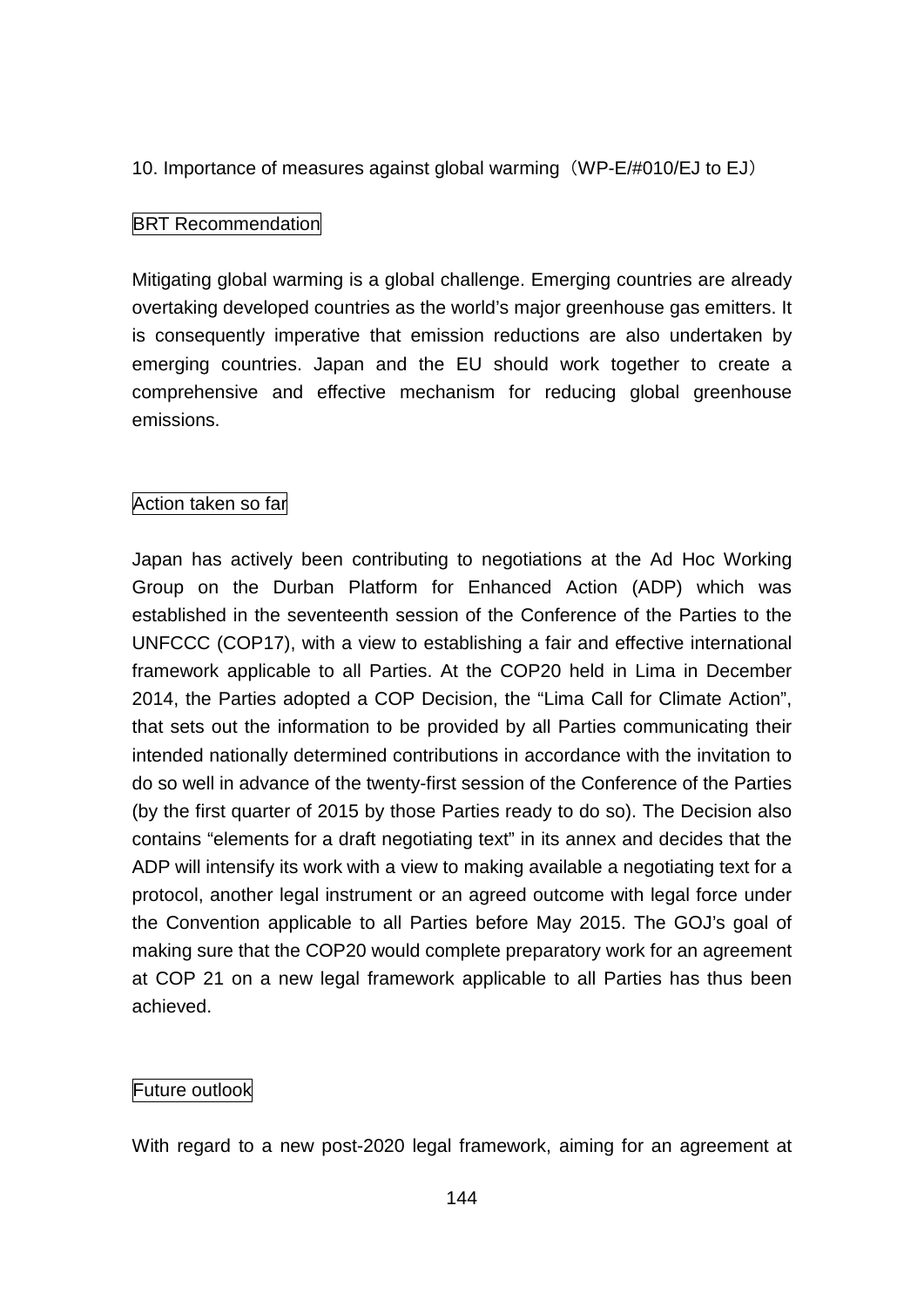COP21, Japan will continue to actively contribute to negotiations in accordance with the decision in Lima, and utilize opportunities including various international conferences and bilateral meetings.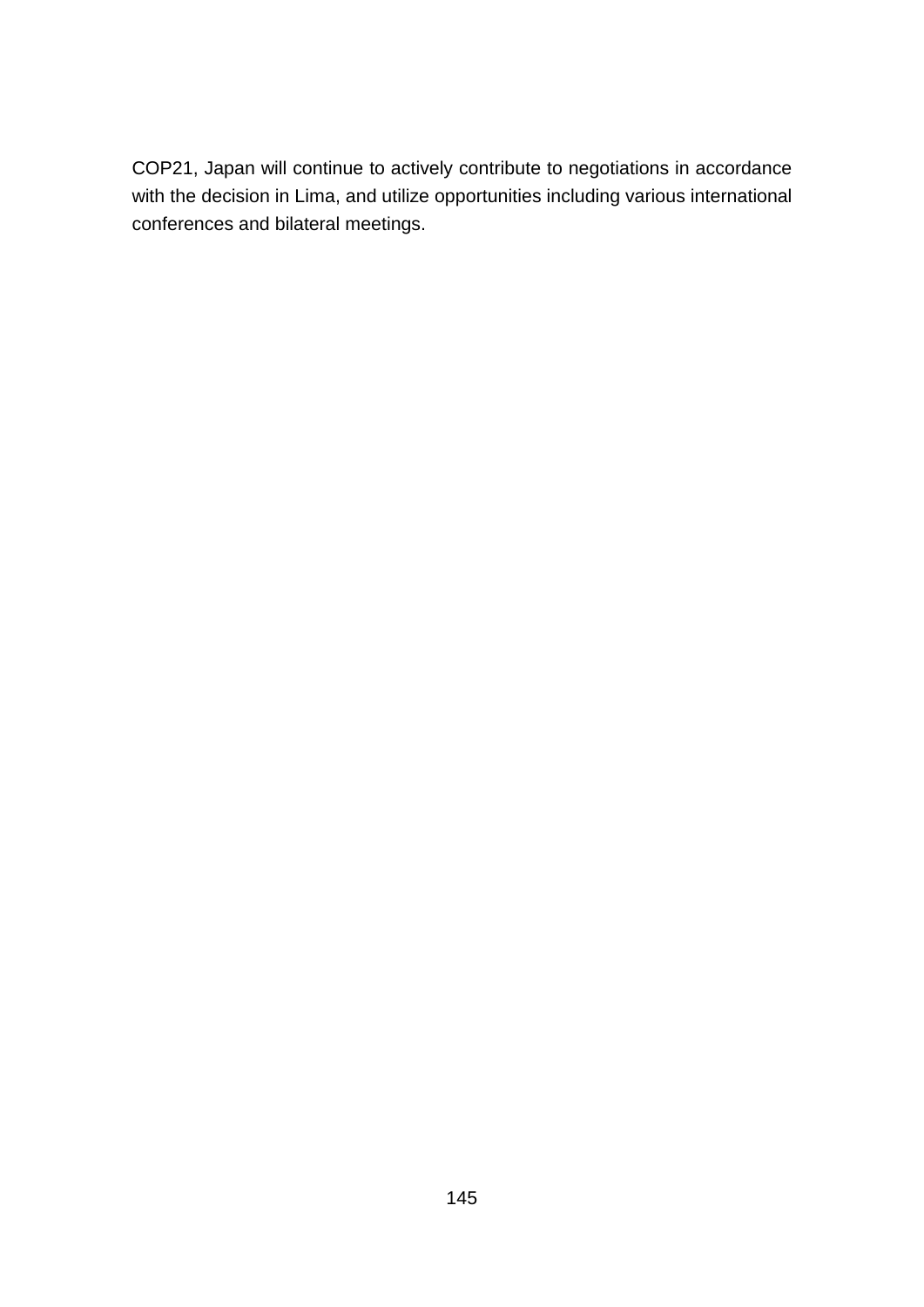11.Measures to be taken by Japan and EU to reduce greenhouse gas emissions (WP-E/#11\*/EJ to EJ)

## **BRT Recommendation**

# ・ **Situation in Japan following the Great Eastern Japan earthquake and issues to be resolved**

The scenario initially envisioned by Japan of reducing greenhouse gas emissions by increasing nuclear power generation has been derailed by the Great Eastern Japan earthquake and subsequent accident at the Fukushima Daiichi nuclear power plant, following which all of Japan's nuclear power plants remain idled and the country continues to rely heavily on fossil fuels.

Japan is now working on determining the specific details of its COP19 agreement, which is to establish voluntary post 2020 reductions that are to be measured, reported and mutually verified by other countries.

A government plan to move the country in the direction of restarting some of the idled nuclear reactors, known as the Basic Energy Plan, has been drafted; however, the unresolved nature of the unstable energy supply continues to suppress corporate investment. For these reasons, and also to help mitigate global warming, the government of Japan should urgently present a comprehensive vision of the country's future energy mix.

#### ・**Measures to be taken by the EU:**

In January 2014, the EU Commission published a white paper policy framework for climate and energy for the period from 2020–2030, proposing a cut in carbon emissions by 40 % below the 1990 level in 2030. Such a single ambitious CO2 emissions reduction target by 2030 is, together with the structural reform of the European Trading System, a key signal to return to robust prices for CO2. Furthermore, it would give a strong signal of the EU's commitment to fighting against climate change before the upcoming international negotiations (COP21 in 2015). It is therefore important EU maintain such ambitious objectives and the means to achieve a cost-effective decabornisation in the long-term. A global dialog on these issues should also be maintained.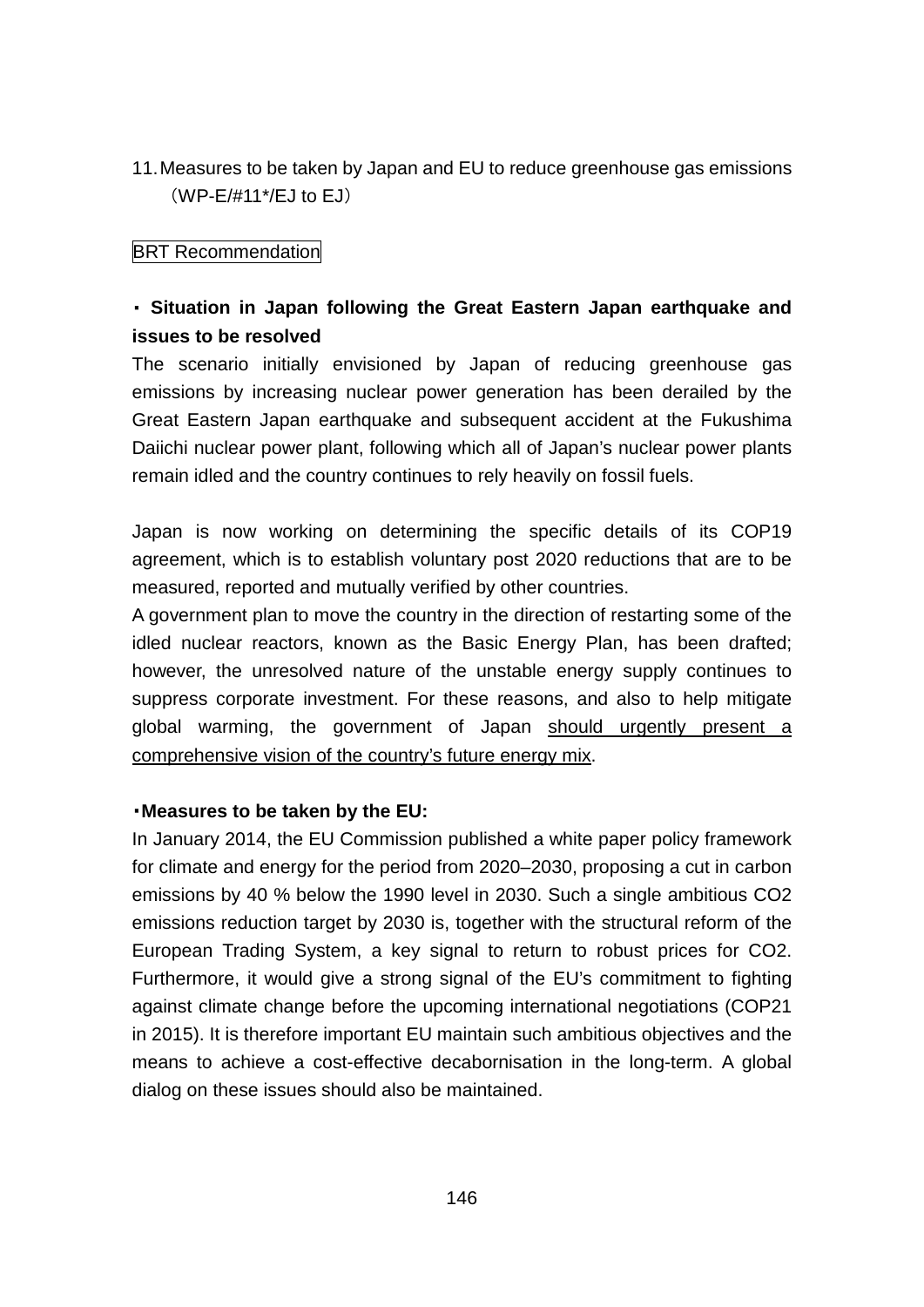## Action taken so far

The New Strategic Energy Plan was adopted by the Cabinet of Japan in April 2014 setting forth the nation's medium to long-term energy policy. The circumstances around energy both at home as well as abroad have been greatly altered following the Great East Japan Earthquake and the Fukushima Daiichi Nuclear Plant accident. Thus, the GOJ was forced to review the past energy policy, radically. The 4<sup>th</sup> Strategic Energy Plan was compiled in order to respond to the new circumstances and to lead the way to the new energy policy. The plan does not provide a long-term energy supply and demand forecast, but sums up a key principle of the energy policy with a perspective on the energy supply and demand structure over the medium to long-term (i.e., coming around 20 years), and indicates the path of the country's energy policy within this time period.

## Future outlook

Japan aims at setting its energy mix as soon as possible, based on the country's Strategic Energy Plan, taking into consideration the following issues; the resumption of operation of the country's nuclear power plants, the promotion of renewable energy, and the progress of international discussions concerning global warming such as the Conference of Parties (COP) to the United Nations Framework Convention on Climate Change.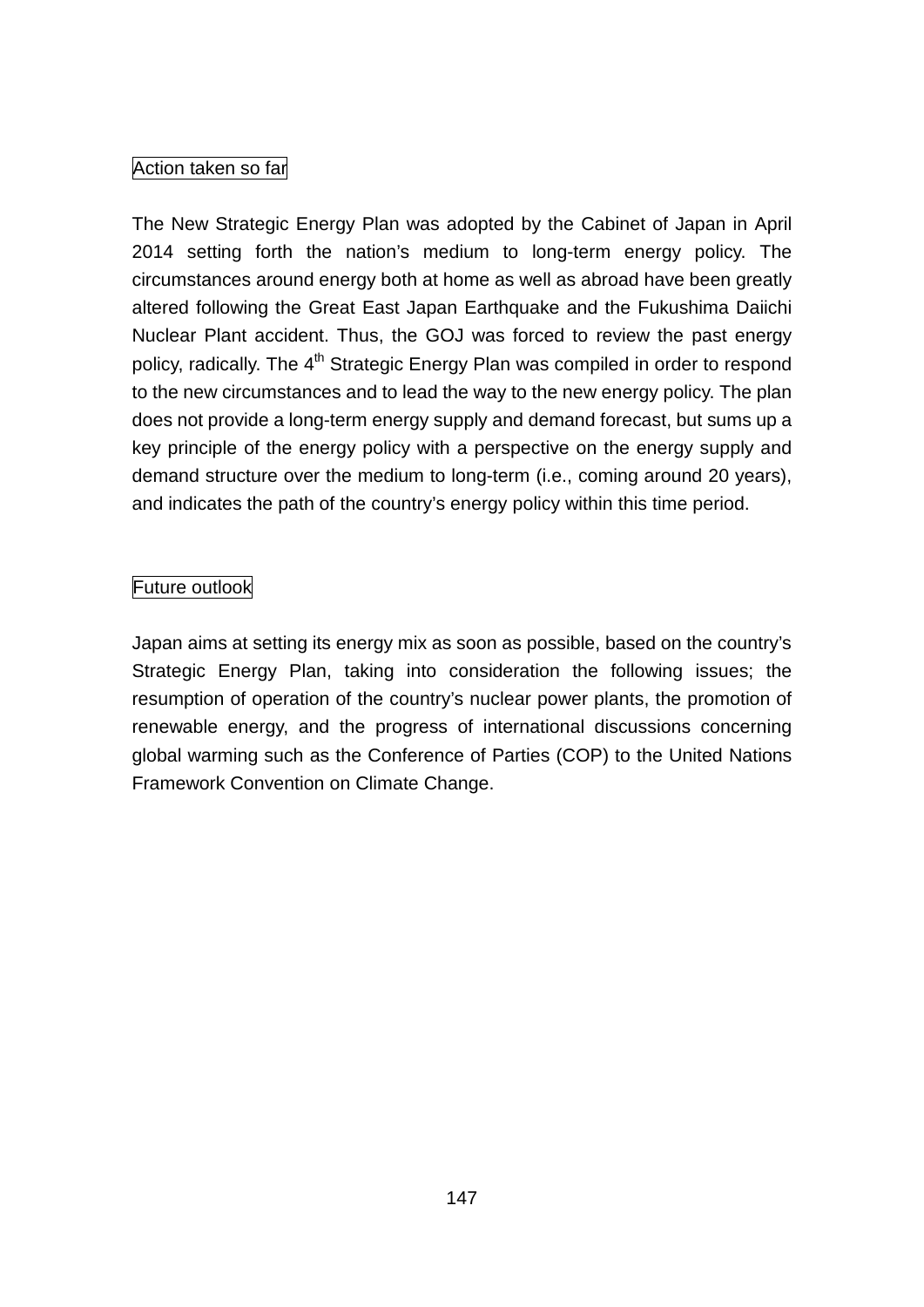### 12. International contributions (WP-E/#12\*/EJ to EJ)

#### **BRT Recommendation**

#### **Contributions by Japan and EU to global warming countermeasures**

It is important for developed and developing countries to cooperate on measures to mitigate climate change by creating mechanisms to achieve lower carbon growth. Advanced technologies, products, and expertise from Japan and EU can contribute to mitigating global warming worldwide.

Bilateral offset mechanisms are an effective solution for emerging countries, whose energy demand is increasing rapidly, to reduce greenhouse gas emissions. Japan and the EU should work together at both government and industry level to design systems to support emerging countries in their efforts to combat t global warming.

#### **Protecting intellectual property rights and developing human resources**

An appropriate regulatory framework to ensure the protection of intellectual property rights (IPR) is needed to promote the transfer of commercially developed technologies. Japan and EU should help emerging countries to create such a framework in by providing advice on the adoption of supervisory systems, training, support for licensing, and encouraging technical collaboration.

#### **Visualization of emissions reduction results**

"Visualizing" CO2 emissions reduction results is an effective way to verify the impact of low-carbon technologies and energy-saving products. Specific methods to visualize reduction results should be developed through public-private collaboration.

### Action taken so far

#### **Contributions by Japan and EU to global warming countermeasures**

The GOJ signed the bilateral documents for the JCM with 12 countries (Mongolia, Bangladesh, Ethiopia, Kenya, Maldives, Viet Nam, Lao PDR, Indonesia, Costa Rica, Palau, Cambodia and Mexico) as of December 2014. The METI and the Ministry of the Environment (MOE) have so far conducted 308 feasibility studies of JCM projects, and 6 demonstration projects and 14 model projects have been implemented. Furthermore,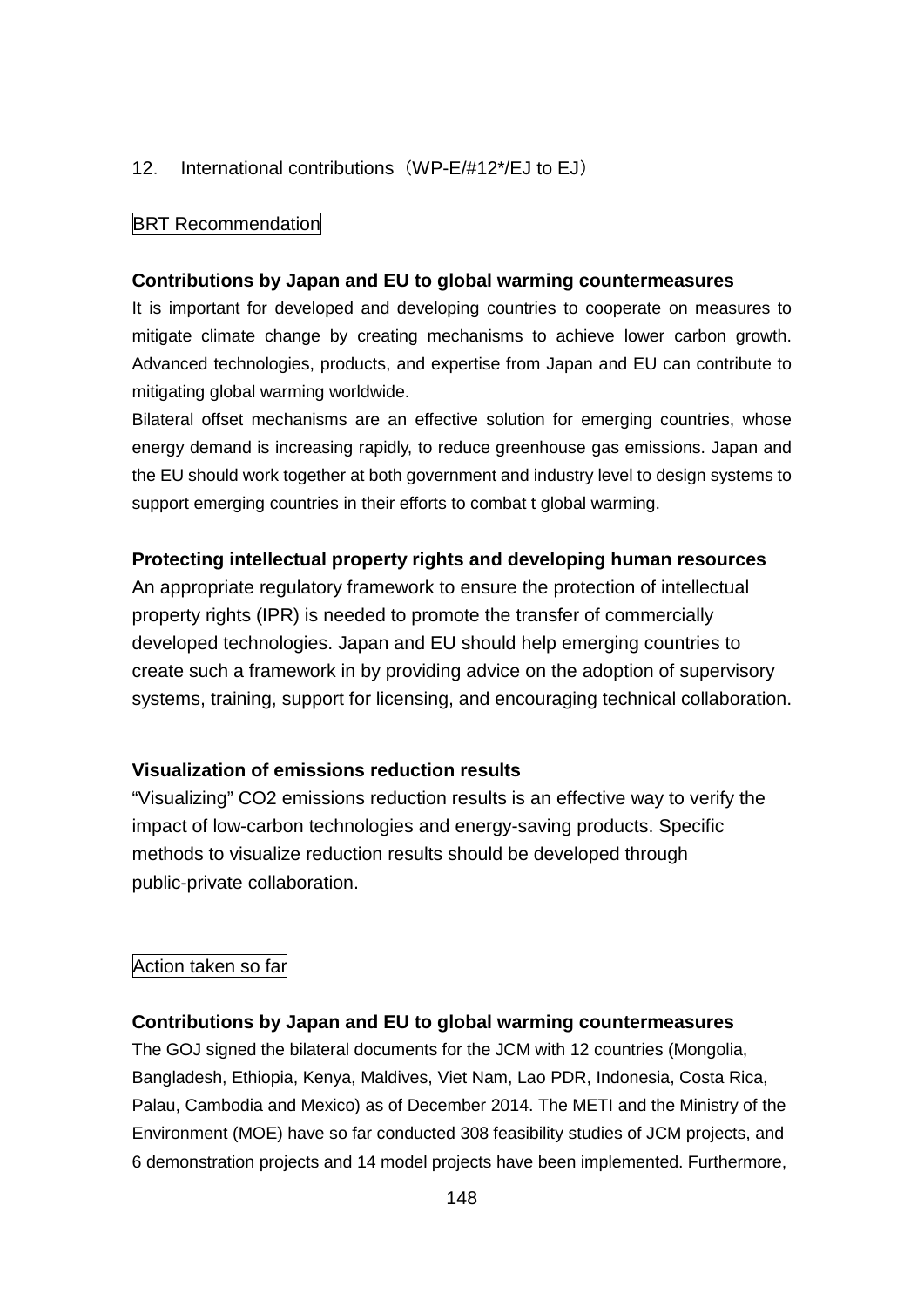the JCM special financing scheme was established in collaboration with JBIC and NEXI, and JCM financial support program was established in collaboration with JICA, ADB, etc.

### **Protecting intellectual property rights and developing human resources**

The GOJ, with the understanding that the adequate protection of IPRs is indispensable for promoting the transfer of technologies, actively provides technical assistance in the field of IPRs for emerging and developing countries through a combination of bilateral and regional cooperation as well as cooperative activities through World Intellectual Property Office (WIPO).

In 2014, Japan conducted technical cooperation activities including seminars, trainings, and dispatch of experts in areas such as examination practices, informatization, and utilization of IPRs. Moreover, Japan supported the self-help efforts of ASEAN member states (AMSs) through holding seminars and sending experts concerning the Hague agreement and the Madrid Protocol as AMSs plan to accede to these treaties by 2015.

Furthermore, the Japan Patent Office and each AMS's intellectual property office or the like, after mutual consultation, concluded memorandums of cooperation and/or implementation plans with a view to intensifying bilateral cooperation.

## **Visualization of emissions reduction results**

Regarding the visualization of reduction of CO2 emission, the GOJ carried out the pilot project of Carbon Footprint of Products (CFP) from May 2009 to March 2012. Since April 2012, the private sector has taken over the above-mentioned CFP scheme, and has operated it as the CFP Communication Program.

## Future outlook

### **Contributions by Japan and EU to global warming countermeasures**

The GOJ will continue consultations with interested countries with an aim to increase the number of partner countries to the JCM up to 16 by the end of 2016 in line with "Proactive Diplomatic Strategy for Countering Global Warming" which is titled "Actions for Cool Earth: ACE".

### **Protecting intellectual property rights and developing human resources**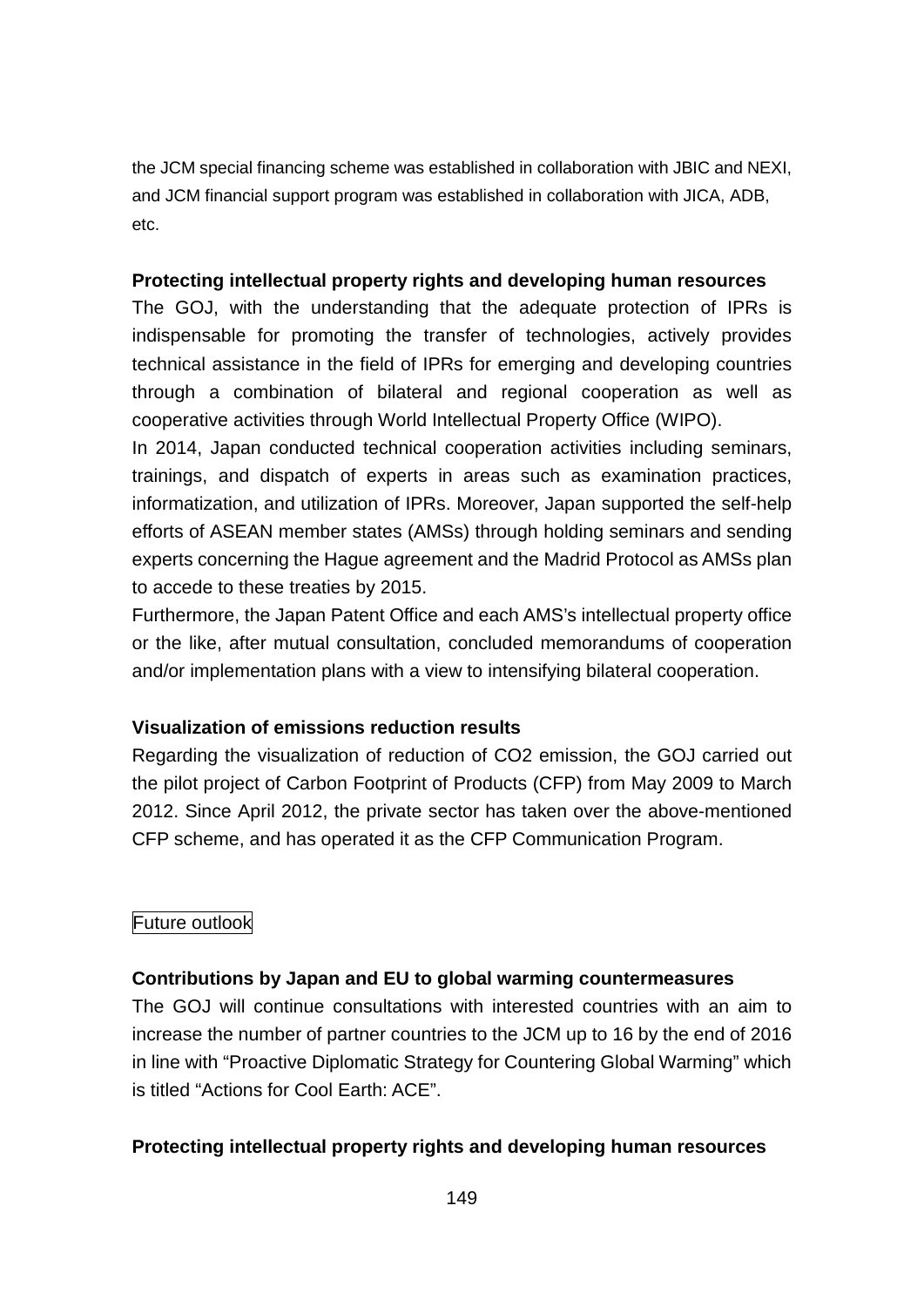The GOJ will continue to promote bilateral and regional cooperation as well as cooperative activities through World Intellectual Property Office (WIPO).

## **Visualization of emissions reduction results**

As previously mentioned, the private sector has already taken over the CFP scheme.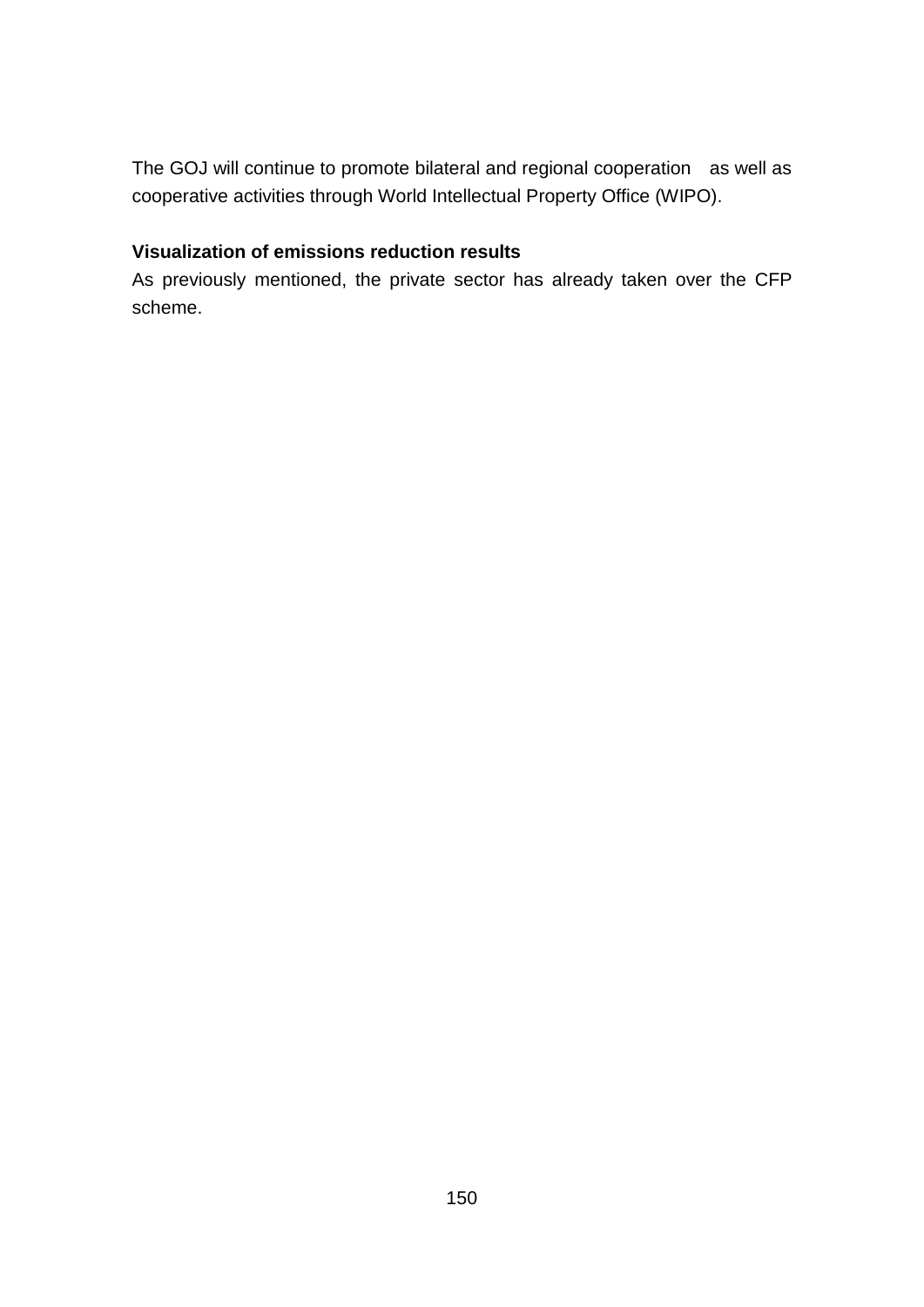## 13. Environmental technology collaboration (WP-E/#13\*/ EJ to EJ)

## **BRT Recommendation**

# ・ **Promoting innovative R&D projects to reduce greenhouse gas emissions in Japan and EU**

Japan and EU should promote joint R&D between industry, academia, and governments to develop innovative technologies that can be used to reduce greenhouse gas emissions.

### ・ **R&D projects**

Developing advanced and innovative technologies from the initial research phase, applying them to products, and promoting their use requires considerable time and money. Japan and the EU should therefore provide mutual access to the results of R&D projects implemented with government support.

### Action taken so far

It is important for Japan and the EU to cooperate for developing innovative technologies toward reducing GHG and to realize mutual access to the joint projects.

The GOJ launched a global conference, the Innovation for Cool Earth Forum (ICEF) as a global platform for discussions and collaboration among researchers, business persons, and policymakers from around the world to promote innovation of energy and environmental technologies for combating climate change and their dissemination. The GOJ wishes that ICEF will be utilized to discuss international collaboration in R&D.

In particular, aiming for the 21st session of the Conference of the Parties to the UNFCCC in 2015, it is necessary to develop and disseminate technologies of global warming mitigation measures to reduce world's GHG. Furthermore, Japan exerts to measure and observe GHG, and operates the Greenhouse gases Observing SATellite (GOSAT).